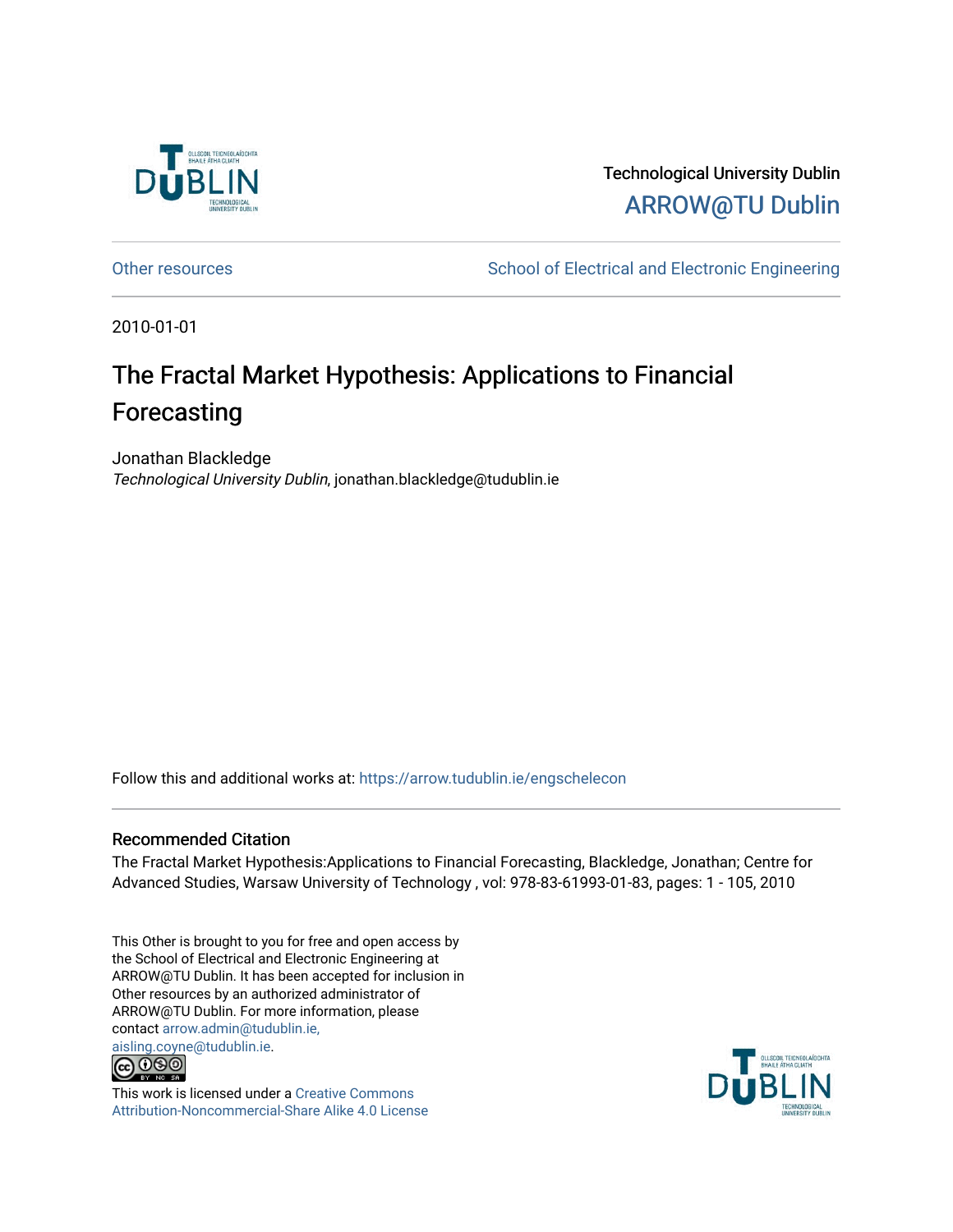# The Fractal Market Hypothesis: Applications to Financial Forecasting Lecture Notes 4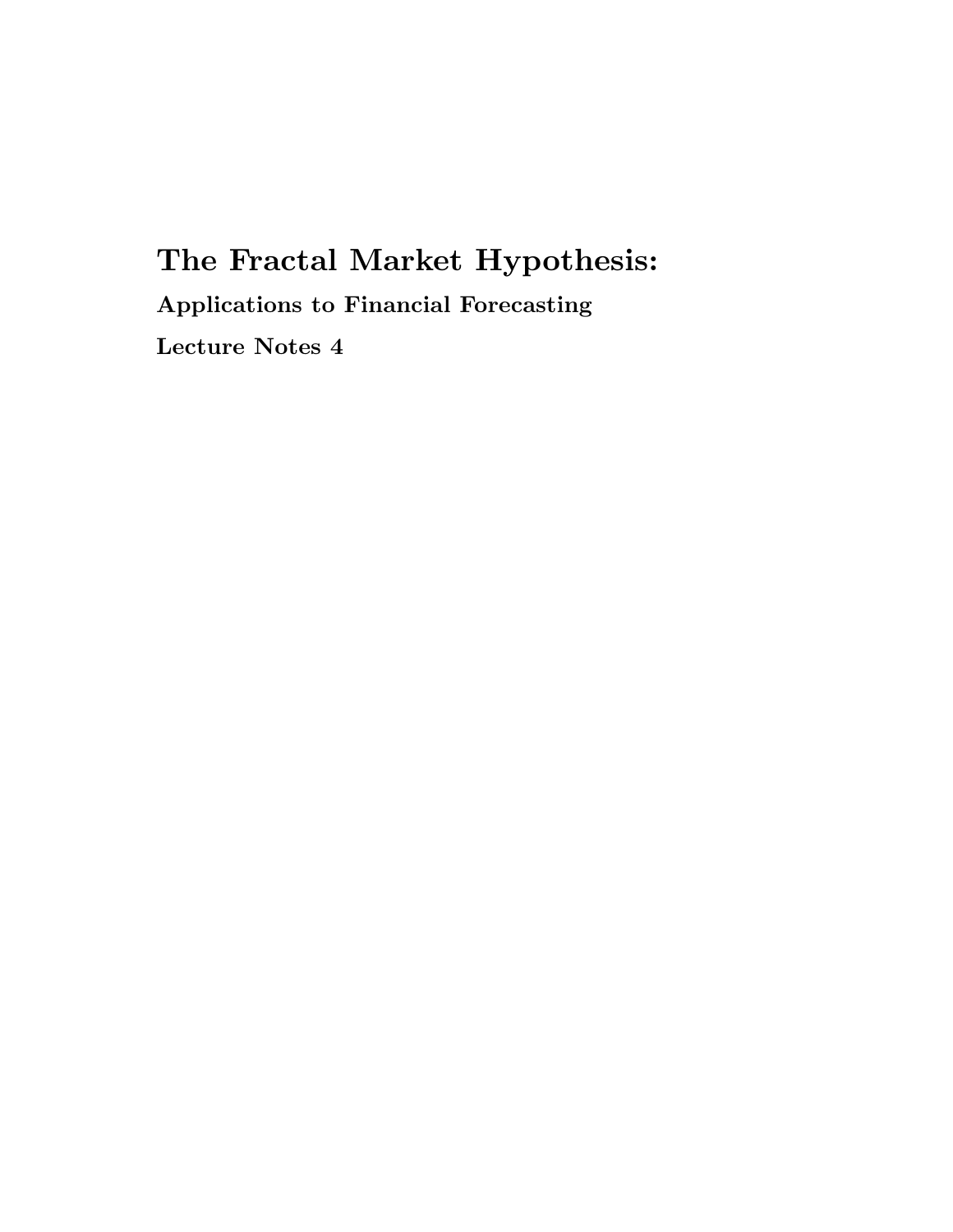Prof. Dr. Jonathan Blackledge Stokes Professor School of Electrical Engineering Systems College of Engineering and Built Environment Dublin Institute of Technology

Distinguished Professor Centre for Advanced Studies Institute of Mathematics Polish Academy of Sciences Warsaw University of Technology

http://eleceng.dit.ie/blackledge jonathan.blackledge@dit.ie

c 2010 Centre for Advanced Studies, Warsaw University of Technology

All Rights Reserved. No part of this publication may be reproduced, stored in a retrieval system, or transmitted, in any form or by any means without written permission of the publisher (Centre for Advanced Studies, Warsaw University of Technology, Poland), except for brief excerpts in connection with reviews of scholarly analysis.

ISBN: 978-83-61993-01-83 Pinted in Poland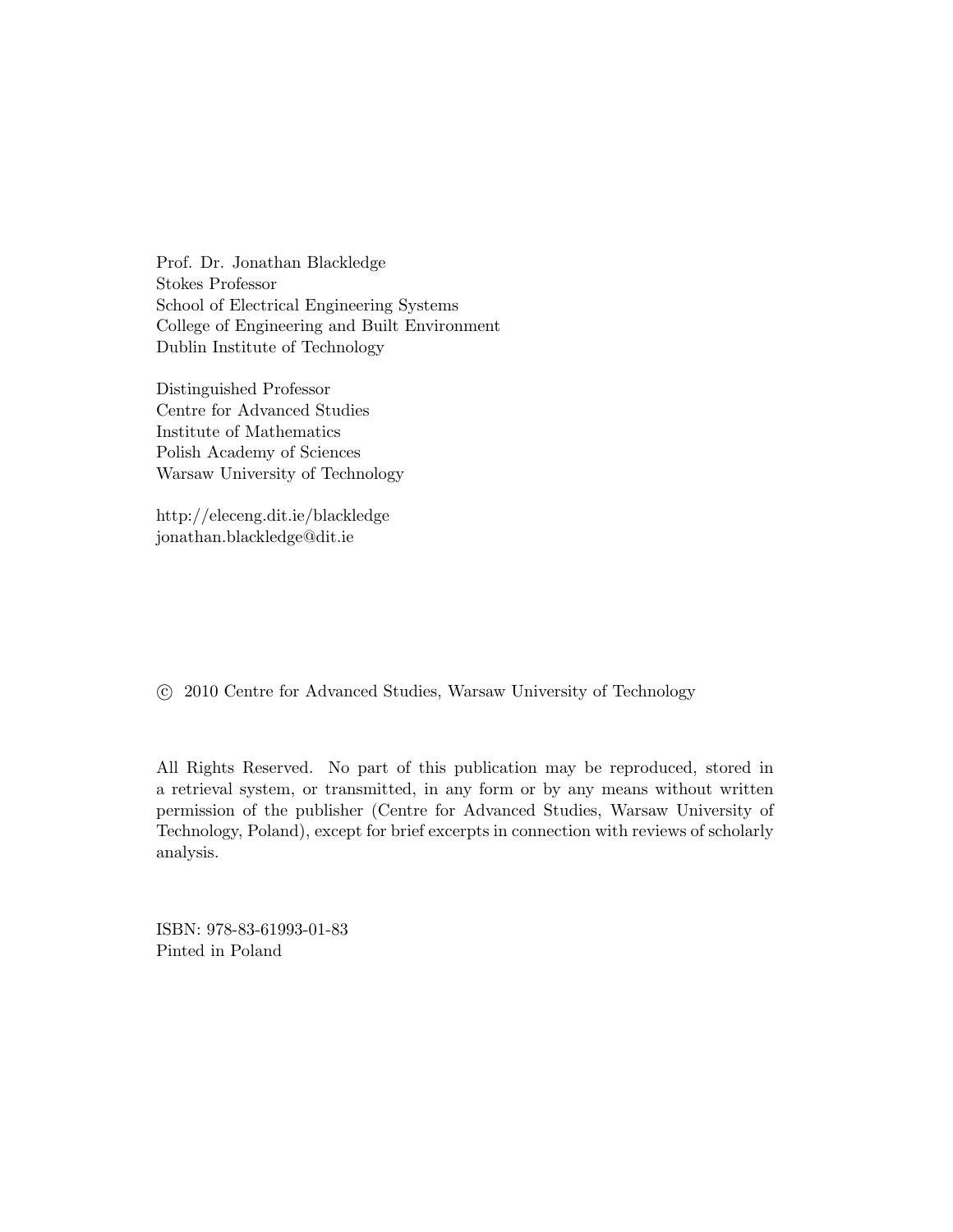# Preface

Most financial modelling systems rely on an underlying hypothesis known as the Efficient Market Hypothesis (EMH) including the famous Black-Scholes formula for placing an option. However, the EMH has a fundamental flaw; it is based on the assumption that economic processes are normally distributed and it has long been known that this is not the case. This fundamental assumption leads to a number of shortcomings associated with using the EMH to analyse financial data which includes failure to predict the future volatility of a market share value.

This book introduces a new financial risk assessment model based on Lévy statistics and considers a financial forecasting system that uses a solution to a nonstationary fractional diffusion equation characterized by the Lévy index. Variations in the Lévy index are considered in order to assess the future volatility of financial data together with the likelihood of the markets becoming bear or bull dominant, thereby providing a solution to securing an investment portfolio. The key hypothesis associated with this approach is that a change in the Lévy index precedes a change in the financial signal from which the index is computed and can therefore be used as a risk management index. It is shown that there is a quantitative relationship between Lévy's characteristic function and a random scaling fractal signal obtained through a Green's function solution to the fractional diffusion equation. In this sense, the model considered is based on the Fractal Market Hypothesis and two case studies are considered in this respect: (i) application of the hypothesis by predicting the volatility associated with foreign exchange markets; (ii) application to the ABX index.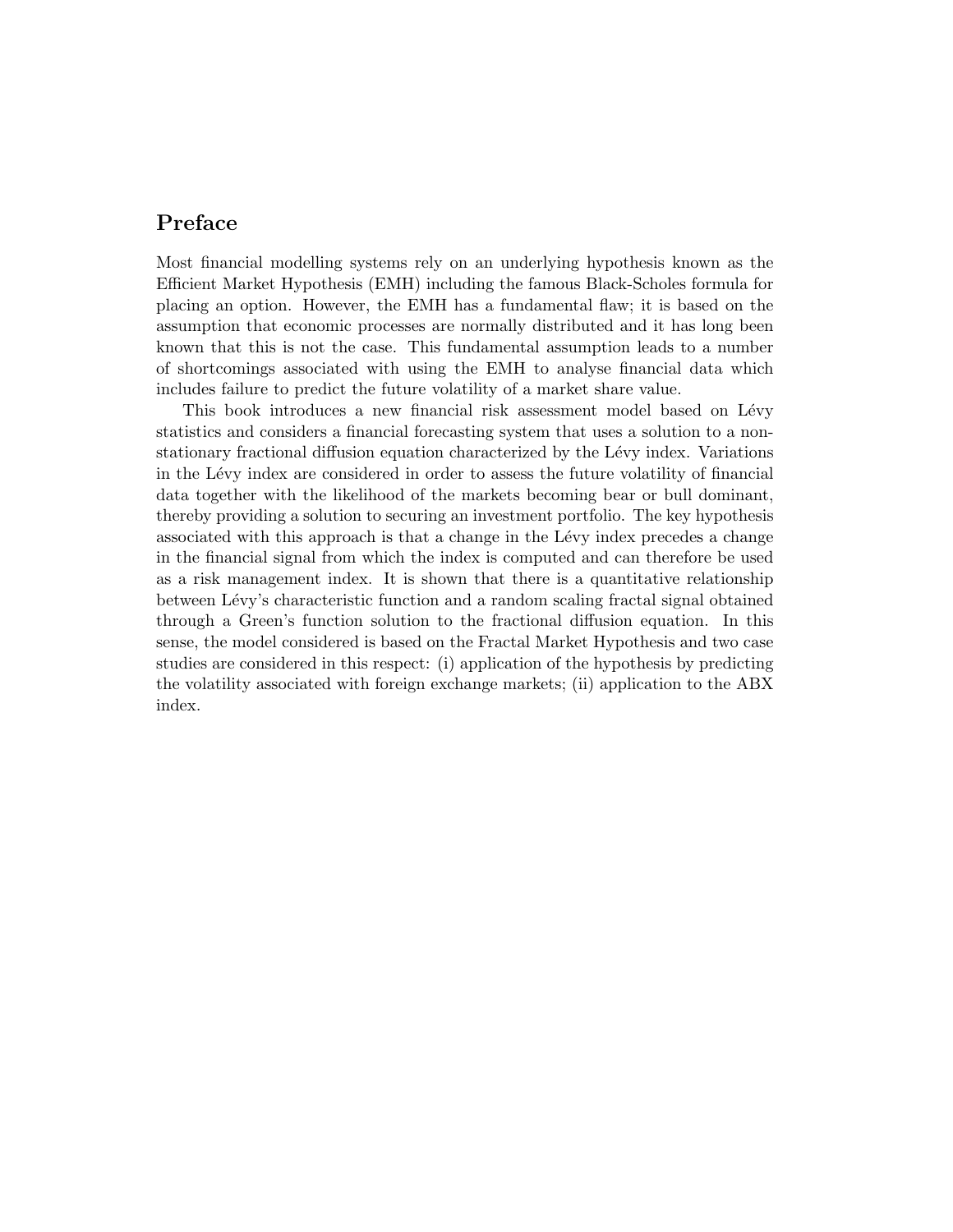# Acknowledgments

The author is supported by the Science Foundation Ireland Stokes Professorship Programme. Case Study I was undertaken at the request of GAM https://www.gam.com. The ABX data used in Case Study II was provided by the Systemic Risk Analysis Division, Bank of England.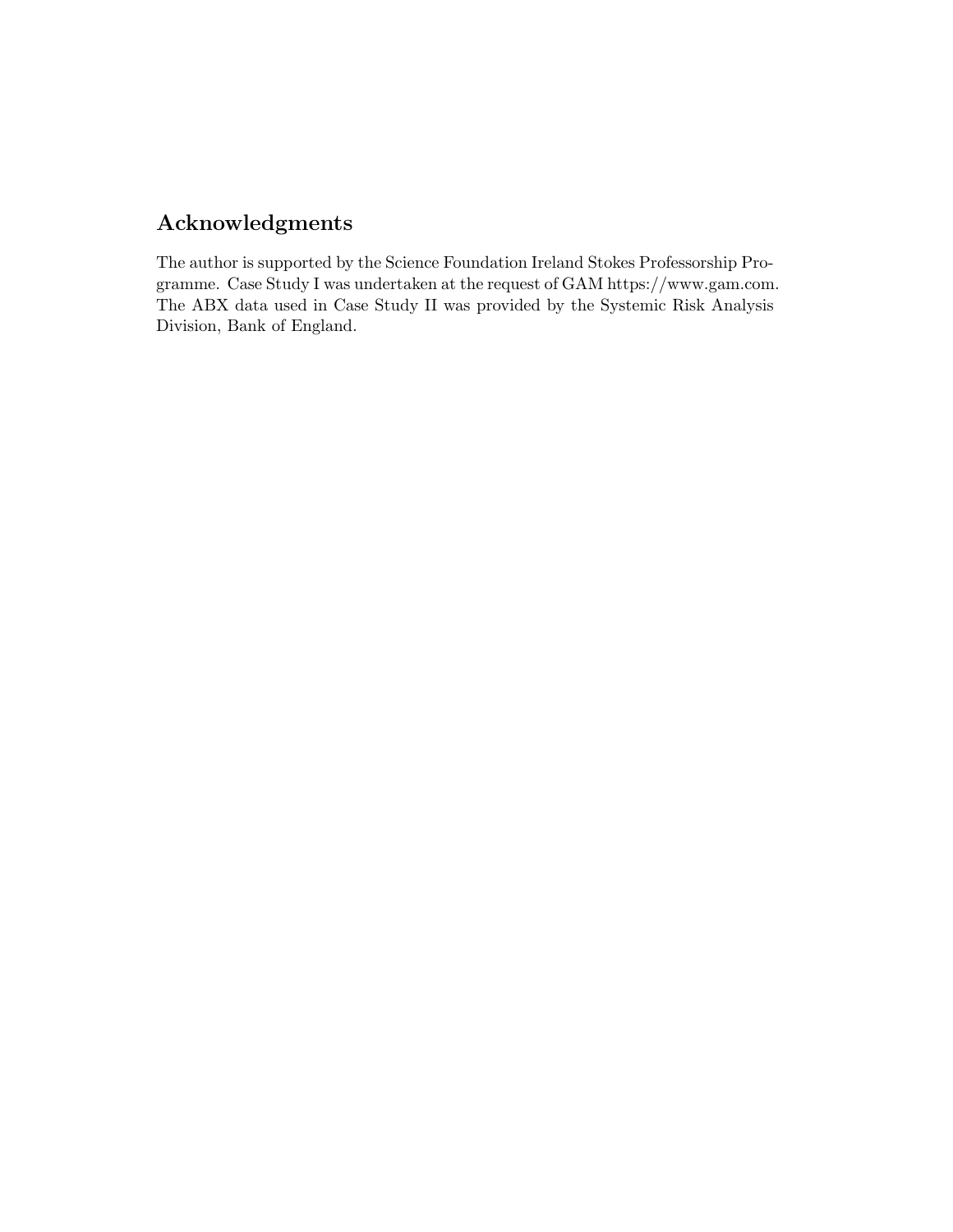# Contents

| 1              |                        | Introduction                                                                                                                                                                                                                                                                                                                                                                                                                                                                                 | $\bf{3}$                |  |
|----------------|------------------------|----------------------------------------------------------------------------------------------------------------------------------------------------------------------------------------------------------------------------------------------------------------------------------------------------------------------------------------------------------------------------------------------------------------------------------------------------------------------------------------------|-------------------------|--|
| $\bf{2}$       | 2.1                    | The Black-Scholes Model                                                                                                                                                                                                                                                                                                                                                                                                                                                                      | $\mathbf{5}$<br>$\bf 5$ |  |
|                |                        | 2.1.1                                                                                                                                                                                                                                                                                                                                                                                                                                                                                        | $\overline{5}$          |  |
|                |                        | 2.1.2<br>$Hedging \dots \dots \dots \dots \dots \dots \dots \dots \dots \dots \dots \dots$                                                                                                                                                                                                                                                                                                                                                                                                   | $\boldsymbol{6}$        |  |
|                | 2.2                    |                                                                                                                                                                                                                                                                                                                                                                                                                                                                                              | $\overline{7}$          |  |
| 3              | <b>Market Analysis</b> |                                                                                                                                                                                                                                                                                                                                                                                                                                                                                              |                         |  |
|                | 3.1                    | Autocorrelation Analysis and Market Memory                                                                                                                                                                                                                                                                                                                                                                                                                                                   | 13                      |  |
|                | 3.2                    |                                                                                                                                                                                                                                                                                                                                                                                                                                                                                              | 15                      |  |
|                | 3.3                    | Fractal Time Series and Rescaled Range Analysis                                                                                                                                                                                                                                                                                                                                                                                                                                              | 17                      |  |
|                | 3.4                    | The Joker Effect                                                                                                                                                                                                                                                                                                                                                                                                                                                                             | 20                      |  |
| $\overline{4}$ |                        | The Classical and Fractional Diffusion Equations                                                                                                                                                                                                                                                                                                                                                                                                                                             | 25                      |  |
|                | 4.1                    | Derivation of the Classical Diffusion Equation                                                                                                                                                                                                                                                                                                                                                                                                                                               | 25                      |  |
|                | 4.2                    | Derivation of the Fractional Diffusion Equation for a Lévy Distributed                                                                                                                                                                                                                                                                                                                                                                                                                       |                         |  |
|                |                        | Process                                                                                                                                                                                                                                                                                                                                                                                                                                                                                      | 28                      |  |
|                | 4.3                    |                                                                                                                                                                                                                                                                                                                                                                                                                                                                                              | 29                      |  |
|                | 4.4                    | Green's Function for the Fractional Diffusion Equation                                                                                                                                                                                                                                                                                                                                                                                                                                       | 29                      |  |
|                |                        | 4.4.1                                                                                                                                                                                                                                                                                                                                                                                                                                                                                        | 31                      |  |
|                |                        | 4.4.2                                                                                                                                                                                                                                                                                                                                                                                                                                                                                        | 31                      |  |
| 5              |                        | <b>Green's Function Solution</b>                                                                                                                                                                                                                                                                                                                                                                                                                                                             | 33                      |  |
|                | 5.1                    |                                                                                                                                                                                                                                                                                                                                                                                                                                                                                              | 34                      |  |
|                |                        | 5.1.1                                                                                                                                                                                                                                                                                                                                                                                                                                                                                        | 34                      |  |
|                |                        | 5.1.2                                                                                                                                                                                                                                                                                                                                                                                                                                                                                        | 34                      |  |
|                |                        | Solution for $q < 0$<br>5.1.3<br>$\mathcal{L}(\mathcal{L}(\mathcal{L},\mathcal{L},\mathcal{L},\mathcal{L},\mathcal{L},\mathcal{L},\mathcal{L},\mathcal{L},\mathcal{L},\mathcal{L},\mathcal{L},\mathcal{L},\mathcal{L},\mathcal{L},\mathcal{L},\mathcal{L},\mathcal{L},\mathcal{L},\mathcal{L},\mathcal{L},\mathcal{L},\mathcal{L},\mathcal{L},\mathcal{L},\mathcal{L},\mathcal{L},\mathcal{L},\mathcal{L},\mathcal{L},\mathcal{L},\mathcal{L},\mathcal{L},\mathcal{L},\mathcal{L},\mathcal{$ | 36                      |  |
|                | 5.2                    |                                                                                                                                                                                                                                                                                                                                                                                                                                                                                              | 36                      |  |
|                | 5.3                    | Asymptotic Solutions for an Impulse                                                                                                                                                                                                                                                                                                                                                                                                                                                          | 37                      |  |
|                | 5.4                    |                                                                                                                                                                                                                                                                                                                                                                                                                                                                                              | 40                      |  |
|                | 5.5                    |                                                                                                                                                                                                                                                                                                                                                                                                                                                                                              | 41                      |  |
| 6              |                        | <b>Financial Signal Analysis</b>                                                                                                                                                                                                                                                                                                                                                                                                                                                             | 44                      |  |
|                | 6.1                    |                                                                                                                                                                                                                                                                                                                                                                                                                                                                                              | 45                      |  |
|                | 6.2                    |                                                                                                                                                                                                                                                                                                                                                                                                                                                                                              | 47                      |  |
| 7              |                        | Case Study I: Market Volatility                                                                                                                                                                                                                                                                                                                                                                                                                                                              | 49                      |  |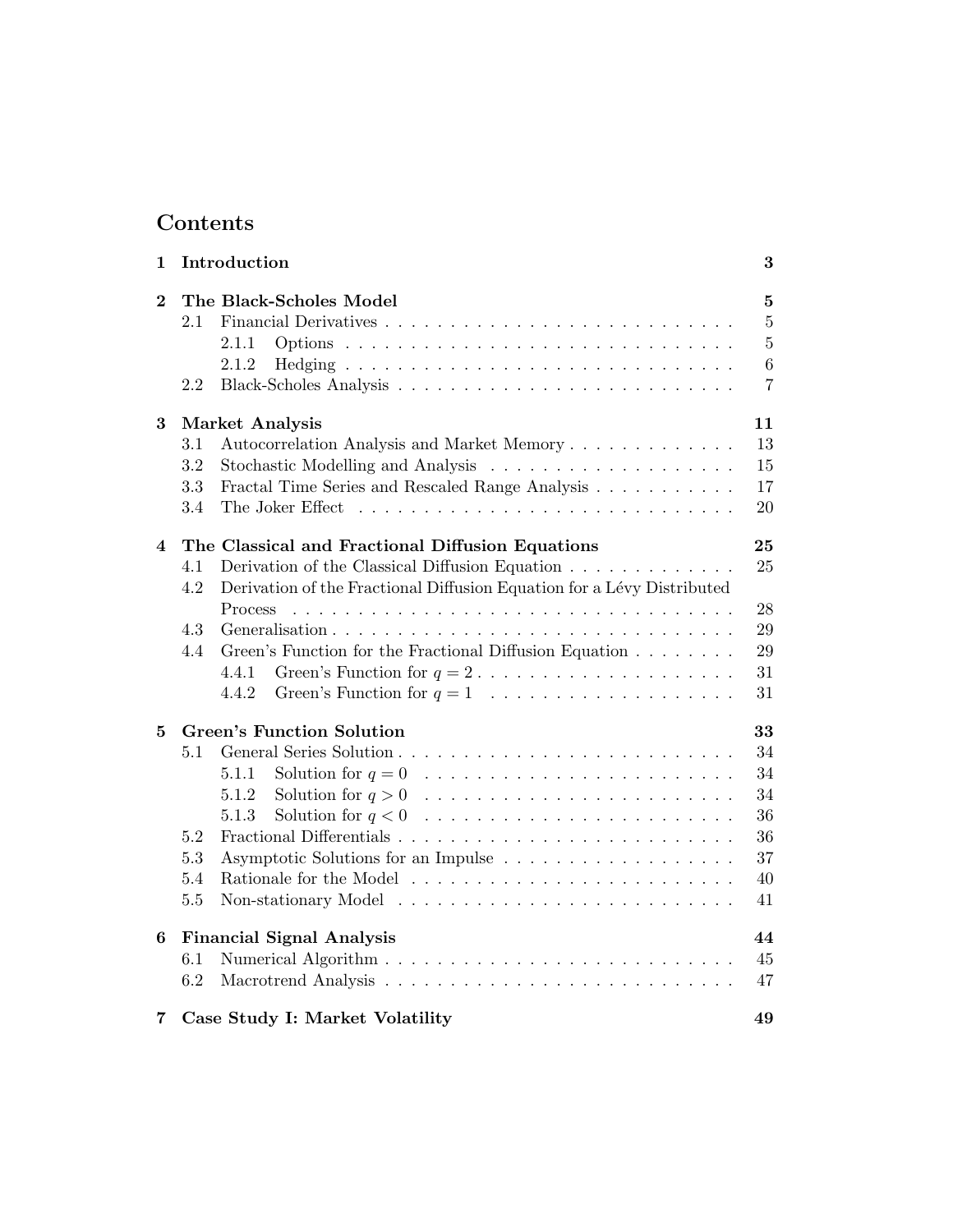| 8                                                   | Case Study II: Analysis of ABX Indices                      |                                                            |    |  |
|-----------------------------------------------------|-------------------------------------------------------------|------------------------------------------------------------|----|--|
|                                                     | 8.1                                                         |                                                            | 53 |  |
|                                                     | 8.2                                                         |                                                            | 54 |  |
|                                                     | 8.3                                                         |                                                            | 55 |  |
|                                                     | 8.4                                                         |                                                            | 56 |  |
|                                                     | 8.5                                                         | Analysis of Sub-Prime CDS Market ABX Indices using the FMH | 57 |  |
| 9                                                   |                                                             | <b>Discussion</b>                                          | 58 |  |
|                                                     | 10 Conclusion                                               |                                                            |    |  |
|                                                     | 11 Appendices                                               |                                                            |    |  |
|                                                     | Appendix A: Einstein's Derivation of the Diffusion Equation |                                                            |    |  |
| Appendix B: Evaluation of the Lévy Distribution     |                                                             |                                                            | 69 |  |
| Appendix C: A Short Overview of Fractional Calculus |                                                             |                                                            |    |  |
|                                                     | Appendix D: Dimensional Relationships                       |                                                            |    |  |
|                                                     | Appendix E: Variation Diminishing Smoothing Kernels         |                                                            |    |  |
|                                                     | Appendix F: M-Code for Computing the Fourier Dimension      |                                                            |    |  |
|                                                     | References                                                  |                                                            |    |  |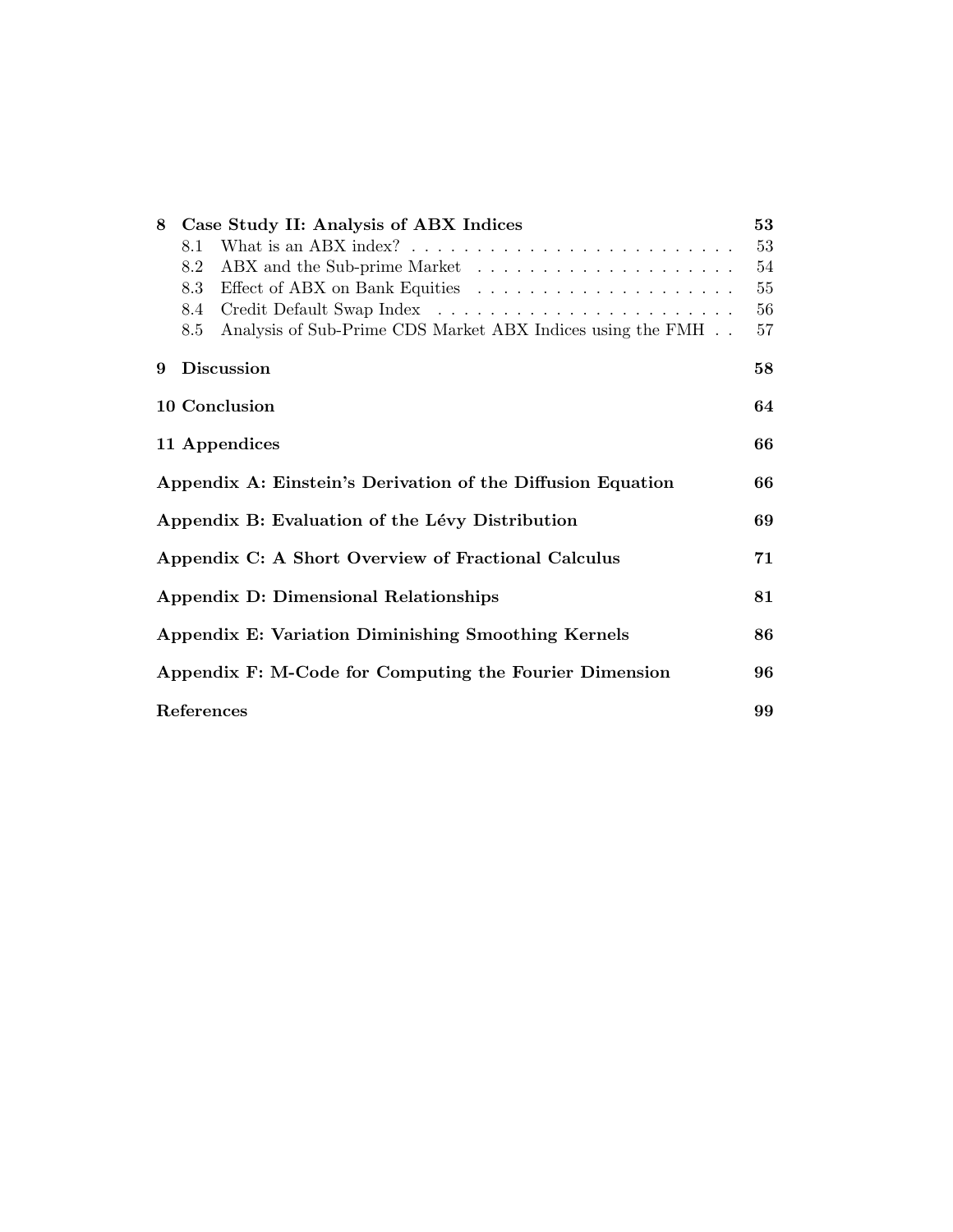#### 1 INTRODUCTION 3

## 1 Introduction

In 1900, Louis Bachelier concluded that the price of a commodity today is the best estimate of its price in the future. The random behaviour of commodity prices was again noted by Working in 1934 in an analysis of time series data. In the 1950s, Kendall attempted to find periodic cycles in indices of security and commodity prices but did not find any. Prices appeared to be yesterday's price plus some random change and he suggested that price changes were independent and that prices apparently followed random walks. The majority of financial research seemed to agree; asset price changes appeared to be random and independent and so prices were taken to follow random walks. Thus, the first model of price variation was based on the sum of independent random variations often referred to as Brownian motion.

Some time later, it was noticed that the size of price movements depend on the size of the price itself. The Brownian motion model was therefore revised to include this proportionality effect and a new model developed which stated that the log price changes should be Gaussian distributed. This model is the basis for the equation

$$
\frac{1}{S}\frac{d}{dt}S(t) = \sigma dX + \mu dt
$$

where S is the price at time t,  $\mu$  is a drift term which reflects the average rate of growth of an asset,  $\sigma$  is the volatility and dX is a sample from a normal distribution. In other words, the relative price change of an asset is equal to some random element plus some underlying trend component. This model is an example of a log-normal random walk and has the following important properties: (i) Statistical stationarity of price increments in which samples of data taken over equal time increments can be superimposed onto each other in a statistical sense; (ii) scaling of price where samples of data corresponding to different time increments can be suitably re-scaled such that they too, can be superimposed onto each other in a statistical sense; (iii) independence of price changes.

It is often stated that asset prices should follow Gaussian random walks because of the Efficient Market Hypothesis (EMH) [1], [2] and [3]. The EMH states that the current price of an asset fully reflects all available information relevant to it and that new information is immediately incorporated into the price. Thus, in an efficient market, models for asset pricing are concerned with the arrival of new information which is taken to be independent and random.

The EMH implies independent price increments but why should they be Gaussian distributed? A Gaussian Probability Density Function (PDF) is chosen because price movements are presumed to be an aggregation of smaller ones and sums of independent random contributions have a Gaussian PDF because due to the Central Limit Theorem [4], [5]. This is equivalent to arguing that all financial time series used to construct an 'averaged signal' such as the Dow Jones Industrial Average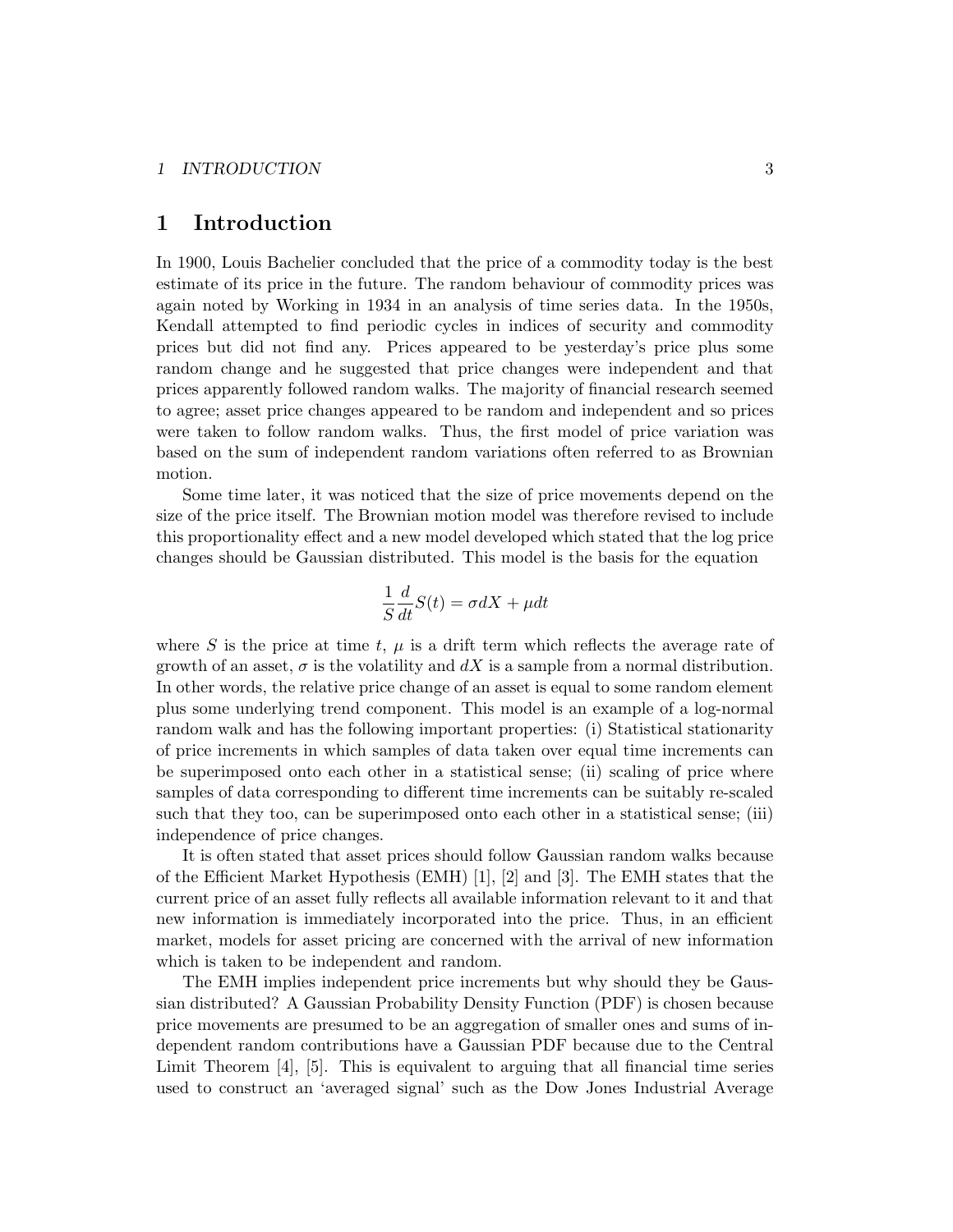#### 1 INTRODUCTION 4

are statistically independent. However, this argument is not fully justified because it assumes that the reaction of investors to one particular stock market is independent of investors in other stock markets which, in general, will not be the case as each investor may have a common reaction to economic issues that transcend any particular stock. In other words asset management throughout the markets relies on a high degree of connectivity and the arrival of new information sends 'shocks' through the market as people react to it and then to each other's reactions. The EMH assumes that there is a rational and unique way to use available information, that all agents possess this knowledge and that any chain reaction produced by a 'shock' happens instantaneously. This is clearly not physically possible.

In this work, we present an approach to analysing financial signals that is based on a non-stationary fractional diffusion equation derived under the assumption that the data are Lévy distributed. We consider methods of solving this equation and provide an algorithm for computing the non-stationary L´evy index using a standard moving window principle. We also consider case studies in which the method is use to assess the ABX index and predict market volatility focusing on foreign currency exchange [18], [19].

In common with other applications of signal analysis, in order to understand the nature of a financial signal, it is necessary to be clear about what assumptions are being made in order to develop a suitable model. It is therefore necessary to introduce some of the issues associated with financial engineering as given in the following section  $[6]$ ,  $[7]$  and  $[8]$ .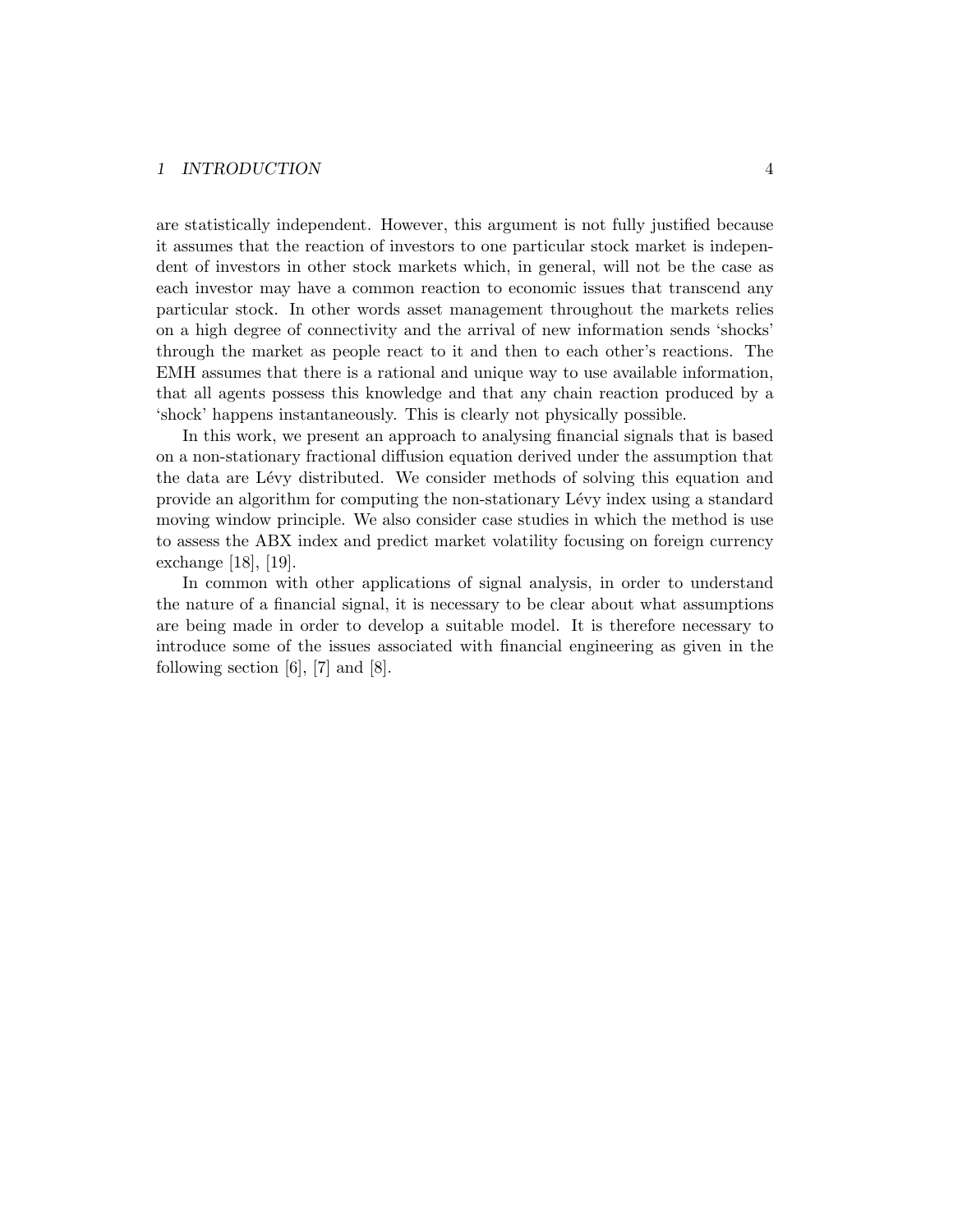## 2 The Black-Scholes Model

For many years, investment advisers focused on returns with the occasional caveat 'subject to risk'. Modern Portfolio Theory (MPT) is concerned with a trade-off between risk and return. Nearly all MPT assumes the existence of a risk-free investment, e.g. the return from depositing money in a sound financial institute or investing in equities. In order to gain more profit, the investor must accept greater risk. Why should this be so? Suppose the opportunity exists to make a guaranteed return greater than that from a conventional bank deposit say; then, no (rational) investor would invest any money with the bank. Furthermore, if he/she could also borrow money at less than the return on the alternative investment, then the investor would borrow as much money as possible to invest in the higher yielding opportunity. In response to the pressure of supply and demand, the banks would raise their interest rates. This would attract money for investment with the bank and reduce the profit made by investors who have money borrowed from the bank. (Of course, if such opportunities did arise, the banks would probably be the first to invest our savings in them.) There is elasticity in the argument because of various 'friction factors' such as transaction costs, differences in borrowing and lending rates, liquidity laws etc., but on the whole, the principle is sound because the market is saturated with arbitrageurs whose purpose is to seek out and exploit irregularities or miss-pricing.

The concept of successful arbitraging is of great importance in finance. Often loosely stated as, 'there's no such thing as a free lunch', it means that one cannot ever make an instantaneously risk-free profit. More precisely, such opportunities cannot exist for a significant length of time before prices move to eliminate them.

#### 2.1 Financial Derivatives

As markets have grown and evolved, new trading contracts have emerged which use various tricks to manipulate risk. Derivatives are deals, the value of which is derived from (although not the same as) some underlying asset or interest rate. There are many kinds of derivatives traded on the markets today. These special deals increase the number of moves that players of the economy have available to ensure that the better players have more chance of winning. To illustrate some of the implications of the introduction of derivatives to the financial markets we consider the most simple and common derivative, namely, the option.

#### 2.1.1 Options

An option is the right (but not the obligation) to buy (call) or sell (put) a financial instrument (such as a stock or currency, known as the 'underlying') at an agreed date in the future and at an agreed price, called the strike price. For example, consider an investor who 'speculates' that the value of an asset at price  $S$  will rise.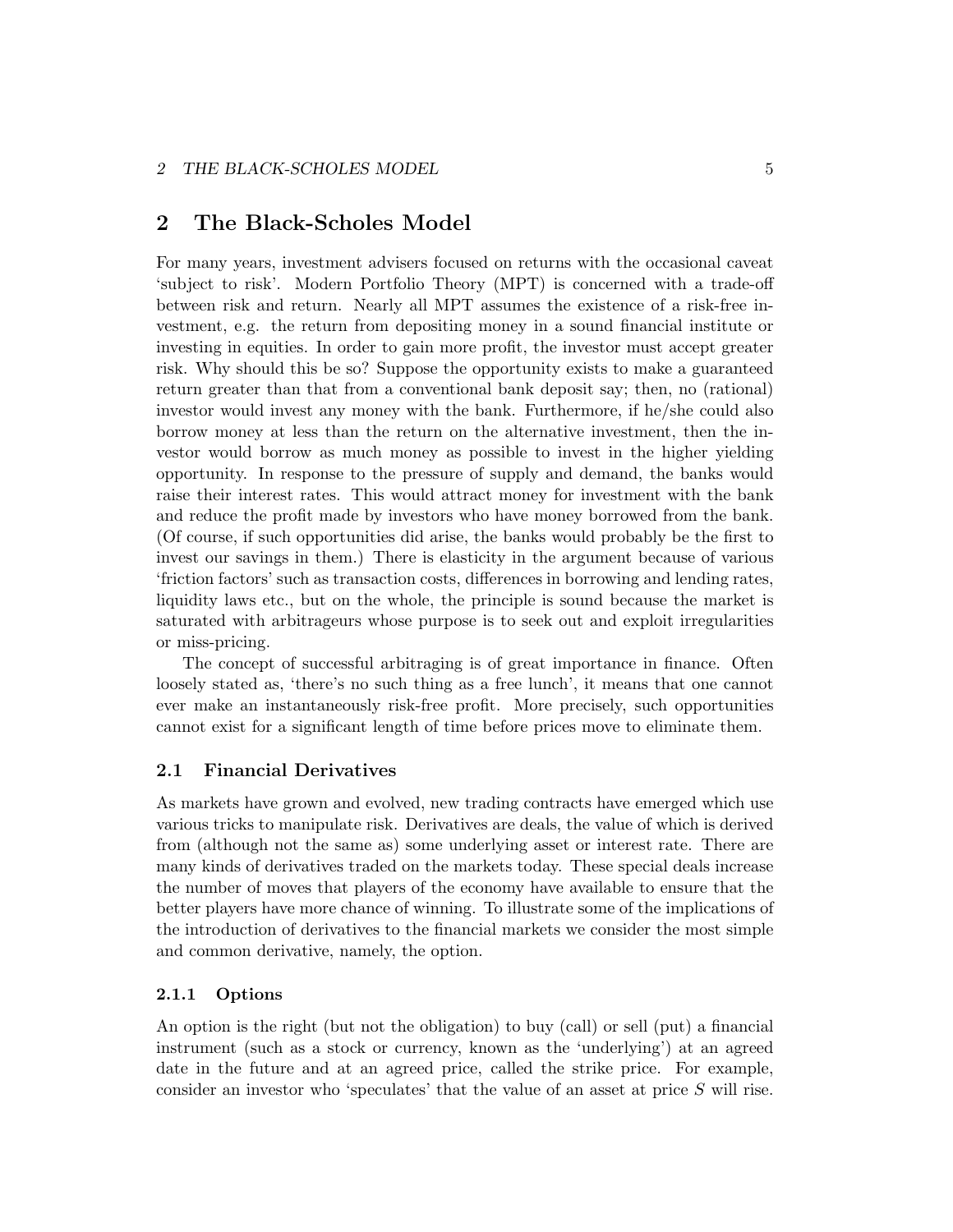#### 2 THE BLACK-SCHOLES MODEL 6

The investor could buy shares at S, and if appropriate, sell them later at a higher price. Alternatively, the investor might buy a call option, the right to buy a share at a later date. If the asset is worth more than the strike price on expiry, the holder will be content to exercise the option, immediately sell the stock at the higher price and generate an automatic profit from the difference. The catch is that if the price is less, the holder must accept the loss of the premium paid for the option (which must be paid for at the opening of the contract). If  $C$  denotes the value of a call option and E is the strike price, the option is worth  $C(S, t) = \max(S - E, 0)$ .

Conversely, suppose the investor speculates that an asset is going to fall, then the investor can sell shares or buy puts. If the investor speculates by selling shares that he/she does not own (which in certain circumstances is perfectly legal in many markets), then he/she is selling 'short' and will profit from a fall in the asset. (The opposite of a short position is a 'long' position.) The principal question is how much should one pay for an option? Clearly, if the value of the asset rises, then so does the value of a call option and vice versa for put options. But how do we quantify exactly how much this gamble is worth? In previous times (prior to the Black-Scholes model which is discussed later) options were bought and sold for the value that individual traders thought they ought to have. The strike prices of these options were usually the 'forward price', which is just the current price adjusted for interest-rate effects. The value of options rises in active or volatile markets because options are more likely to pay out large amounts of money when they expire if market moves have been large, i.e. potential gains are higher, but loss is always limited to the cost of the premium. This gain through successful 'speculation' is not the only role that options play. Another role is Hedging.

#### 2.1.2 Hedging

Suppose an investor already owns shares as a long-term investment, then he/she may wish to insure against a temporary fall in the share price by buying puts as well. Clearly, the investor would not want to liquidate holdings only to buy them back again later, possibly at a higher price if the estimate of the share price is wrong, and certainly having incurred some transaction costs on the deals. If a temporary fall occurs, the investor has the right to sell his/her holdings for a higher than market price. The investor can then immediately buy them back for less, in this way generating a profit and long-term investment then resumes. If the investor is wrong and a temporary fall does not occur, then the premium is lost for the option but at least the stock is retained, which has continued to rise in value. Since the value of a put option rises when the underlying asset value falls, what happens to a portfolio containing both assets and puts? The answer depends on the ratio. There must exist a ratio at which a small unpredictable movement in the asset does not result in any unpredictable movement in the portfolio. This ratio is instantaneously risk free. The reduction of risk by taking advantage of correlations between the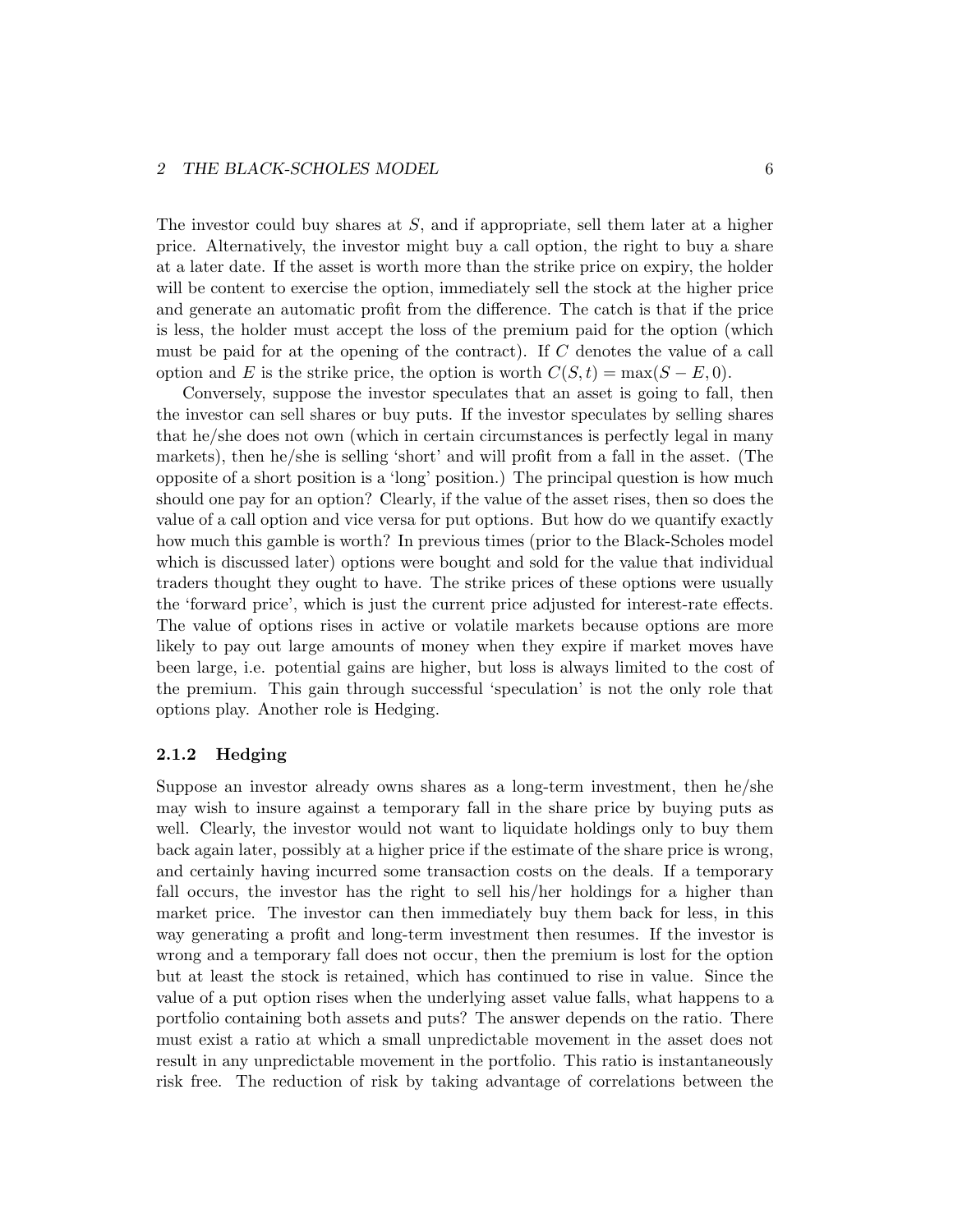option price and the underlying price is called 'hedging'. If a market maker can sell an option and hedge away all the risk for the rest of the options life, then a risk free profit is guaranteed.

Why write options? Options are usually sold by banks to companies to protect themselves against adverse movements in the underlying price, in the same way as holders do. In fact, writers of options are no different to holders; they expect to make a profit by taking a view of the market. The writers of calls are effectively taking a short position in the underlying behaviour of the markets. Known as 'bears', these agents believe the price will fall and are therefore also potential customers for puts. The agents taking the opposite view are called 'bulls'. There is a near balance of bears and bulls because if everyone expected the value of a particular asset to do the same thing, then its market price would stabilise (if a reasonable price were agreed on) or diverge (if everyone thought it would rise). Clearly, the psychology and dynamics (which must go hand in hand) of the bear/bull cycle play an important role in financial analysis.

The risk associated with individual securities can be hedged through diversification or 'spread betting' and/or various other ways of taking advantage of correlations between different derivatives of the same underlying asset. However, not all risk can be removed by diversification. To some extent, the fortunes of all companies move with the economy. Changes in the money supply, interest rates, exchange rates, taxation, commodity prices, government spending and overseas economies tend to affect all companies in one way or another. This remaining risk is generally referred to as market risk.

#### 2.2 Black-Scholes Analysis

The value of an option can be thought of as a function of the underlying asset price S (a Gaussian random variable) and time t denoted by  $V(S, t)$ . Here, V can denote a call or a put; indeed, V can be the value of a whole portfolio or different options although for simplicity we can think of it as a simple call or put. Any derivative security whose value depends only on the current value  $S$  at time  $t$  and which is paid for up front, is taken to satisfy the Black-Scholes equation given by[9]

$$
\frac{\partial V}{\partial t}+\frac{1}{2}\sigma^2 S^2\frac{\partial^2 V}{\partial S^2}+rS\frac{\partial V}{\partial S}-rV=0
$$

where  $\sigma$  is the volatility and r is the risk. As with other partial differential equations, an equation of this form may have many solutions. The value of an option should be unique; otherwise, again, arbitrage possibilities would arise. Therefore, to identify the appropriate solution, certain initial, final and boundary conditions need to be imposed. Take for example, a call; here the final condition comes from the arbitrage argument. At  $t = T$ 

$$
C(S,t) = \max(S - E, 0)
$$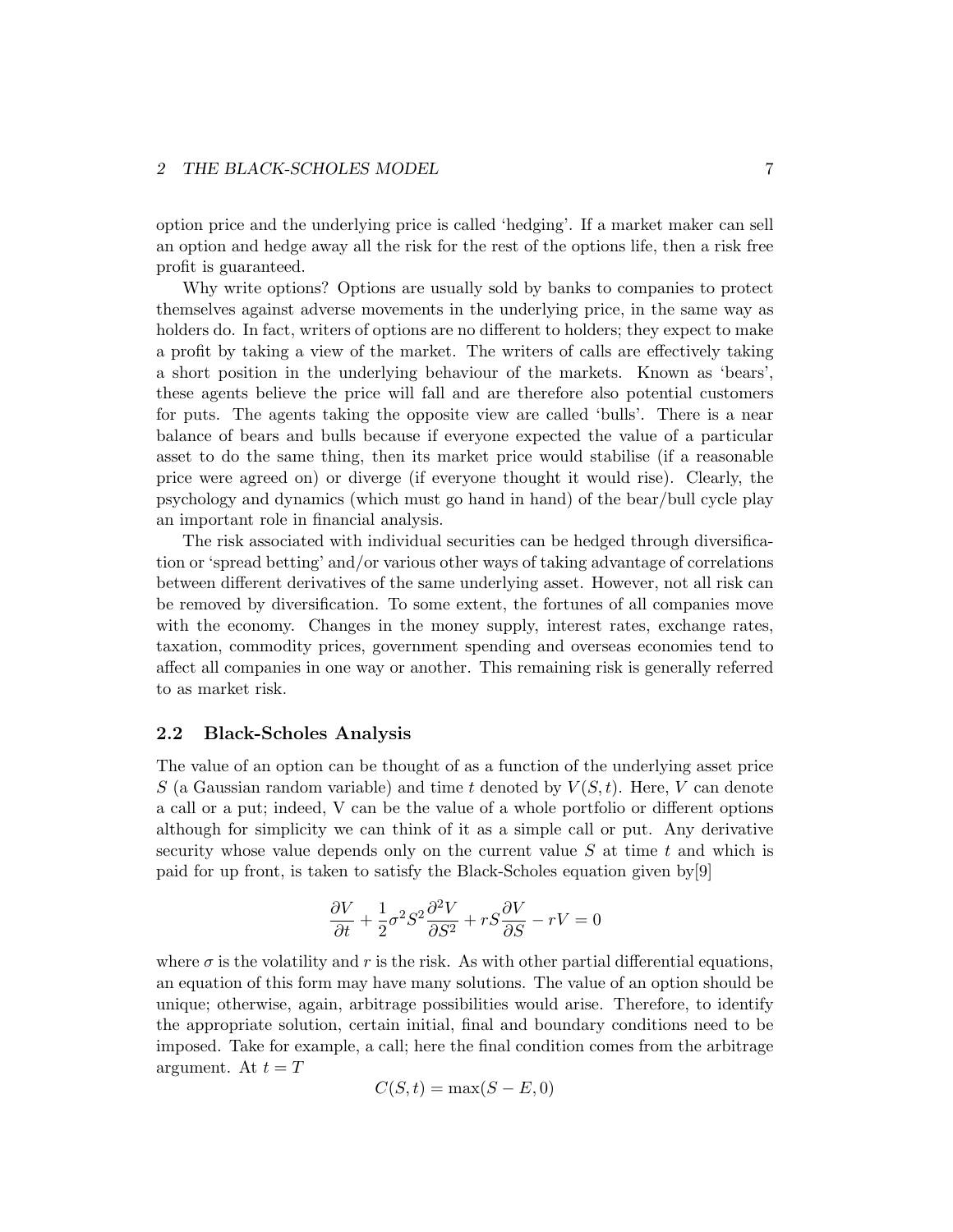The spatial or asset-price boundary conditions, applied at  $S = 0$  and  $S \to \infty$  come from the following reasoning: If  $S$  is ever zero then  $dS$  is zero and will therefore never change. Thus, we have

$$
C(0,t)=0
$$

As the asset price increases it becomes more and more likely that the option will be exercised, thus we have

$$
C(S, t) \propto S, \quad S \to \infty
$$

Observe, that the Black-Sholes equation has a similarity to the diffusion equation but with additional terms. An appropriate way to solve this equation is to transform it into the diffusion equation for which the solution is well known and with appropriate transformations gives the Black-Scholes formula [9]

$$
C(S,t) = SN(d_1) - E e^{r(T-t)} N(d_2)
$$

where

$$
d_1 = \frac{\log(S/E) + (r + \frac{1}{2}\sigma^2)(T - t)}{\sigma\sqrt{T - t}},
$$

$$
d_2 = \frac{\log(S/E) + (r - \frac{1}{2}\sigma^2)(T - t)}{\sigma\sqrt{T - t}}
$$

and N is the cumulative normal distribution defined by

$$
N(d_1) = \frac{1}{\sqrt{2\pi}} \int_{-\infty}^{d_1} e^{\frac{1}{2}s^2} ds.
$$

The conceptual leap of the Black-Scholes model is to say that traders are not estimating the future price, but are guessing about how volatile the market may be in the future. The model therefore allows banks to define a fair value of an option, because it assumes that the forward price is the mean of the distribution of future market prices. However, this requires a good estimate of the future volatility  $\sigma$ .

The relatively simple and robust way of valuing options using Black-Scholes analysis has rapidly gained in popularity and has universal applications. Black-Scholes analysis for pricing an option is now so closely linked into the markets that the price of an option is usually quoted in option volatilities or 'vols'. However, Black-Scholes analysis is ultimately based on random walk models that assume independent and Gaussian distributed price changes and is thus, based on the EMH.

The theory of modern portfolio management is only valuable if we can be sure that it truly reflects reality for which tests are required. One of the principal issues with regard to this relates to the issue of assuming that the markets are Gaussian distributed. However, it has long been known that financial time series do not adhere to Gaussian statistics. This is the most important of the shortcomings relating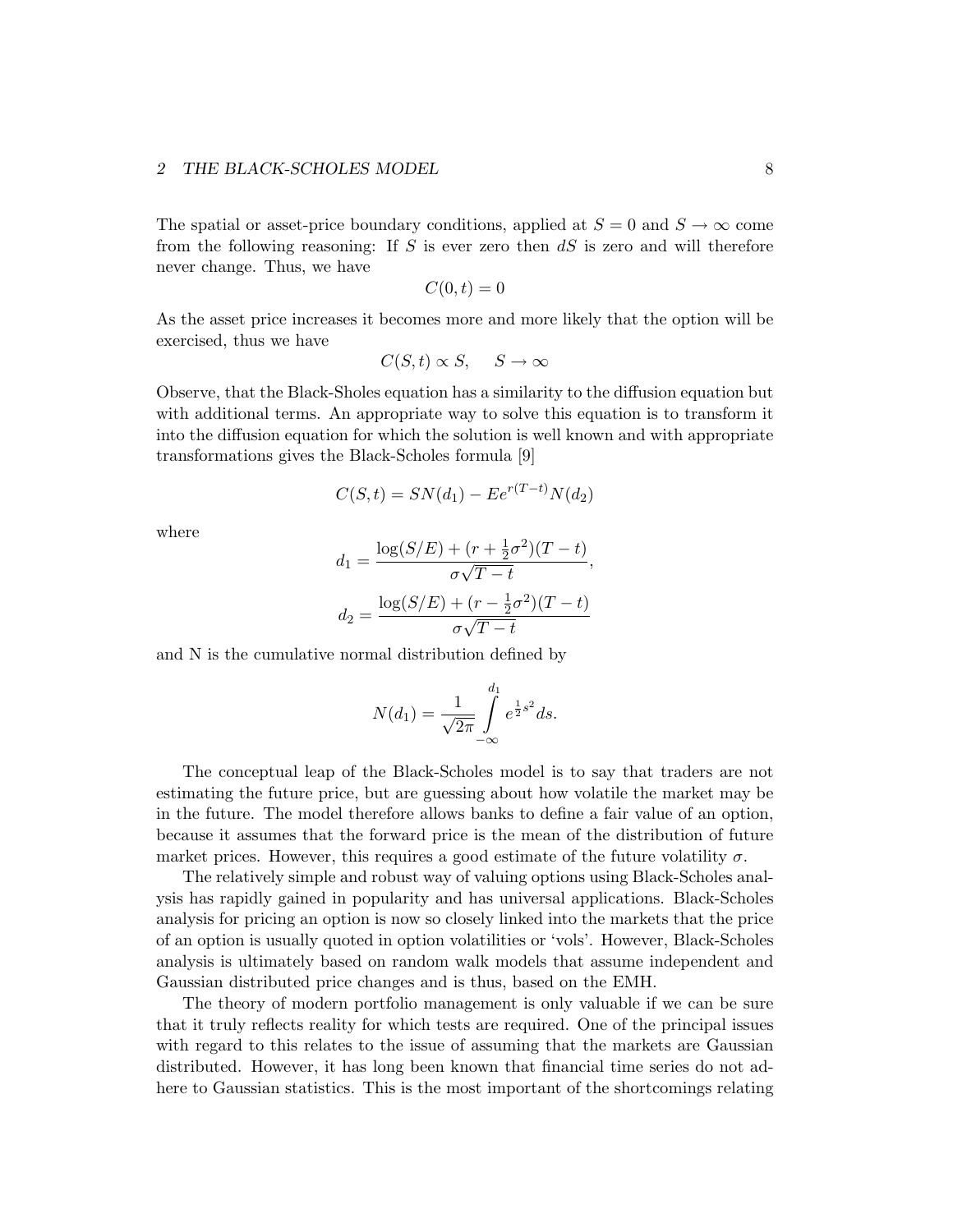

Figure 1: Financial time series for the FTSE value (close-of-day) from 02-04-1984 to 12-12-2007 (top), the log derivative of the same time series (centre) and a zero-mean Gaussian distributed random signal (bottom).

to the EMH model (i.e. the failure of the independence and Gaussian distribution of increments assumption) and is fundamental to the inability for EMH-based analysis such as the Black-Scholes equation to explain characteristics of a financial signal such as clustering, flights and failure to explain events such as 'crashes leading to recession. The limitations associted with the EMH are illustrated in Figure 1 which shows a (discrete) financial signal  $u(t)$ , the log derivative of this signal  $d \log u(t)/dt$ and a synthesised (zero-mean) Gaussian distributed random signal. The log derivative is considered in order to: (i) eliminate the characteristic long term exponential growth of the signal; (ii) obtain a signal on the daily price differences<sup>1</sup>. Clearly, there is a marked difference in the characteristics of a real financial signal and a random Gaussian signal. This simple comparison indicates a failure of the statistical independence assumption which underpins the EMH.

These limitations have prompted a new class of methods for investigating time

<sup>&</sup>lt;sup>1</sup>The gradient is computed using forward differencing.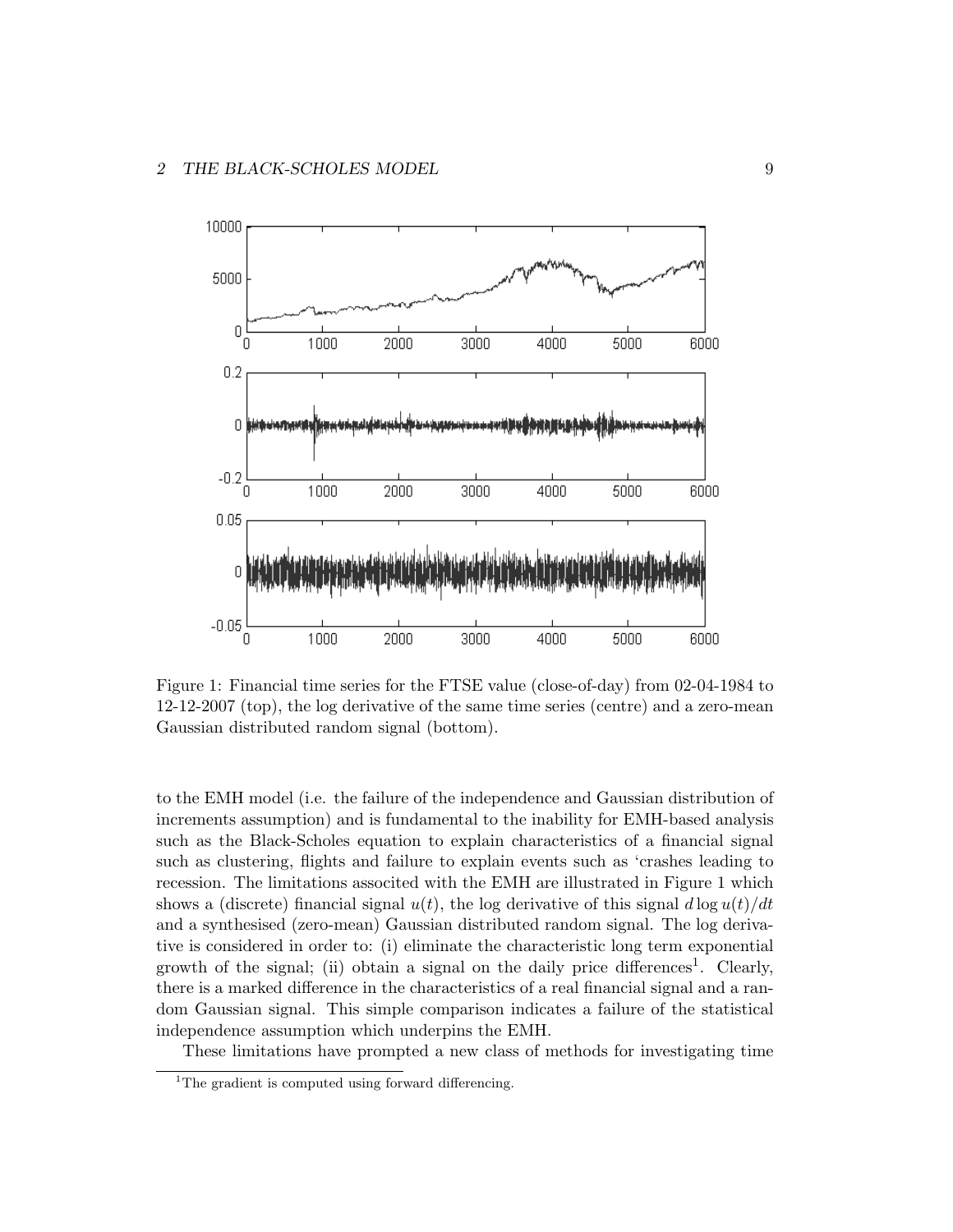#### 2 THE BLACK-SCHOLES MODEL 10

series obtained from a range of disciplines. For example, Re-scaled Range Analysis (RSRA), e.g. [10], [11], which is essentially based on computing and analysing the Hurst exponent [12], is a useful tool for revealing some well disguised properties of stochastic time series such as persistence (and anti-persistence) characterized by nonperiodic cycles. Non-periodic cycles correspond to trends that persist for irregular periods but with a degree of statistical regularity often associated with non-linear dynamical systems. RSRA is particularly valuable because of its robustness in the presence of noise. The principal assumption associated with RSRA is concerned with the self-affine or fractal nature of the statistical character of a time-series rather than the statistical 'signature' itself. Ralph Elliott first reported on the fractal properties of financial data in 1938. He was the first to observe that segments of financial time series data of different sizes could be scaled in such a way that they were statistically the same producing so called Elliot waves. Since then, many different self-affine models for price variation have been developed, often based on (dynamical) Iterated Function Systems (IFS). These models can capture many properties of a financial time series but are not based on any underlying causal theory of the type attempted in this work.

A good stochastic financial model should ideally consider all the observable behaviour of the financial system it is attempting to model. It should therefore be able to provide some predictions on the immediate future behaviour of the system within an appropriate confidence level. Predicting the markets has become (for obvious reasons) one of the most important problems in financial engineering. Although, at least in principle, it might be possible to model the behaviour of each individual agent operating in a financial market, one can never be sure of obtaining all the necessary information required on the agents themselves and their modus operandi. This principle plays an increasingly important role as the scale of the financial system, for which a model is required, increases. Thus, while quasi-deterministic models can be of value in the understanding of micro-economic systems (with known 'operational conditions'), in an ever increasing global economy (in which the operational conditions associated with the fiscal policies of a given nation state are increasingly open), we can take advantage of the scale of the system to describe its behaviour in terms of functions of random variables.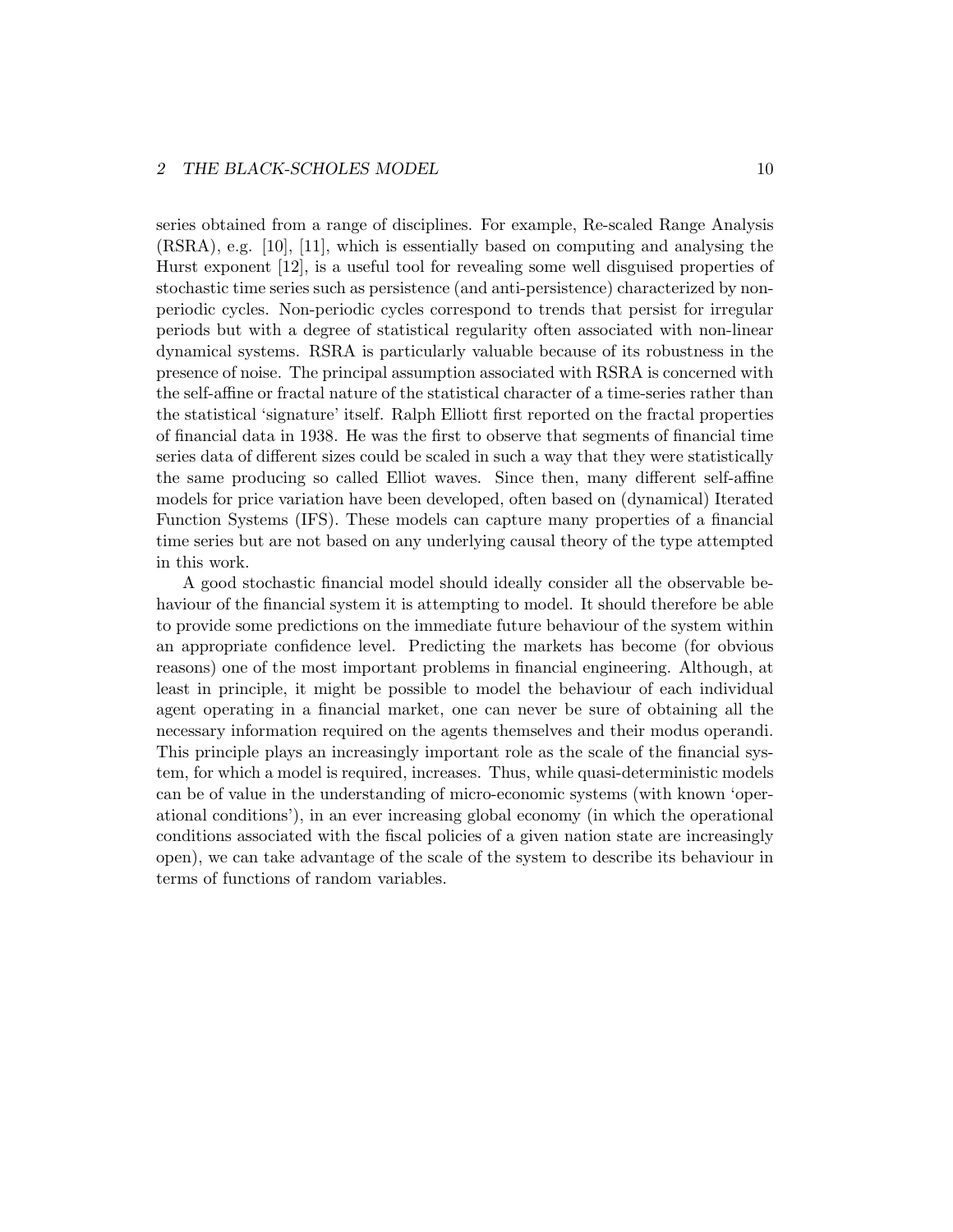

Figure 2: Evolution of the 1987, 1997 and 2007 financial crashes. Normalised plots (i.e. where the data has been rescaled to values between 0 and 1 inclusively) of the daily FTSE value (close-of-day) for 02-04-1984 to 24-12-1987 (top), 05-04-1994 to 24-12-1997 (centre) and 02-04-2004 to 24-09-2007 (bottom)

## 3 Market Analysis

The stochastic nature of financial time series is well known from the values of the stock market major indices such as the FTSE (Financial Times Stock Exchange) in the UK, the Dow Jones in the US which are frequently quoted. A principal aim of investors is to attempt to obtain information that can provide some confidence in the immediate future of the stock markets often based on patterns of the past, patterns that are ultimately based on the interplay between greed and fear. One of the principle components of this aim is based on the observation that there are 'waves within waves' that appear to permeate financial signals when studied with sufficient detail and imagination. It is these repeating patterns that occupy both the financial investor and the systems modeller alike and it is clear that although economies have undergone many changes in the last one hundred years, the dynamics of market data do not appear to change significantly (ignoring scale). For example, Figure 2 shows the build up to three different 'crashes', the one of 1987 and that of 1997 (both after approximately 900 days) and what may turn out to be a crash of 2007. The similarity in behaviour of these signals is remarkable and is indicative of the quest to understand economic signals in terms of some universal phenomenon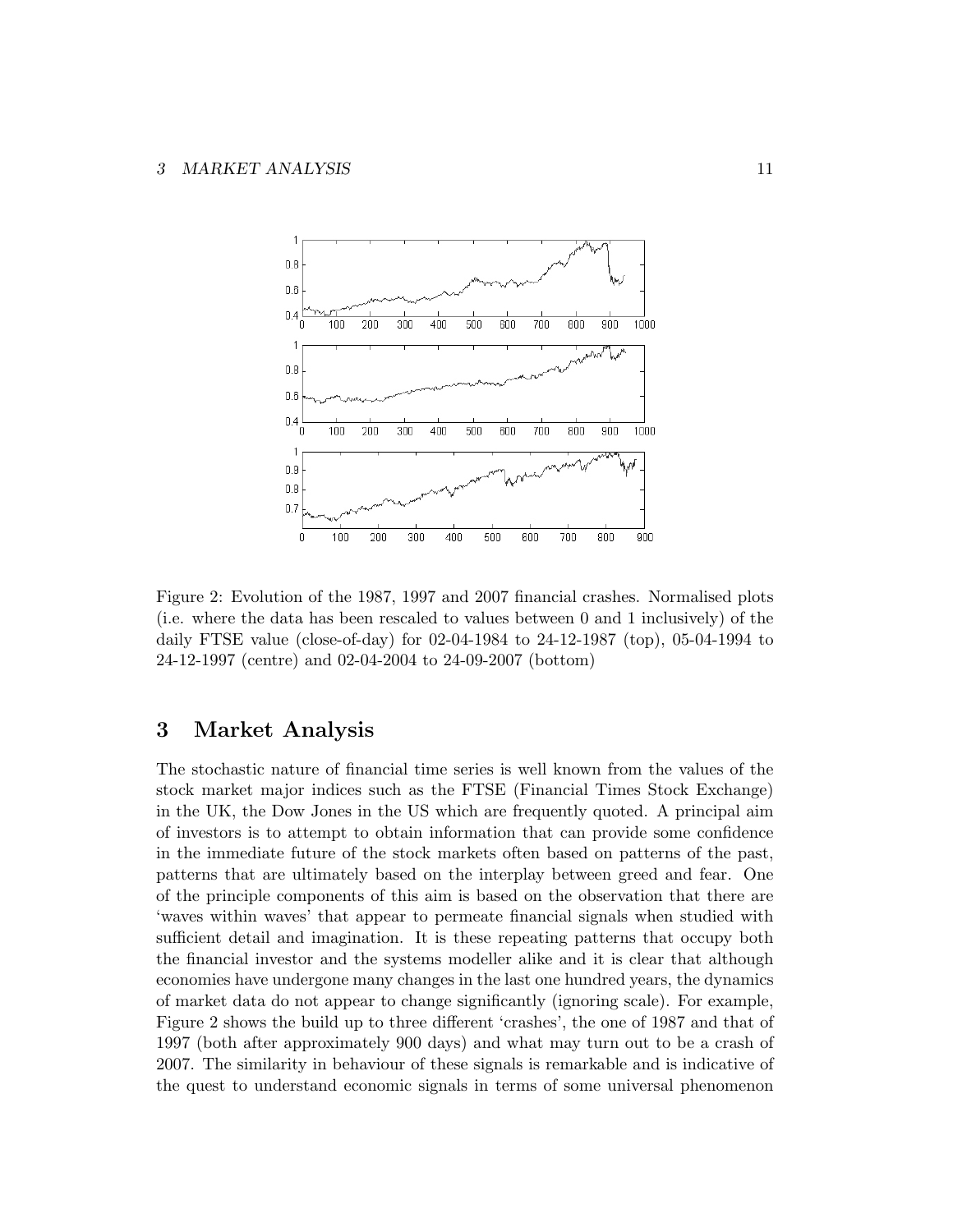from which appropriate (macro) economic models can be generated. In an efficient market, only the revelation of some dramatic information can cause a crash, yet post-mortem analysis of crashes typically fail to (convincingly) tell us what this information must have been.

In modern economies, the distribution of stock returns and anomalies like market crashes emerge as a result of considerable complex interaction. In the analysis of financial time series, it is inevitable that assumptions need to be made to make the derivation of a model possible. This is the most vulnerable stage of the process. Over simplifying assumptions lead to unrealistic models. There are two main approaches to financial modelling: The first approach is to look at the statistics of market data and to derive a model based on an educated guess of the 'mechanics' of the market. The model can then be tested using real data. The idea is that this process of trial and error helps to develop the right theory of market dynamics. The alternative is to 'reduce' the problem and try to formulate a microscopic model such that the desired behaviour 'emerges', again, by guessing agents' strategic rules. This offers a natural framework for interpretation; the problem is that this knowledge may not help to make statements about the future unless some methods for describing the behaviour can be derived from it. Although individual elements of a system cannot be modelled with any certainty, global behaviour can sometimes be modelled in a statistical sense provided the system is complex enough in terms of its network of interconnection and interacting components.

In complex systems, the elements adapt to the aggregate pattern they co-create. As the components react, the aggregate changes, as the aggregate changes the components react anew. Barring the reaching of some asymptotic state or equilibrium, complex systems keep evolving, producing seemingly stochastic or chaotic behaviour. Such systems arise naturally in the economy. Economic agents, be they banks, firms, or investors, continually adjust their market strategies to the macroscopic economy which their collective market strategies create. It is important to appreciate that there is an added layer of complexity within the economic community: Unlike many physical systems, economic elements (human agents) react with strategy and foresight by considering the implications of their actions (some of the time!). Although we can not be certain whether this fact changes the resulting behaviour, we can be sure that it introduces feedback which is the very essence of both complex systems and chaotic dynamical systems that produce fractal structures.

Complex systems can be split into two categories: equilibrium and non-equilibrium. Equilibrium complex systems, undergoing a phase transition, can lead to 'critical states' that often exhibit random fractal structures in which the statistics of the 'field' are scale invariant. For example, when ferromagnets are heated, as the temperature rises, the spins of the electrons which contribute to the magnetic field gain energy and begin to change in direction. At some critical temperature, the spins form a random vector field with a zero mean and a phase transition occurs in which the magnetic field averages to zero. But the field is not just random, it is a self-affine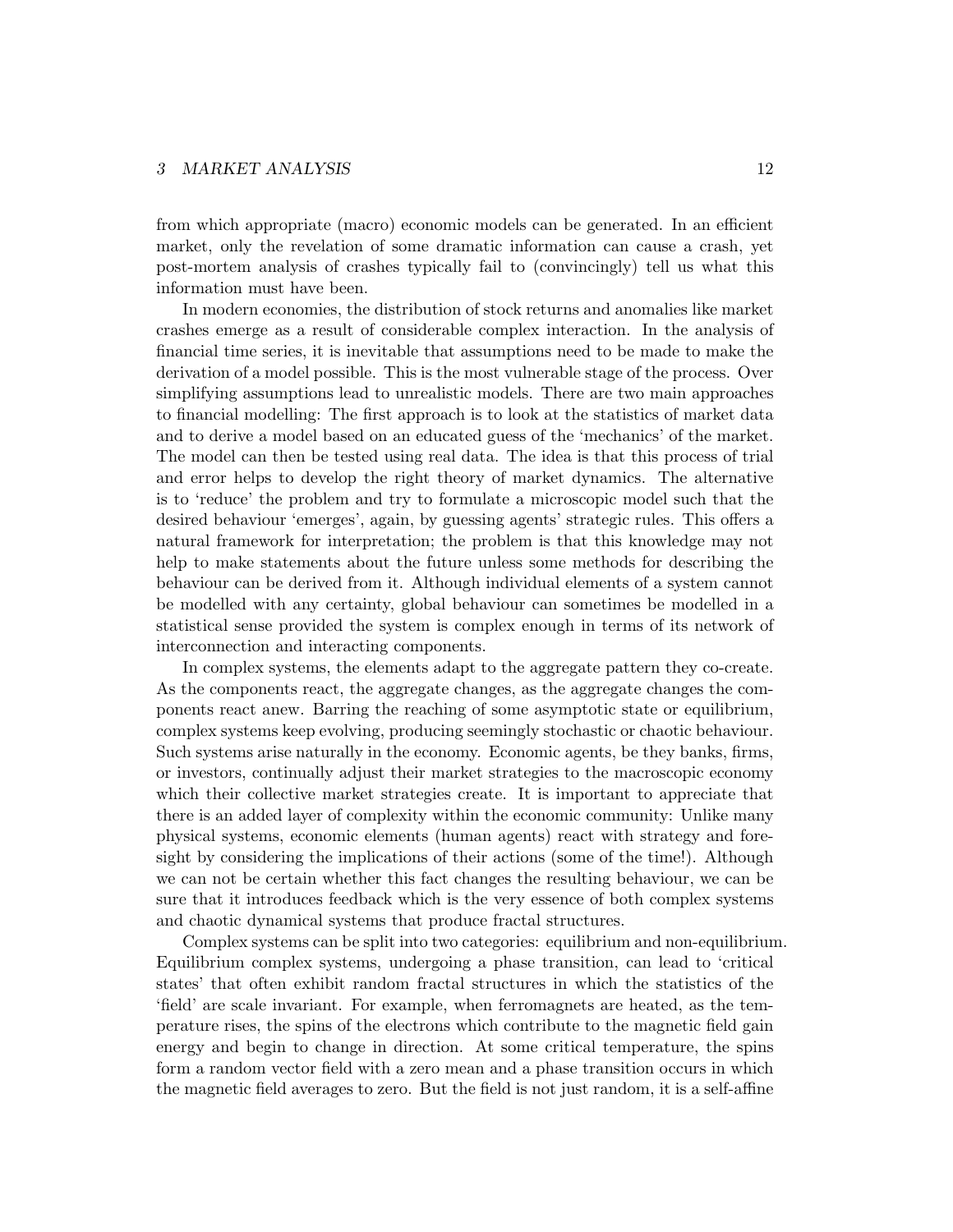random field whose statistical distribution is the same at different scales, irrespective of the characteristics of the distribution. Non-equilibrium complex systems or 'driven' systems give rise to 'self organised critical states', an example is the growing of sand piles. If sand is continuously supplied from above, the sand starts to pile up. Eventually, little avalanches will occur as the sand pile inevitably spreads outwards under the force of gravity. The temporal and spatial statistics of these avalanches are scale invariant.

Financial markets can be considered to be non-equilibrium systems because they are constantly driven by transactions that occur as the result of new fundamental information about firms and businesses. They are complex systems because the market also responds to itself, often in a highly non-linear fashion, and would carry on doing so (at least for some time) in the absence of new information. The 'price change field' is highly non-linear and very sensitive to exogenous shocks and it is probable that all shocks have a long term effect. Market transactions generally occur globally at the rate of hundreds of thousands per second. It is the frequency and nature of these transactions that dictate stock market indices, just as it is the frequency and nature of the sand particles that dictates the statistics of the avalanches in a sand pile. These are all examples of random scaling fractals [13].

#### 3.1 Autocorrelation Analysis and Market Memory

When faced with a complex process of unknown origin, it is usual to select an independent process such as Brownian motion as a working hypothesis where the statistics and probabilities can be estimated with great accuracy. However, using traditional statistics to model the markets assumes that they are games of chance. For this reason, investment in securities is often equated with gambling. In most games of chance, many degrees of freedom are employed to ensure that outcomes are random. In the case of a simple dice, a coin or roulette wheel, for example, no matter how hard you may try, it is physically impossible to master your roll or throw such that you can control outcomes. There are too many non-repeatable elements (speeds, angles and so on) and non-linearly compounding errors involved. Although these systems have a limited number of degrees of freedom, each outcome is independent of the previous one. However, there are some games of chance that involve memory. In Blackjack, for example, two cards are dealt to each player and the object is to get as close as possible to 21 by twisting (taking another card) or sticking. In a 'bust' (over 21), the player loses; the winner is the player that stays closest to 21. Here, memory is introduced because the cards are not replaced once they are taken. By keeping track of the cards used, one can assess the shifting probabilities as play progresses. This game illustrates that not all gambling is governed by Gaussian statistics. There are processes that have long-term memory, even though they are probabilistic in the short term. This leads directly to the question, does the economy have memory? A system has memory if what happens today will affect what happens in the future.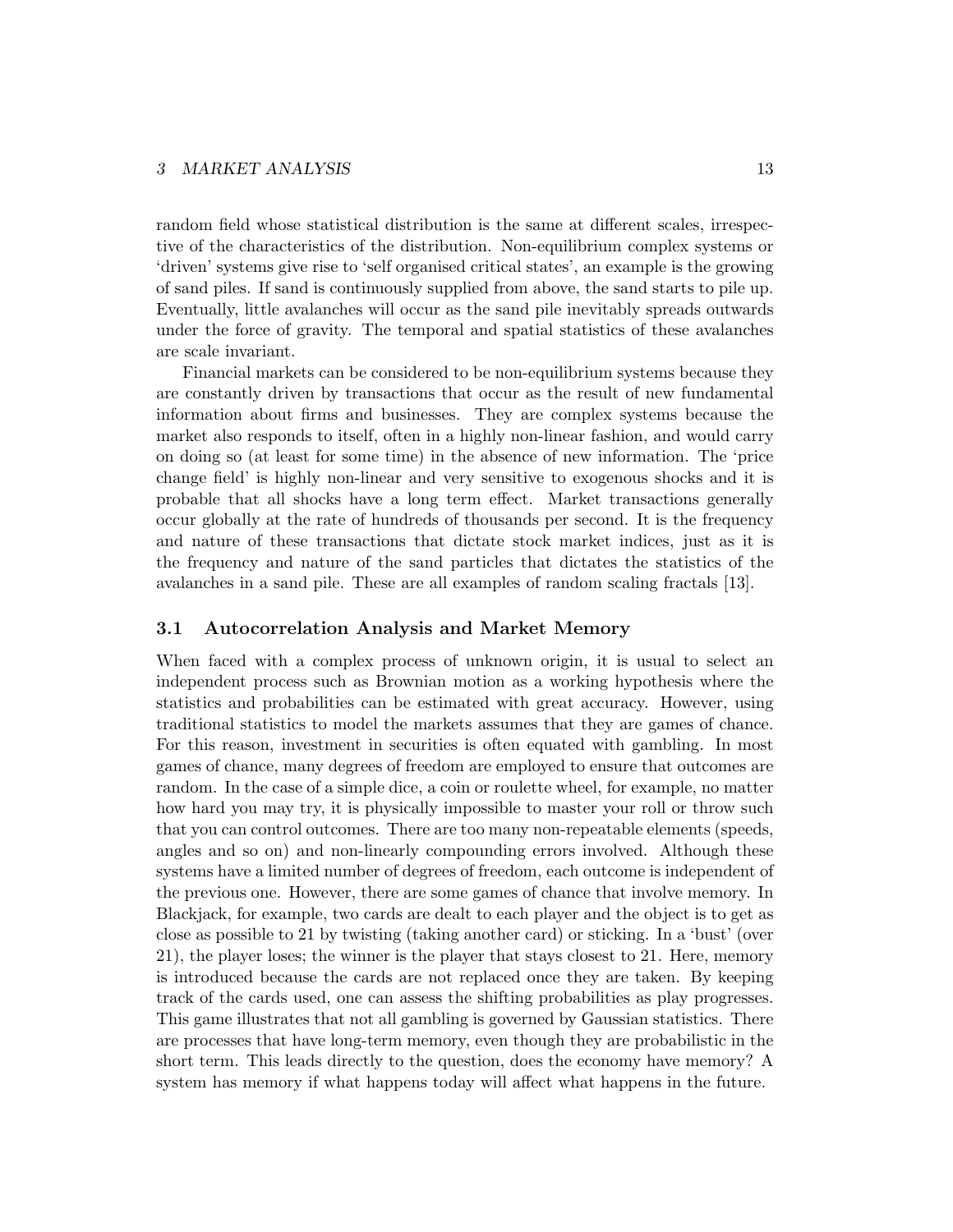Memory can be tested by observing correlations in the data. If the system today has no affect on the system at any future time, then the data produced by the system will be independently distributed and there will be no correlations. A function that characterises the expected correlations between different time periods of a financial signal  $u(t)$  is the Auto-Correlation Function (ACF) defined by

$$
A(t) = u(t) \odot u(t) = \int_{-\infty}^{\infty} u(\tau)u(\tau - t)d\tau.
$$

where  $\odot$  denotes that the correlation operation. This function can be computed either directly (evaluation of the above integral) or via application of the power spectrum using the correlation theorem

$$
u(t) \odot u(t) \Longleftrightarrow |U(\omega)|^2
$$

where  $\iff$  denotes transformation from real space t to Fourier space  $\omega$  (the angular frequency), i.e.

$$
U(\omega) = \mathcal{F}[u(t)] = \int_{-\infty}^{\infty} u(t) \exp(-i\omega t) dt
$$

where F denotes the Fourier transform operator. The power spectrum  $|U(\omega)|^2$ characterises the amplitude distribution of the correlation function from which we can estimate the time span of memory effects. This also offers a convenient way to calculate the correlation function (by taking the inverse Fourier transform of  $|U(\omega)|^2$ ). If the power spectrum has more power at low frequencies, then there are long time correlations and therefore long-term memory effects. Inversely, if there is greater power at the high frequency end of the spectrum, then there are short-term time correlations and evidence of short-term memory. White noise, which characterises a time series with no correlations over any scale, has a uniformly distributed power spectrum.

Since prices movements themselves are a non-stationary process, there is no ACF as such. However, if we calculate the ACF of the price increments  $du/dt$ , then we can observe how much of what happens today is correlated with what happens in the future. According to the EMH, the economy has no memory and there will therefore be no correlations, except for today with itself. We should therefore expect the power spectrum to be effectively constant and the ACF to be a delta function. The power spectra and the ACFs of log price changes  $d \log u/dt$  and their absolute value  $\vert d \log u/dt \vert$  for the FTSE 100 index (daily close) from 02-04-1984 to 24-09-2007 is given in Figure 3. The power spectra of the data is not constant with rogue spikes (or groups of spikes) at the intermediate and high frequency portions of the spectrum. For the absolute log price increments, there is evidence of a power law at the low frequency end, indicating that there is additional correlation in the signs of the data.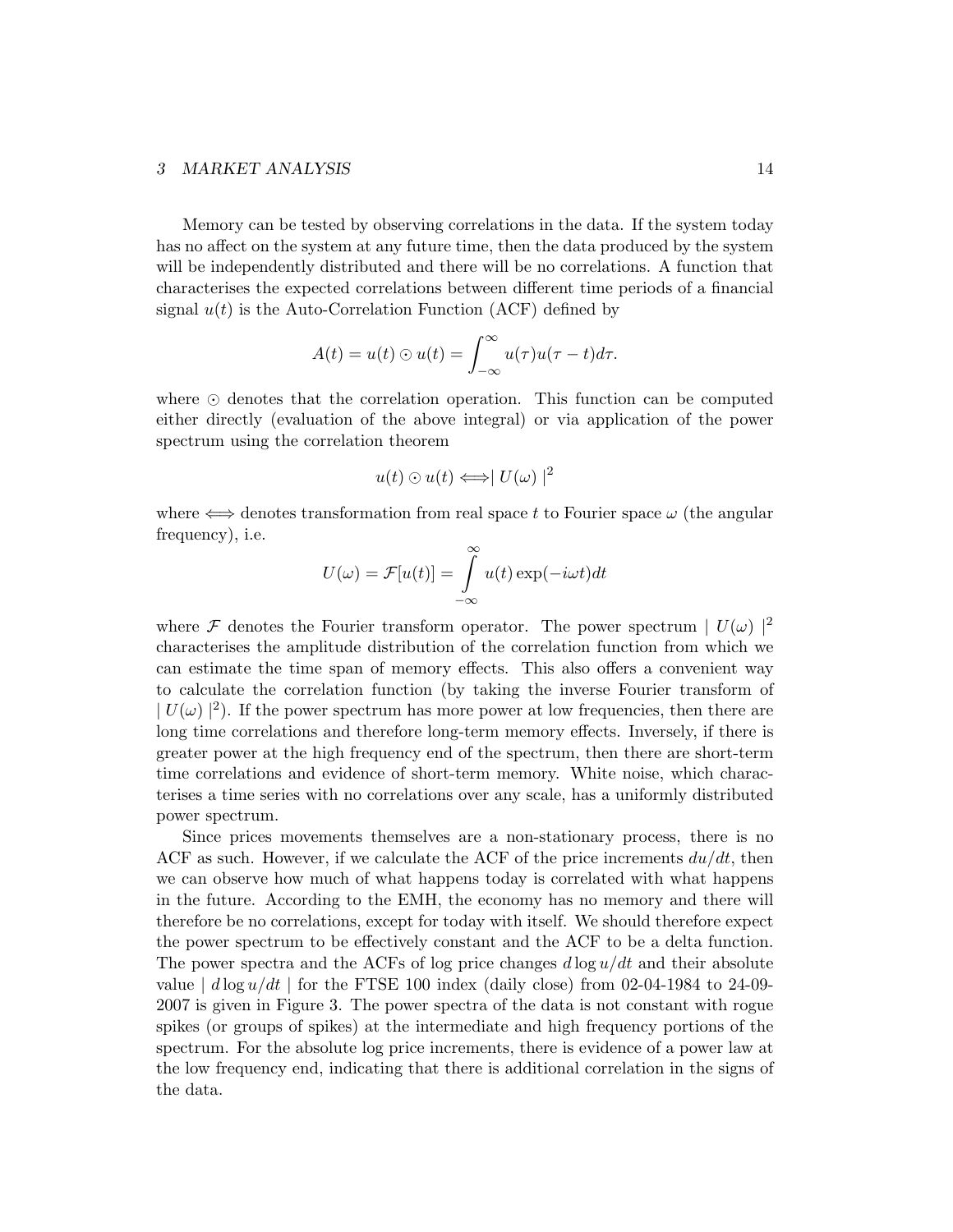

Figure 3: Log-power spectra and ACFs of log price changes and absolute log price changes for FTSE 100 index (daily close) from 02-04-1984 to 24-09-2007. Top-left: log price changes; top-right: absolute value of log price changes; middle: log power spectra; bottom: ACFs.

The ACF of the log price changes is relatively featureless, indicating that the excess of low frequency power within the signal has a fairly subtle effect on the correlation function. However, the ACF of the absolute log price changes contains a number of interesting features. It shows that there are a large number of short range correlations followed by an irregular decline up to approximately 1500 days after which the correlations start to develop again, peaking at about 2225 days. The system governing the magnitudes of the log price movements clearly has a better long-term memory than it should. The data used in this analysis contains 5932 daily price movements and it is therefore improbable that these results are coincidental and correlations of this, or any similar type, what ever the time scale, effectively invalidates the independence assumption of the EMH.

#### 3.2 Stochastic Modelling and Analysis

Developing mathematical models to simulate stochastic processes has an important role in financial analysis and information systems in general where it should be noted that information systems are now one of the most important aspects in terms of regulating financial systems, e.g. [14], [15]. A good stochastic model is one that accurately predicts the statistics we observe in reality, and one that is based upon some well defined rationale. Thus, the model should not only describe the data, but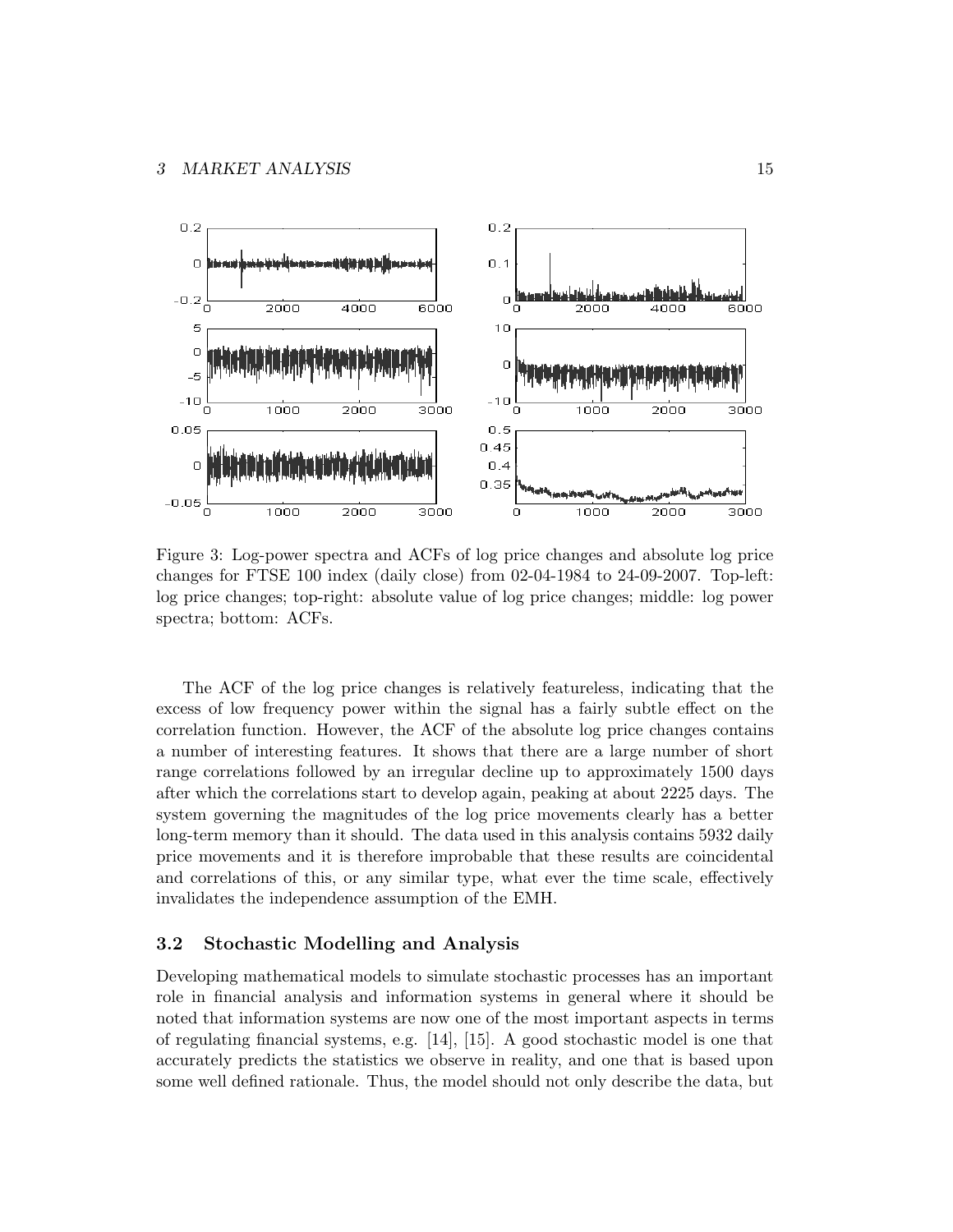also help to explain and understand the system.

There are two principal criteria used to define the characteristics of a stochastic field: (i) The PDF or the Characteristic Function (i.e. the Fourier transform of the PDF); the Power Spectral Density Function (PSDF). The PSDF is the function that describes the envelope or shape of the power spectrum of a signal. In this sense, the PSDF is a measure of the field correlations. The PDF and the PSDF are two of the most fundamental properties of any stochastic field and various terms are used to convey these properties. For example, the term 'zero-mean white Gaussian noise' refers to a stochastic field characterized by a PSDF that is effectively constant over all frequencies (hence the term 'white' as in 'white light') and has a PDF with a Gaussian profile whose mean is zero.

Stochastic fields can of course be characterized using transforms other than the Fourier transform (from which the PSDF is obtained) but the conventional PDF-PSDF approach serves many purposes in stochastic systems theory. However, in general, there is no general connectivity between the PSDF and the PDF either in terms of theoretical prediction and/or experimental determination. It is not generally possible to compute the PSDF of a stochastic field from knowledge of the PDF or the PDF from the PSDF. Hence, in general, the PDF and PSDF are fundamental but non-related properties of a stochastic field. However, for some specific statistical processes, relationships between the PDF and PSDF can be found, for example, between Gaussian and non-Gaussian fractal processes [16] and for differentiable Gaussian processes [17].

There are two conventional approaches to simulating a stochastic field. The first of these is based on predicting the PDF (or the Characteristic Function) theoretically (if possible). A pseudo random number generator is then designed whose output provides a discrete stochastic field that is characteristic of the predicted PDF. The second approach is based on considering the PSDF of a field which, like the PDF, is ideally derived theoretically. The stochastic field is then typically simulated by filtering white noise. A 'good' stochastic model is one that accurately predicts both the PDF and the PSDF of the data. It should take into account the fact that, in general, stochastic processes are non-stationary. In addition, it should, if appropriate, model rare but extreme events in which significant deviations from the norm occur.

New market phenomenon result from either a strong theoretical reasoning or from compelling experimental evidence or both. In econometrics, the processes that create time series such as the FTSE have many component parts and the interaction of those components is so complex that a deterministic description is simply not possible. As in all complex systems theory, we are usually required to restrict the problem to modelling the statistics of the data rather than the data itself, i.e. to develop stochastic models. When creating models of complex systems, there is a trade-off between simplifying and deriving the statistics we want to compare with reality and simulating the behaviour through an emergent statistical behaviour. Stochastic sim-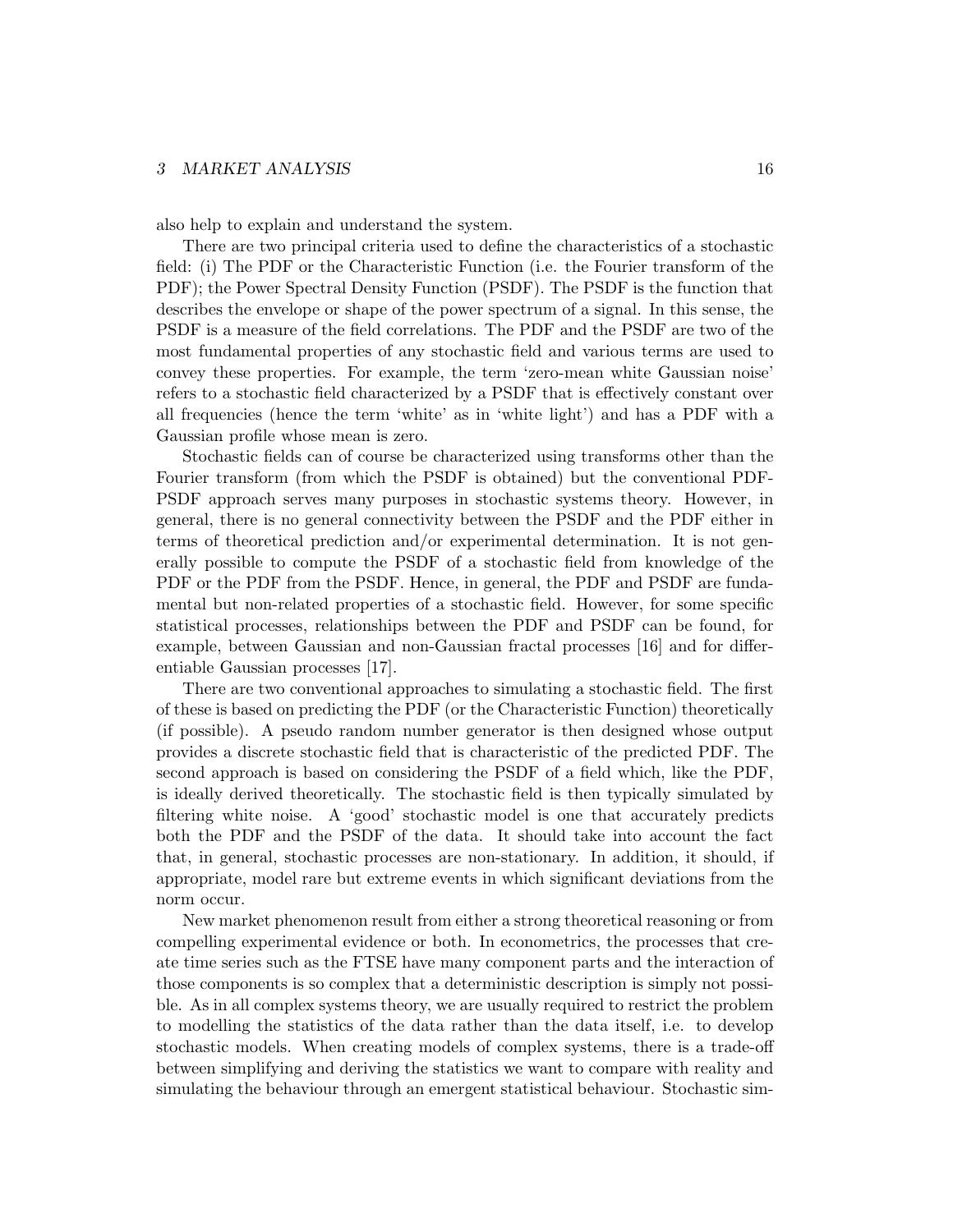ulation allows us to investigate the effect of various traders' behavioural rules on the global statistics of the market, an approach that provides for a natural interpretation and an understanding of how the amalgamation of certain concepts leads to these statistics.

One cause of correlations in market price changes (and volatility) is mimetic behaviour, known as herding. In general, market crashes happen when large numbers of agents place sell orders simultaneously creating an imbalance to the extent that market makers are unable to absorb the other side without lowering prices substantially. Most of these agents do not communicate with each other, nor do they take orders from a leader. In fact, most of the time they are in disagreement, and submit roughly the same amount of buy and sell orders. This is a healthy non-crash situation; it is a diffusive (random-walk) process which underlies the EMH and financial portfolio rationalization.

One explanation for crashes involves a replacement for the EMH by the Fractal Market Hypothesis (FMH) which is the basis of the model considered in this work. The FMH proposes the following: (i) The market is stable when it consists of investors covering a large number of investment horizons which ensures that there is ample liquidity for traders; (ii) information is more related to market sentiment and technical factors in the short term than in the long term - as investment horizons increase and longer term fundamental information dominates; (iii) if an event occurs that puts the validity of fundamental information in question, long-term investors either withdraw completely or invest on shorter terms (i.e. when the overall investment horizon of the market shrinks to a uniform level, the market becomes unstable); (iv) prices reflect a combination of short-term technical and long-term fundamental valuation and thus, short-term price movements are likely to be more volatile than long-term trades - they are more likely to be the result of crowd behaviour; (v) if a security has no tie to the economic cycle, then there will be no long-term trend and short-term technical information will dominate. Unlike the EMH, the FMH states that information is valued according to the investment horizon of the investor. Because the different investment horizons value information differently, the diffusion of information will also be uneven. Unlike most complex physical systems, the agents of the economy, and perhaps to some extent the economy itself, have an extra ingredient, an extra degree of complexity. This ingredient is consciousness.

#### 3.3 Fractal Time Series and Rescaled Range Analysis

A time series is fractal if the data exhibits statistical self-affinity and has no characteristic scale. The data has no characteristic scale if it has a PDF with an infinite second moment. The data may have an infinite first moment as well; in this case, the data would have no stable mean either. One way to test the financial data for the existence of these moments is to plot them sequentially over increasing time periods to see if they converge. Figure 4 shows that the first moment, the mean, is stable,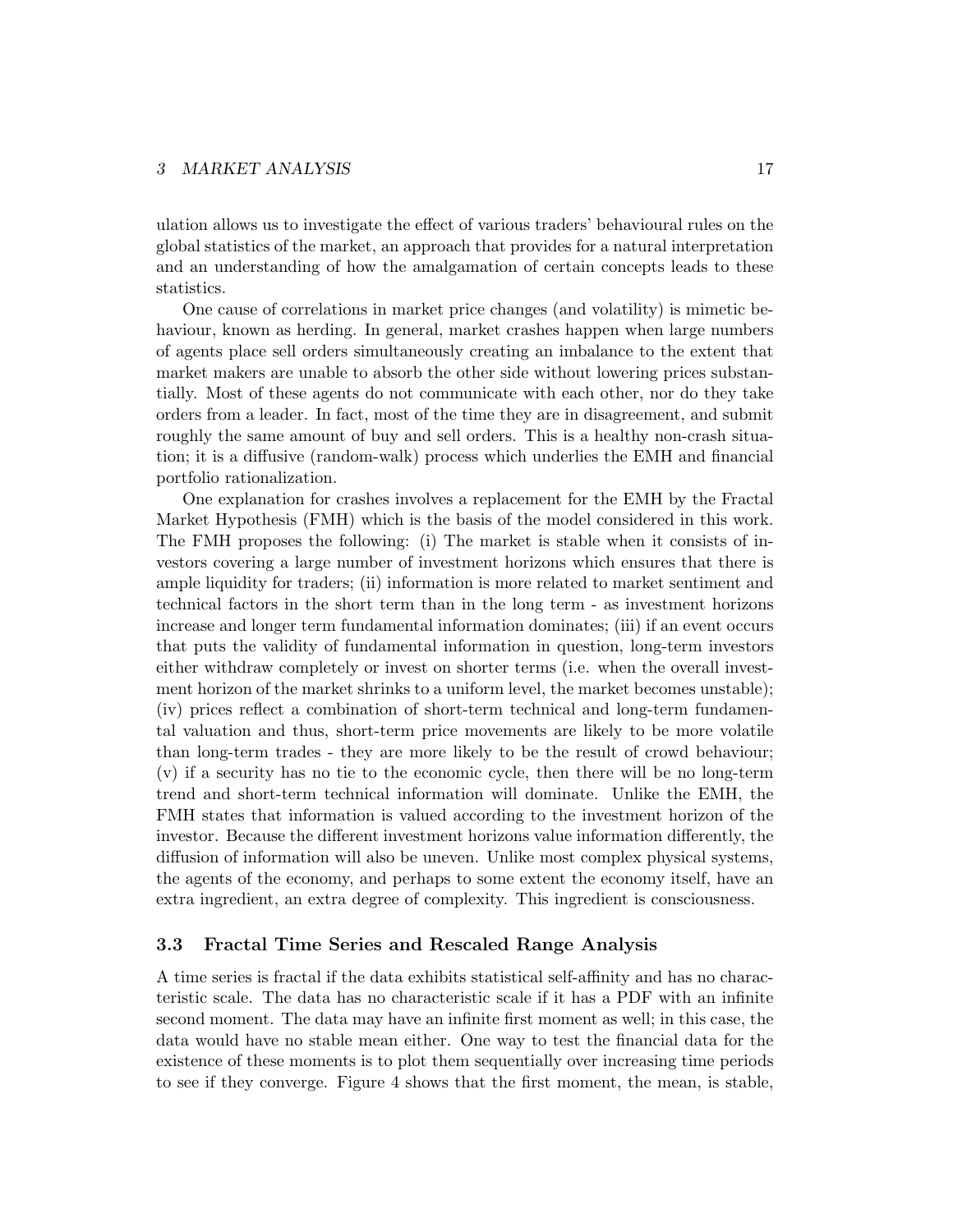

Figure 4: The first and second moments (top and bottom) of the Dow Jones Industrial Average plotted sequentially.

but that the second moment, the mean square, is not settled. It converges and then suddenly jumps and it is observed that although the variance is not stable, the jumps occur with some statistical regularity. Time series of this type are example of Hurst processes; time series that scale according to the power law,

$$
\left\langle \frac{d}{dt} \log u(t) \right\rangle_t \propto t^H
$$

where  $H$  is the Hurst exponent.

H. E. Hurst (1900-1978) was an English civil engineer who built dams and worked on the Nile river dam project. He studied the Nile so extensively that some Egyptians reportedly nicknamed him 'the father of the Nile.' The Nile river posed an interesting problem for Hurst as a hydrologist. When designing a dam, hydrologists need to estimate the necessary storage capacity of the resulting reservoir. An influx of water occurs through various natural sources (rainfall, river overflows etc.) and a regulated amount needed to be released for primarily agricultural purposes. The storage capacity of a reservoir is based on the net water flow. Hydrologists usually begin by assuming that the water influx is random, a perfectly reasonable assumption when dealing with a complex ecosystem. Hurst, however, had studied the 847-year record that the Egyptians had kept of the Nile river overflows, from 622 to 1469. Hurst noticed that large overflows tended to be followed by large overflows until abruptly, the system would then change to low overflows, which also tended to be followed by low overflows. There seemed to be cycles, but with no predictable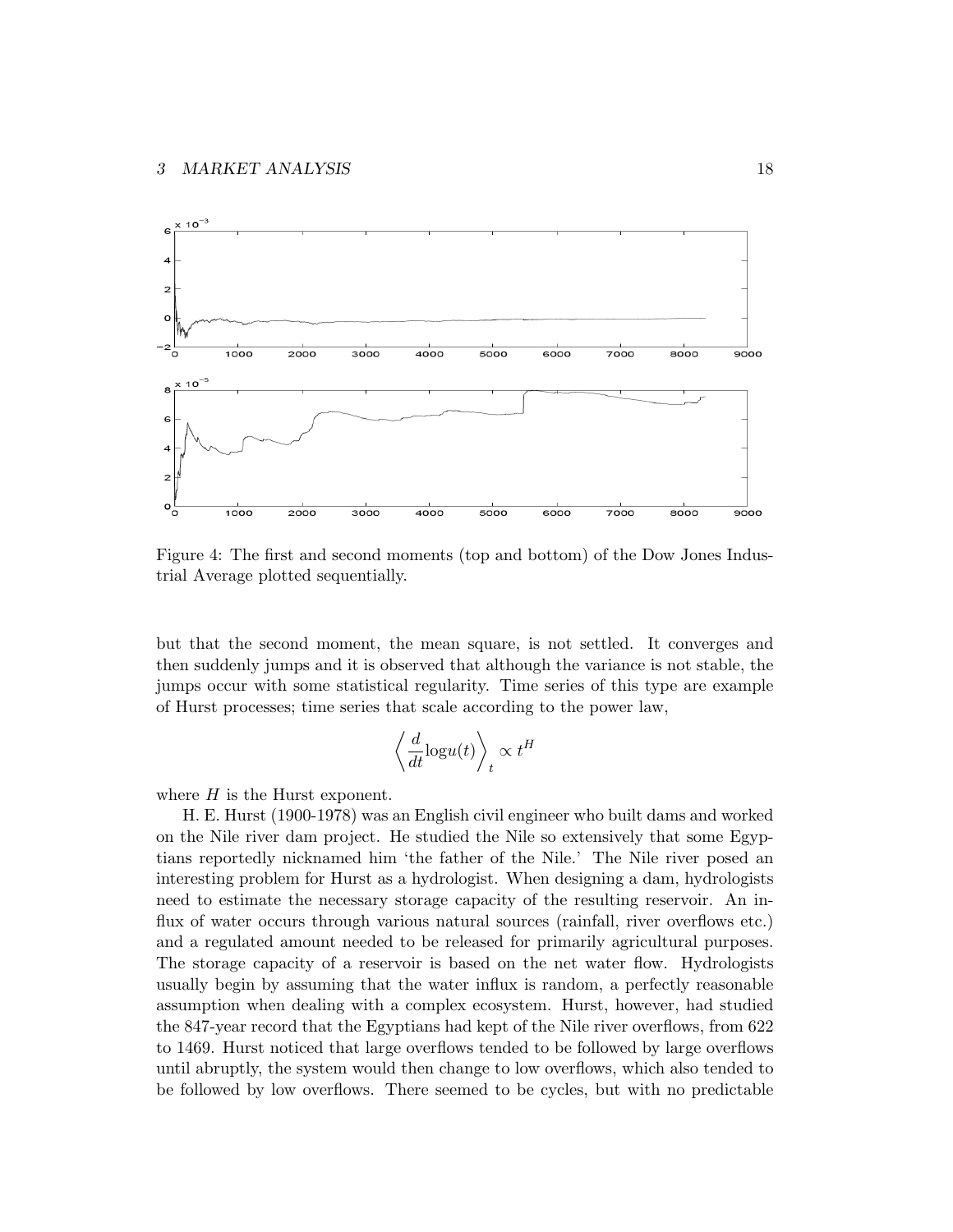period. Standard statistical analysis revealed no significant correlations between observations, so Hurst developed his own methodology. Hurst was aware of Einstein's (1905) work on Brownian motion (the erratic path followed by a particle suspended in a fluid) who observed that the distance the particle covers increased with the square root of time, i.e. √

$$
R=\sqrt{t}
$$

where R is the range covered, and t is time. This is the same scaling property as discussed earlier in the context of volatility. It results, again, from the fact that increments are identically and independently distributed random variables. Hurst's idea was to use this property to test the Nile River's overflows for randomness. In short, his method was as follows: Begin with a time series  $x_i$  (with  $i = 1, 2, ..., n$ ) which in Hurst's case was annual discharges of the Nile River. (For markets it might be the daily changes in the price of a stock index.) Next, create the adjusted series,  $y_i = x_i - \bar{x}$  (where  $\bar{x}$  is the mean of  $x_i$ ). Cumulate this time series to give

$$
Y_i = \sum_{j=1}^i y_j
$$

such that the start and end of the series are both zero and there is some curve in between. (The final value,  $Y_n$  has to be zero because the mean is zero.) Then, define the range to be the maximum minus the minimum value of this time series,

$$
R_n = \max(Y) - \min(Y).
$$

This adjusted range,  $R_n$  is the distance the systems travels for the time index n, i.e. the distance covered by a random walker if the data set  $y_i$  were the set of steps. If we set  $n = t$  we can apply Einstein's equation provided that the time series  $x_i$  is independent for increasing values of  $n$ . However, Einstein's equation only applies to series that are in Brownian motion. Hurst's contribution was to generalize this equation to

$$
(R/S)_n = cn^H
$$

where S is the standard deviation for the same  $n$  observations and  $c$  is a constant. We define a Hurst process to be a process with a (fairly) constant  $H$  value and the  $R/S$  is referred to as the 'rescaled range' because it has zero mean and is expressed in terms of local standard deviations. In general, the  $R/S$  value increases according to a power law value equal to  $H$  known as the Hurst exponent. This scaling law behaviour is the first connection between Hurst processes and fractal geometry.

Rescaling the adjusted range was a major innovation. Hurst originally performed this operation to enable him to compare diverse phenomenon. Rescaling, fortunately, also allows us to compare time periods many years apart in financial time series. As discussed previously, it is the relative price change and not the change itself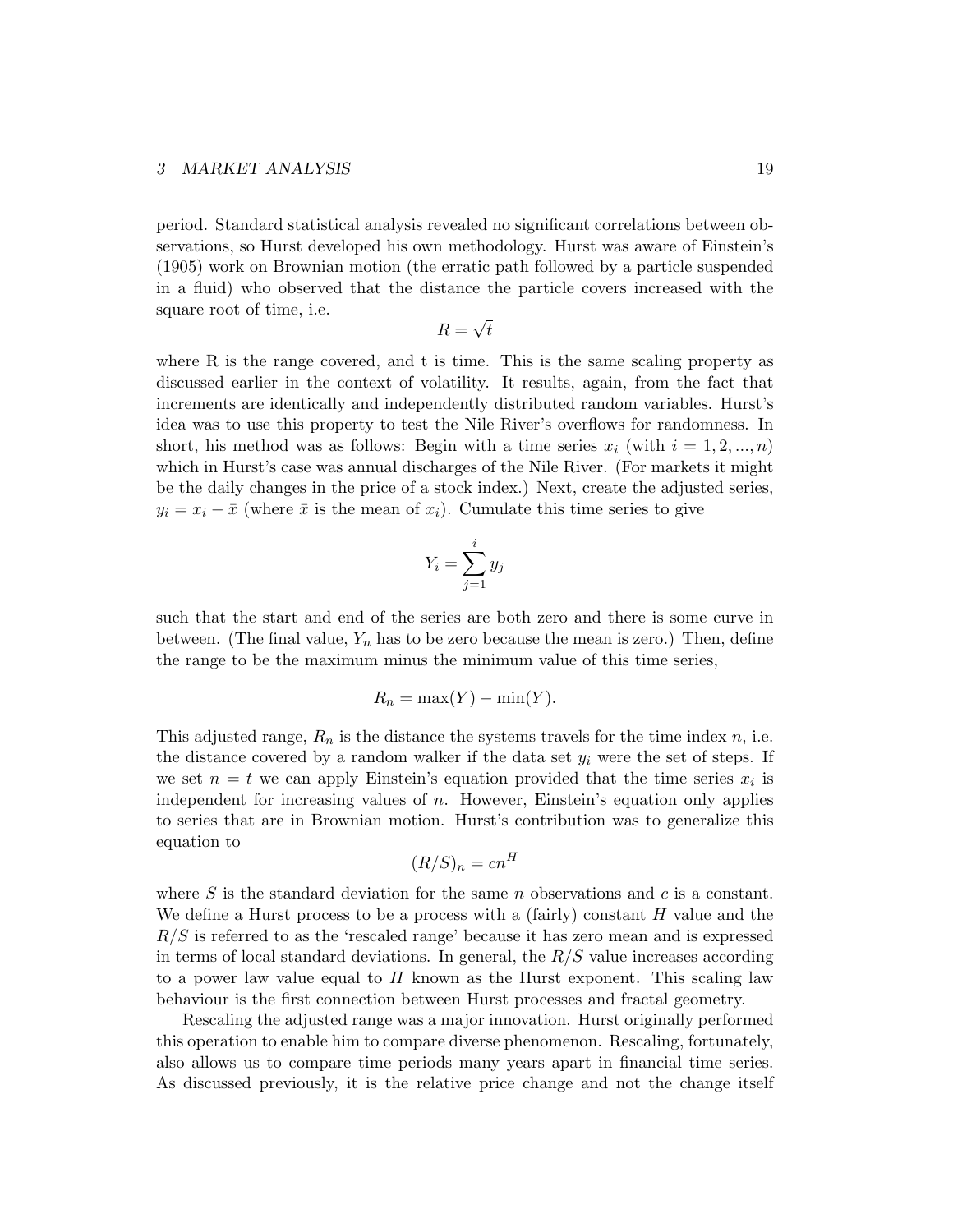that is of interest. Due to inflationary growth, prices themselves are a significantly higher today than in the past, and although relative price changes may be similar, actual price changes and therefore volatility (standard deviation of returns) are significantly higher. Measuring in standard deviations (units of volatility) allows us to minimize this problem. Rescaled range analysis can also describe time series that have no characteristic scale, another characteristic of fractals. By considering the logarithmic version of Hurst's equation, i.e.

$$
\log(R/S)_n = \log(c) + H\log(n)
$$

it is clear that the Hurst exponent can be estimated by plotting  $log(R/S)$  against the  $log(n)$  and solving for the gradient with a least squares fit. If the system were independently distributed, then  $H = 0.5$ . Hurst found that the exponent for the Nile River was  $H = 0.91$ , i.e. the rescaled range increases at a faster rate than the square root of time. This meant that the system was covering more distance than a random process would, and therefore the annual discharges of the Nile had to be correlated.

It is important to appreciate that this method makes no prior assumptions about any underlying distributions, it simply tells us how the system is scaling with respect to time. So how do we interpret the Hurst exponent? We know that  $H = 0.5$  is consistent with an independently distributed system. The range  $0.5 < H \le 1$ , implies a persistent time series, and a persistent time series is characterized by positive correlations. Theoretically, what happens today will ultimately have a lasting effect on the future. The range  $0 < H \leq 0.5$  indicates anti-persistence which means that the time series covers less ground than a random process. In other words, there are negative correlations. For a system to cover less distance, it must reverse itself more often than a random process.

#### 3.4 The Joker Effect

After this discovery, Hurst analysed all the data he could including rainfall, sunspots, mud sediments, tree rings and others. In all cases, Hurst found  $H$  to be greater than 0.5. He was intrigued that  $H$  often took a value of about 0.7 and Hurst suspected that some universal phenomenon was taking place. He carried out some experiments using numbered cards. The values of the cards were chosen to simulate a PDF with finite moments, i.e.  $0, \pm 1, \pm 3, \pm 5, \pm 7$  and  $\pm 9$ . He first verified that the time series generated by summing the shuffled cards gave  $H = 0.5$ . To simulate a bias random walk, he carried out the following steps.

- 1. Shuffle the deck and cut it once, noting the number, say  $n$ .
- 2. Replace the card and re-shuffle the deck.
- 3. Deal out 2 hands of 26 cards, A and B.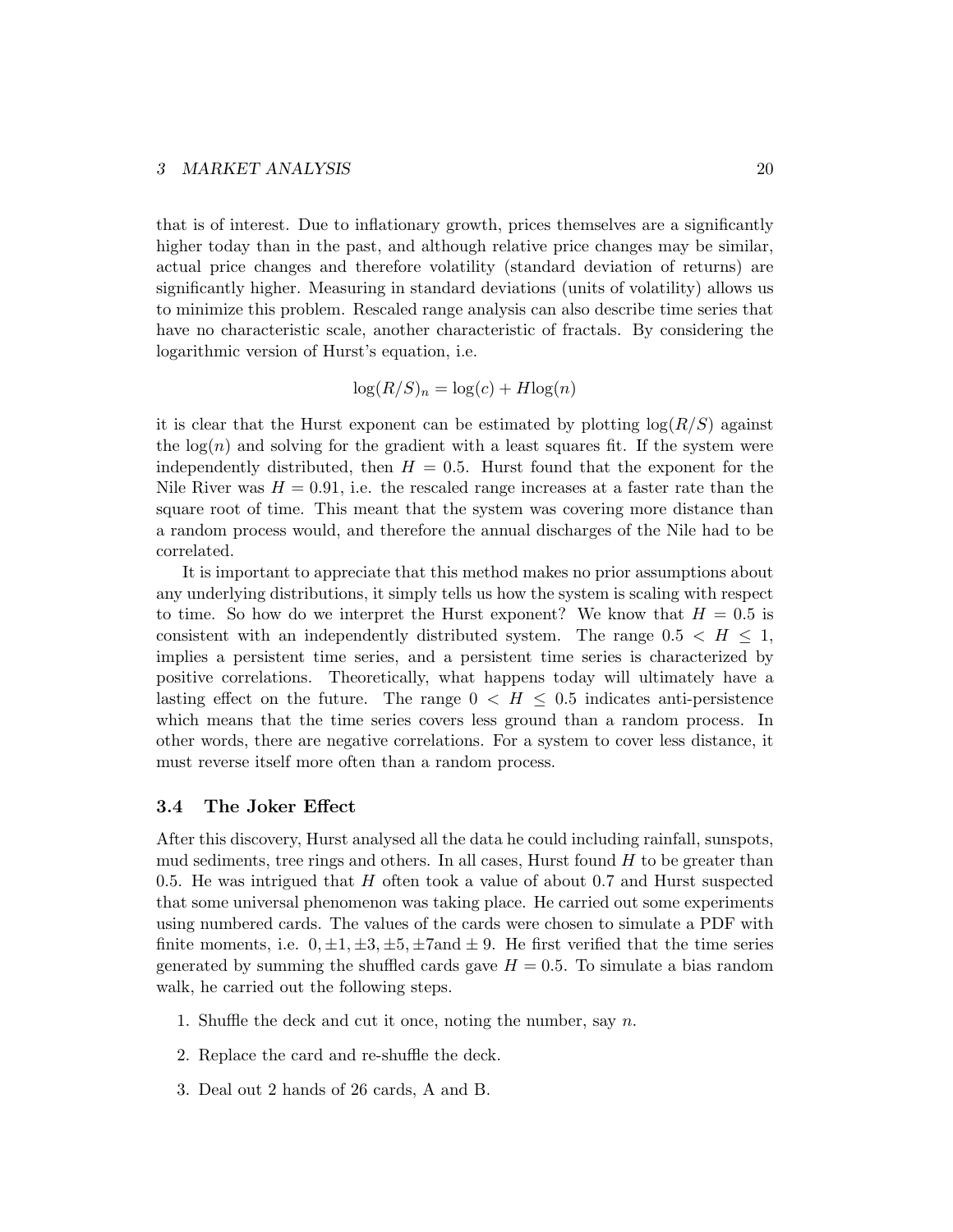- 4. Replace the lowest n cards of deck B with the highest n cards of deck A, thus biasing deck B to the level  $n$ .
- 5. Place a joker in deck B and shuffle.
- 6. Use deck B as a time series generator until the joker is cut, then create a new biased hand.

Hurst did 1000 trials of 100 hands and calculated  $H = 0.72$ . We can think of the process as follows: we first bias each hand, which is determined by a random cut of the pack; then, we generate the time series itself, which is another series of random cuts; then, the joker appears, which again occurs at random. Despite all of these random events  $H = 0.72$  would always appear. This is called the 'joker effect'. The joker effect, as illustrated above, describes a tendency for data of a certain magnitude to be followed by more data of approximately the same magnitude, but only for a fixed and random length of time. A natural example of this phenomenon is in weather systems. Good weather and bad weather tend to come in waves or cycles (as in a heat wave for example). This does not mean that weather is periodic, which it is clearly not. We use the term 'non-periodic cycle' to describe cycles of this kind (with no fixed period). Thus, if markets are Hurst processes, they exhibit trends that persist until the economic equivalent of the joker comes along to change that bias in magnitude and/or direction. In other words rescaled range analysis can, along with the PDF and PSDF, help to describe a stochastic time series that contains within it, many different short-lived trends or biases (both in size and direction). The process continues in this way giving a constant Hurst exponent, sometimes with flat episodes that correspond to the average periods of the non-periodic cycles, depending on the distribution of actual periods.

The following is a step by step methodology for applying  $R/S$  analysis to stock market data. Note that the  $AR(1)$  notation used below stands for auto regressive process with single daily linear dependence. Thus, taking AR(1) residuals of a signal is equivalent to plotting the signals one day out of phase and taking the day to day linear dependence out of the data.

1. Prepare the data  $P_t$ . Take  $AR(1)$  residuals of log ratios. The log ratios account for the fact that price changes are relative, i.e. depend on price. The AR(1) residuals remove any linear dependence, serial correlation, or short-term memory which can bias the analysis.

$$
V_t = \log(P_t/P_{t-1})
$$

$$
X_t = V_t - (c + mV_{t-1})
$$

The AR(1) residuals are taken to eliminate any linear dependency.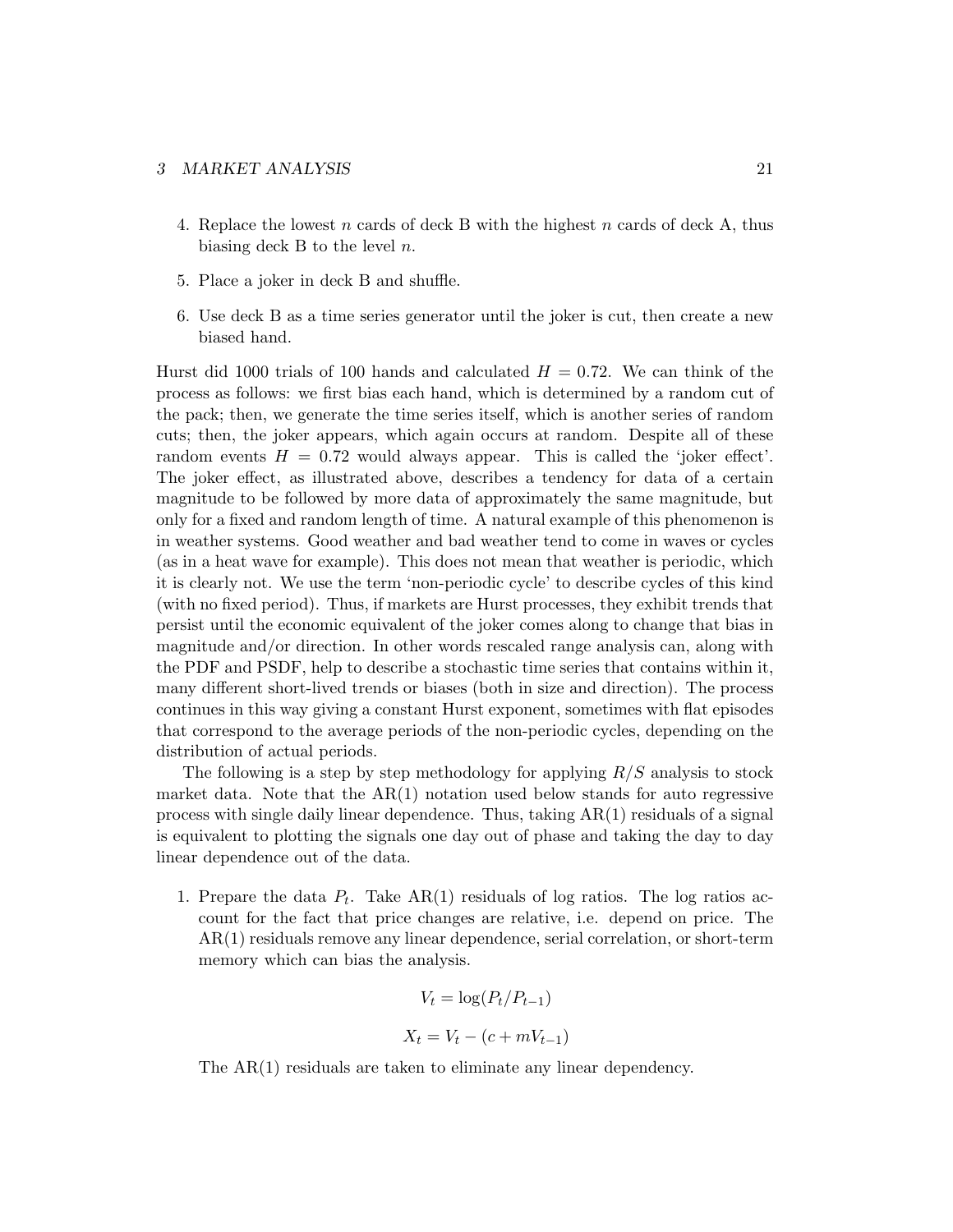2. Divide this time series (of length N) up into A sub-periods, such that the first and last value of time series are included i.e.  $A \times n = N$ . Label each subperiod  $I_a$  with  $a = 1, 2, 3, ..., A$ . Label each element in  $I_a$  with  $X_{k,a}$  where  $k = 1, 2, 3, \ldots, n$ . For each I of length n, calculate the mean

$$
e_a = (1/n) \sum_{i=1}^k N_{k,a}
$$

3. Calculate the time series of accumulated departures from the mean for each sub interval.

$$
Y_{k,a} = \sum_{i=1}^{k} (N_{i,a} - e_a)
$$

4. Define the range as

$$
R_{I_a} = \max(Y_{k,a}) - \min(Y_{k,a})
$$

where  $1 \leq k \leq n$ .

5. Define the sample standard deviation for each sub-period as

$$
S_{I_a} = \sqrt{\frac{1}{n} \sum_{k=1}^{n} (N_{k,a} - e_a)^2}
$$

6. Each range,  $R_{I_a}$  is now normalized by dividing by its corresponding  $S_{I_a}$ . Therefore the re-scaled range for each  $I_a$  is equal to  $R_{I_a}/S_{I_a}$ . From step 2 above, we have A contiguous sub-periods of length n. Therefore the average  $R/S$  value for each length  $n$  is defined as

$$
(R/S)_n = \frac{1}{A} \sum_{a=1}^{A} (R_{I_a}/S_{I_a})
$$

7. The length n is then increased until there are only two sub-periods, i.e.  $n =$  $N/2$ . We then perform a least squares regression on  $log(n)$  as the independent variable and  $log(R/S)$  as the dependent variable. The slope of the equation is the estimate of the Hurst exponent, H.

The R/S analysis results for the NYA (1960-1998) for daily, 5-daily, 10-daily and 20-daily returns are shown in Figure 5. The Hurst exponent is  $0.54 \leq H \leq 0.59$ , from daily to 20-daily returns indicating that the data set is persistent, at least up to 1000 trading days. At this point the scaling behaviour appears to slow down. The  $(R/S)<sub>n</sub>$  values show a systematic deviation from the line of best fit which is plotted in the Figures. From the daily return results this appears to be at about 1000 days.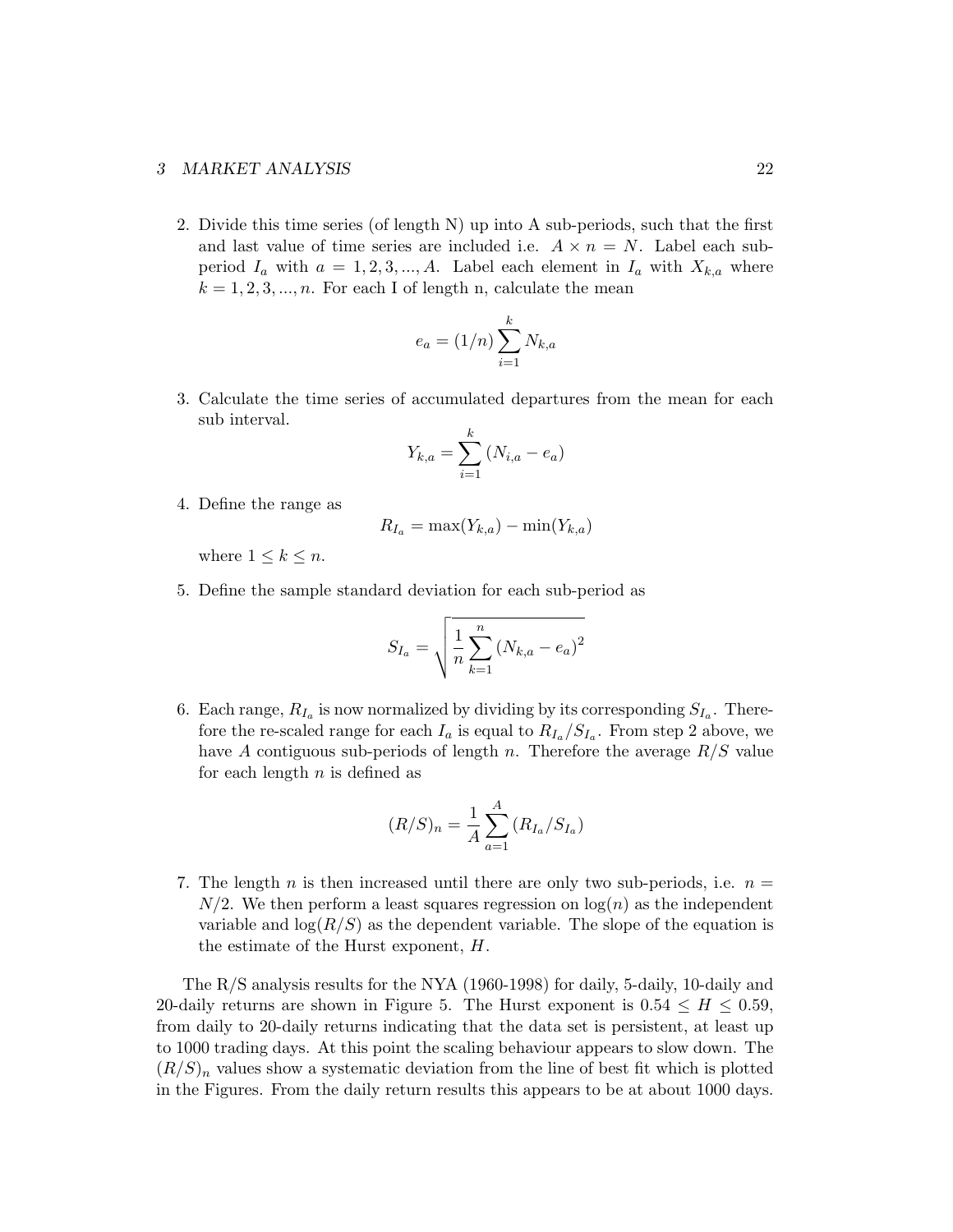

Figure 5: Rescaled Range Analysis results for the Dow Jones Industrial Average 1960-89

The 5-daily, 10-day and 20-day return results appear to agree a value of about 630 days. This is also where the correlation function starts to increase. This deviation is more pronounced the lower the frequency with which the data is sampled. The results show that there are certain non-periodic cycles that persist for up to 1000 days which contribute to the persistence in the data, and after these are used up, the data (the walker) slows down. These observations can be summarized as follows: The market reacts to information, and the way it reacts is not very different from the way it reacts previously, even though the information is different. Therefore the underlying dynamics and the statistics of the market have not changed. This is especially true of fractal statistics. (The 'fractal statistics' referred to are the fractal dimension and the Hurst exponent.) The results clearly imply that there is an inconsistency between the behaviour of real financial data and the EMH lognormal random walk model which is compounded in the following points:

- 1. The PSDF of log price changes is not constant. Therefore price changes are not independent.
- 2. The PDF of log price changes are not Gaussian, they have a sharper peak at the mean and longer tails.

In addition, the following properties are evident: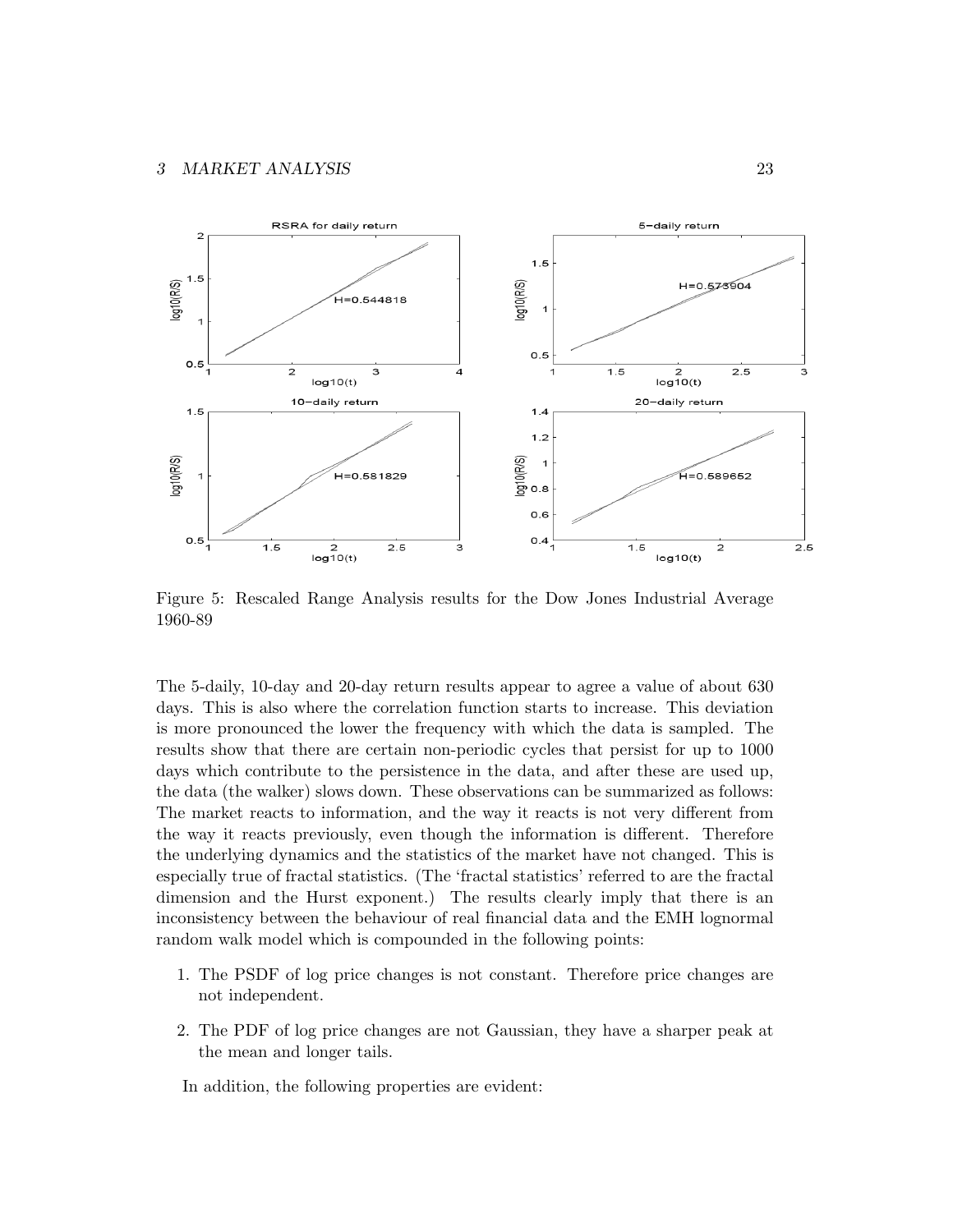- 1. Asset price movements are self-affine, at least up to 1000 days.
- 2. The first moment of the PDF is finite but the second moment is infinite (or at least very slow to converge).
- 3. If stock market data is viewed as a random walk then the walk scales faster than the square root of the time up until approximately 1000 days and then slows down.
- 4. Large price movements tend to be followed by large movements and vice versa, although signs of increments are uncorrelated. Thus volatility comes in bursts. These cycles are referred to as non-periodic as they have randomly distributed periods.

Hurst devised a method for analysing data which does not require a Gaussian assumption about the underlying distribution and in particular, does not require the distribution to have finite moments. This method can reveal subtle scaling properties including non-periodic cycles in the data that spectral analysis alone cannot find.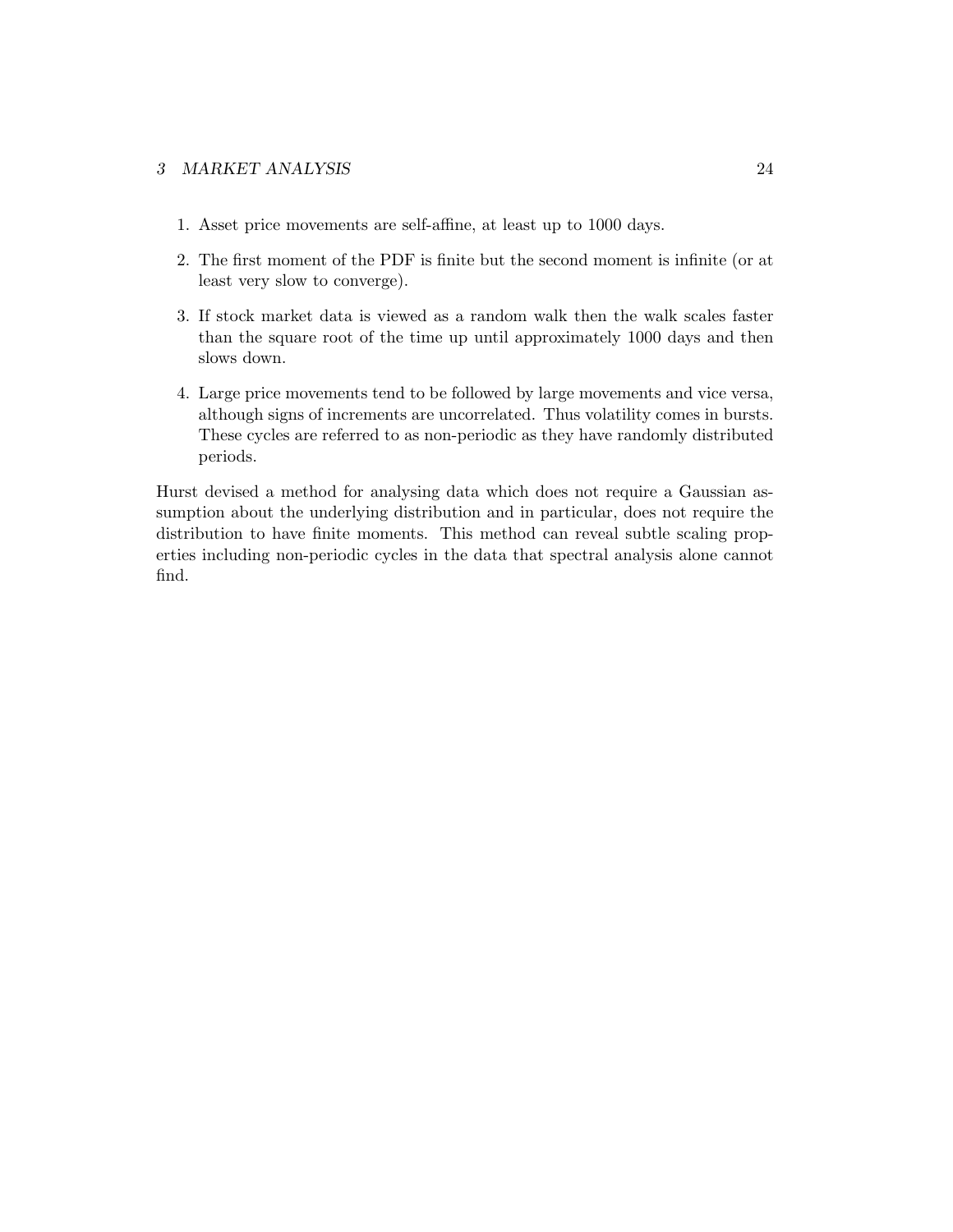## 4 The Classical and Fractional Diffusion Equations

For diffusivity  $D = \sigma^{-1}$ , the homogeneous diffusion equation is given by

$$
\left(\nabla^2 - \sigma \frac{\partial}{\partial t}\right) u(\mathbf{r}, t) = 0
$$

where  $\mathbf{r} \equiv (x, y, z)$  is the three-dimensional space vector and  $\nabla^2$  is the Laplacian operator given by

$$
\nabla^2 = \frac{\partial^2}{\partial x^2} + \frac{\partial^2}{\partial y^2} + \frac{\partial^2}{\partial z^2}
$$

The field  $u(\mathbf{r}, t)$  represents a measurable quantity whose space-time dependence is determined by the random walk of a large ensemble of particles, a strongly scattered wavefield or information flowing through a complex network. We consider an initial value for this field denoted by  $u_0 \equiv u(\mathbf{r}, 0) = u(\mathbf{r}, t)$  at  $t = 0$ . The diffusion equation can be derived using a random walk model for particles undergoing inelastic collisions. It is assumed that the movements of the particles are independent of the movements of all other particles and that the motion of a single particle at some interval of time is independent of its motion at all other times. This derivation (usually attributed to Einstein [20]) is given in the following section for the one-dimensional case. For completeness, the three-dimensional case is considered in Appendix A.

#### 4.1 Derivation of the Classical Diffusion Equation

Let  $\tau$  be a small interval of time in which a particle moves some distance between  $\lambda$  and  $\lambda + d\lambda$  with a probability  $p(\lambda)$  where  $\tau$  is long enough to assume that the movements of the particle in two separate periods of  $\tau$  are independent. If n is the total number of particles and we assume that  $p(\lambda)$  is constant between  $\lambda$  and  $\lambda + d\lambda$ , then the number of particles that travel a distance between  $\lambda$  and  $\lambda + d\lambda$  in  $\tau$  is given by

$$
dn = np(\lambda)d\lambda
$$

If  $u(x, t)$  is the concentration (number of particles per unit length) then the concentration at time  $t + \tau$  is described by the integral of the concentration of particles which have been displaced by  $\lambda$  in time  $\tau$ , as described by the equation above, over all possible  $\lambda$ , i.e.

$$
u(x,t+\tau) = \int_{-\infty}^{\infty} u(x+\lambda,t)p(\lambda)d\lambda
$$
 (1)

Since,  $\tau$  is assumed to be small, we can approximate  $u(x, t + \tau)$  using the Taylor series and write

$$
u(x, t + \tau) \simeq u(x, t) + \tau \frac{\partial}{\partial t} u(x, t)
$$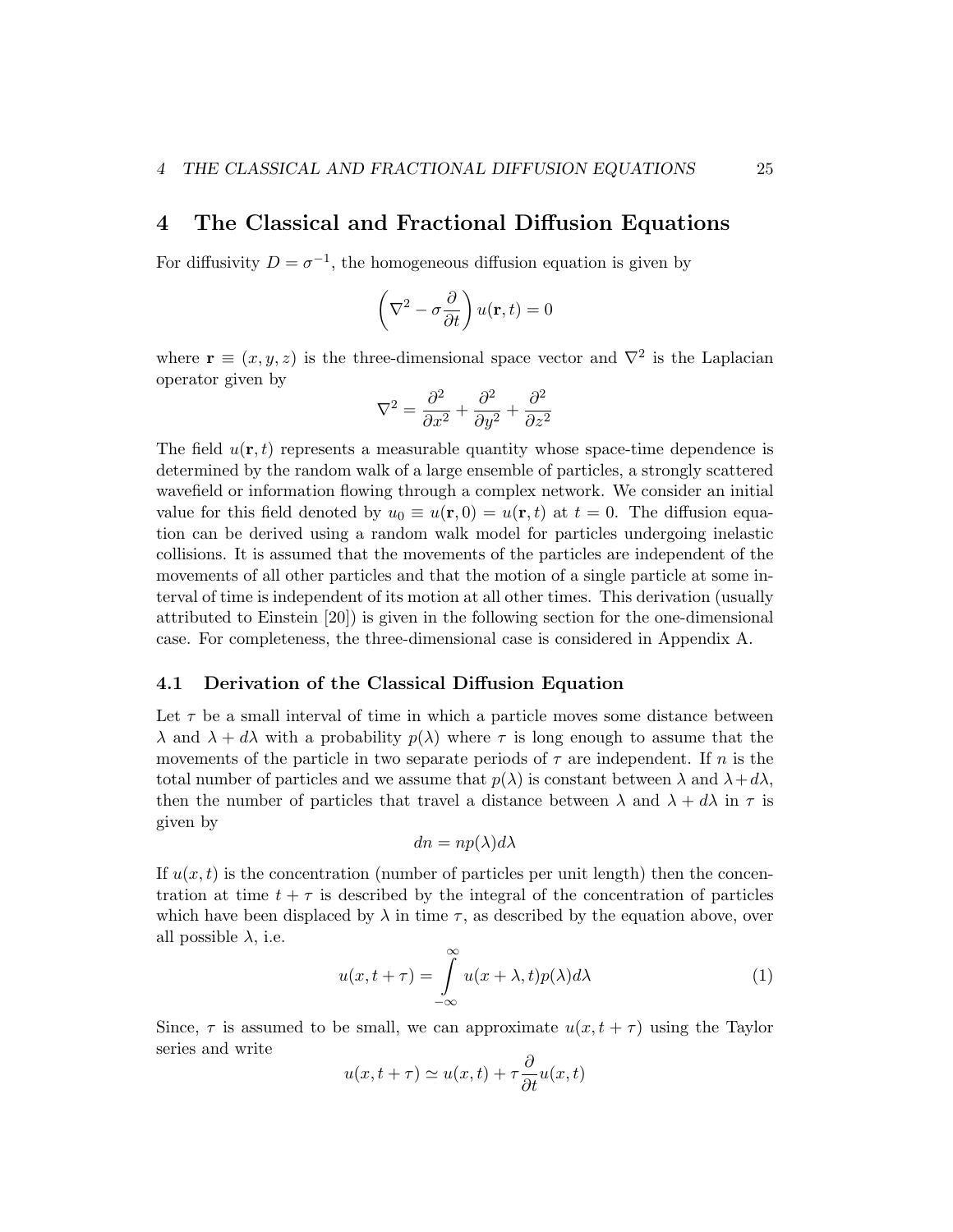Similarly, using a Taylor series expansion of  $u(x + \lambda, t)$ , we have

$$
u(x + \lambda, t) \simeq u(x, t) + \lambda \frac{\partial}{\partial x} u(x, t) + \frac{\lambda^2}{2!} \frac{\partial^2}{\partial x^2} u(x, t)
$$

where the higher order terms are neglected under the assumption that if  $\tau$  is small, then the distance travelled,  $\lambda$ , must also be small. We can then write

$$
u(x,t) + \tau \frac{\partial}{\partial t} u(x,t) = u(x,t) \int_{-\infty}^{\infty} p(\lambda) d\lambda
$$

$$
+ \frac{\partial}{\partial x} u(x,t) \int_{-\infty}^{\infty} \lambda p(\lambda) d\lambda + \frac{1}{2} \frac{\partial^2}{\partial x^2} u(x,t) \int_{-\infty}^{\infty} \lambda^2 p(\lambda) d\lambda
$$

For isotropic diffusion,  $p(\lambda) = p(-\lambda)$  and so p is an even function with usual normalization condition

$$
\int\limits_{-\infty}^{\infty} p(\lambda) d\lambda = 1
$$

As  $\lambda$  is an odd function, the product  $\lambda p(\lambda)$  is also an odd function which, if integrated over all values of  $\lambda$ , equates to zero. Thus we can write

$$
u(x,t) + \tau \frac{\partial}{\partial t} u(x,t) = u(x,t) + \frac{1}{2} \frac{\partial^2}{\partial x^2} u(x,t) \int_{-\infty}^{\infty} \lambda^2 p(\lambda) d\lambda
$$

so that

$$
\frac{\partial}{\partial t}u(x,t) = \frac{\partial^2}{\partial x^2}u(x,t)\int\limits_{-\infty}^{\infty}\frac{\lambda^2}{2\tau}p(\lambda)d\lambda
$$

Finally, defining the diffusivity as

$$
D = \int_{-\infty}^{\infty} \frac{\lambda^2}{2\tau} p(\lambda) d\lambda
$$

we obtain the diffusion equation

$$
\left(\frac{\partial^2}{\partial x^2} - \sigma \frac{\partial}{\partial t}\right) u(x, t) = 0
$$

where  $\sigma = 1/D$ . Note that this derivation does not depend explicitly on  $p(\lambda)$ . However, there is another approach to deriving this result that is informative with regard to the discussion given in the following section and is determined by  $p(\lambda)$ . Under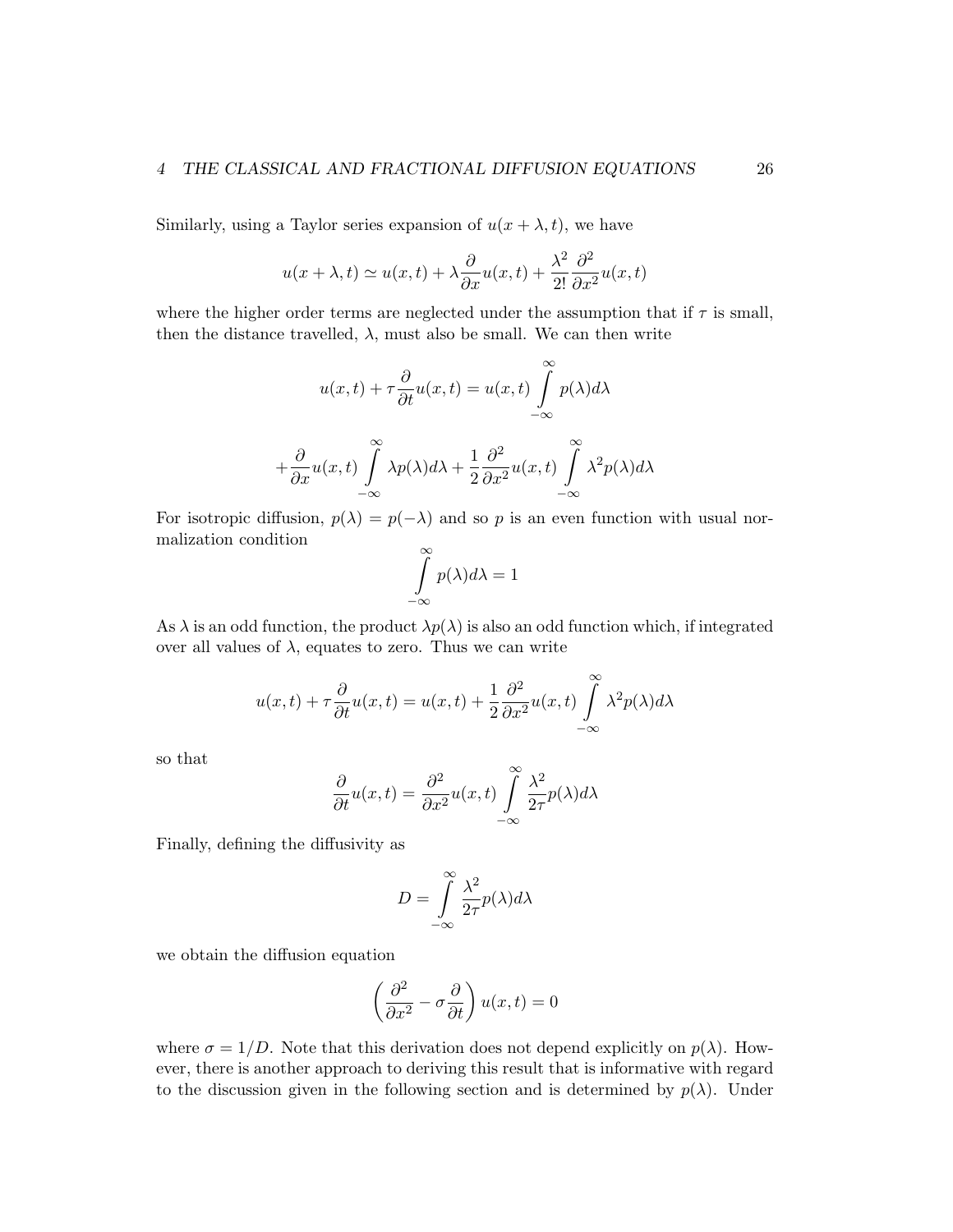the condition that  $p(\lambda)$  is a symmetric function, equation (1) - a correlation integral - is equivalent to a convolution integral. Thus, using the convolution theorem, in Fourier space, equation (1) becomes

$$
U(k, t + \tau) = U(k, t)P(k)
$$

where U and P are the Fourier transforms of  $u$  and  $p$  given by

$$
U(k, t + \tau) = \int_{-\infty}^{\infty} u(x, t + \tau) \exp(-ikx) dx
$$

and

$$
P(k) = \int_{-\infty}^{\infty} p(x) \exp(-ikx) dx
$$

respectively. Suppose we consider a Probability Density Function (PDF)  $p(x)$  that is Gaussian distributed. Then the Characteristic Function  $P(k)$  is also Gaussian given by say (ignoring scaling constants)

$$
P(k) = \exp(-a \mid k \mid^{2}) = 1 - a \mid k \mid^{2} + ...
$$

Let

$$
P(k) = 1 - a |k|^2, \ \ a \to 0
$$

We can then write

$$
\frac{U(k,t+\tau)-U(k,t)}{\tau}=-\frac{a}{\tau}\mid k\mid^{2} U(k,t)
$$

so that as  $\tau \to 0$  we obtain the equation

$$
\sigma \frac{\partial}{\partial t} u(x,t) = \frac{\partial^2}{\partial x^2} u(x,t)
$$

where  $\sigma = \tau/a$  and we have used the result

$$
\frac{\partial^2}{\partial x^2}u(x,t) = -\frac{1}{2\pi}\int_{-\infty}^{\infty} k^2 U(k,t)\exp(ikx)dk
$$

This approach to deriving the diffusion equation relies on specifying the characteristic function  $P(k)$  and upon the conditions that both a and  $\tau$  approach zero, thereby allowing  $\sigma = \tau/a$  to be of arbitrary value. This is the basis for the approach considered in the following section with regard to a derivation of the anomalous or fractional diffusion equation.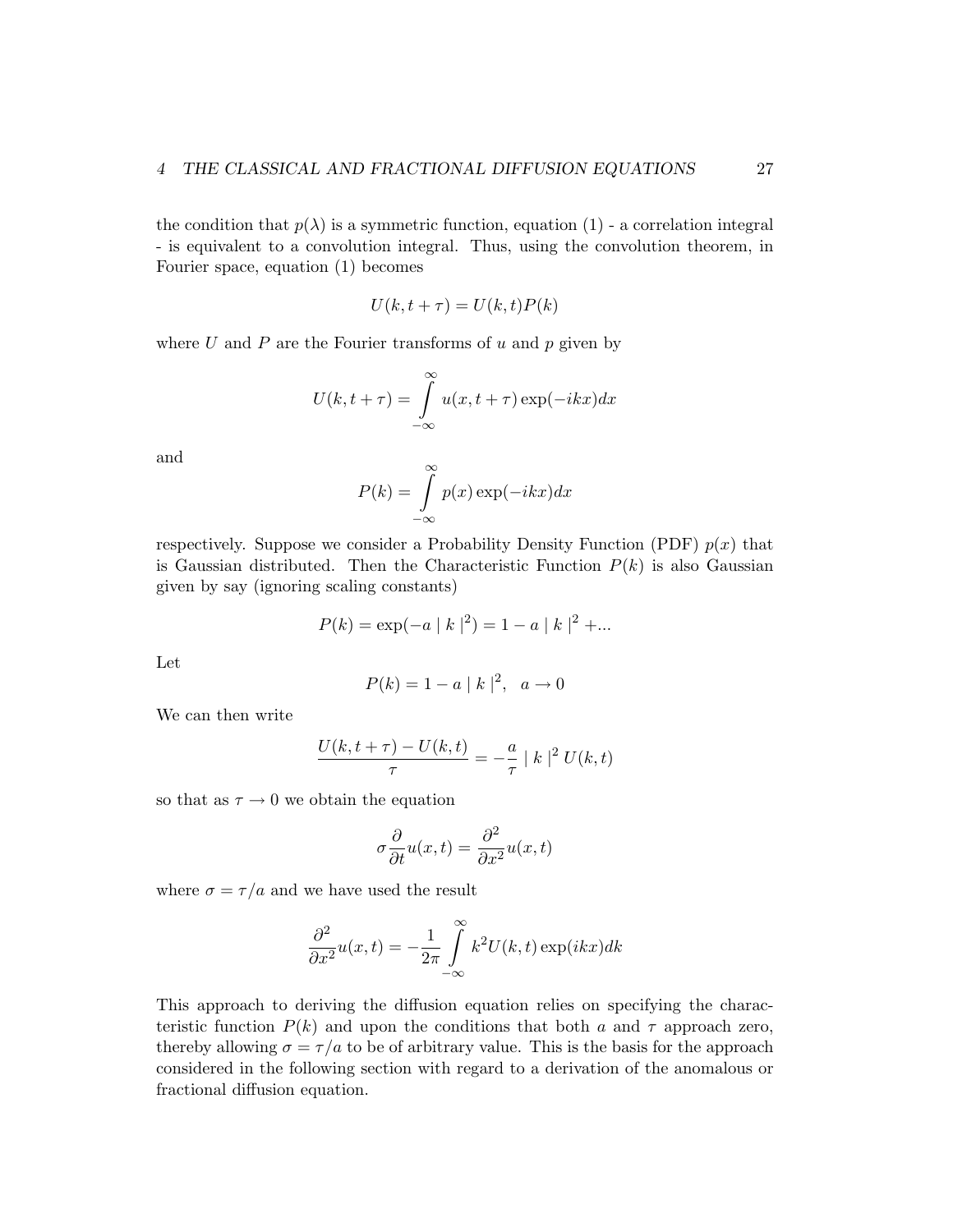#### 4.2 Derivation of the Fractional Diffusion Equation for a Lévy Distributed Process

Lévy processes are random walks whose distribution has infinite moments. The statistics of (conventional) physical systems are usually concerned with stochastic fields that have PDFs where (at least) the first two moments (the mean and variance) are well defined and finite. Lévy statistics is concerned with statistical systems where all the moments (starting with the mean) are infinite. Many distributions exist where the mean and variance are finite but are not representative of the process, e.g. the tail of the distribution is significant, where rare but extreme events occur. These distributions include Lévy distributions  $[21],[22]$ . Lévy's original approach to deriving such distributions is based on the following question: Under what circumstances does the distribution associated with a random walk of a few steps look the same as the distribution after many steps (except for scaling)? This question is effectively the same as asking under what circumstances do we obtain a random walk that is statistically self-affine. The characteristic function  $P(k)$  of such a distribution  $p(x)$  was first shown by Lévy to be given by (for symmetric distributions only)

$$
P(k) = \exp(-a \mid k \mid^{\gamma}), \quad 0 < \gamma \le 2 \tag{2}
$$

where a is a constant and  $\gamma$  is the Lévy index. For  $\gamma \geq 2$ , the second moment of the Lévy distribution exists and the sums of large numbers of independent trials are Gaussian distributed. For example, if the result were a random walk with a step length distribution governed by  $p(x)$ ,  $\gamma \geq 2$ , then the result would be normal (Gaussian) diffusion, i.e. a Brownian random walk process. For  $\gamma < 2$  the second moment of this PDF (the mean square), diverges and the characteristic scale of the walk is lost. For values of  $\gamma$  between 0 and 2, Lévy's characteristic function corresponds to a PDF of the form (see Appendix B)

$$
p(x) \sim \frac{1}{x^{1+\gamma}}, \quad x \to \infty
$$

Lévy processes are consistent with a fractional diffusion equation as we shall now show [23]. Consider the evolution equation for a random walk process to be given by equation (1) which, in Fourier space, is

$$
U(k, t + \tau) = U(k, t)P(k)
$$

From equation (2),

$$
P(k) = 1 - a |k|^\gamma, \quad a \to 0
$$

so that we can write

$$
\frac{U(k,t+\tau)-U(k,t)}{\tau}\simeq-\frac{a}{\tau}\mid k\mid^{\gamma} U(k,t)
$$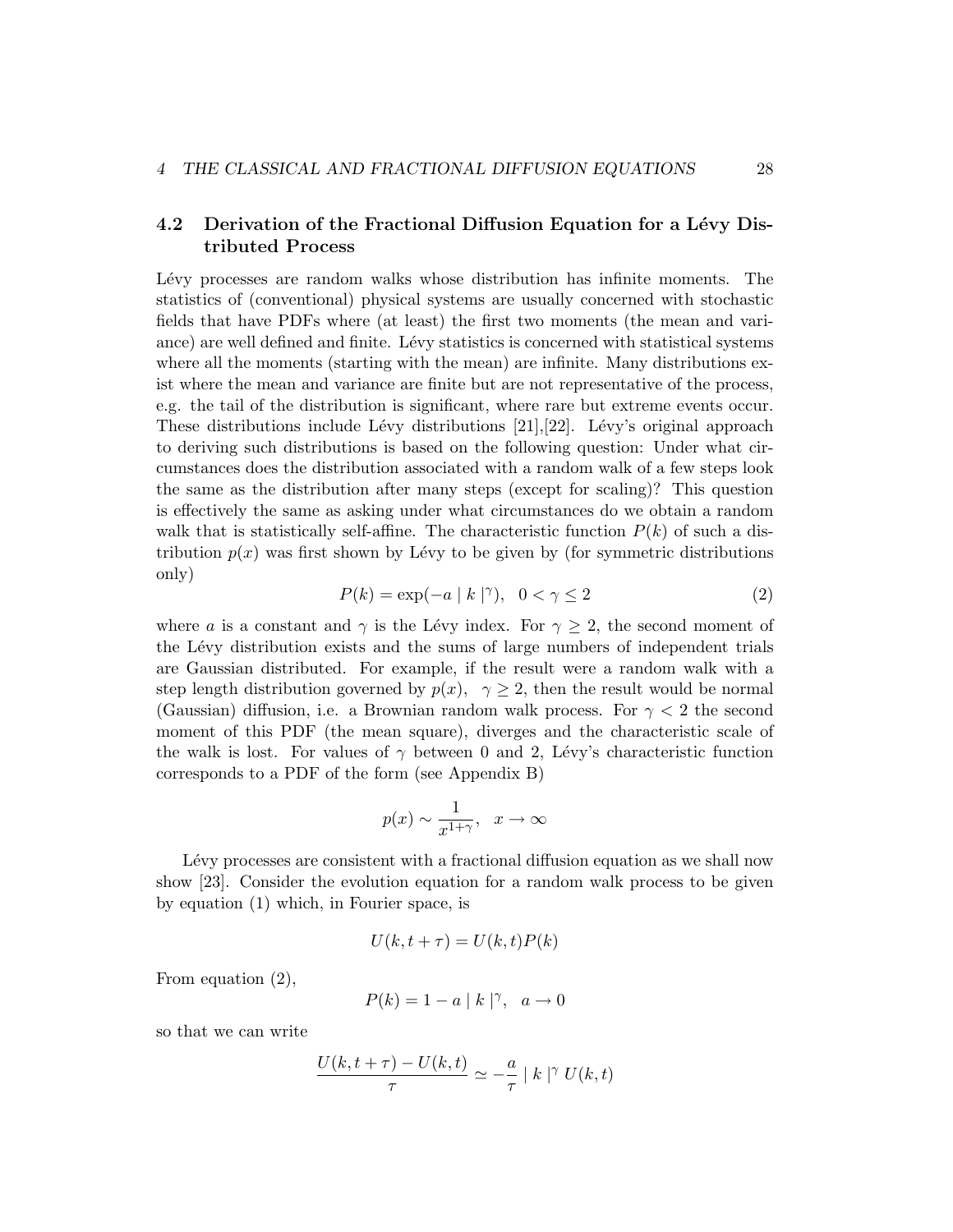which for  $\tau \to 0$  gives the fractional diffusion equation

$$
\sigma \frac{\partial}{\partial t} u(x,t) = \frac{\partial^{\gamma}}{\partial x^{\gamma}} u(x,t), \quad \gamma \in (0,2]
$$
\n(3)

where  $\sigma = \tau/a$  and we have used the result

$$
\frac{\partial^{\gamma}}{\partial x^{\gamma}}u(x,t) = -\frac{1}{2\pi} \int_{-\infty}^{\infty} |k|^{\gamma} U(k,t) \exp(ikx) dk \tag{4}
$$

The solution to this equation with the singular initial condition  $u(x, 0) = \delta(x)$  is given by

 $\sim$ 

$$
u(x,t) = \frac{1}{2\pi} \int_{-\infty}^{\infty} \exp(ikx - t \mid k \mid^{\gamma} / \sigma) dk
$$

which is itself Lévy distributed. This derivation of the fractional diffusion equation reveals its physical origin in terms of Lévy statistics.

#### 4.3 Generalisation

The approach used to derived the fractional diffusion equation given in the previous section can be generalised further for arbitrary PDFs. Applying the correlation theorem to equation (1) we note that

$$
U(k, t + \tau) = U(k, t)P^*(k)
$$

where the characteristic function  $P(k)$  may be asymmetric. Then

$$
U(k, t + \tau) - U(k, t) = U(k, t)[P^*(k) - 1]
$$

so that as  $\tau \to 0$  we obtained a generalised anomalous diffusion equation given by

$$
\frac{\partial}{\partial t}u(x,t) = \frac{1}{\tau} \left( \int_{-\infty}^{\infty} u(x+y,t)p(y)dy - u(x,t) \right)
$$

4.4 Green's Function for the Fractional Diffusion Equation Let

$$
u(x,t) = \frac{1}{2\pi} \int_{-\infty}^{\infty} U(x,\omega) \exp(i\omega t) d\omega
$$

where  $\omega$  is the angular frequency so that equation (3) can be written as

$$
\left(\frac{\partial^{\gamma}}{\partial x^{\gamma}} + \Omega^2\right)U(x,\omega) = 0
$$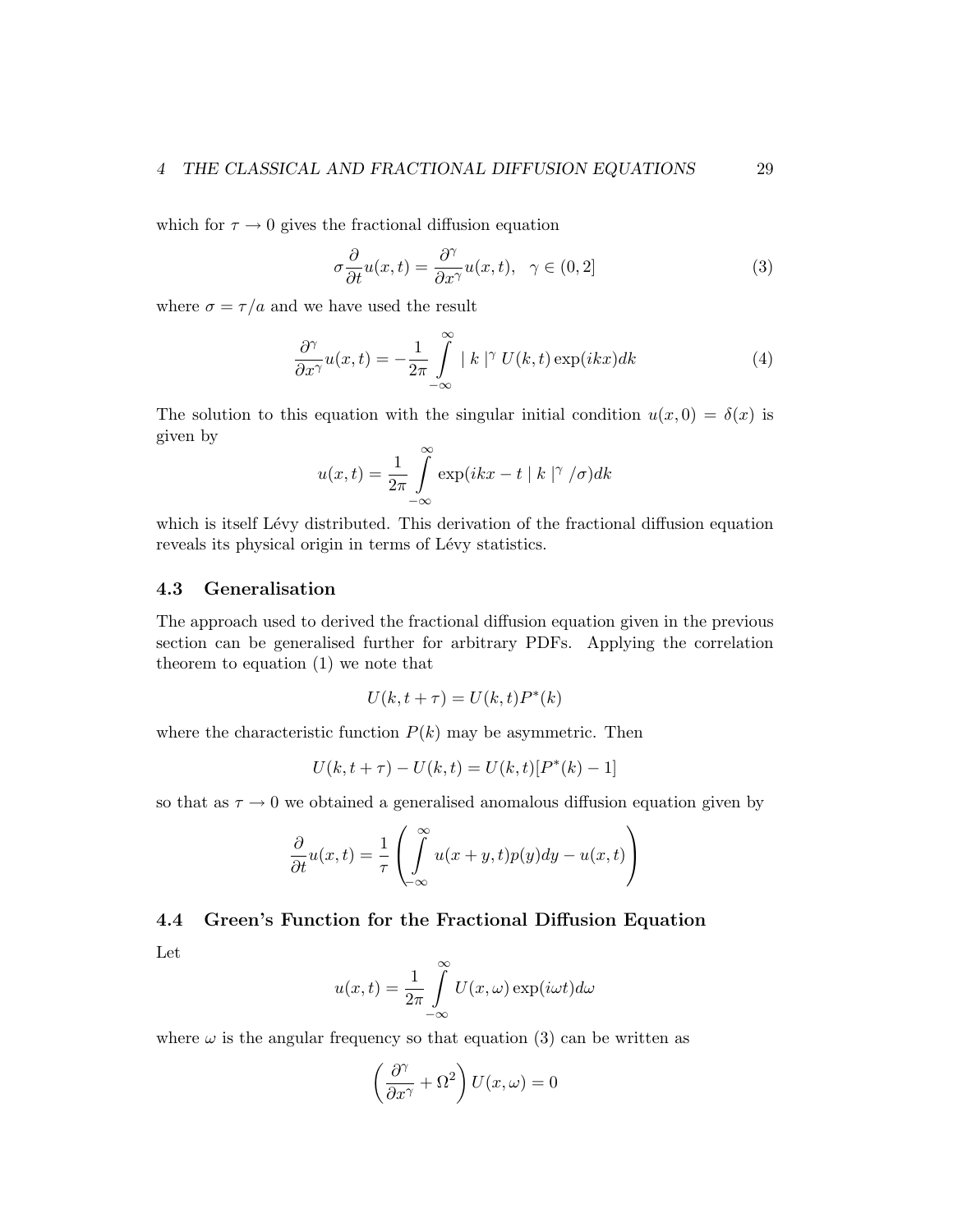where  $\Omega^2 = -i\omega\sigma$  and we choose the positive root  $\Omega = i(i\omega\sigma)^{\frac{1}{2}}$ . For an ideal impulse located at  $x_0$ , the Green's function g is then defined in terms of the solution of [24]

$$
\left(\frac{\partial^{\gamma}}{\partial x^{\gamma}} + \Omega^{2}\right) g(x \mid x_{0}, \omega) = -\delta(x - x_{0})
$$

Fourier transforming this equation with regard to x and using equation (4), we obtain an expression for g given by (with  $X \equiv |x - x_0|$ )

$$
g(X,\omega) = \frac{1}{2\pi} \int_{-\infty}^{\infty} \frac{\exp(ikX)dk}{(k^{\frac{\gamma}{2}} - \Omega)(k^{\frac{\gamma}{2}} + \Omega)}
$$

The integral has two roots at  $k = \pm \Omega^{\frac{2}{\gamma}}$  and for  $k = \Omega^{\frac{2}{\gamma}}$ , the Green's function is given by

$$
g(x \mid x_0, \omega) = \frac{i}{2\Omega_\gamma} \exp(i\Omega_\gamma \mid x - x_0 \mid)
$$

where

$$
\Omega_\gamma = i^{\frac{2}{\gamma}}(i\omega\sigma)^{1/\gamma}
$$

Suppose we consider the fractional diffusion equation

$$
\left(\frac{\partial^2}{\partial x^2} - \sigma^q \frac{\partial^q}{\partial t^q}\right) u(x, t)
$$

where we call  $q$  the 'Fourier Dimension'. Using the result

$$
\frac{\partial^q}{\partial t^q}u(x,t) = \frac{1}{2\pi} \int_{-\infty}^{\infty} U(x,\omega)(i\omega)^q \exp(i\omega t) d\omega
$$

the Green's function is defined as the solution to

$$
\left(\frac{\partial^2}{\partial x^2} + \Omega_q^2\right) g(x \mid x_0, \omega) = \delta(x - x_0)
$$

where (ignoring the negative root)

$$
\Omega_q = i(i\omega\sigma)^{\frac{q}{2}}
$$

In this case, the Green's function is given by

$$
g(x \mid x_0, \omega) = \frac{i}{2\Omega_q} \exp(i\Omega_q \mid x - x_0 \mid)
$$

This analysis provides a relationship between the Lévy index and the Fourier Dimension given by 1

$$
\frac{1}{\gamma}=\frac{q}{2}
$$

Gaussian processes associated with the classical diffusion equation are thus recovered when  $\gamma = 2$  and  $q = 1$  and  $\gamma \in (0, 2] \equiv q \in (\infty, 1]$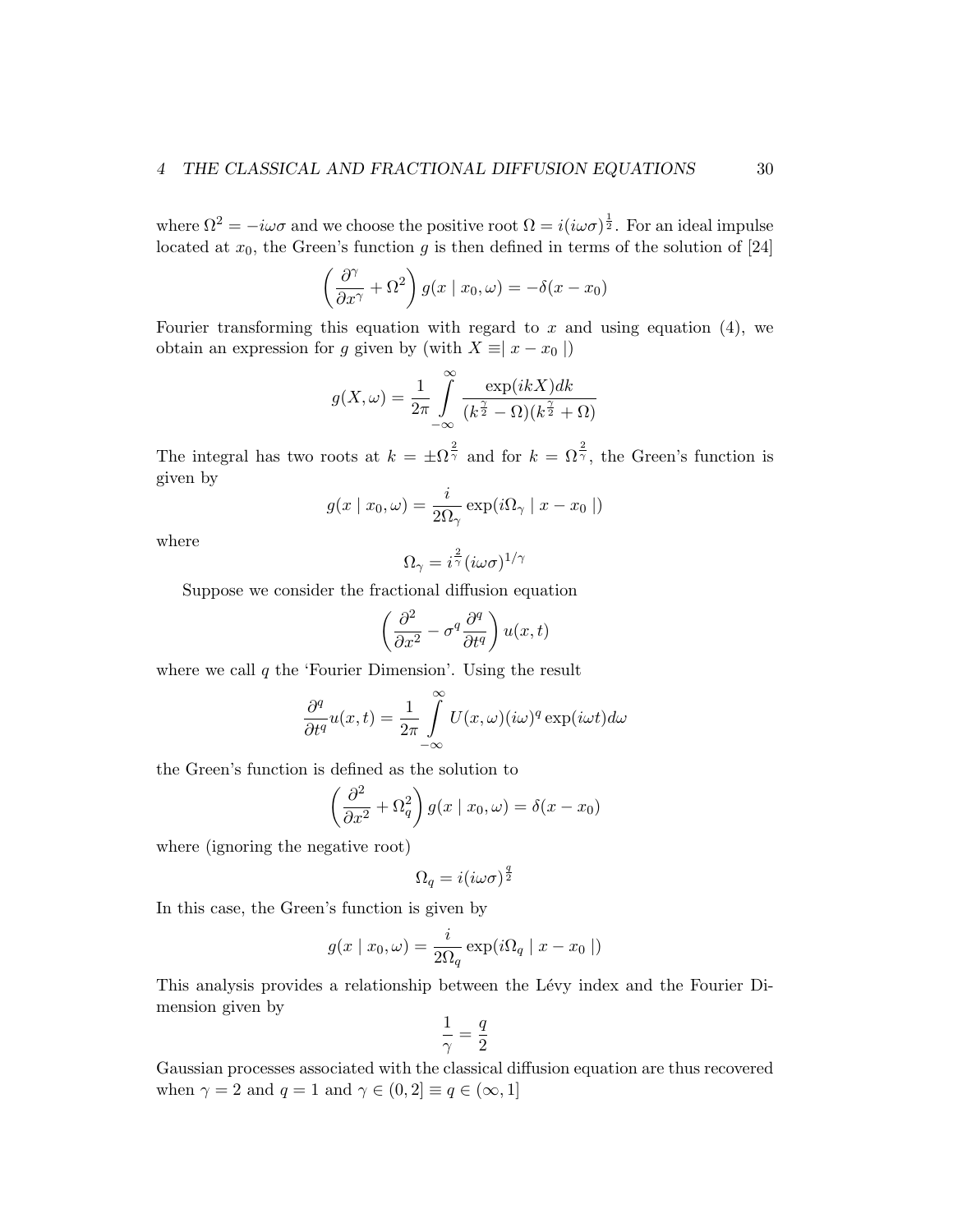#### 4.4.1 Green's Function for  $q = 2$

When  $q = 2$ , we recover the Green's function for the wave equation For  $\Omega_2 = -\omega \sigma$ , we have

$$
g(X,\omega) = \frac{1}{2i\omega\sigma} \exp(-i\omega\sigma X)
$$

Fourier inverting, using the convolution theorem and noting that

$$
\frac{1}{2\pi} \int_{-\infty}^{\infty} \exp(-i\omega\sigma X) \exp(i\omega t) d\omega = \delta(t - \sigma X)
$$

and

$$
\frac{1}{2\pi} \int_{-\infty}^{\infty} \frac{1}{2i\omega} \exp(i\omega t) d\omega = \frac{1}{4} \text{sgn}(t)
$$

where

$$
sgn(t) = \begin{cases} +1, & t < 0 \\ -1, & t > 0 \end{cases}
$$

we obtain an expression for the time-dependent Green's function given by

$$
G(x \mid x_0, t) = \frac{1}{2\pi} \int_{-\infty}^{\infty} g(x \mid x_0, \omega) \exp(i\omega t) d\omega
$$

$$
= \frac{1}{4\sigma} \text{sgn}(t - \sigma \mid x - x_0 \mid)
$$

which describes the propagation of a wave travelling at velocity  $1/\sigma$  with a wavefront that occurs at  $t = \sigma | x - x_0 |$ .

#### 4.4.2 Green's Function for  $q = 1$

For  $q = 1$ ,  $\Omega_1 = i$ √  $i\omega\sigma$  and

$$
G(X,t) = \frac{1}{2\pi} \int_{-\infty}^{\infty} \frac{\exp(-\sqrt{i\omega\sigma}X)}{2\sqrt{i\omega\sigma}} \exp(i\omega t) d\omega
$$

Using the result

$$
\frac{1}{2\pi i} \int_{c-i\infty}^{c+i\infty} \frac{\exp(-a\sqrt{p})}{2\sqrt{p}} \exp(pt) dp = \frac{1}{\sqrt{\pi t}} \exp[-a^2/(4t)]
$$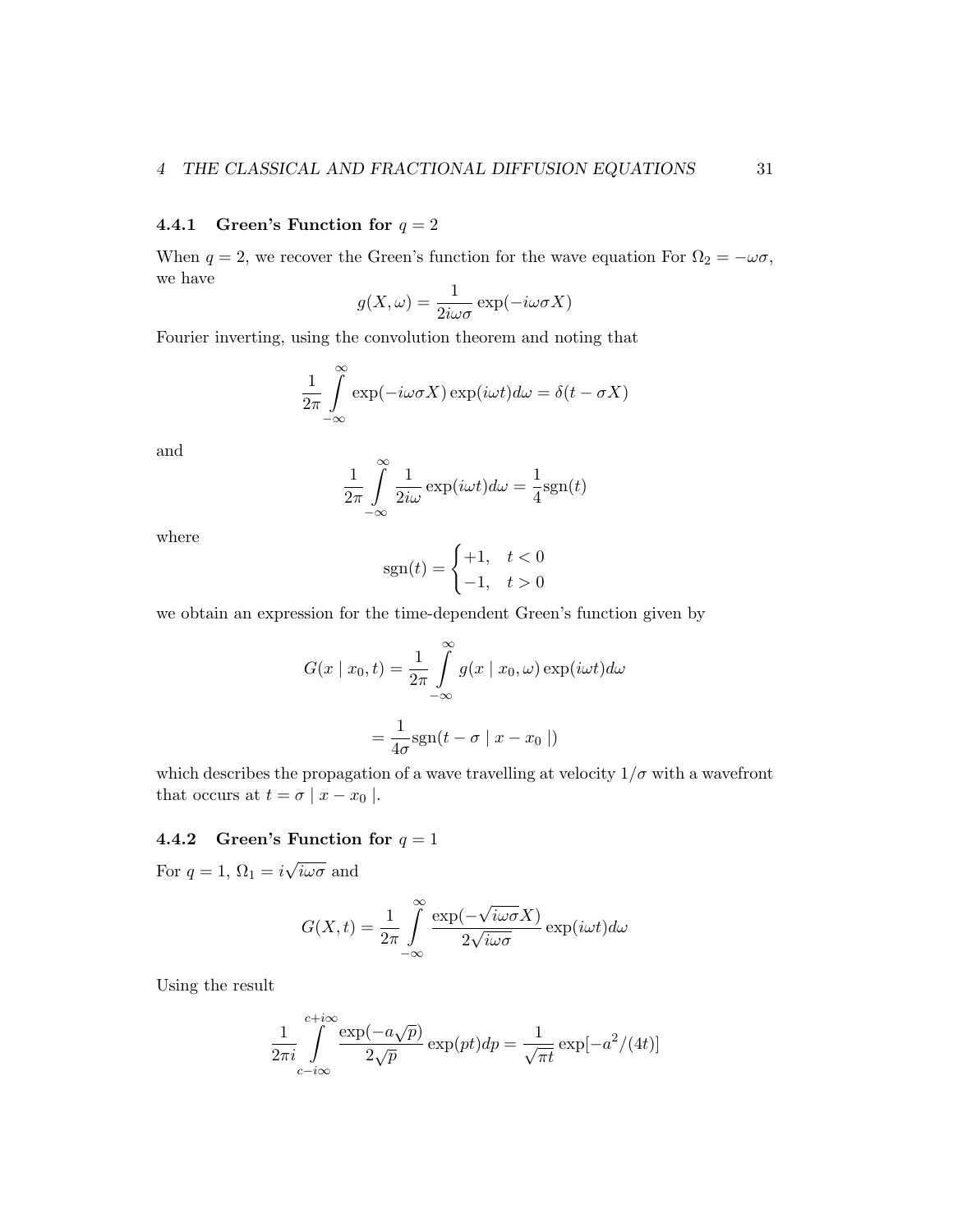where  $a$  is a constant, then, with  $p = i\omega$  we obtain

$$
G(x \mid x_0, t) = \frac{1}{\sqrt{\pi \sigma t}} \exp[-\sigma (x - x_0)^2 / (4t)], \quad t > 0
$$

which is the Green's function for the classical diffusion equation, i.e. a Gaussian function.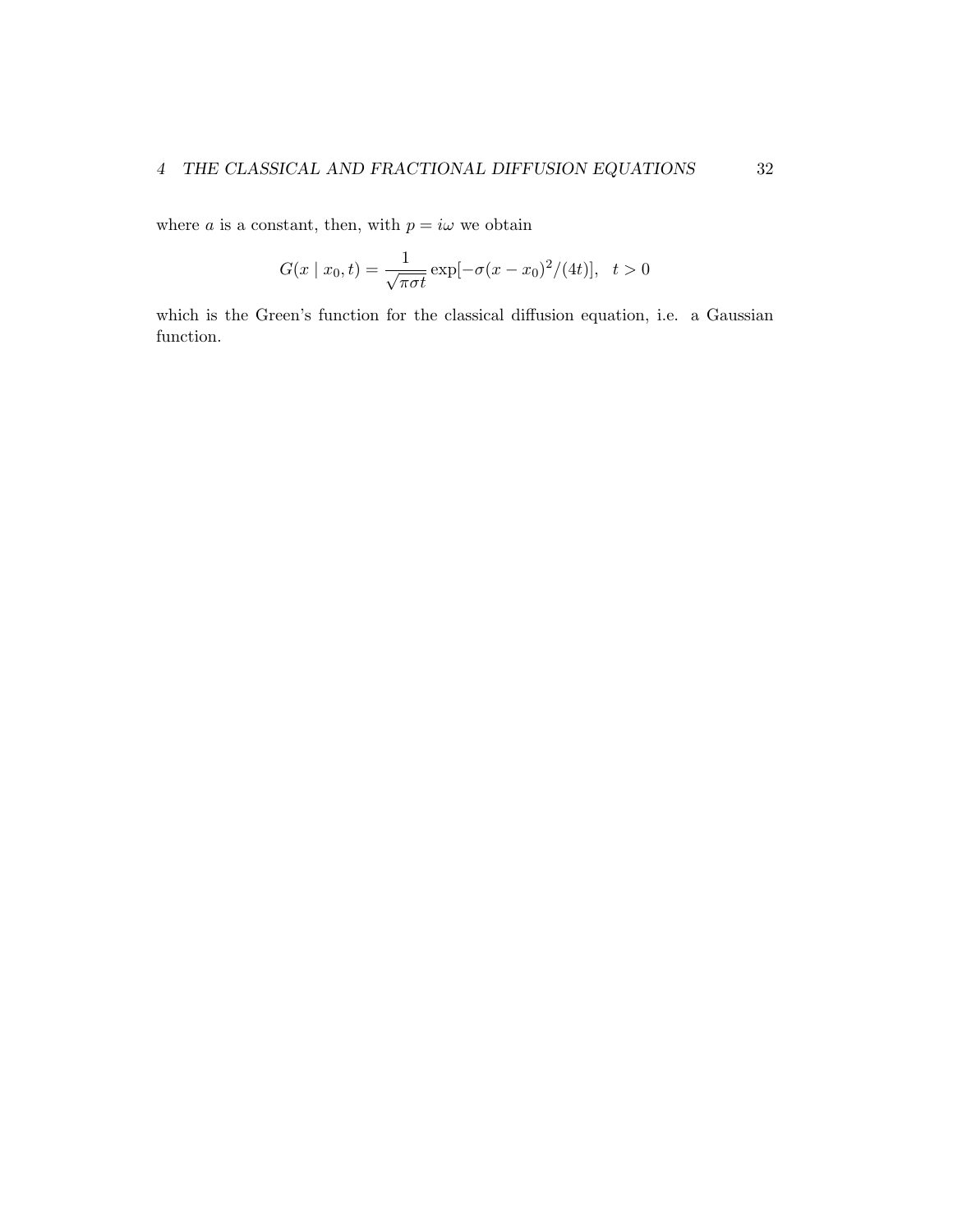# 5 Green's Function Solution

We consider a Green's function solution to the equation

$$
\left(\frac{\partial^2}{\partial x^2} - \sigma^q \frac{\partial^q}{\partial t^q}\right) u(x,t) = -F(x,t)
$$

when  $F(x,t) = f(x)n(t)$  where  $f(x)$  and  $n(t)$  are stochastic functions described by PDFs  $Pr[f(x)]$  and  $Pr[n(t)]$  respectively. Although a Green's function solution does not require the source function to be separable, utilising a separable function in this way allows a solution to be generated in which the terms affecting the temporal behaviour of  $u(x, t)$  are clearly identifiable. Although we consider the fractional diffusion equation for values of  $q \in (1,\infty)$ , for generality, we consider a solution for  $q \in (-\infty, \infty)$ . Thus, we require a general solution to the equation

$$
\left(\frac{\partial^2}{\partial x^2} - \sigma^q \frac{\partial^q}{\partial t^q}\right) u(x,t) = -f(x)v(t), \quad -\infty \le q \le \infty
$$

Let

$$
u(x,t) = \frac{1}{2\pi} \int_{-\infty}^{\infty} U(x,\omega) \exp(i\omega t) d\omega
$$

and

$$
n(t) = \frac{1}{2\pi} \int_{-\infty}^{\infty} N(\omega) \exp(i\omega t) d\omega
$$

Then, using the result

$$
\frac{\partial^q}{\partial t^q}u(x,t) = \frac{1}{2\pi} \int_{-\infty}^{\infty} U(x,\omega)(i\omega)^q \exp(i\omega t) d\omega
$$

we can transform the fractional diffusion equation to the form

$$
\left(\frac{\partial^2}{\partial x^2} + \Omega_q^2\right) U(x,\omega) = -f(x)N(\omega)
$$

The Green's function solution is then given by

$$
U(x_0, \omega) = N(\omega) \int_{-\infty}^{\infty} g(x \mid x_0, \omega) f(x) dx \tag{5}
$$

under the assumption that u and  $\partial u/\partial x \to 0$  as  $x \to \pm \infty$ .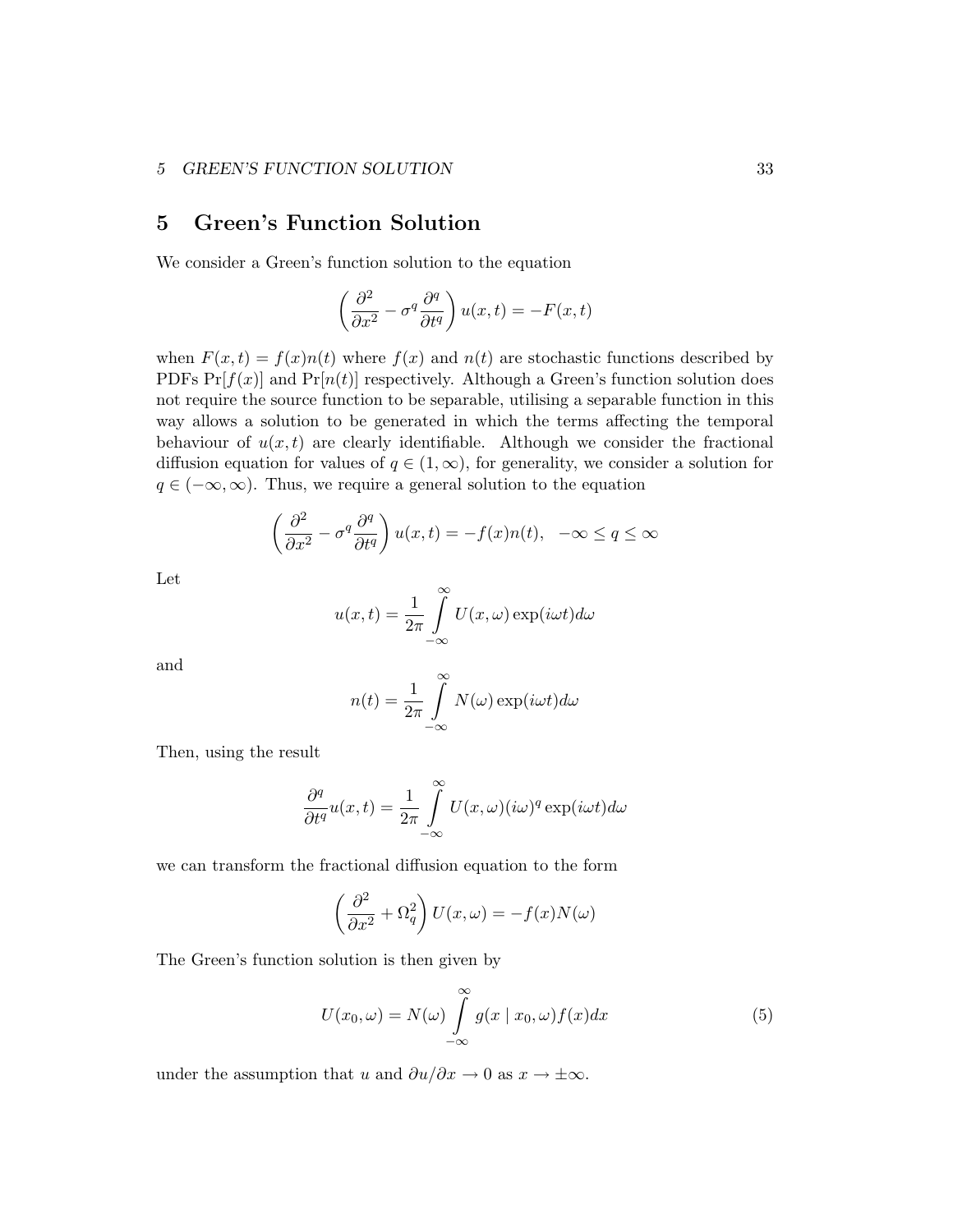## 5.1 General Series Solution

The evaluation of  $u(x_0, t)$  via direct Fourier inversion for arbitrary values of q is not possible because of the irrational nature of the Green's function with respect to  $\omega$ . To obtain a general solution, we use the series representation of the exponential function and write

$$
U(x_0, \omega) = \frac{iM_0 N(\omega)}{2\Omega_q} \left[ 1 + \sum_{m=1}^{\infty} \frac{(i\Omega_q)^m}{m!} \frac{M_m(x_0)}{M_0} \right]
$$
(6)

where

$$
M_m(x_0) = \int_{-\infty}^{\infty} f(x) |x - x_0|^{m} dx
$$

We can now Fourier invert term by term to develop a series solution. Given that we consider  $-\infty < q < \infty$ , this requires us to consider three distinct cases.

## 5.1.1 Solution for  $q = 0$

Evaluation of  $u(x_0, t)$  in this case is trivial since, from equation (5)

$$
U(x_0, \omega) = \frac{M(x_0)}{2} N(\omega) \text{ or } u(x_0, t) = \frac{M(x_0)}{2} n(t)
$$

where

$$
M(x_0) = \int_{-\infty}^{\infty} \exp(-\mid x - x_0 \mid) f(x) dx
$$

## 5.1.2 Solution for  $q > 0$

Fourier inverting, the first term in equation (6) becomes

$$
\frac{1}{2\pi} \int_{-\infty}^{\infty} \frac{iN(\omega)M_0}{2\Omega_q} \exp(i\omega t) d\omega =
$$

$$
\frac{M_0}{2\sigma^{\frac{q}{2}}} \frac{1}{2\pi} \int_{-\infty}^{\infty} \frac{N(\omega)}{(i\omega)^{\frac{q}{2}}} \exp(i\omega t) d\omega
$$

$$
= \frac{M_0}{2\sigma^{\frac{q}{2}}} \frac{1}{(2i)^q \sqrt{\pi}} \frac{\Gamma(\frac{1-q}{2})}{\Gamma(\frac{q}{2})} \int_{-\infty}^{\infty} \frac{n(\tau)}{(t-\tau)^{1-(q/2)}} d\tau
$$

The second term is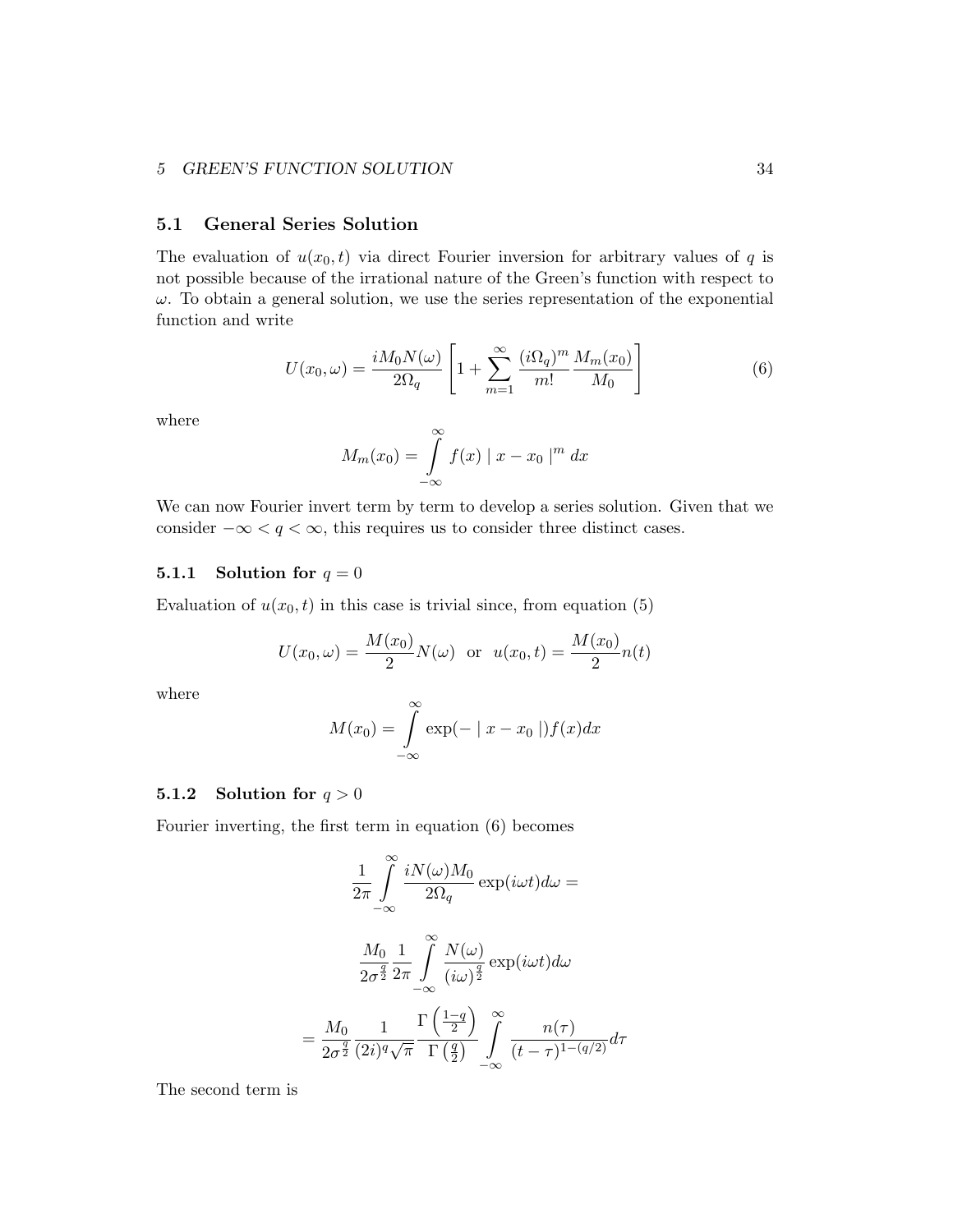$$
-\frac{M_1}{2}\frac{1}{2\pi}\int_{-\infty}^{\infty} N(\omega) \exp(i\omega t) d\omega = -\frac{M_1}{2}n(t)
$$

The third term is

$$
-\frac{iM_2}{2.2!} \frac{1}{2\pi} \int_{-\infty}^{\infty} N(\omega) i(i\omega\sigma)^{\frac{q}{2}} \exp(i\omega t) d\omega = \frac{M_2 \sigma^{\frac{q}{2}}}{2.2!} \frac{d^{\frac{q}{2}}}{dt^{\frac{q}{2}}} n(t)
$$

and the fourth and fifth terms become

$$
\frac{M_3}{2.3!} \frac{1}{2\pi} \int_{-\infty}^{\infty} N(\omega) i^2 (i\omega \sigma)^q \exp(i\omega t) d\omega = -\frac{M_3 \sigma^q}{2.3!} \frac{d^q}{dt^q} n(t)
$$

and

$$
i\frac{M_4}{2.4!}\frac{1}{2\pi}\int_{-\infty}^{\infty} N(\omega)i^3(i\omega\sigma)^{\frac{3q}{2}}\exp(i\omega t)d\omega = \frac{M_4\sigma^{\frac{3q}{2}}}{2.4!}\frac{d^{\frac{3q}{2}}}{dt^{\frac{3q}{2}}}n(t)
$$

respectively with similar results for all other terms. Thus, through induction, we can write  $u(x_0, t)$  as a series of the form

$$
u(x_0, t) =
$$
  

$$
\frac{M_0(x_0)}{2\sigma^{q/2}} \frac{1}{(2i)^q \sqrt{\pi}} \frac{\Gamma\left(\frac{1-q}{2}\right)}{\Gamma\left(\frac{q}{2}\right)} \int_{-\infty}^{\infty} \frac{n(\tau)}{(t-\tau)^{1-(q/2)}} d\tau
$$
  

$$
-\frac{M_1(x_0)}{2} n(t) + \frac{1}{2} \sum_{k=1}^{\infty} \frac{(-1)^{k+1}}{(k+1)!} M_{k+1}(x_0) \sigma^{kq/2} \frac{d^{kq/2}}{dt^{kq/2}} n(t)
$$

Observe that the first term involves a fractional integral (the Riemann-Liouville integral), the second term is composed of the source function  $n(t)$  alone (apart from scaling) and the third term is an infinite series composed of fractional differentials of increasing order  $kq/2$ . Also note that the first term is scaled by a factor involving  $\sigma^{-q/2}$  whereas the third term is scaled by a factor that includes  $\sigma^{kq/2}$  so that

$$
\lim_{\sigma \to 0} u(x_0, t) = -\frac{M_1(x_0)}{2} n(t)
$$

$$
+\frac{M_0(x_0)}{2\sigma^{q/2}} \frac{1}{(2i)^q \sqrt{\pi}} \frac{\Gamma\left(\frac{1-q}{2}\right)}{\Gamma\left(\frac{q}{2}\right)} \int_{-\infty}^{\infty} \frac{n(\tau)}{(t-\tau)^{1-(q/2)}} d\tau
$$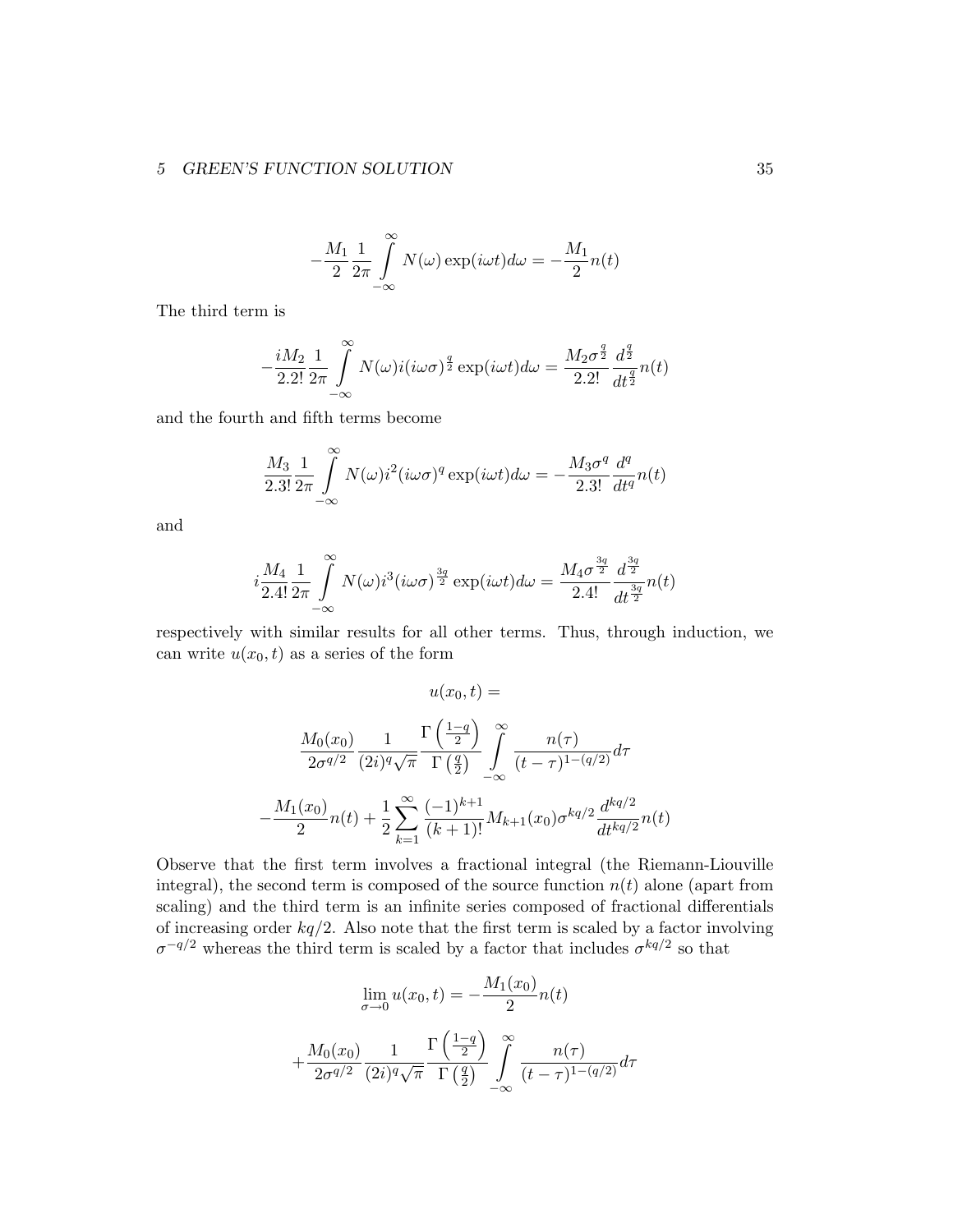#### 5.1.3 Solution for  $q < 0$

In this case, the first term becomes

$$
\frac{1}{2\pi} \int_{-\infty}^{\infty} \frac{iN(\omega)M_0}{2\Omega_q} \exp(i\omega t) d\omega
$$

$$
= \frac{M_0}{2} \sigma^{\frac{q}{2}} \frac{1}{2\pi} \int_{-\infty}^{\infty} N(\omega)(i\omega)^{\frac{q}{2}} \exp(i\omega t) d\omega = \frac{M_0}{2} \sigma^{\frac{q}{2}} \frac{d^{\frac{q}{2}}}{dt^{\frac{q}{2}}} n(t)
$$

The second term is the same is in the previous case (for  $q > 0$ ) and the third term is

$$
-\frac{iM_2}{2.2!} \frac{1}{2\pi} \int_{-\infty}^{\infty} \frac{N(\omega)i}{(i\omega\sigma)^{\frac{q}{2}}} \exp(i\omega t) d\omega
$$

$$
=\frac{M_2}{2.2!} \frac{1}{\sigma^{q/2}} \frac{1}{(2i)^q \sqrt{\pi}} \frac{\Gamma\left(\frac{1-q}{2}\right)}{\Gamma\left(\frac{q}{2}\right)} \int_{-\infty}^{\infty} \frac{n(\tau)}{(t-\tau)^{1-(q/2)}} d\tau
$$

Evaluating the other terms, by induction we obtain

$$
u(x_0, t) = \frac{M_0(x_0)\sigma^{q/2}}{2} \frac{d^{q/2}}{dt^{q/2}} n(t) - \frac{M_1(x_0)}{2} n(t)
$$

$$
+ \frac{1}{2} \sum_{k=1}^{\infty} \frac{(-1)^{k+1}}{(k+1)!} \frac{M_{k+1}(x_0)}{\sigma^{kq/2}} \frac{1}{(2i)^{kq} \sqrt{\pi}} \frac{\Gamma\left(\frac{1-kq}{2}\right)}{\Gamma\left(\frac{kq}{2}\right)}
$$

$$
\times \int_{-\infty}^{\infty} \frac{n(\tau)}{(t-\tau)^{1-(kq/2)}} d\tau
$$

Here, the solution is composed of three terms: a fractional differential, the source term and an infinite series of fractional integrals of order  $kq/2$ . Thus, the roles of fractional differentiation and fractional integration are reversed as q changes from being greater than to less than zero.

## 5.2 Fractional Differentials

Fractional differentials  $\hat{D}^q$  of any order q need to be considered in terms of the definition for a fractional differential given by

$$
\hat{D}^q f(t) = \frac{d^n}{dt^n} [\hat{I}^{n-q} f(t)], \quad n - q > 0
$$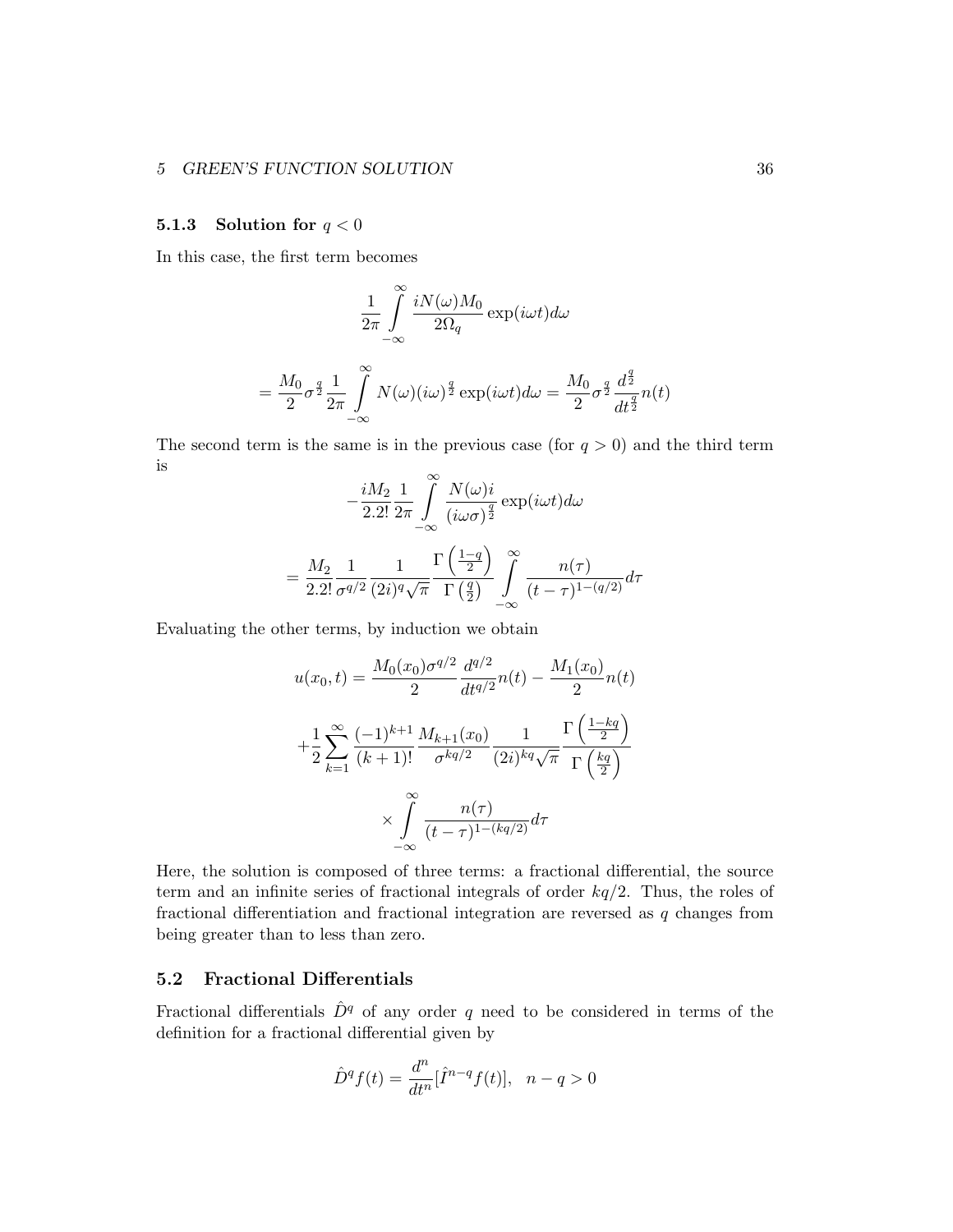where n is an integer and  $\hat{I}$  is the fractional integral operator (the Riemann-Liouville transform),

$$
\hat{I}^p f(t) = \frac{1}{\Gamma(p)} \int\limits_{-\infty}^t \frac{f(\tau)}{(t-\tau)^{1-p}} d\tau, \quad p > 0
$$

The reason for this is that direct fractional differentiation can lead to divergent integrals. However, there is a deeper interpretation of this result that has a synergy with the issue over whether a fractionally diffusive system has 'memory' and is based on observing that the evaluation of a fractional differential operator depends on the history of the function in question. Thus, unlike an integer differential operator of order n, a fractional differential operator of order  $q$  has 'memory' because the value of  $\hat{I}^{q-n}f(t)$  at a time t depends on the behaviour of  $f(t)$  from  $-\infty$  to t via the convolution with  $t^{(n-q)-1}/\Gamma(n-q)$ . The convolution process is of course dependent on the history of a function  $f(t)$  for a given kernel and thus, in this context, we can consider a fractional derivative defined via the result above to have memory. In this sense, the operator

$$
\frac{\partial^2}{\partial x^2} - \sigma^q \frac{\partial^q}{\partial t^q}
$$

describes a process that has a memory association with the temporal characteristics of the system it is attempting to model. This is not an intrinsic characteristic of systems that are purely diffusive  $q = 1$  or propagative  $q = 2$ . Appendix C provides a short overview of the fractional calculus to accompany the solution methods used here with regard to the fractional diffusion equation.

## 5.3 Asymptotic Solutions for an Impulse

We consider a special case in which the source function  $f(x)$  is an impulse so that

$$
M_m(x_0) = \int_{-\infty}^{\infty} \delta(x) |x - x_0|^m dx = |x_0|^m
$$

This result immediately suggests a study of the asymptotic solution

$$
u(t) = \lim_{x_0 \to 0} u(x_0, t)
$$
  
= 
$$
\begin{cases} \frac{1}{2\sigma^{q/2}} \frac{1}{(2i)^q \sqrt{\pi}} \frac{\Gamma(\frac{1-q}{2})}{\Gamma(\frac{q}{2})} \int_{-\infty}^{\infty} \frac{n(\tau)}{(t-\tau)^{1-(q/2)}} d\tau, & q > 0; \\ \frac{n(t)}{2} \\ \frac{\sigma^{q/2}}{2} \frac{d^{q/2}}{dt^{q/2}} n(t), & q < 0. \end{cases}
$$

The solution for the time variations of the stochastic field u for  $q > 0$  are then given by a fractional integral alone and for  $q < 0$  by a fractional differential alone. In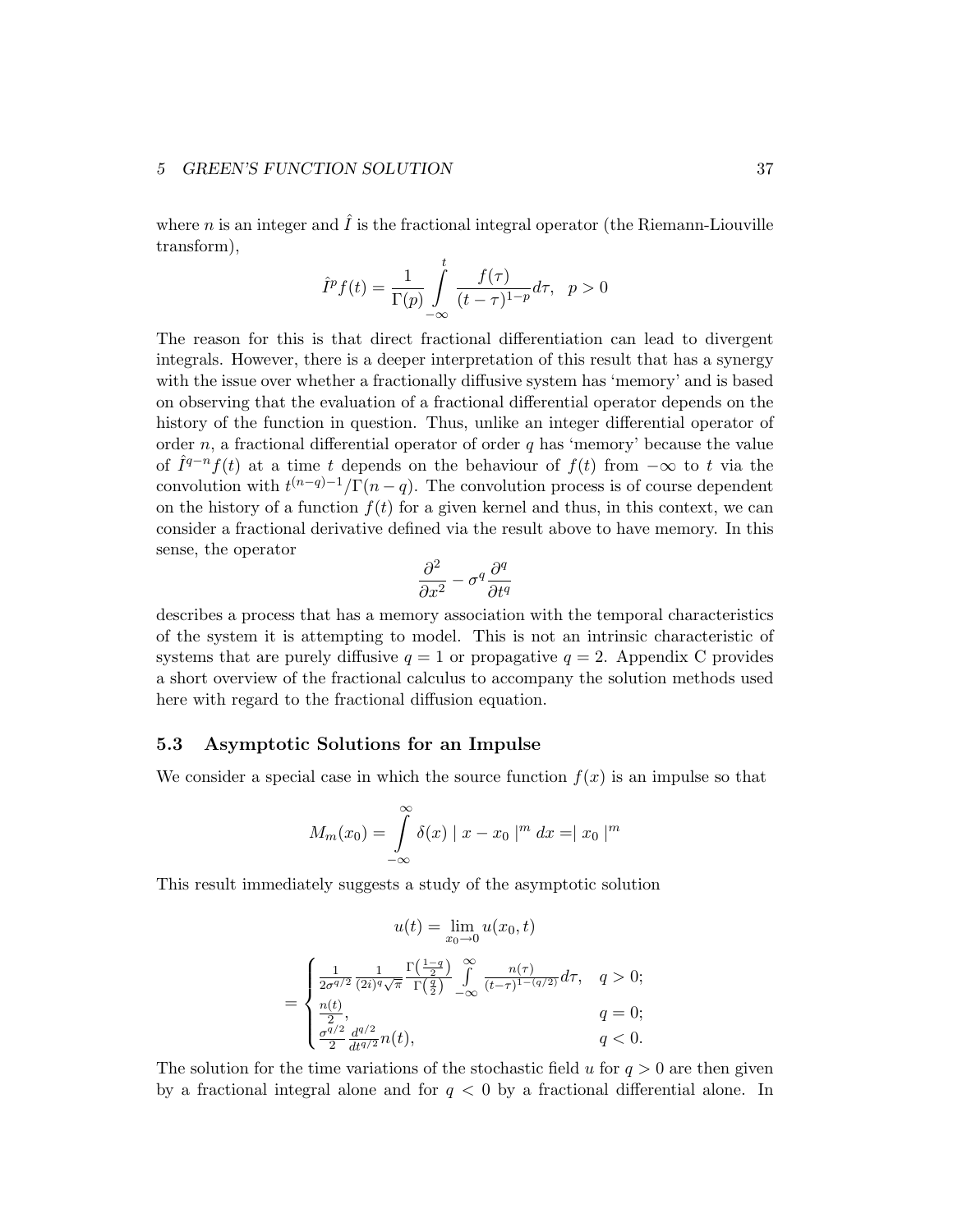particular, for  $q > 0$ , we see that the solution is based on the convolution integral (ignoring scaling)

$$
u(t) = \frac{1}{t^{1-q/2}} \otimes n(t), \quad q > 0 \tag{7}
$$

where  $\otimes$  denotes convolution integral over t which in  $\omega$ -space is given by (ignoring scaling)

$$
U(\omega) = \frac{N(\omega)}{(i\omega)^{q/2}}
$$

This result is the conventional random fractal noise model for Fourier Dimension  $q$  [25], [26] and [27]. Table 1 quantifies the results for different values of q with conventional name associations. Note that Brown noise conventionally refers to the integration of white noise but that Brownian motion is a form of pink noise because it classifies diffusive processes identified by the case when  $q = 1$ . The field u has the following fundamental property for  $q > 0$ :

$$
\lambda^{q/2} \Pr[u(t)] = \Pr[u(\lambda t)]
$$

This property describes the statistical self-affinity of u. Thus, the asymptotic solution considered here, yields a result that describes a random scaling fractal field characterized by a Power Spectral Density Function (PSDF) of the form  $1/|\omega|^q$ which is a measure of the time correlations in the signal.

| $q$ -value | $t$ -space                        | $\omega$ -space<br>(PSDF) | Name        |
|------------|-----------------------------------|---------------------------|-------------|
| $q=0$      | $rac{1}{t} \otimes n(t)$          | 1                         | White noise |
| $q=1$      | $\frac{1}{\sqrt{t}} \otimes n(t)$ | $\frac{1}{ \omega }$      | Pink noise  |
| $q=2$      | $\int n(t)dt$                     | $\frac{1}{\omega^2}$      | Brown noise |
| q > 2      | $t^{(q/2)-1}\otimes n(t)$         | $\frac{1}{ \omega ^q}$    | Black noise |

Table 1: Noise characteristics for different values of  $q$ . Note that the results given above ignore scaling factors.

Note that  $q = 0$  defines the Hilbert transform of  $n(t)$  whose spectral properties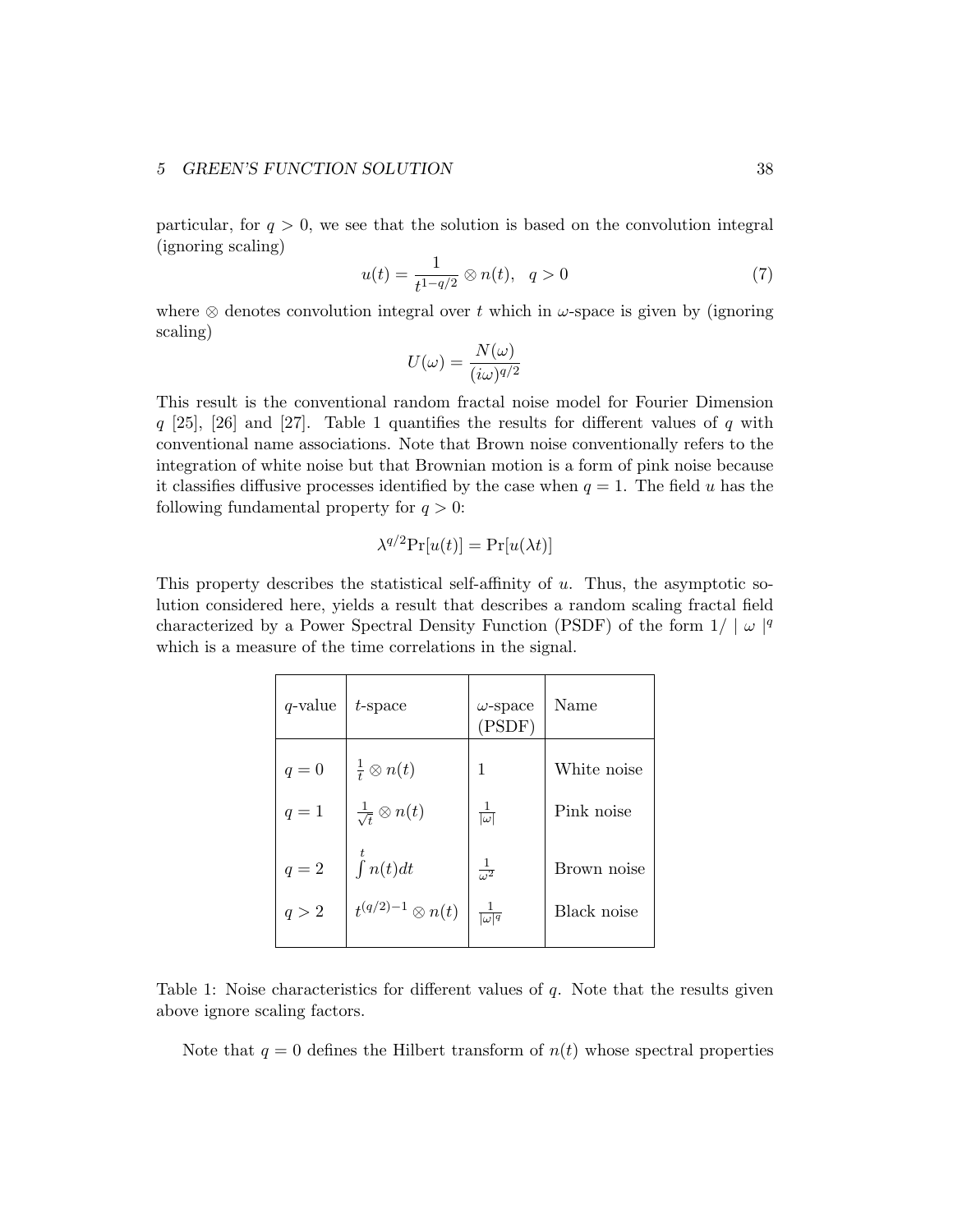in the positive half space are identical to  $n(t)$  because

$$
\frac{1}{t} \otimes n(t) = \frac{1}{2\pi} \int_{-\infty}^{\infty} [-i\pi \text{sign}(\omega)] N(\omega) \exp(i\omega t) d\omega
$$

where

$$
sgn(\omega) = \begin{cases} 1, & \omega > 0; \\ -1, & \omega < 0. \end{cases}
$$

The statistical properties of the Hilbert transform of  $n(t)$  are therefore the same as  $n(t)$  so that

$$
\Pr[t^{-1} \otimes n(t)] = \Pr[n(t)]
$$

Hence, as  $q \to 0$ , the statistical properties of  $u(t)$  'reflect' those of n, i.e.

$$
\Pr\left[\frac{1}{t^{1-q/2}} \otimes n(t)\right] = \Pr[n(t)], \quad q \to 0
$$

However, as  $q \to 2$  we can expect the statistical properties of  $u(t)$  to be such that the width of the PDF of  $u(t)$  is reduced. This reflects the greater level of coherence (persistence in time) associated with the stochastic field  $u(t)$  for  $q \to 2$ .

The asymptotic solution compounded in equation (7) is equivalent to considering a model for u based on the equation

$$
\left(\frac{\partial^2}{\partial x^2} - \frac{\partial^q}{\partial t^q}\right)u(x,t) = \delta(x)n(t), \quad q > 0, \quad x \to 0
$$
\n(8)

where  $n(t)$  is 'white noise'. However, we note that for  $|x| > 0$  the function  $\exp(i\Omega_q)$ x) does not affect the  $\omega^{-q}$  scaling law of the power spectrum, i.e.  $\forall x$ ,

$$
|U(x,\omega)|^2 = \frac{|N(\omega)|^2}{4\sigma^q \omega^q}, \quad \omega > 0
$$

Thus for a 'white noise' spectrum  $N(\omega)$  the Power Spectrum Density Function of U is determined by  $\omega^{-q}$  and any algorithm for computing an estimate of q given  $|U(\omega)|^2$  therefore applies  $\forall x$  and not just for the case when  $x \to 0$ . Since we can write

$$
U(x,\omega) = N(\omega) \frac{i}{2\Omega_q} \exp(i\Omega_q \mid x \mid) = N(\omega) \frac{1}{2(i\omega\sigma)^{q/2}}
$$

$$
\times \left(1 + i(i\omega\sigma)^{q/2} \mid x \mid -\frac{1}{2!} (i\omega\sigma)^q \mid x \mid^2 + \dots\right)
$$

unconditionally, by inverse Fourier transforming, we obtain the following expression for  $u(x, t)$  (ignoring scaling factors including  $\sigma$ ):

$$
u(x,t) = n(t) \otimes \frac{1}{t^{1-q/2}} + i |x| n(t)
$$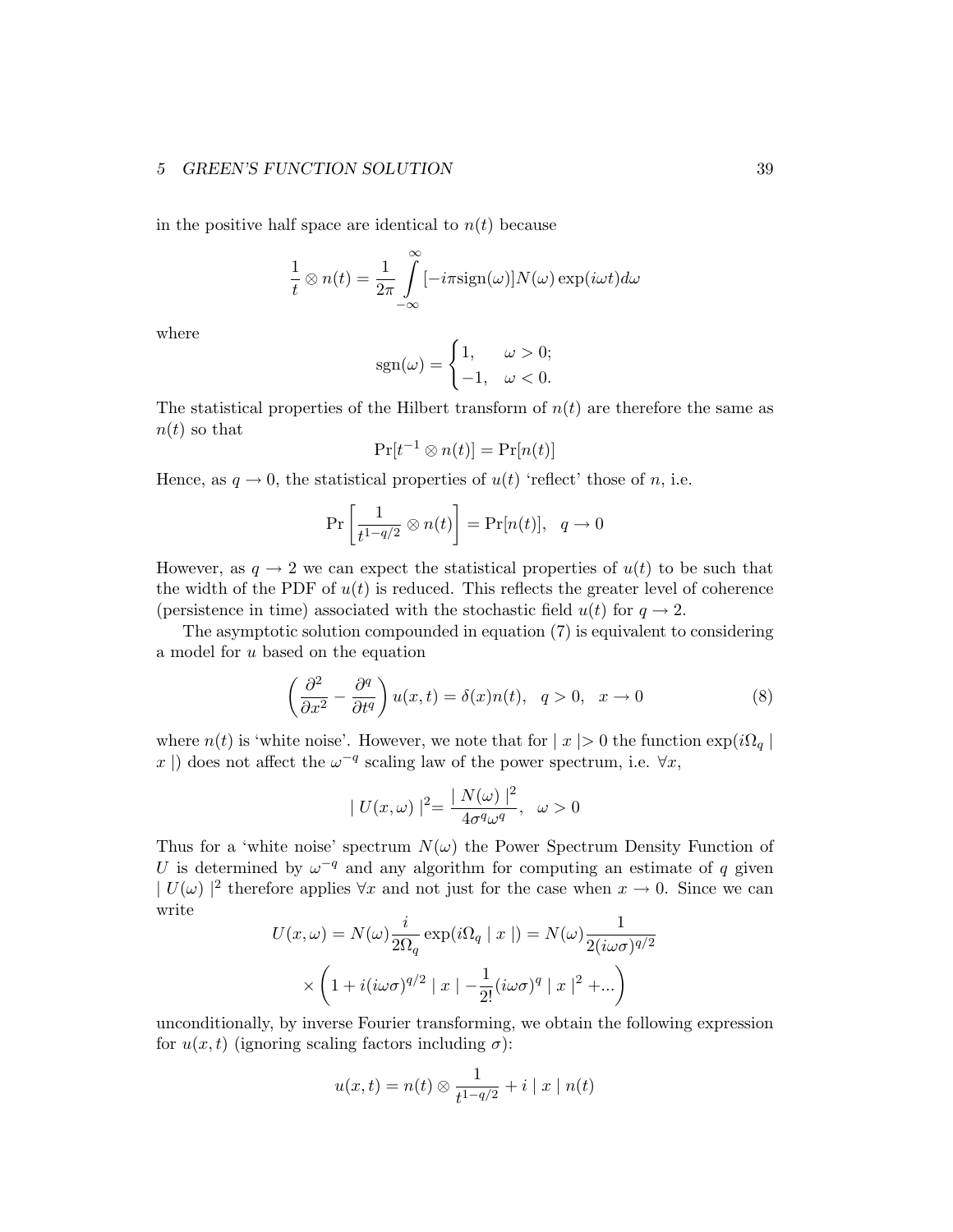$$
+\sum_{k=1}^{\infty}\frac{i^{k+1}}{(k+1)!} \mid x\mid^{2k}\frac{d^{kq/2}}{dt^{kq/2}}n(t)
$$

Here, the solution is composed of three terms composed of (i) a fractional integral, (ii) the source term  $n(t)$ ; (iii) an infinite series of fractional differentials of order  $kq/2$ .

#### 5.4 Rationale for the Model

A Hurst process describes fractional Brownian motion based on the generalization A flurst process describes fractional brownian motion based on the generalization of Brownian motion quantified by a generalisation of the  $\sqrt{t}$  to  $t^H$ ,  $H \in (0,1]$ scaling law The latter scaling law makes no prior assumptions about any underlying distributions. It simply tells us how the system is scaling with respect to time. Processes of this type appear to exhibit cycles, but with no predictable period. The interpretation of such processes in terms of the Hurst exponent  $H$  is as follows: We know that  $H = 0.5$  is consistent with an independently distributed system. The range  $0.5 < H \le 1$ , implies a persistent time series, and a persistent time series is characterized by positive correlations. Theoretically, what happens today will ultimately have a lasting effect on the future. The range  $0 < H \leq 0.5$  indicates anti-persistence which means that the time series covers less ground than a random process. In other words, there are negative correlations. For a system to cover less distance, it must reverse itself more often than a random process.

Given that random walks with  $H = 0.5$  describe processes whose macroscopic behaviour is characterised by the diffusion equation, then, by induction, Hurst processes should be characterised by generalizing the diffusion operator

$$
\frac{\partial^2}{\partial x^2} - \sigma \frac{\partial}{\partial t}
$$

to the fractional form

$$
\frac{\partial^2}{\partial x^2} - \sigma^q \frac{\partial^q}{\partial t^q}
$$

where  $q \in (0, 2]$ . Fractional diffusive processes can therefore be interpreted as intermediate between classical diffusive (random phase walks with  $H = 0.5$ ; diffusive processes with  $q = 1$ ) and 'propagative process' (coherent phase walks for  $H = 1$ ; propagative processes with  $q = 2$ , e.g. [43] and [44]. The relationship between the Hurst exponent H, the Fourier dimension q and the Fractal dimension  $D_F$  is given by (see Appendix D)

$$
D_F = D_T + 1 - H = 1 - \frac{q}{2} + \frac{3}{2}D_T
$$

where  $D_T$  is the topological dimension. Thus, a Brownian process, where  $H = 1/2$ , has a fractal dimension of 1.5.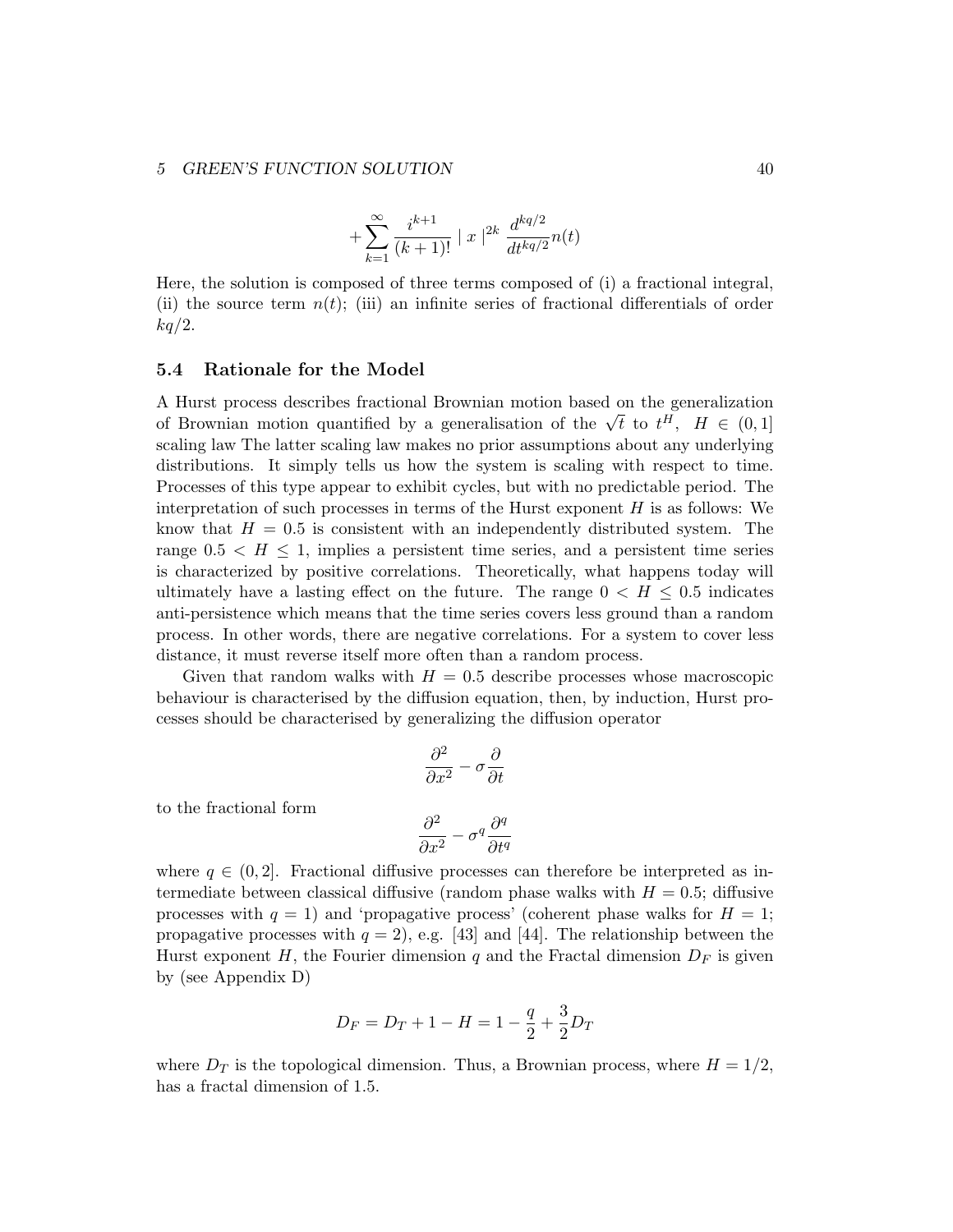Fractional diffusion processes are based on random walks which exhibit a bias with regard to the distribution of angles used to change the direction. By induction, it can be expected that as the distribution of angles reduces, the corresponding walk becomes more and more coherent, exhibiting longer and longer time correlations until the process conforms to a fully coherent walk. A simulation of such an effect is given in Figure 6 which shows a random walk in the (real) plane as the (uniform) distribution of angles decreases. The walk becomes less and less random as the width of the distribution is reduced. Each position of the walk  $(x_j, y_j), j = 1, 2, 3, ..., N$ is computed using

$$
x_j = \sum_{i=1}^j \cos(\theta_i), \ \ y_j = \sum_{i=1}^j \sin(\theta_i)
$$

where

$$
\theta_i = \alpha \pi \frac{n_i}{\|\mathbf{n}\|_\infty}
$$

and  $n_i$  are random numbers computed using the linear congruential pseudo random number generator

$$
n_{i+1} = an_i \mod P, \quad i = 1, 2, ..., N, \quad a = 7^7, \quad P = 2^{31} - 1
$$

The parameter  $0 \le \alpha \le 2\pi$  defines the width of the distribution of angles such that as  $\alpha \to 0$ , the walk becomes increasingly coherent or 'propagative'.

In considering a  $t^H$  scaling law with Hurst exponent  $H \in (0,1]$ , Hurst paved the way for an appreciation that most natural stochastic phenomena which, at first site, appear random, have certain trends that can be identified over a given period of time. In other words, many natural random patterns have a bias to them that leads to time correlations in their stochastic behaviour, a behaviour that is not an inherent characteristic of a random walk model and fully diffusive processes in general. This aspect of stochastic field theory is the basis for L´evy processes [21] and it is through application of a Lévy distribution that we have derive the fractional diffusion equation as shown in Section 4.2.

#### 5.5 Non-stationary Model

Real financial signals are non-stationary. An example of this is illustrated in Figure 7 which shows a non-stationary walk in the complex plane obtained by taking the Hilbert transform of the corresponding signal, i.e. computing the analytic signal

$$
s(t) = u(t) + \frac{i}{\pi t} \otimes u(t)
$$

and plotting the real and imaginary component of this signal in the complex plane.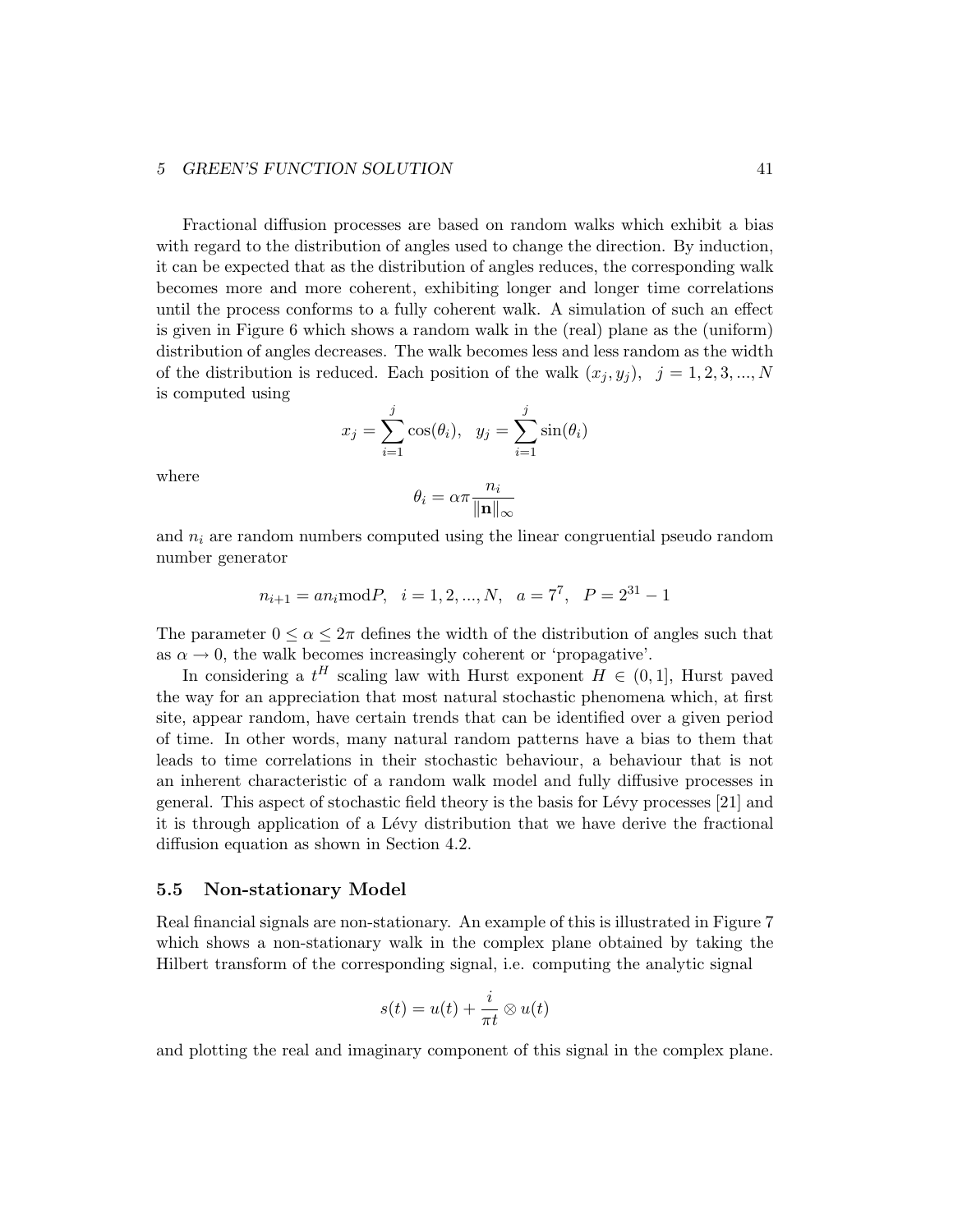

Figure 6: Random phase walks in the plane for a uniform distribution of angles  $\theta_i \in [0, 2\pi]$  (top left),  $\theta_i \in [0, 1.9\pi]$  (top right),  $\theta_i \in [0, 1.8\pi]$  (bottom left) and  $\theta_i \in [0, 1.2\pi]$  (bottom right).



Figure 7: Non-stationary behaviour in the complex plane (right) obtained by computig the Hilbert transform of the signal (left) - FTSE Close-of-Day from 02-04-1984 to 24-12-1987.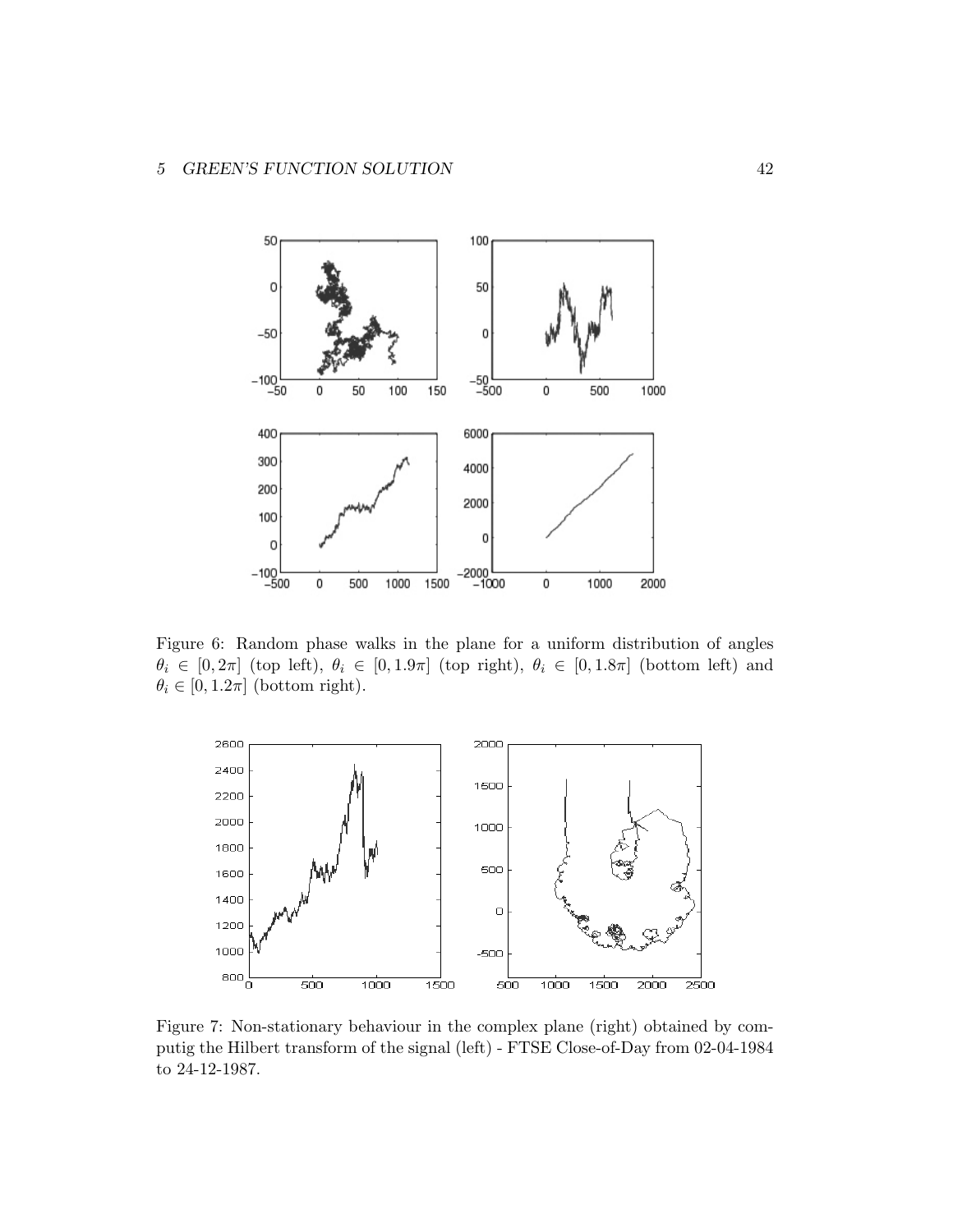The fractional diffusion operator in equation (8) is appropriate for modelling fractional diffusive processes that are stationary. Since financial signals are highly non-stationary, the model must therefore be extended to the non-stationary case if it is to be of value for financial signal analysis. In developing a non-stationary fractional diffusive model, we could consider the case where the diffusivity is time variant as defined by the function  $\sigma(t)$ . However, a more interesting case arises when the characteristics of the diffusion process itself change over time becoming more or less diffusive as  $q \to 1$  and  $q \to 2$  respectively. In thise sense we consider q to be a function of time  $\tau$  and introduce a non-stationary fractional diffusion operator given by

$$
\frac{\partial^2}{\partial x^2} - \sigma^{q(\tau)} \frac{\partial^{q(\tau)}}{\partial t^{q(\tau)}}
$$

This operator is the theoretical basis for the results presented in this work. In terms of using this model to develop an asset management metric that is predictive of future behaviour we consider the following hypothesis: a change in  $q(\tau)$  precedes an associated change in a financial signal. The goal of this model/hypothesis is to be able to compute a function - namely  $q(\tau)$  - which is a measure of the nonstationary behaviour of an economic signal with regard to its future behaviour. This is because, in principle, the value of  $q(\tau)$  should reflect the early stages of a change in the behaviour of  $u(t)$  provided an accurate enough numerical algorithm for computing  $q(\tau)$  is available. This is discussed in the following section.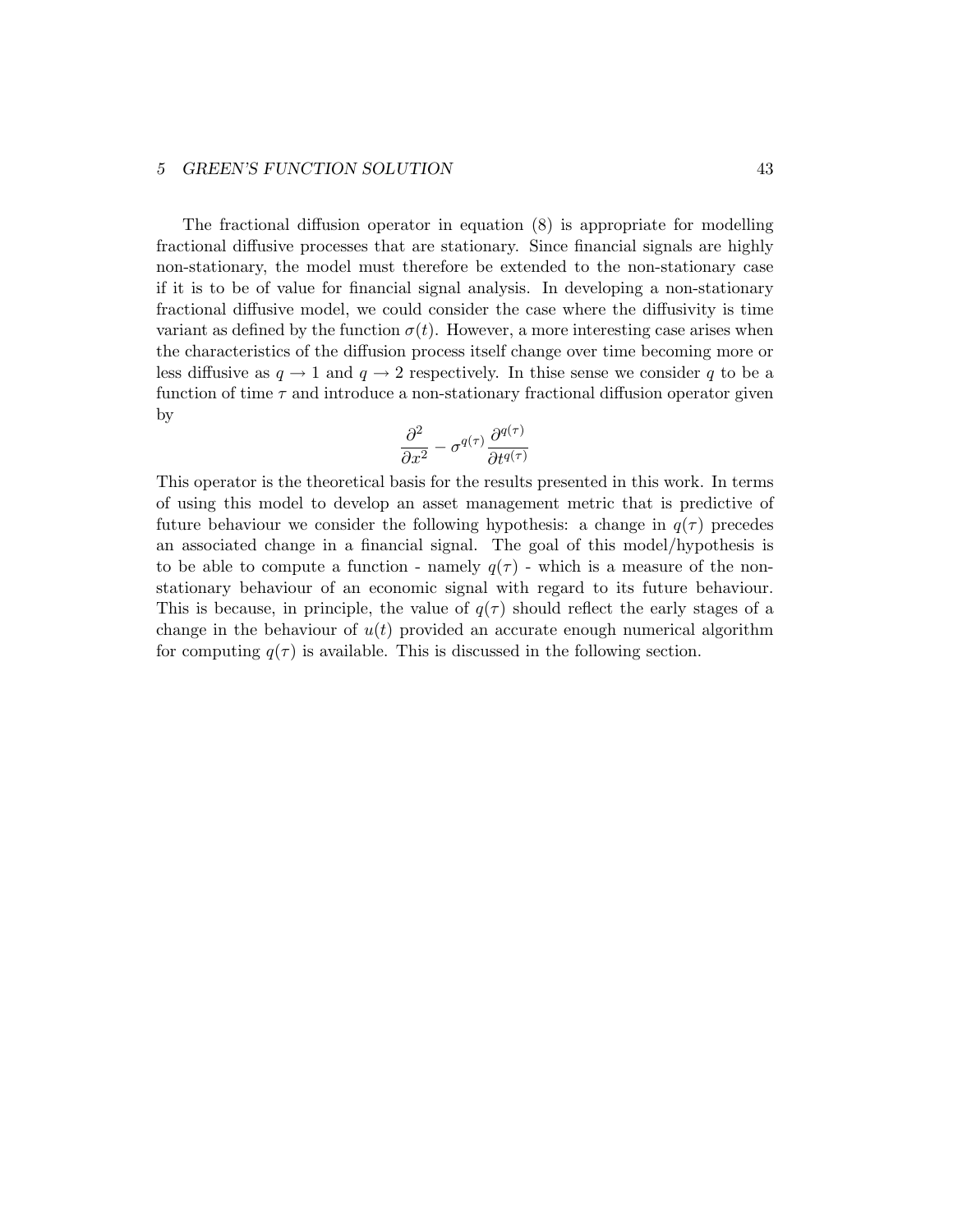# 6 Financial Signal Analysis

If we consider the case where  $q(\tau)$  is a relatively slowly varying function of time so that

$$
\left|\frac{\partial q}{\partial \tau}\right| << \left|\frac{\partial u}{\partial t}\right|
$$

then we can consider  $q(\tau)$  to be constant over a 'window of time'  $\tau$ . Ignoring scaling, for a quasi-stationary segment of a financial signal,

$$
u(t,\tau) = \frac{1}{t^{1-q(\tau)/2}} \otimes n(t), \ \ q > 0
$$

which has characteristic spectrum

$$
U(\omega, \tau) = \frac{N(\omega)}{(i\omega)^{q(\tau)/2}}
$$

The PSDF is characterised by  $\omega^{-q(\tau)}$ ,  $\omega > 0$  and our problem is thus, to compute  $q(\tau)$  from the data

$$
P(\omega, \tau) = | U(\omega, \tau) |^{2} = \frac{|N(\omega)|^{2}}{\omega^{q(\tau)}}, > 0
$$

. Consider the PSDF

$$
\hat{P}(\omega,\tau) = \frac{c}{\omega^{q(\tau)}}
$$

with logarithmic transformation

$$
\ln \hat{P}(\omega, \tau) = C + q(\tau) \ln \omega
$$

where  $C = \ln c$ . The problem is then reduced to implementing an appropriate method to compute q (and C) by finding a best fit of the line  $\ln P(\omega)$  to the data  $\ln P(\omega)$ . Application of the least squares method for computing q for a given  $\tau$ , which is based on minimizing the error

$$
e(q, C) = ||\ln P(\omega) - \ln \hat{P}(\omega, q, C)||_2^2
$$

with regard to q and  $C$ , leads to errors in the estimates for q. The reason for this is that relative errors at the start and end of the data  $\ln P$  may vary significantly especially because any errors inherent in the data  $P$  will be 'amplified' through application of the logarithmic transform required to linearise the problem. In general, application of a least squares approach is very sensitive to statistical heterogeneity [28] and may provide values of q that are not compatible with the rationale associated with the model (i.e. values of  $1 < q < 2$  that are intermediate between diffusive and propagative processes). For this reason, an alternative approach is considered which, in this work, is based on Orthogonal Linear Regression (OLR) [29].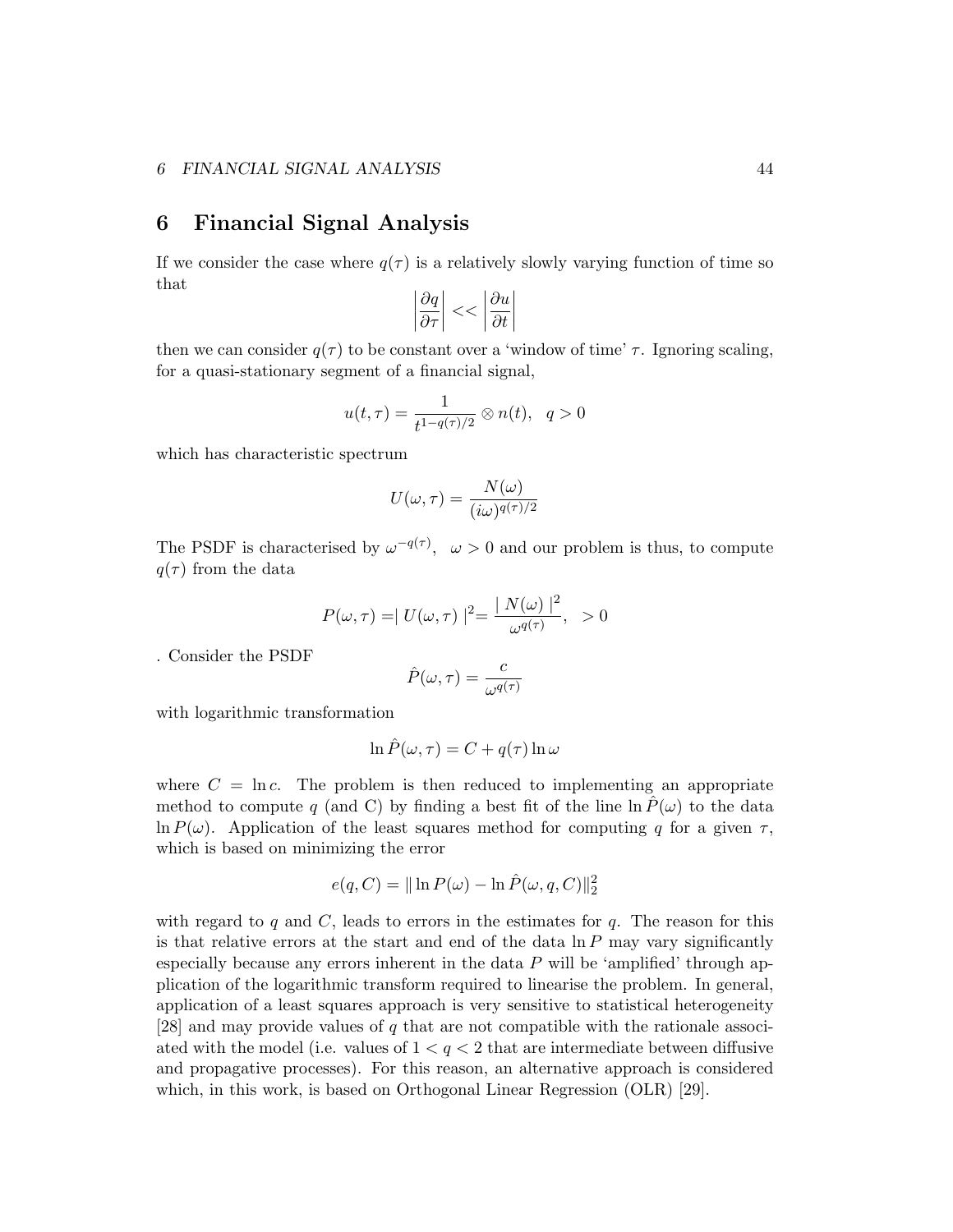Applying a standard moving window,  $q(\tau)$  is computed by repeated application of OLR based on the m-code available from [30]. This provides a numerical estimate of the function  $q(\tau)$  whose behaviour 'reflects' the 'state' of the financial signal. Since  $q$  is, in effect, a statistic, its computation is only as good as the quantity (and quality) of data that is available for its computation. For this reason, a relatively large window is required whose length is compatible with the number of samples available.

#### 6.1 Numerical Algorithm

The principal numerical algorithm associated with the application of the model as follows:

**Step 1:** Read data (financial time series) from file into operating array  $a[i], i =$  $1, 2, ..., N$ .

**Step 2:** Set length  $L < N$  of moving window w to be used.

Step 3: For  $j = 1$  assign  $L + j - 1$  elements of a[i] to array w[i],  $i = 1, 2, ..., L$ .

**Step 4:** Compute the power spectrum  $P[i]$  of  $w[i]$  using a Discrete Fourier Transform (DFT).

Step 5: Compute the logarithm of the spectrum excluding the DC, i.e. compute  $\log(P[i]) \forall i \in [2, L/2].$ 

**Step 6:** Compute  $q[j]$  using the OLR algorithm.

Step 7: For  $j = j + 1$  repeat Step 3 - Step 5 stopping when  $j = N - L$ .

**Step 8:** Write the signal  $q[j]$  to file for further analysis and post processing.

The following points should be noted:

(i) The DFT is taken to generate an output in standard form where the zero frequency component of the power spectrum is taken to be  $P[1]$ .

(ii) With  $L = 2^m$  for integer m, a Fast Fourier Transform can be used

(iii) The minimum window size that should be used in order provide statistically significant values of  $q[j]$  is  $L = 64$  when q can be computed accurate to 2 decimal places.

The m-code for this algorithm is given in Appendix F and an example of the output generated by this algorithm for a 1024 element 'look-back' window is given in Figure 8 using Dow Jones Industrial Average Close-of-Day data obtained from [31]. Table 2 provides some basic statistical information with regard to  $q(\tau)$  for this data whose mean value is 1.27. Application of the Null Hypothesis test with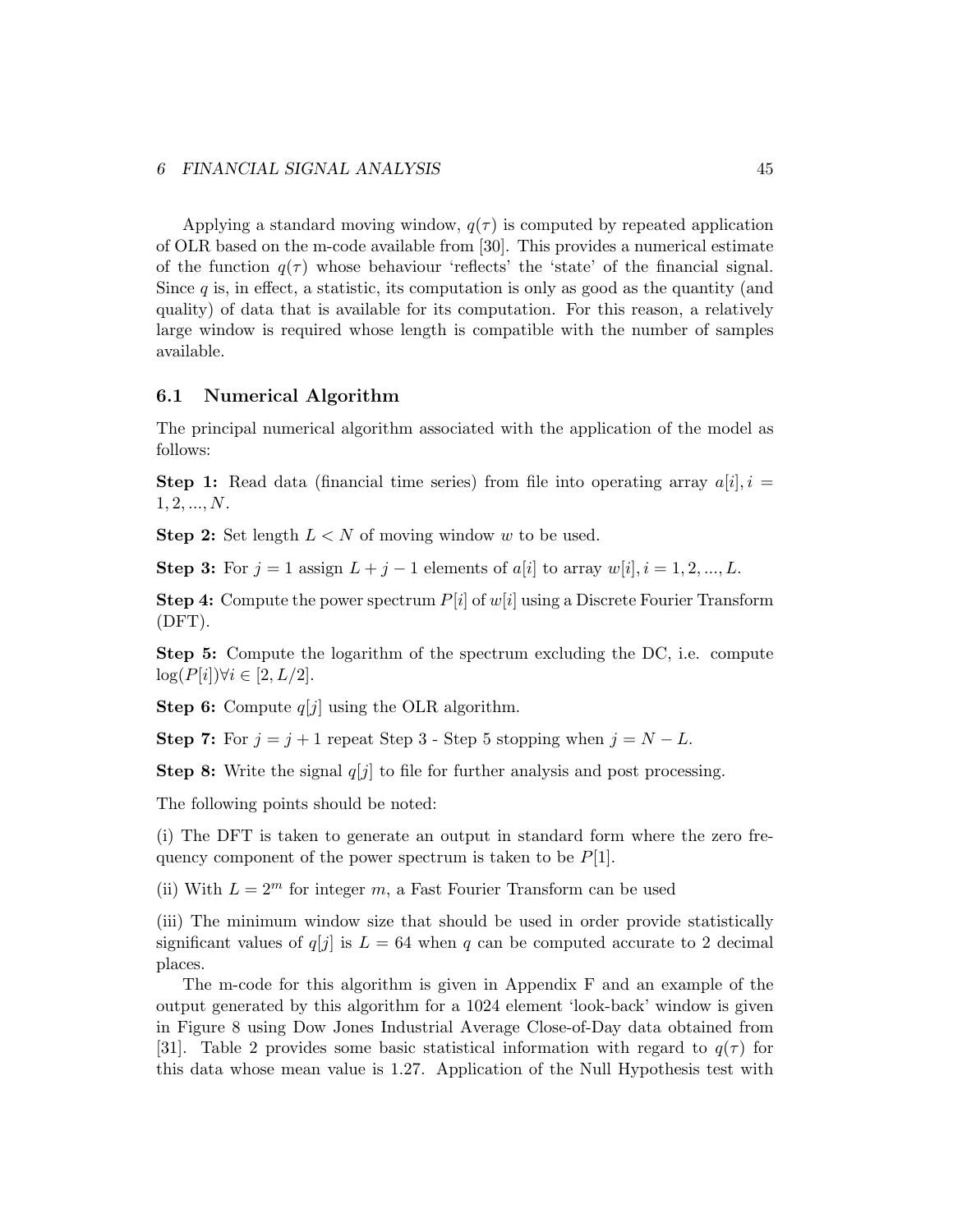

Figure 8: Computation of  $q(\tau) \in [1, 2]$  (above) using a 1024 element window obtained from a time series composed of Dow Jones Industrial Average Close-of-Day data  $u(t)$ from from 02-11-1932 to 24-05-2010 after normalisation (below).

regard to whether or not  $q(\tau)$  is Gaussian distributed is negative, i.e. the 'Composite Normality' is of type 'Reject'. Thus,  $q(\tau)$  is not normally distributed.

A closer inspection of data such as that given in Figure 8 reveals a qualitative relationship between trends in the financial signal  $u(t)$  and  $q(\tau)$  in accordance with the theoretical model considered. In particular, over periods of time in which  $q(\tau)$ increases in value, the amplitude of the financial signal  $u(t)$  decreases. Moreover, and more importantly, an upward trend in  $q(\tau)$  appears to be a precursor to a downward trend in  $u(t)$ , a correlation that is compatible with the idea that a rise in the value of  $q(\tau)$  relates to the 'system' becoming more propagative, which in stock market terms, indicates the likelihood for the markets becoming 'bear' dominant in the future.

Results of the type given in Figure 8 not only provides for a general appraisal of different macroeconomic financial time series, but, with regard to the size of the selected window used, an analysis of data at any point in time. The output can be interpreted in terms of 'persistence' and 'anti-persistence' and in terms of the existence or absence of after-effects (macroeconomic memory effects). For those periods in time when  $q(\tau)$  is relatively constant, the existing market tendencies usually remain. Changes in the existing trends tend to occur just after relatively sharp changes in  $q(\tau)$  have developed. This behaviour indicates the possibility of using the time series  $q(\tau)$  for identifying the behaviour of a macroeconomic financial system in terms of both inter-market and between-market analysis. These results support the possibility of using  $q(\tau)$  as an independent volatility predictor to give a risk assessment associated with the likely future behaviour of different time series.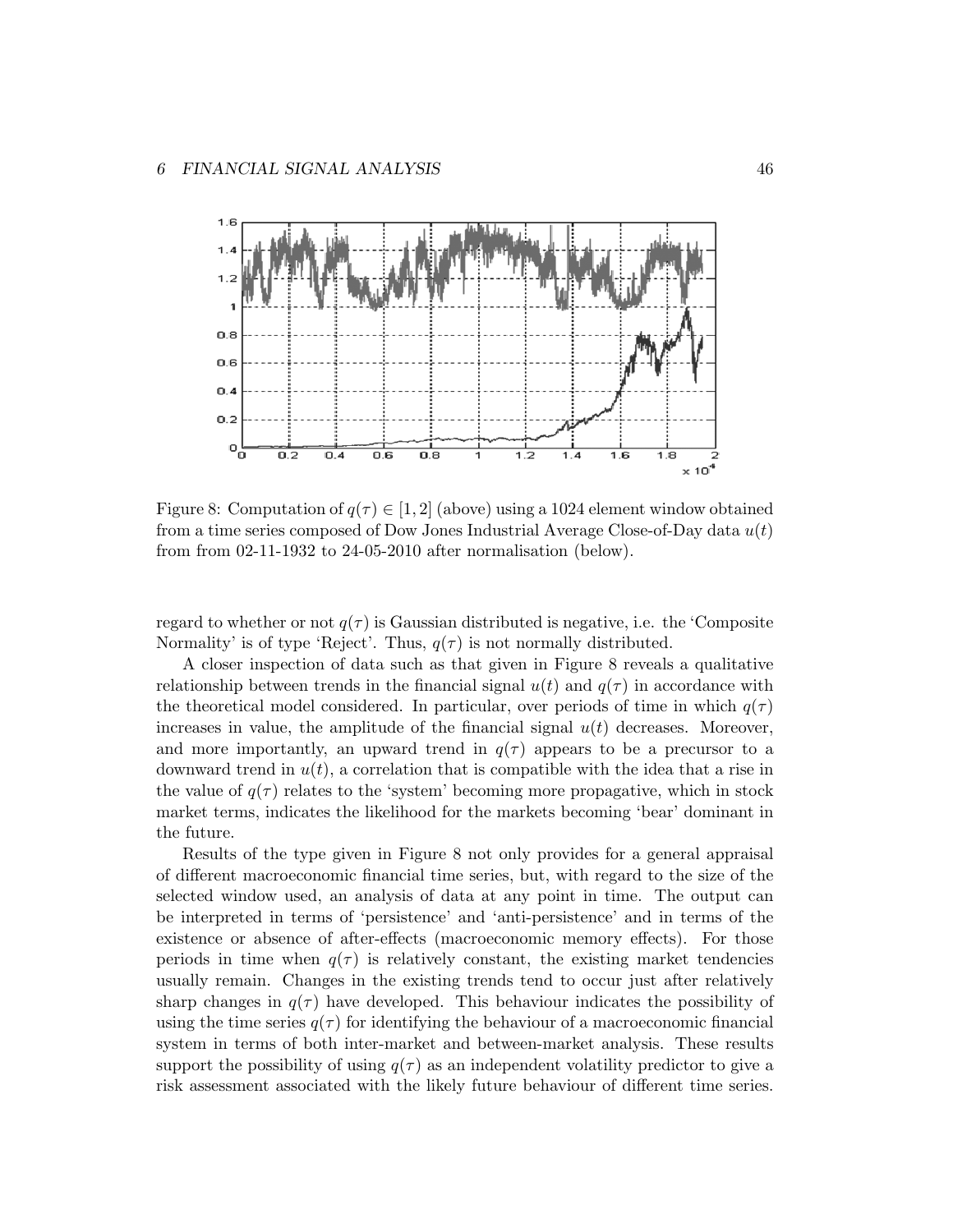| <b>Statistical Parameter</b> | Value for $q(\tau)$ |
|------------------------------|---------------------|
| Minimum Value                | 0.9702              |
| Maximum value                | 1.5947              |
| Range                        | 0.6245              |
| Mean                         | 1.2662              |
| Median                       | 1.2936              |
| Standard Deviation           | 0.1444              |
| Variance                     | 0.0209              |
| Skew                         | $-0.2422$           |
| Kertosis                     | 1.9043              |
| Composite Normality          | Reject              |

Further, because this analysis is based on a self-affine model, the interpretation of a financial signal via  $q(\tau)$  should, in principle, be scale invariant.

Table 2: Statistical parameters associated with  $q(\tau)$  computed for the Dow Jone Industrial Average Close-of-Day data from 02-11-1928 to 24-05-2010 given in Figures 8

#### 6.2 Macrotrend Analysis

In order to develop a macrotrend signal that has optimal properties with regard the assessment of risk in terms of the likely long-term future behaviour of a financial signal, it is important that the filter used is: (i) consistent with the properties of a Variation Diminishing Smoothing Kernel (VDSK); (ii) that the last few values of the trend signal are 'data consistent'. VDSKs are convolution kernels with properties that guarantee smoothness around points of discontinuity of a given signal where the smoothed function is composed of a similar succession of concave or convex arcs equal in number to those of the signal. VDSKs also have 'geometric properties' that preserve the 'shape' of the signal. There are a range of VDSKs including the Gaussian function and, for completeness, Appendix E provides an overview of the principal analytical properties, including some basic Theorem's and Proof's relating to VDSKs.

In practice, the computation of the smoothing process using a VDSK must be performed in such a way that the initial and final elements of the output data are entirely data consistent with the input array in the locality of any element. Since a VDSK is a non-localised filter which tends to zero at infinity (see Appendix E), in order to optimise the numerical efficiency of the smoothing process, filtering is undertaken in Fourier space. However, in order to produce a data consistent macrotrend signal using a Discrete Fourier Transform, wrapping effects must be eliminated. The solution is to apply an 'end point extension' scheme which involves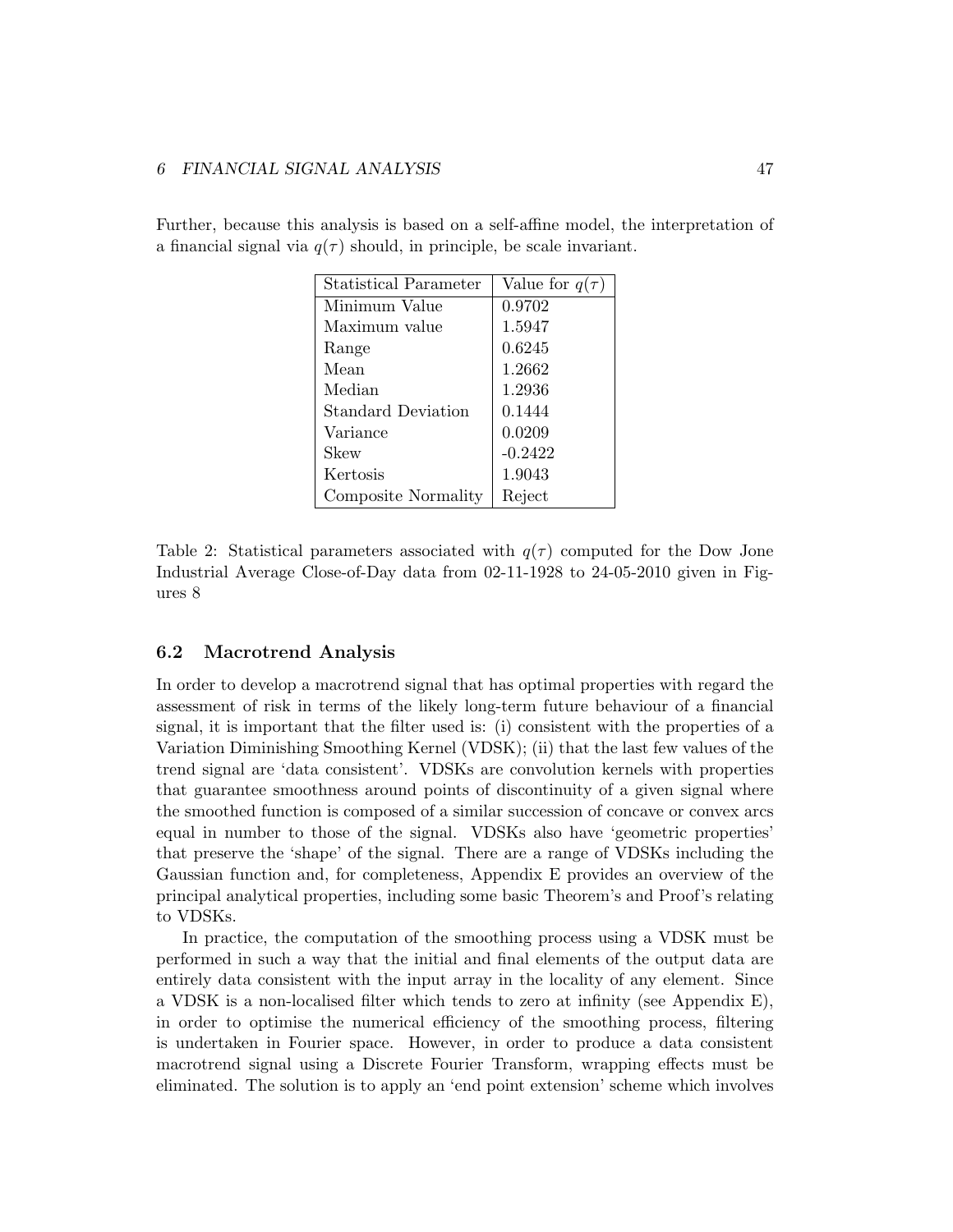#### 6 FINANCIAL SIGNAL ANALYSIS 48

padding the input vector with elements equal to the first and last values of the vector. The length of the 'padding vectors' is taken to be at least half the size of the input vector. The output vector is obtained by deleting the filtered padding vectors.

Figure 9 is an example of a macrotrend analysis obtained using the VDSK filter  $\exp(-\alpha \omega^2)$  which include the normalised gradients computed using a 'forward differencing scheme' illustrating 'phase shifts' associated with the two signals.



Figure 9: Analysis of Dow Jones Industrial Average Close-of-Day data from 18-01- 1994 to 25-05-2010. Top: Data  $u(t) \in [0,1]$  and  $q(\tau) \in [1,2]$  computed using a window of 1024; Centre: Associated macrotrends obtained for  $\alpha = 0.01$ ; Bottom: Normalised gradients of macrotrends computed using a forward differencing scheme.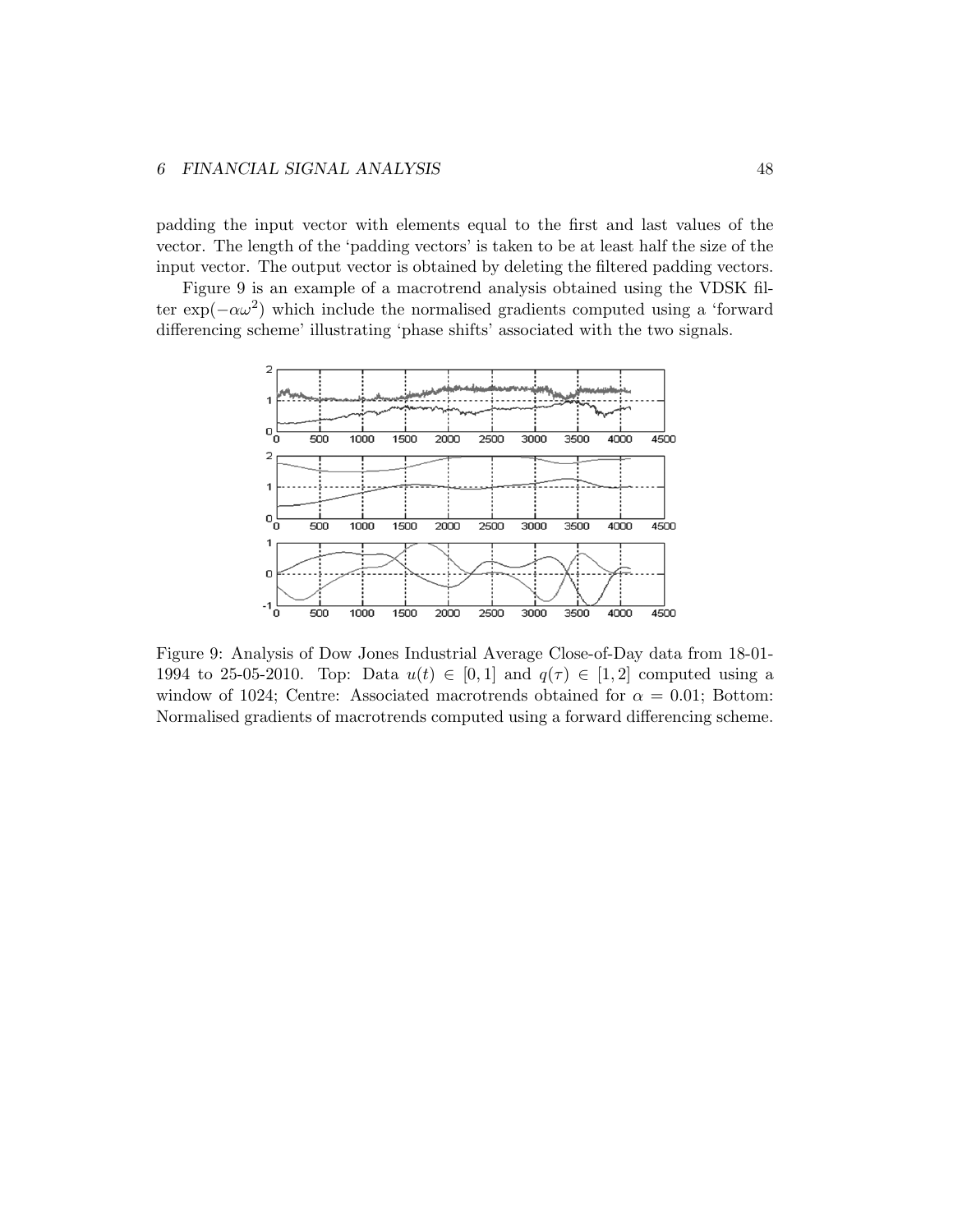# 7 Case Study I: Market Volatility

Since the publication of the preference-free option by Black and Sholes in 1973 [9], option pricing theory has developed into a standard tool for designing, pricing and hedging derivative securities of all types. For an ideal market, six inputs are required: the current stock price, the strike price, the time to expiry, the risk-free interest rate, the dividend and the volatility. The first three inputs are known from the outset but the last three must be estimated. The problem with this is that the correct values for these parameters are only known when the option expires which means that the future values of these quantities need to be known or accurately estimated if an option is to be priced correctly. The most important of these parameters is the volatility. This is because a change in volatility has the biggest impact on the price of an option. Volatility measures variability or dispersion about a central tendency and is a measure of the degree of price movement in a stock, a futures contract or any other market.

Fundamental to the Black-Scholes model is that financial asset prices are random variables that are log-normally distributed. Therefore, the relative price changes are usually measured by taking the differences between the logarithmic prices which are taken to be normally distributed. This is consistent with the log-normal model discussed in Section 1 where the volatility is proportional to  $d(\ln S)/dt$ . Thus, for a stock price signal  $(S_1, S_2, ... S_n)$ , using a forward differencing scheme, we let

$$
v_i = \ln\left(\frac{S_{i+1}}{S_i}\right)
$$

and define the volatility as

$$
\sigma = \sqrt{\frac{1}{n-1} \sum_{i=1}^{n} (v_i - \bar{v})^2}
$$

where  $\bar{v}$  is the mean given by

$$
\bar{v} = \frac{1}{n} \sum_{i=1}^{n} v_i
$$

This result defines the volatility in terms of the standard deviation of the sample signal  $v_i$  which is a measure of the dispersion of a stock price signal whose variations in time are computed using a moving window.

In order to compare volatilities for different interval lengths, it is common to express volatility in annual terms by scaling the estimate with an annualisation factor (normalising constant) h which is the number of intervals per annum such that  $\sigma_{\text{annual}} = \sigma \sqrt{h}$  where  $h = 252$  for daily data (252 being approximately, the number of trading days per annum),  $h = 52$  for weekly data and  $h = 12$  for monthly data. Defining volatility in terms of variations in the standard deviation of an assets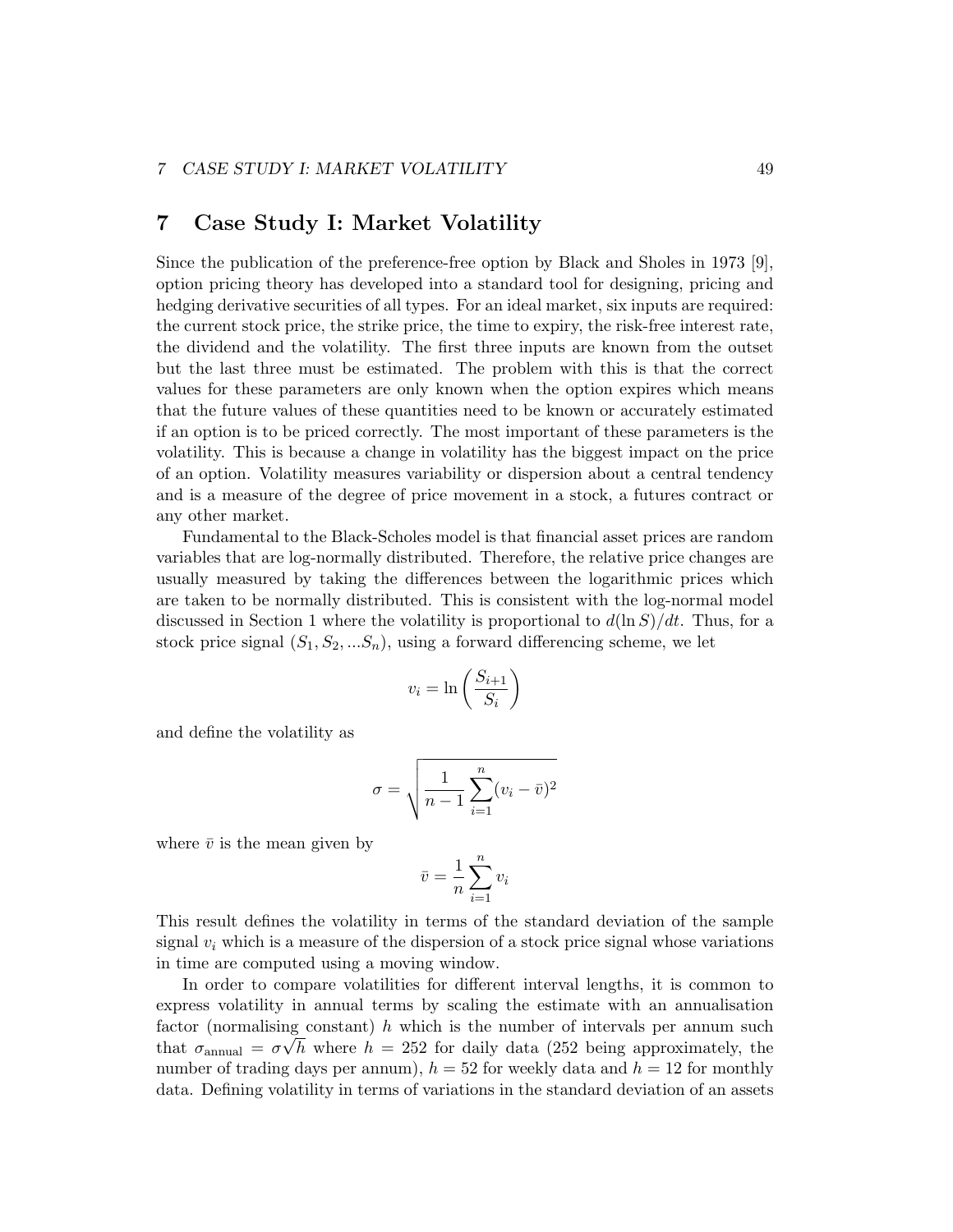#### 7 CASE STUDY I: MARKET VOLATILITY 50

returns from the mean implies that large values of volatility fluctuate over a wide range leading to high risk. This means that if we assume that the mean of the logrelative returns is zero, then, a 10% volatility represents the following (according to a normal distribution): in one year, returns will be within  $[-10\%, +10\%]$  with a probability of 68.3% (1 standard deviation from the mean); within  $[-20\% , +20\%]$ with a probability of  $95.4\%$  (2 standard deviations), and within  $[-30\% , +30\%]$  with a probability of 99.7% (3 standard deviations). For this reason volatility is usually presented in terms of a percentage.

In this case study we use the value of  $q(\tau)$  to predict the volatility associated with foreign exchange markets. This is based on observing the positions in  $q(\tau)$ where the derivative is zero (i.e. when  $q'(\tau) \equiv dq(\tau)/d\tau = 0$ ) after generating a macrotrend (as discussed in Section 6.2) and applying a threshold. Above this threshold, the volatility is predicted to reduce and below the threshold, it is predicted to increase. The rationale for this approach relates to the idea that as  $q$  approaches 1 the 'economy' becomes diffusive and as  $q$  approaches 2, it becomes propagative. This is equivalent to the Lévy index approaching 2 and 1, respectively. The problem is to determine optimum values for the length of the moving window  $L$ , the smoothing parameter  $\alpha$  and the threshold T which is achieved by undertaking a range of tests using historical data. Figure 10 shows an example of this approach based on the US to Australian dollar exchange rate from 03/08/2003 to 16/04/2010, close-ofday. The positions at which  $q'(\tau) = 0$  coupled with the applied threshold, define the 'critical points' at which a prediction is made on the future volatility that, in this example, is computed using a 30 day 'look-back' window. This depends upon whether the value of q at which  $q'(\tau) = 0$  is above (volatility predicted to decrease) or below (volatility predicted to increase) the threshold.

Table 3 provides a quantification of the method. Here, the date at which  $q'(t) = 0$ is provide together with a prediction on whether the volatility will go up or down, the volatility at the date given (i.e. the date at which the prediction is made) and the volatility 30 days after the date of the prediction. Also provided is a  $True/False$ criterion associated with each prediction that, for this example, yields a prediction accuracy of 69% .

Figure 11 shows the same analysis applied to the Japanese Yen to US Dollar exchange from  $03/08/2003$  to  $18/04/2010$  with an assessment of the predictions being given in Table 4 that, in this example, provides 75% accuracy. As a final example, Table 5 shows the results obtained for the Euro/US Dollar exchange rate from 28/10/2002 to 09/04/2010.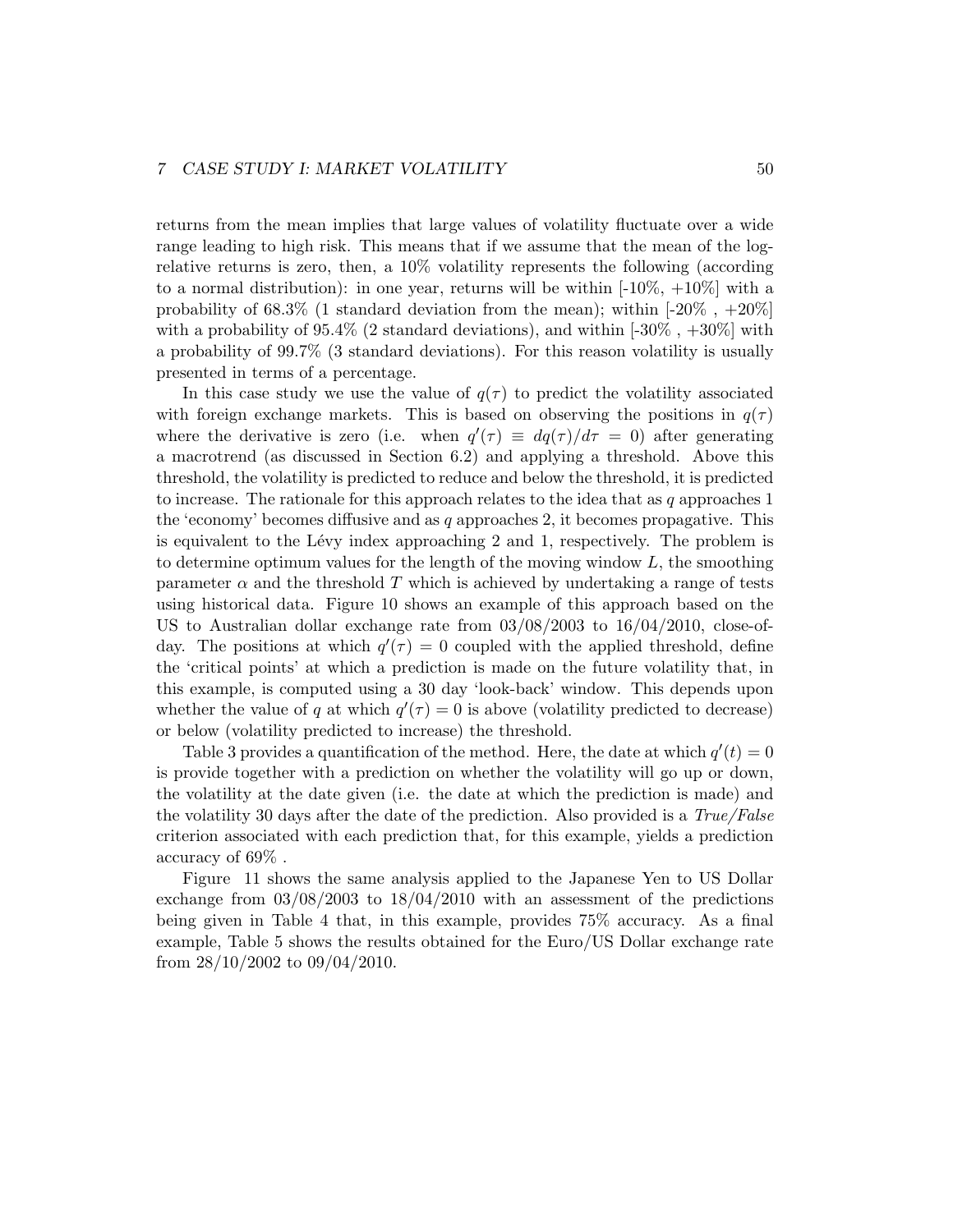

Figure 10: US/Australian dollar exchange rate from 03/08/2003 to 16/04/2010 for  $L = 512$ ,  $\alpha = 0.002$  and  $T = 1.4$ . The signals are as follows: On the scale of 1 to 2 are  $q(\tau)$  and the associated macrotrend; on the scale of 0 to 1 are the normalised exchange, associated macrotrend and the normalised volatility (grey). The positions in time at which  $q' = 0$  is indicated by the spikes.



Figure 11: Japanese Yen to US dollar exchange rate from 03/08/2003 to 18/04/2010 for  $L = 512$ ,  $\alpha = 0.002$  and  $T = 1.4$ . The signals are as follows: On the scale of 1 to 2 are  $q(\tau)$  and the associated macrotrend; on the scale of 0 to 1 are the normalised exchange data, associated macrotrend and the normalised volatility (grey). The positions in time when  $q' = 0$  is indicated by the spikes.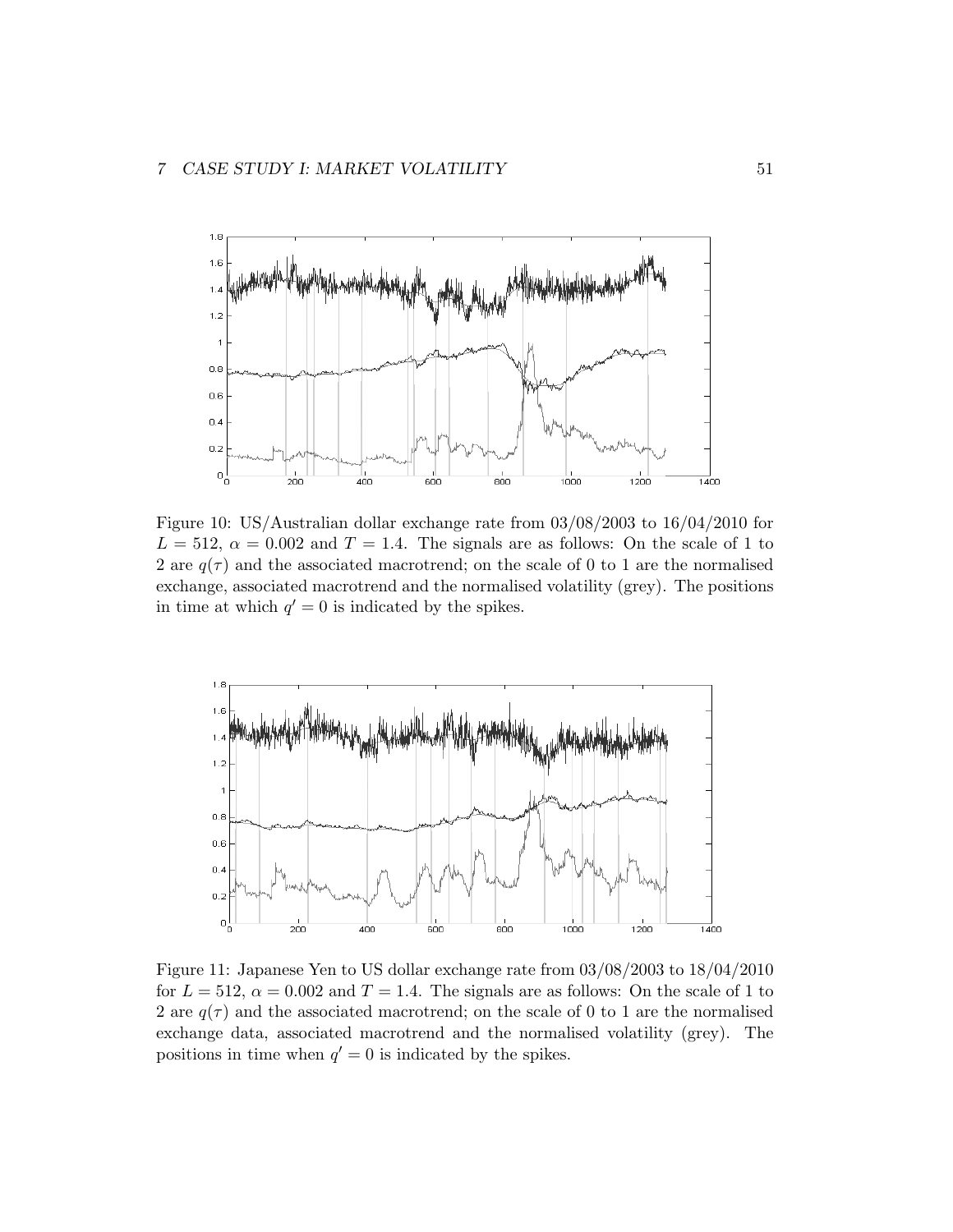| Date at which | Prediction:                        | 30 day volatility | 30 day volatility | True/False    |
|---------------|------------------------------------|-------------------|-------------------|---------------|
| $q'(t) = 0$   | Up $\Uparrow$ or Down $\Downarrow$ | at date           | after date        | $\sqrt{\chi}$ |
| 2 Mar 2006    |                                    | 7.34\%            | 9.58%             | $\times$      |
| 29 May 2006   |                                    | 11.58%            | $9.95\%$          |               |
| 23 Jun 2006   |                                    | 10.94%            | 7.93%             |               |
| 4 Oct 2006    |                                    | $6.59\%$          | $5.95\%$          | $\times$      |
| 3 Jan 2007    |                                    | 5.58%             | 8.52%             |               |
| 11 Jul 2007   |                                    | $6.51\%$          | 16.71%            |               |
| 7 Aug 2007    |                                    | 11.42%            | 18.26\%           |               |
| 1 Nov 2008    |                                    | 10.00%            | 18.94\%           |               |
| 26 Feb 2008   |                                    | 15.58%            | 14.52\%           | $\times$      |
| 20 May 2008   |                                    | 11.57\%           | 8.07\%            | $\times$      |
| 9 Oct 2009    |                                    | 34.55%            | 59.36\%           |               |
| 2 Apr 2010    |                                    | 18.69%            | 21.54\%           |               |
| 1 Mar 2010    |                                    | 13.23\%           | 8.27\%            |               |

Table 3: Assessment of volatility predictions obtained for the US dollar to Australian dollar exchange rate from 03/08/2003 to 16/04/2010.

| Date at which | Prediction:                        | 30 day volatility | 30 day volatility | True/False    |
|---------------|------------------------------------|-------------------|-------------------|---------------|
| $q'(t) = 0$   | Up $\Uparrow$ or Down $\Downarrow$ | at date           | after date        | $\sqrt{\chi}$ |
| 25 Jul 2005   |                                    | $9.53\%$          | 7.07\%            |               |
| 27 Oct 2005   |                                    | 7.59%             | 10.29%            |               |
| 19 May 2006   |                                    | $9.55\%$          | 8.33%             |               |
| 16 Jan 2007   |                                    | 5.08%             | 10.27\%           |               |
| 7 Aug 2007    |                                    | 8.03%             | 11.24\%           |               |
| 5 Oct 2007    |                                    | 11.49\%           | 11.44\%           | X             |
| 17 Dec 2007   |                                    | 14.23\%           | 10.48%            |               |
| 5 Mar 2008    |                                    | 8.66\%            | 14.13%            |               |
| 9 Jun 2008    |                                    | 10.90%            | $9.30\%$          |               |
| 26 Dec 2008   |                                    | 17.56\%           | 15.17%            | $\times$      |
| 20 Apr 2009   |                                    | 16.57\%           | 13.66%            | $\times$      |
| 28 May 2009   |                                    | 12.77%            | 13.24\%           |               |
| 16 Jul 2009   |                                    | 13.80%            | 10.33%            | X             |
| 26 Oct 2009   |                                    | $9.94\%$          | 13.41%            |               |
| 13 Apr 2010   |                                    | 8.29\%            | 14.20%            |               |
| 6 May 2010    |                                    | 11.49\%           | 14.42\%           |               |

Table 4: Assessment of volatility predictions associated with Japanese Yen to US dollar exchange rate from 03/08/2003 to 18/04/2010.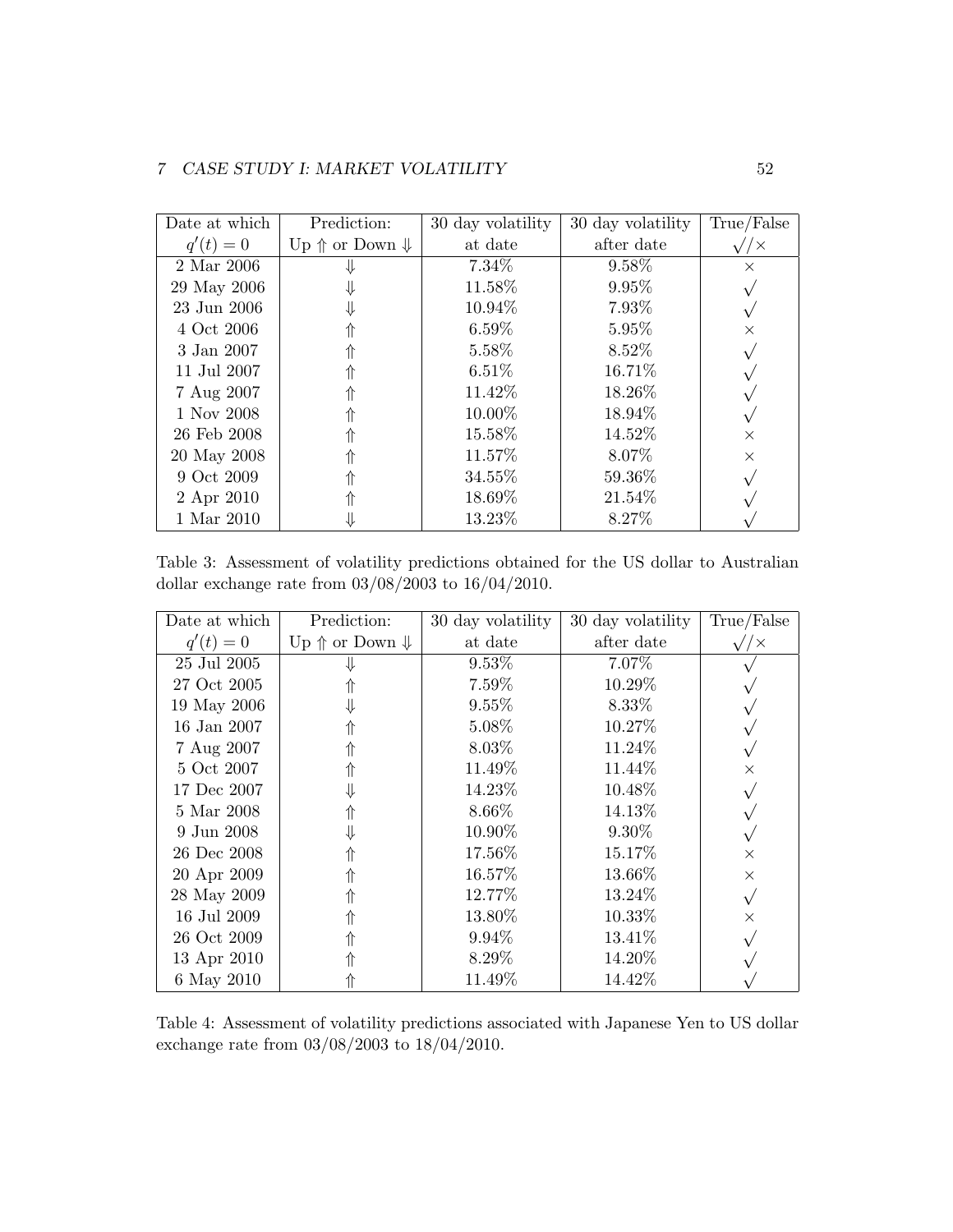| Date at which | Prediction:                        | 30 day volatility | 60 day volatility | True/False    |
|---------------|------------------------------------|-------------------|-------------------|---------------|
| $q'(t) = 0$   | Up $\Uparrow$ or Down $\Downarrow$ | at date           | after date        | $\sqrt{\chi}$ |
| 17 Dec 2003   |                                    | 9.82%             | 11.09%            |               |
| 17 Jun 2004   |                                    | 12.17%            | $9.09\%$          |               |
| 3 Nov 2004    |                                    | 7.70%             | 8.56%             |               |
| 20 Jul 2005   |                                    | 10.43%            | $9.03\%$          |               |
| 27 Dec 2005   |                                    | 8.62%             | 8.90%             |               |
| 26 Jun 2006   |                                    | $9.42\%$          | 7.97\%            |               |
| 7 Feb 2007    |                                    | 5.65%             | 5.42\%            | $\times$      |
| 28 May 2007   |                                    | $4.56\%$          | 5.26              |               |
| 12 Mar 2008   |                                    | 7.64\%            | 8.95%             |               |
| 19 Nov 2008   |                                    | 22.16%            | 20.64\%           |               |
| 12 Mar 2009   |                                    | 14.21%            | 20.64\%           |               |
| 29 Jun 2009   |                                    | 18.98%            | 10.92%            |               |
| 30 Sep 2009   |                                    | 7.93%             | 8.66%             |               |

Table 5: Assessment of volatility predictions associated with Euro to US dollar exchange rate from 28/10/2002 to 09/04/2010

# 8 Case Study II: Analysis of ABX Indices

ABX indices serve as a benchmark of the market for securities backed by home loans issued to borrowers with weak credit. The index is administered by the Londonbased Markit Group which specialises in credit derivative pricing [45].

## 8.1 What is an ABX index?

The index is based on a basket of Credit Default Swap (CDS) contracts for the subprime housing equity sector. Credit Default Swaps operarte as a type of insurance policy for banks or other holders of bad mortgages. If the mortgage goes bad, then the seller of the CDS must pay the bank for the lost mortgage payments. Alternatively, if the mortgage stays good then the seller makes a lot of money. The riskier the bundle of mortgages the lower the rating.

The original goal of the index was to create visibility and transparency but it was not clear at the time of its inception that the index would be so closely followed. As subprime securities have become increasingly uncertain, the ABX index has become a key point of reference for investors navigating risky mortgage debt on an international basis. Hence, in light of the current financial crisis (i.e. from 2008-date), and given that most economist agree that the subprime mortgage was a primary catalyst for the crisis, analysis of the ABX index has become a key point of reference for investors navigating the world of risky mortgage debt.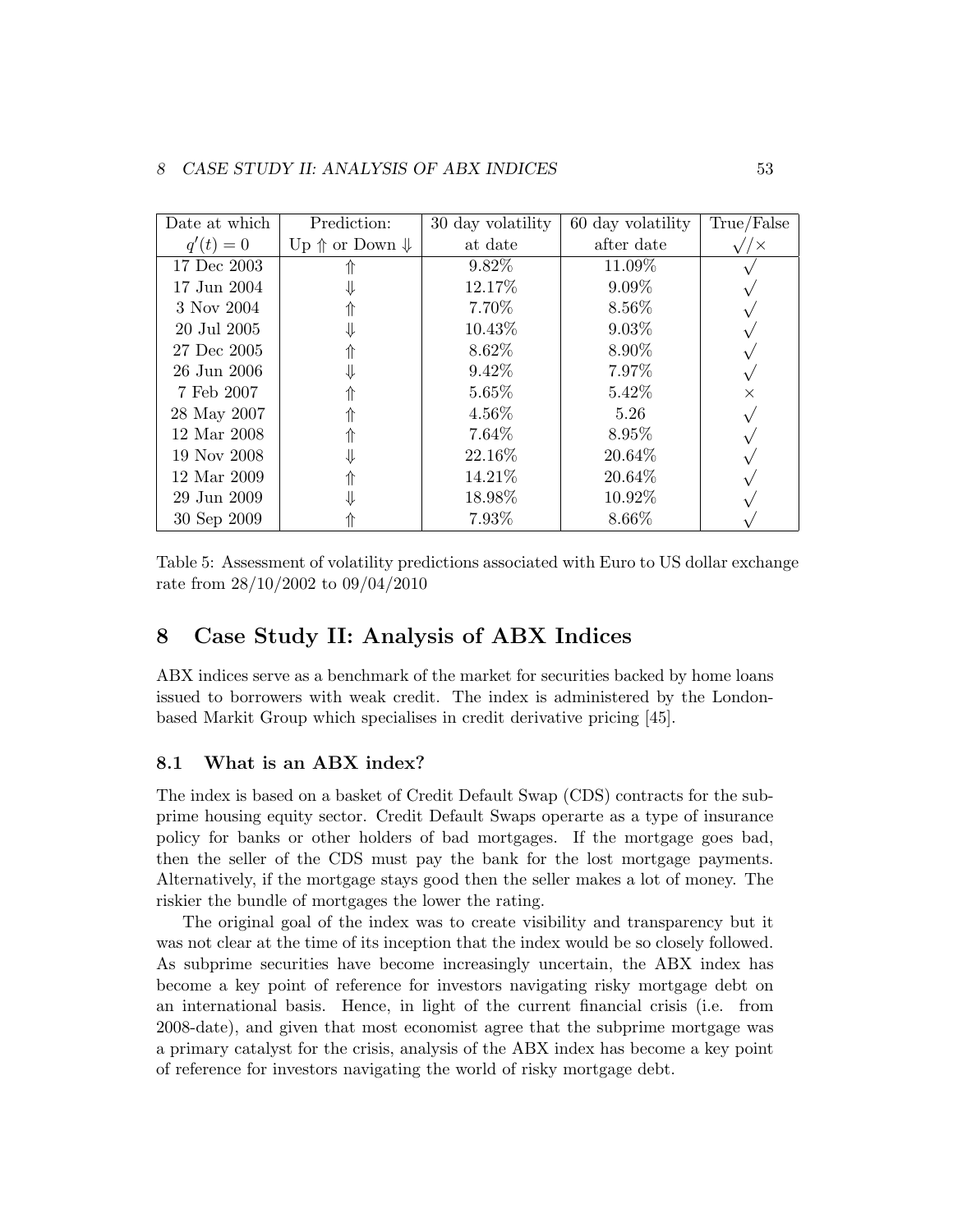#### 8 CASE STUDY II: ANALYSIS OF ABX INDICES 54

On asset-backed securities such as home equity loans the CDS provides an insurance against the default of a specific security. The index enables users to trade in a security without being limited to the physical outstanding amount of that security thereby given investors liquid access to the most frequently traded home equity tranches in a basket form. The ABX uses five indices that range from triple-A to triple-B minus. Each index chooses deals from 20 of the largest sub-prime home equity shelves by issuance amount from the previous six months. The minimum deal size is \$500 million and each tranche referenced must have an average life of between four and six years, except for the triple-A tranche, which must have a weighted average life greater than five years. Each of the indices is referenced to by different rated tranches, i.e. AAA, AA, A, BBB and BBB-. They are selected through identification of the most recently issued deals that meet the specific size and diversity criteria. The principal 'market-makers' in the index were/are: Bank of America, Bear Stearns, Citigroup, Credit Suisse, Deutsche Bank, Goldman Sachs, J P Morgan, Lehman Brothers, Merrill Lynch (now Bank of America), Morgan Stanley, Nomura International, RBS Greenwich Capital, UBS and Wachovia. However, during the financial crisis that developed in 2008, a number of changes have taken place. For example, on September 15, 2008, Lehman Brothers filed for bankruptcy protection following a massive exodus of most of its clients, drastic losses in its stock, and devaluation of its assets by credit rating agencies and in 2008 Merrill Lynch was acquired by Bank of America at which point Bank of America merged its global banking and wealth management division with the newly acquired firm. The Bear Stearns Companies, Inc. was a global investment bank and securities trading and brokerage, until its collapse and fire sale to J P Morgan Chase in 2008.

ABX contracts are commonly used by investors to speculate on or to hedge against the risk that the underling mortgage securities are not repaid as expected. The ABX swaps offer protection if the securities are not repaid as expected, in return for regular insurance-like premiums. A decline in the ABX index signifies investor sentiment that subprime mortgage holders will suffer increased financial losses from those investments. Likewise, an increase in the ABX index signifies investor sentiment looking for subprime mortgage holdings to perform better as investments.

## 8.2 ABX and the Sub-prime Market

Prime loans are often packaged into securities and sold to investors to help lenders reduce risk. More than \$500B of such securities were issued in the US in 2006. The problem for investors who bought 2006's crop of high-risk mortgage originations, was that as the US housing market slowed as did mortgage applications. To prop up the market, mortgage lenders relaxed their underwriting standards lending to ever-riskier borrowers at ever more favourable terms.

In the last few weeks of 2006, the poor credit quality of the 2006 vintage subprime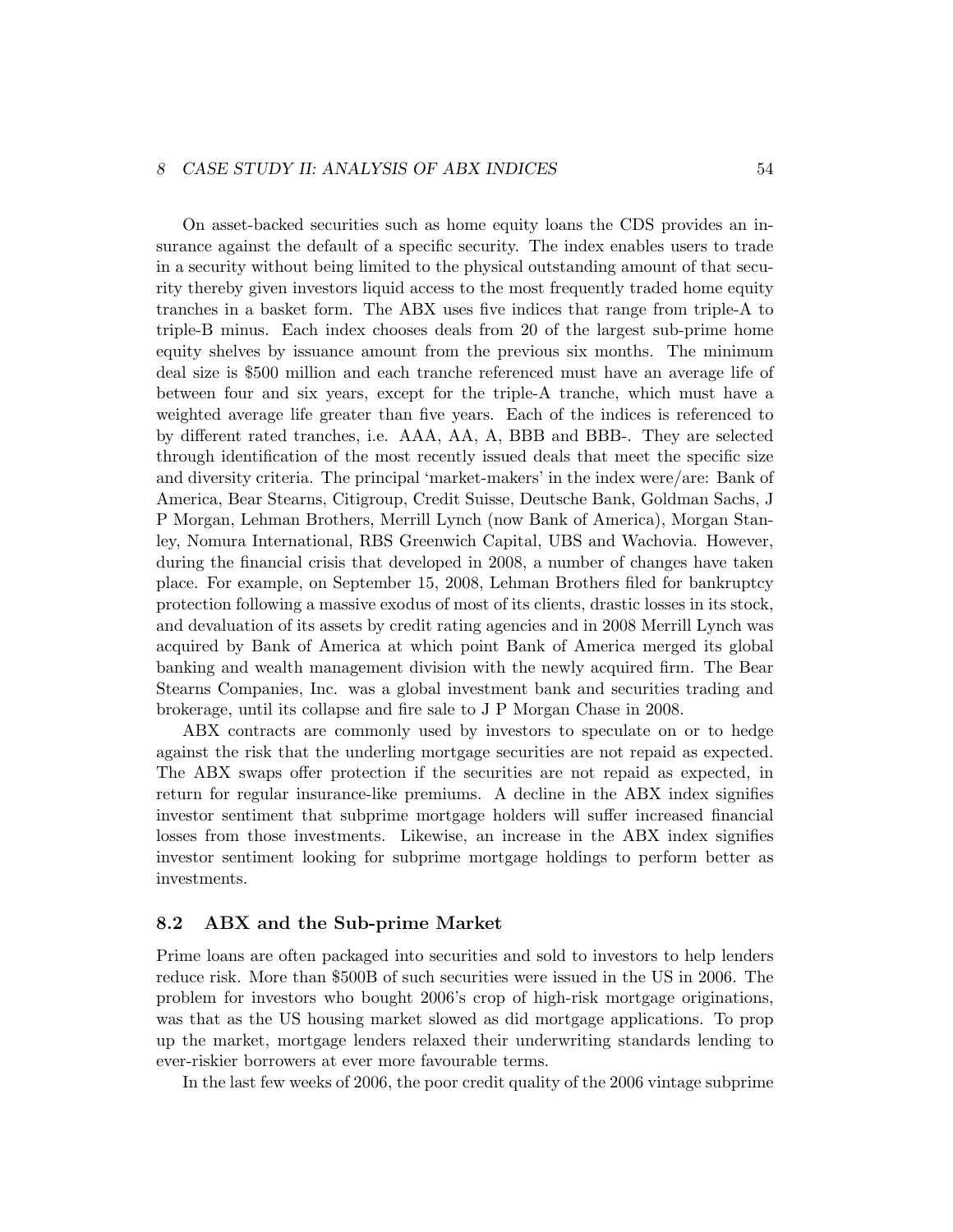mortgage origination started to become apparant. Delinquencies and foreclosures among high-risk borrowers increased at a dramatic rate, weakening the performance of the mortgage pools. In one security backed by subprime mortgages issued in March 2006, foreclosure rates were already 6.09% by December that year, while 5.52% of borrowers were late on their payments by more than 30 days. Lenders also began shutting their doors, sending shock waves through the high-risk mortgage markets throughout 2007. The problem kept new investor money at bay, and dramatically weakened a key derivative index tied to the performance of 2006 high-risk mortgages, i.e. the ABX index. As a result the ABX suffered a major plummet of the index starting in December 2006 when BBB- fell below 100 for the first time. The most heavily traded subindex, representing loans rated BBB-, fell as hedge funds flocked to bet on the downturn and pushed up the cost of insuring against default. This led to a knock-on effect as lenders withdrew from the ABX market

In early 2007 the issues were seen as: (i) Which investors were bearing the losses from having bought sub-prime mortgage backed securities? (ii) How large and concentrated were these losses? (iii) Had this sub-prime securitization distributed their risk among many players in the financial system or were the positions and losses concentrated among a few players? (iv) What were the potential systemic risk effects of these losses? We now know that the systemic risk had a devastating affect on the global economy and became known as the 'Credit Crunch'. One of the catalysts for the problem was a US bill allowing bankruptcy judges to alter loan balances which nobody dealing in CDS had considered. The second key factor was the speed of deterioration of the ABX Indices in 2007 which shocked investors and left them waiting to see the bottom of the market before getting back in - they are still waiting. The third key factor was the failure of the US Treasury to provide foreclosure relief for distressed home owners which congress had approved. The following series of reactions (denoted by  $\rightarrow$ ) were triggered as a result: The treasury said it won't take steps to prevent home foreclosures, so that prices of mortgage securities collapsed  $\rightarrow$  bank equity was wiped out  $\rightarrow$  banks, with shrunken equity capital, were forced to cut back on all types of credit  $\rightarrow$  financing for anything, especially residential mortgage loans, dried up  $\rightarrow$  market values of homes declined further  $\rightarrow$  mortgage securities declined further, and the downward spiral becomes self perpetuating.

## 8.3 Effect of ABX on Bank Equities

At the end of February 2007 a price of 92.5 meant that a protection buyer will need to pay the protection seller 7.5% upfront and then 0.64% per year. At the time, this kind of mortgage yield was about 6.5%, so the upfront charge was more than the yield per year. By April 2009 the A grade index had fallen to 8 meaning that the protection seller would want 92% upfront which meant that the sub-prime market 'died'. In July 2007 AAA mortgage securities started trading at prices materially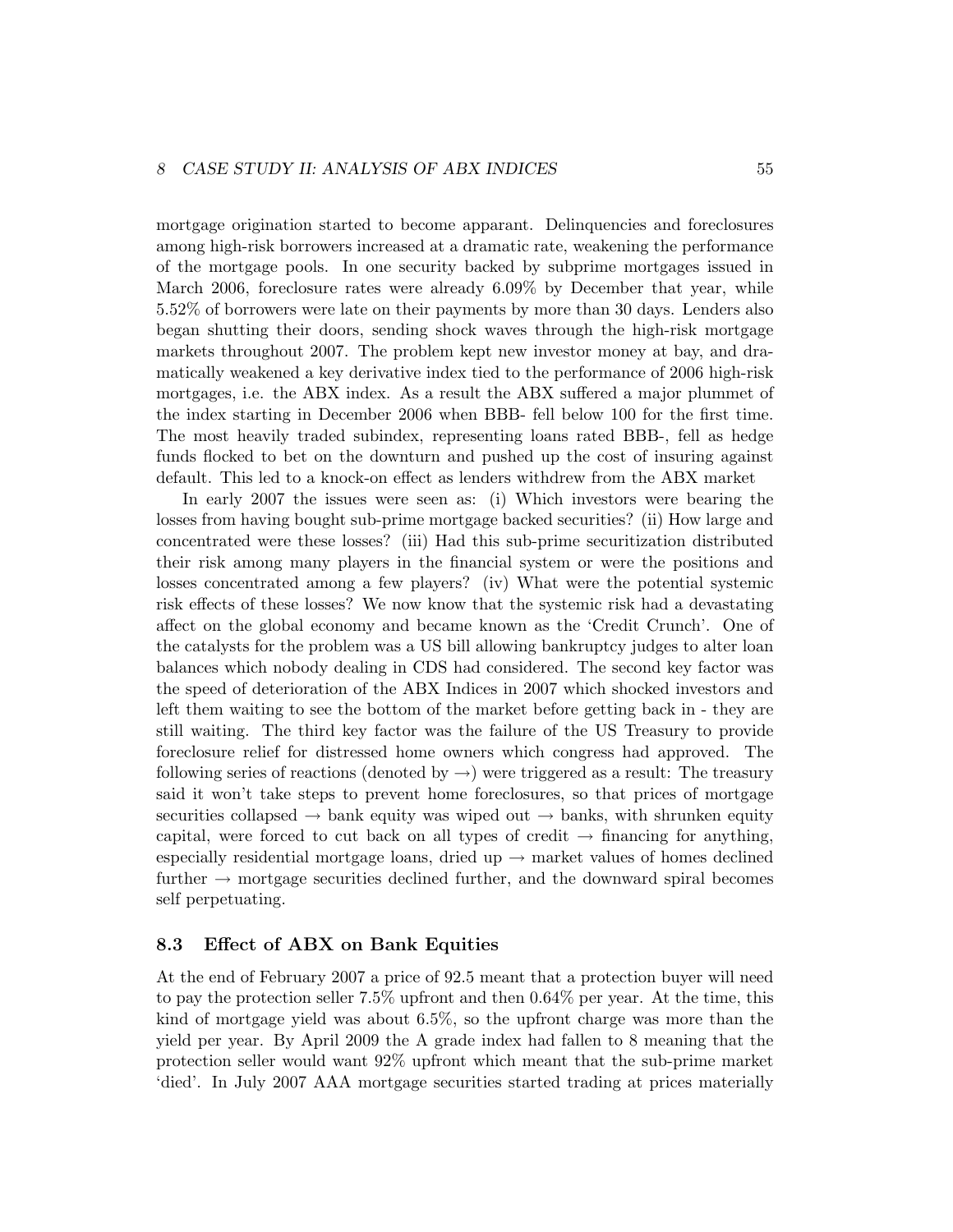below par, or below 100. Until then, many banks had bulked up mortgage securities that were rated AAA at the time of issue. This was because they believed that AAA bonds could always be traded at prices close to par, and consequently the bonds' value would have a very small impact on the earnings and equity capital. The mystique about AAA ratings dated back more than 80 years. From 1920 onward, the default experience on AAA rated bonds, even during the Great Depression, was nominal.

The way the securities are structured is that different classes of creditors, or different tranches, all hold ownership interests in the same pool of mortgages. However, the tranches with the lower ratings - BBB, A, AA - take the first credit losses and they are supposed to be destroyed before the AAA bondholders lose anything. Typically, AAA bondholders represent about 75-80% of the entire mortgage pool. During the Great Depression (1929-1933), national average home prices held their value far better than they have since 2007. The assumptions that a highly liquid trading market and gradual price declines, have proved to be wrong. Beginning in the last half of 2007, the price declines of AAA bonds was steep, and the trading market suddenly became very illiquid. Under standard accounting rules, those securities must be marked to market every fiscal quarter, and the banks' equity capital shrank beyond all expectations. Hundreds of billions of dollars have been lost as a result. However, the losses in mortgage securities, and from financial institutions such Lehman that were undone by mortgage securities, dwarf everything else. Before the end of each fiscal quarter, bank managements must also budget for losses associated with mortgage securities. But since they cannot control market prices at a future date, they compensate by adjusting what they can control, which is all discretionary extensions of credit. Banks cannot legally lend beyond a certain multiple of their capital.

#### 8.4 Credit Default Swap Index

This index is used to hedge credit risk or to take a position on a basket of credit entities. Unlike a credit default swap, a credit default swap index is a completely standardised credit security and may therefore be more liquid and trade at a smaller bid-offer spread. This means that it can be cheaper to hedge a portfolio of credit default swaps or bonds with a CDS index than to buy many CDS to achieve a similar effect. Credit-default swap indexes are benchmarks for protecting investors owning bonds against default, and traders use them to speculate on changes in credit quality. There are currently two main families of CDS indices: CDX and iTraxx. CDX indices contain North American and Emerging Market companies and are administered by CDS Index Company and marketed by Markit Group Limited, and iTraxx contain companies from the rest of the world and are managed by the International Index Company (IIC). A new series of CDS indices is issued every six months by Markit Group and IIC. Running up to the announcement of each series,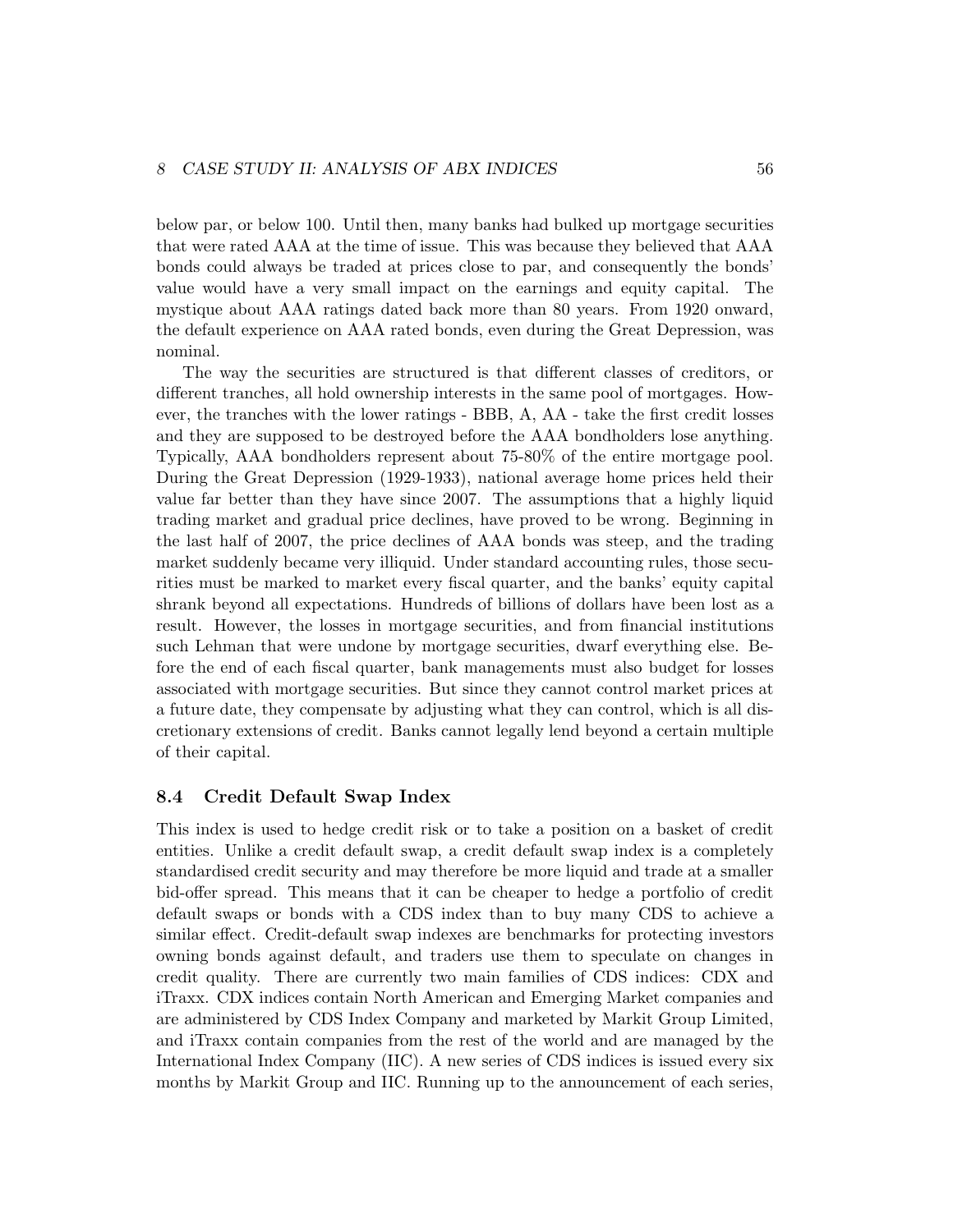a group of investment banks is polled to determine the credit entities that will form the constituents of the new issue. This process is intended to ensure that the index does not become 'cluttered with instruments that no longer exist, or which trade illiquidly. On the day of issue a fixed coupon is decided for the whole index based on the credit spread of the entities in the index. Once this has been decided the index constituents and the fixed coupon is published and the indices can be actively traded.

# 8.5 Analysis of Sub-Prime CDS Market ABX Indices using the FMH

The US Sub-Prime Housing Market is widely viewed as the source of the current economic crisis. The reason that it has had such a devastating effect on the global economy is that investment grade bonds were purchased by many substantial international financial institutions but in reality the method used to designate the relatively low risk required for investment grade securities was seriously flawed. This resulted in the investment grade bonds becoming virtually worthless very quickly when systemic risks that wrongly had been ignored undermined the entire market. About 80% of the market was designated investment grade (AAA - highest, AA and A - lowest) with protection provided by a high risk grades (BBB- and BBB). The flawed risk model was based on an assumption that the investment grades would always be protected by the higher risk grades that would take all of the first 20% of defaults. Once defaults exceeded 20% the 'house of cards' was demolished. It is therefore of interest to see if a FMH based analysis of the ABX indices could have been used a predictive tool in order to develop a superior risk model.

Figure 12 shows the ABX index for each grade using data supplied by the Systemic Risk Assessment Division of the Bank of England. During the second week of December 2006 the BBB- index slipped to 99.76 for a couple of days but then recovered. In March 2007 the index for BBB- slipped just below 90 and seemed to be recovering and by mid-May was above 90 again. In June 2007 the BBBreally began to slide and this time it never recovered and was closely followed by the collapse of the BBB index after which there was no further protection for the investment grades. The default swaps work like an insurance so that if the cost of insuring against risk becomes greater than the annual return from the loan then the market is effectively dead. By February 2008 the AAA grade was below this viable level.

The results of applying the FMH based on the algorithms discussed in Section 6 is given in Figures 13-17. Table 6 provides a list of the statistical variables associated with  $q(t)$  for each case. In each case,  $q(t)$  initially has values  $> 2$  but this falls rapidly prior to a change of the index. Also, in each case, the turning point of the normalised gradient of the Gaussian filtered signal (i.e. point in time of the minimum value) is an accurate reflection of the point in time prior to when the index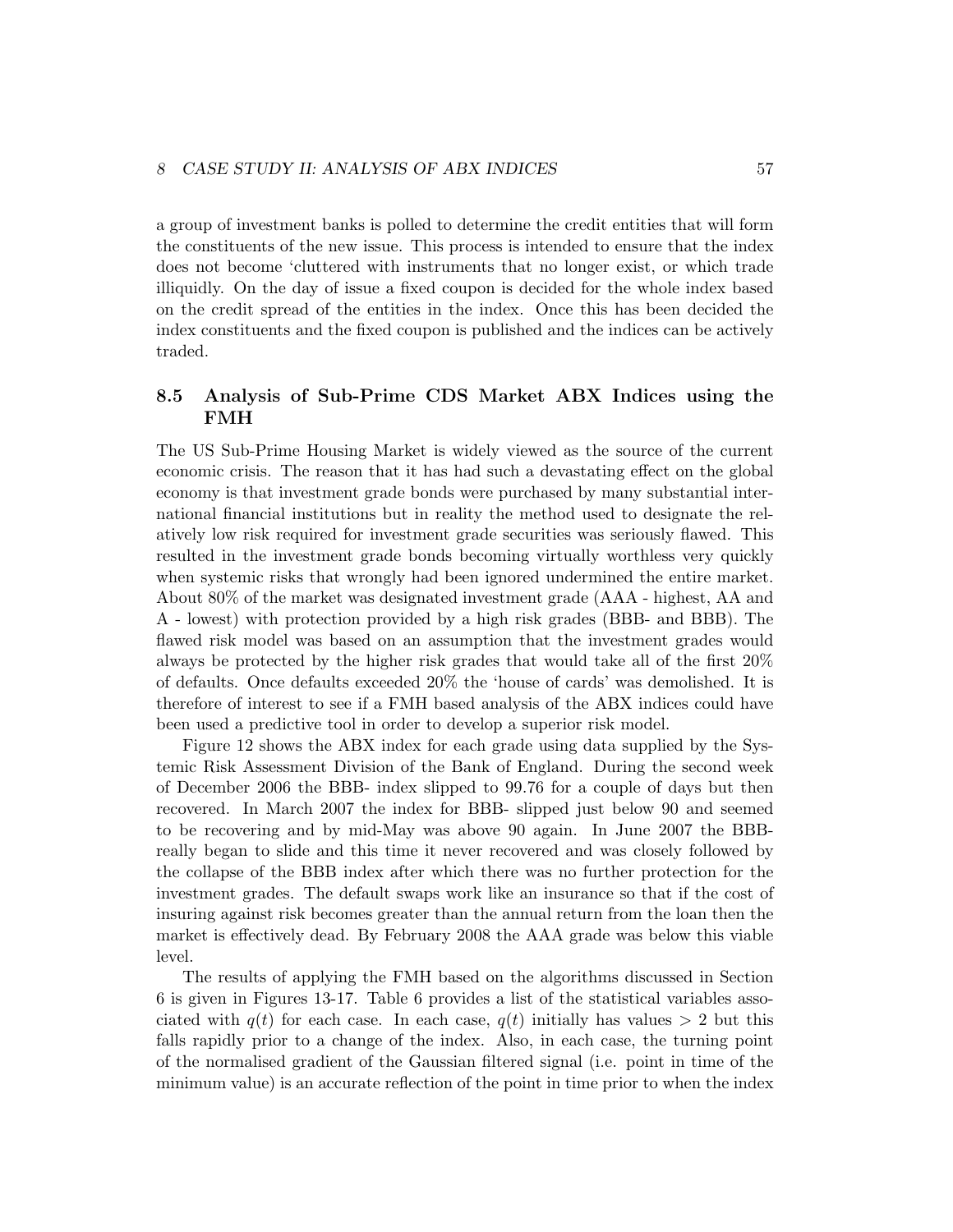

Figure 12: Grades for the ABX Indices from 19 January 2006 to 2 April 2009 based on Close-of-Day prices. The indices are differentiated by their increasing rate of decay with regard to the following order: AAA, AA, A, BBB, BBB-

falls rapidly relatively to the prior data. This turning point occurs before the equivalent characteristic associated with the smoothed index. The model consistently 'signals' the coming meltdown with sufficient notice for orderly withdrawal from the market. For example, the data used for Figure 13 reflects the highest Investment Grade and would be regarded as particularly safe. The normalised gradient of the output data provides a very early signal of a change in trend, in this case, at around approximately 180 days from the start of the run, which is equivalent to early April 2007 at which point the index was just above 100. In fact the AAA index appears to be viable as an investment right up to early November 2008 after which is falls dramatically. In Figure 15, a trend change is again observed in the normalised gradient at approximately 190 days which is equivalent mid April 2007. It is not until the second week of July 2007 that this index begins to fall rapidly. In Figure 17 the normalised gradient signals a trend change at around 170 for the highest risk grade. This is equivalent to the third week of March 2007. At this stage the index was only just below 90 and appeared to be recovering.

# 9 Discussion

In terms of the non-stationary fractional diffusion model considered in this work, the time varying Fourier Dimension  $q(\tau)$  can be interpreted in terms of a 'gauge' on the characteristics of dynamical system characterised by fractional diffusive processes. In a statistical sense,  $q(\tau)$  is just another measure that may, or otherwise, be of value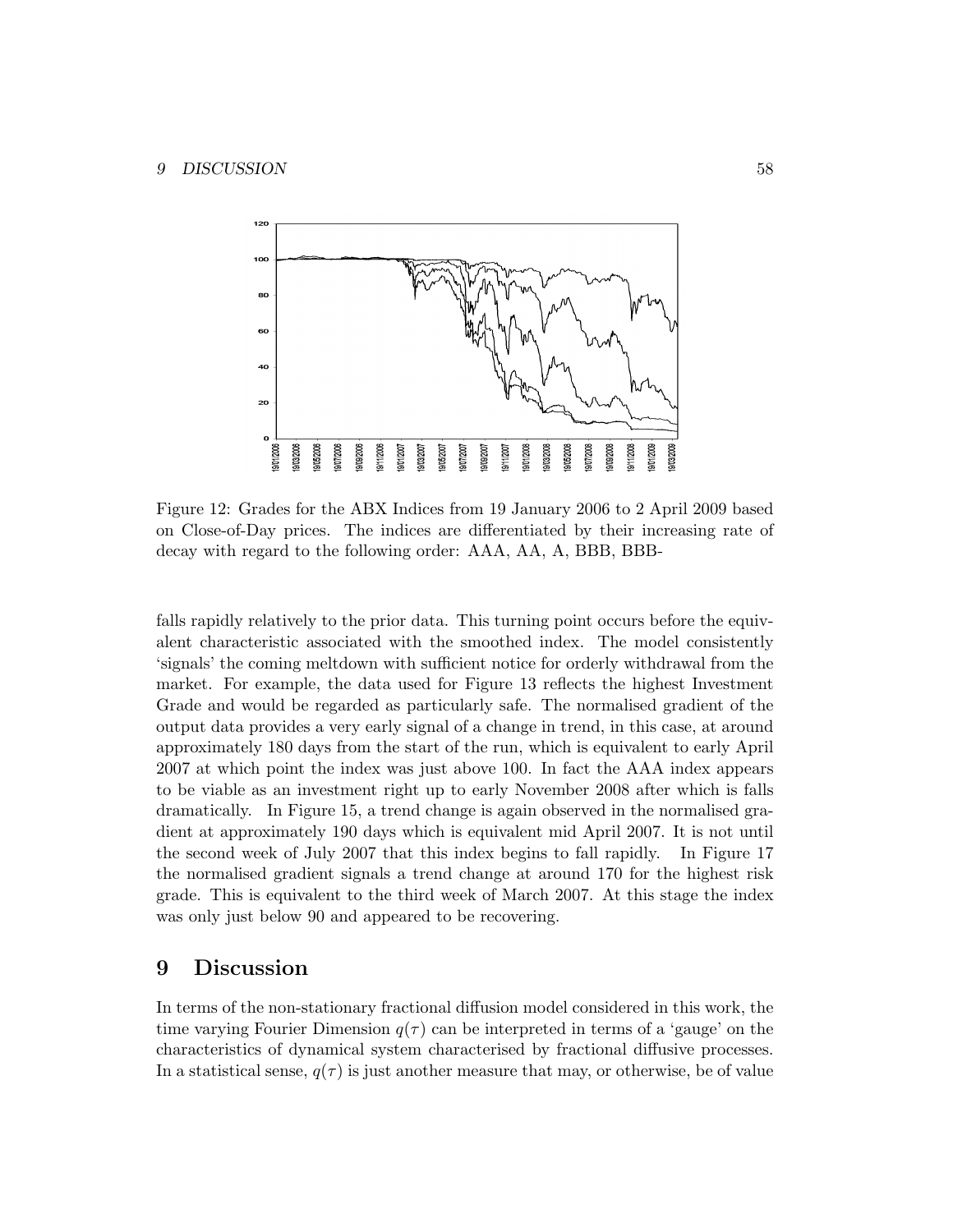

Figure 13: Analysis of AAA ABX.HE indices (2006 H1 vintage) by rating (closing prices) from 24-07-2006 to 02-04-2009. Top-left: AAA (normalised) data and  $q(t)$ ; Top-right: 100 bin histogram; Bottom-left: Macotrends for  $\beta = 0.1$ ; Bottom-right: Normalised gradients of macrotrends.



Figure 14: Analysis of AA ABX.HE indices (2006 H1 vintage) by rating (closing prices) from 24-07-2006 to 02-04-2009 for a 128 moving window. Top-left: AA data (normalised) and  $q(t)$ ; Top-right: 100 bin histogram; Bottom-left: Macotrends for  $\beta = 0.1$ ; Bottom-right: Normalised gradients of macrotrends.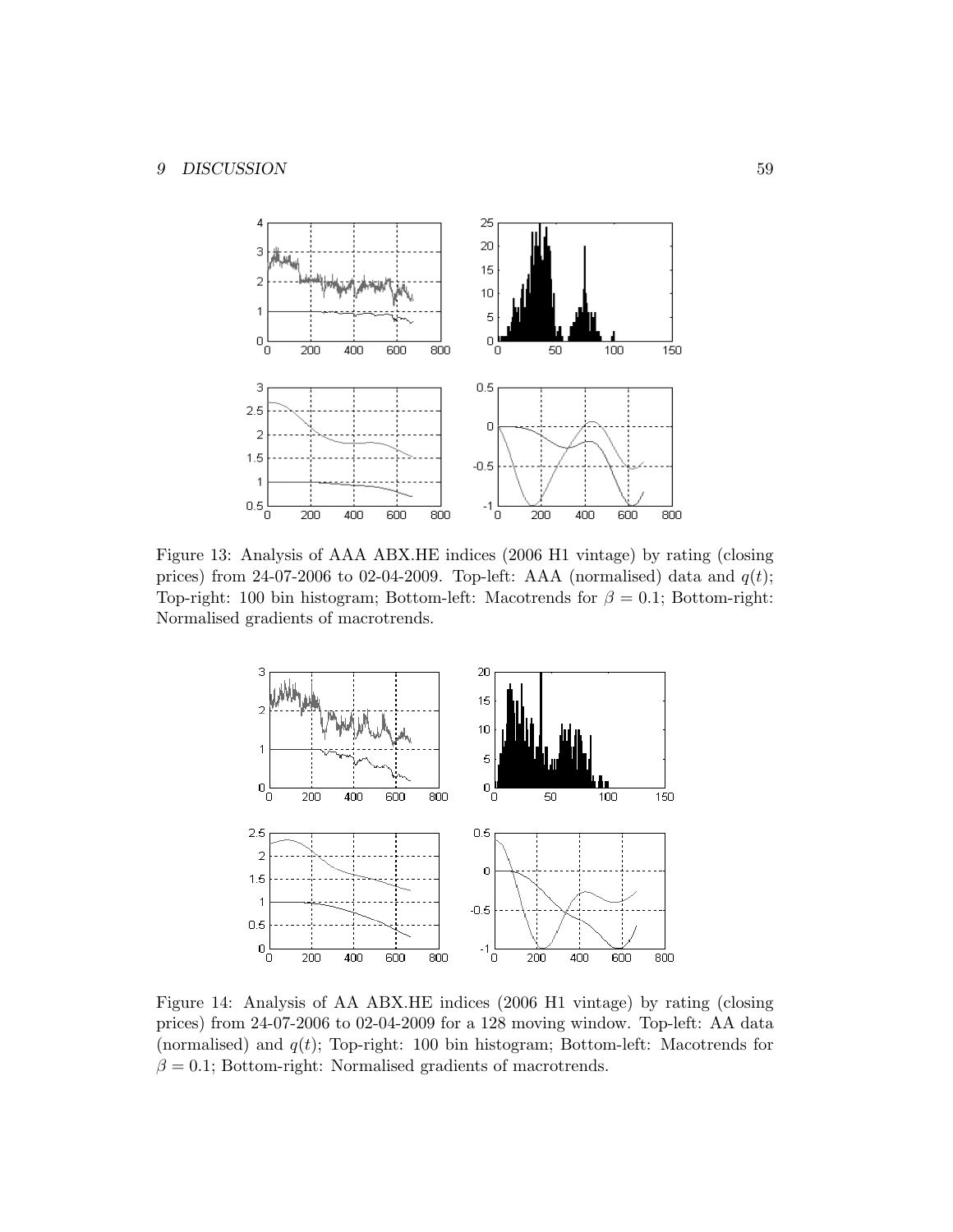

Figure 15: Analysis of A ABX.HE indices (2006 H1 vintage) by rating (closing prices) from 24-07-2006 to 02-04-2009 for a 128 size moving window. Top-left: AA data (normalised) and  $q(t)$ ; Top-right: 100 bin histogram; Bottom-left: Macotrends for  $\beta = 0.1$ ; Bottom-right: Normalised gradients of macrotrends.



Figure 16: Analysis of BBB ABX.HE indices (2006 H1 vintage) by rating (closing prices) from 24-07-2006 to 02-04-2009 for a moving window with 128 elements. Topleft: AA data (normalised) and  $q(t)$ ; Top-right: 100 bin histogram; Bottom-left: Macotrends for  $\beta = 0.1$ ; Bottom-right: Normalised gradients of macrotrends.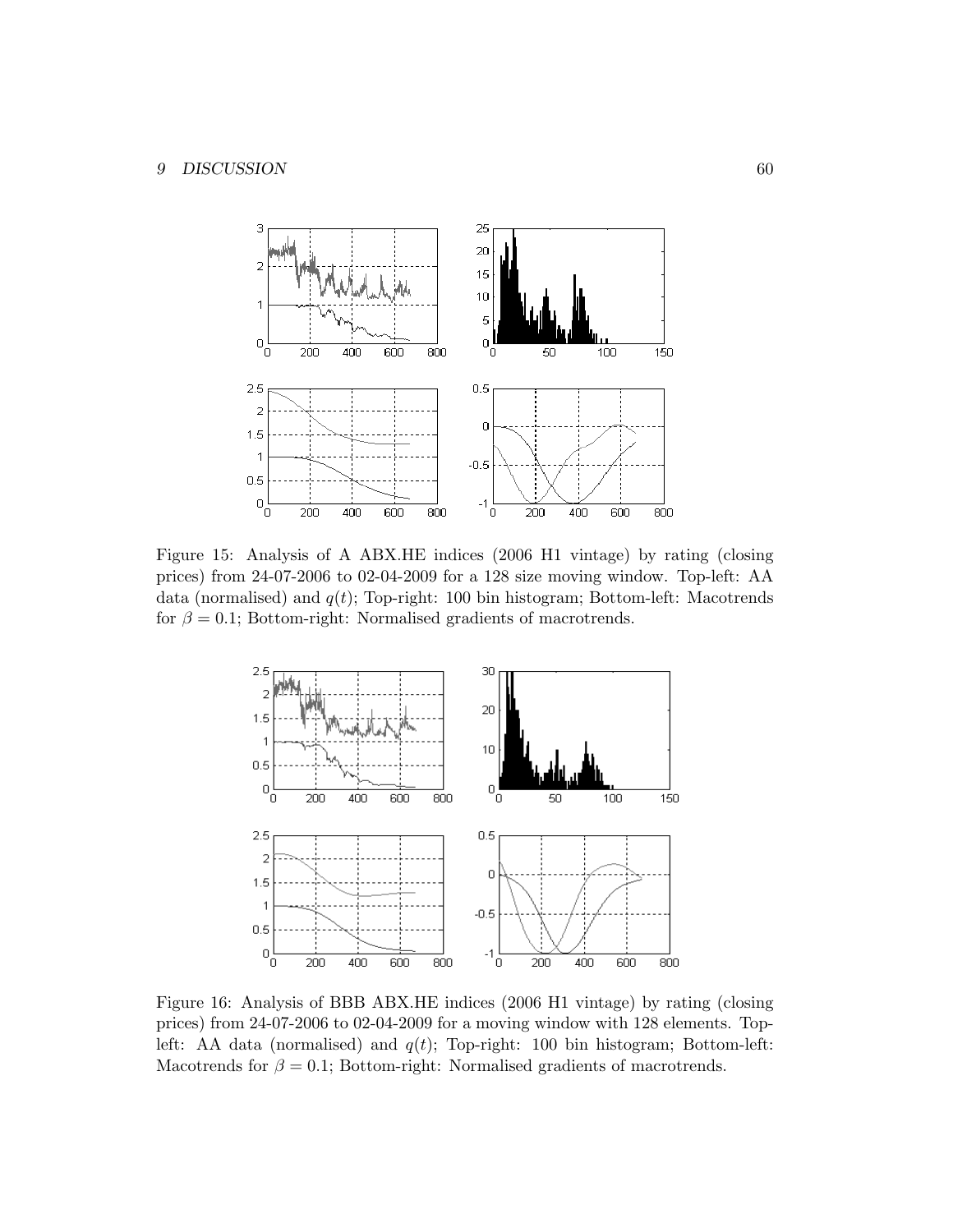

Figure 17: Analysis of BBB- ABX.HE indices (2006 H1 vintage) by rating (closing prices) from 24-07-2006 to 02-04-2009 for a moving window of size 128 element. Top-left:AA data (normalised) and  $q(t)$ ; Top-right: 100 bin histogram; Bottom-left: Macotrends for  $\beta = 0.1$ ; Bottom-right: Normalised gradients of macrotrends.

| Statistical | A A A  | A A    | A      | <b>BBB</b> | BBB-   |
|-------------|--------|--------|--------|------------|--------|
| Parameter   |        |        |        |            |        |
| Min.        | 1.1834 | 1.0752 | 1.0522 | 1.0610     | 1.0646 |
| Max.        | 3.1637 | 2.8250 | 2.7941 | 2.4476     | 2.5371 |
| Range       | 1.9803 | 1.7499 | 1.7420 | 1.3867     | 1.4726 |
| Mean        | 2.0113 | 1.7869 | 1.6663 | 1.5141     | 1.4722 |
| Median      | 1.9254 | 1.7001 | 1.4923 | 1.3425     | 1.3243 |
| SD.         | 0.3928 | 0.4244 | 0.4384 | 0.3746     | 0.3476 |
| Variance    | 0.1543 | 0.1801 | 0.1922 | 0.1404     | 0.1208 |
| Skew        | 0.7173 | 0.3397 | 0.6614 | 0.8359     | 1.0345 |
| Kertosis    | 2.7117 | 1.8479 | 2.0809 | 2.2480     | 2.7467 |
| <b>CN</b>   | Reject | Reject | Reject | Reject     | Reject |

Table 6: Statistical values associated with  $q(t)$  computed for ABX.HE indices (2006) H1 vintage) by rating (closing prices) from 24-07-2006 to 02-04-2009. Note that the acronyms SD and CN stand for 'Standard Deviation' and 'Composite Normality' repectively.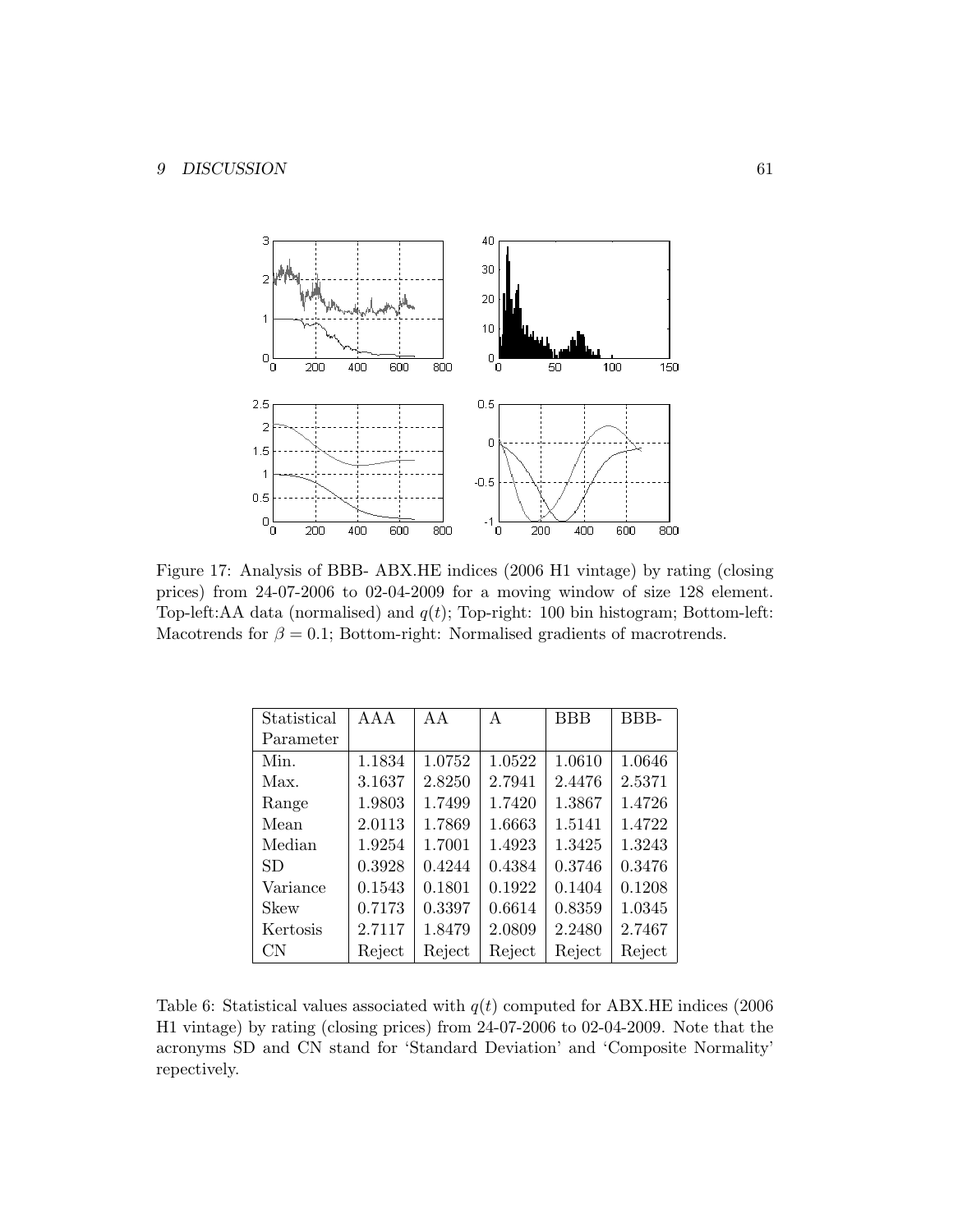#### 9 DISCUSSION 62

to market traders. In comparison with other statistical measures, this can only be assessed through its practical application in a live trading environment. However, in terms of its relationship to a stochastic model for financial time series data,  $q(\tau)$ appears to provide a measure that is consistent with the physical principles associated with a random walk that includes a directional bias, i.e. fractional Brownian motion. The model considered, and the signal processing algorithm proposed, has a close association with re-scaled range analysis for computing the Hurst exponent  $H$  [12]. In this sense, the principal contribution of this work has been to consider an approach that is quantifiable in terms of a model that has been cast in terms of a specific fractional partial differential equation. As with other financial time series, their derivatives, transforms etc., a range of statistical measures can be used to characterise  $q(\tau)$  and it is noted that in all cases studied to date, the composite normality of the signal  $q(\tau)$  is of type 'Reject'. In other words, the statistics of  $q(\tau)$ are non-Gaussian. Further, assuming that a financial time series is statistically selfaffine, the computation of  $q(\tau)$  can be applied over any time scale provided there is sufficient data for the computation of  $q(\tau)$  to be statistically significant. Thus, the results associated with the Close-of-Day data studied in this work are, in principle, applicable to signals associated with data over a range of time scales.

As shown in Section 4.4 we obtain a simple algebraic relationship between Fourier Dimension q and the Lévy index  $\gamma$  given by  $\gamma^{-1} = q/2$ . Adhering to the numerical range of the Lévy index, we note that for  $\gamma \in (0, 2]$  then  $q \in (\infty, 1]$ . However, q is related to other parameters including the Hurst exponent and the Fractal Dimension as shown in Appendix D. For a fractal signal where  $D_F \in (1, 2)$ , then  $q \in (2, 1)$  and  $\gamma \in (1, 2)$ . Thus, the Fourier Dimension is simply related to the Fractal Dimension and Lévy index. The approach used is therefore consistent with assuming that financial signals are fractal signals and we may therefore consider equation (7) to be a classification of the 'Fractal Market Hypothesis' (FMH) based on Lévy statistics in contrast to the Efficient Market Hypothesis that is based on Gaussian statistics. In the context of the ideas presented in this work, the FMH has a number of fundamental differences with regard to the EMH which are tabulated in Table 7.

The material presented in this work has been exclusively concerned with a onedimensional model for fractional diffusion. However, we note that for the threedimensional case, equation (1) becomes

$$
u(\mathbf{r}, t + \tau) = \int_{-\infty}^{\infty} u(\mathbf{r} + \lambda, t) p(\lambda) d\lambda
$$

where r denotes the three-dimensional space vector  $\mathbf{r} \equiv (x, y, z)$  and that in (threedimensional) Fourier space

$$
U(\mathbf{k}, t + \tau) = U(\mathbf{k}, t)P(k)
$$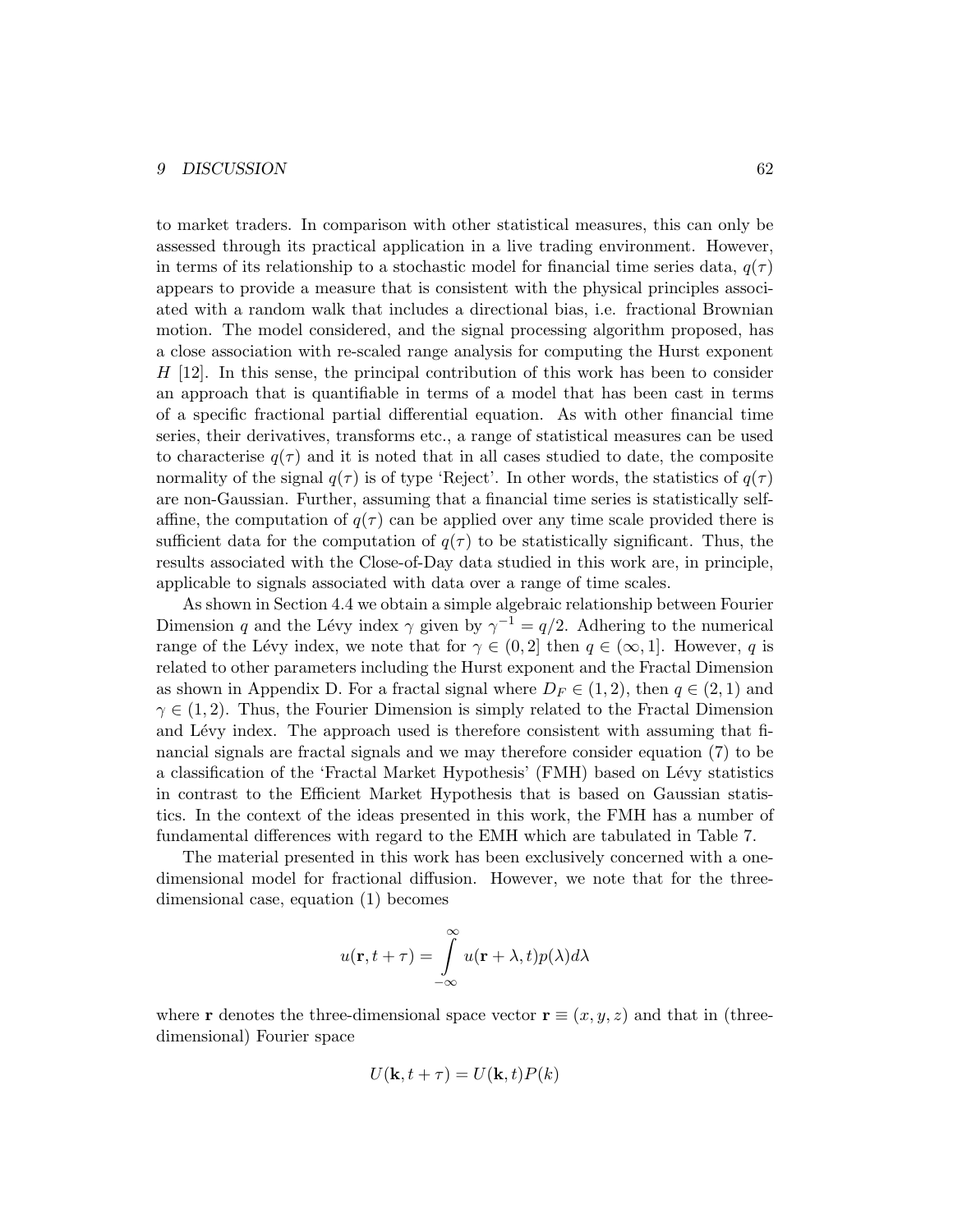#### 9 DISCUSSION 63

where **k** is the spatial frequency vector  $(k_x, k_y, k_z)$  and  $k \equiv |\mathbf{k}|$ . Thus, for the Characteristic Function

$$
P(k) = \exp(-a |k|^{\gamma}) = 1 - a |k|^{\gamma}, \quad a \to 0,
$$

$$
\frac{U(\mathbf{k}, t + \tau) - U(\mathbf{k}, t)}{\tau} = -\frac{a}{\tau} U(\mathbf{k}, t) |k|^{\gamma}
$$

and using the Reisz definition of a fractional  $n$ -dimensional laplacian given by

$$
\nabla^{\gamma} \equiv -\frac{1}{(2\pi)^n} \int d^n \mathbf{k} \mid k \mid^{\gamma} \exp(i\mathbf{k} \cdot \mathbf{r})
$$

we obtain (for  $\tau \to 0$ ) the three dimensional homogeneous fractional diffusion equation

$$
\left(\nabla^{\gamma} - \sigma \frac{\partial}{\partial t}\right)u(\mathbf{r}, t) = 0
$$

However, the Green's function for the three-dimensional case is given by [24]

$$
g(r,\omega) = \frac{\exp(i\Omega_{\gamma}r)}{4\pi r}
$$

where  $r \equiv |\mathbf{r}|$  which is not characterised by a  $\omega^{-\frac{1}{\gamma}}$ -type scaling law. In twodimensions, the Green's function is [24] (ignoring scaling)

$$
g(r,\omega) \sim \frac{\exp(i\Omega_\gamma r)}{\sqrt{\Omega_\gamma r}}
$$

and it is clear that

$$
| g(r, \omega) | \sim \frac{1}{\sqrt{r(\omega \sigma)^{\frac{1}{\gamma}}}}, \quad \sigma \to 0
$$

which is characterised by a  $\omega^{-\frac{1}{2\gamma}}$  scaling law. The inability for the three-dimensional fractional diffusion equation to yield  $\omega^{-\frac{1}{\gamma}}$ -type fractal noise is overcome if we consider a model based on the separable case [32]. We consider the equation

$$
\left(\frac{\partial^{\gamma}}{\partial x^{\gamma}} + \frac{\partial^{\gamma}}{\partial y^{\gamma}} + \frac{\partial^{\gamma}}{\partial z^{\gamma}} - \sigma \frac{\partial}{\partial t}\right) u(x, y, z, t) = n(x, y, z, t)
$$

and a solution where

$$
n(x, y, z, t) = \delta(x)n_x(t) + \delta(y)n_y(t) + \delta(z)n_z(t)
$$

and

$$
u(x, y, z, t) = u_x(x, t) + u_y(y, t) + u_z(x, t)
$$

The source function  $n$  is then taken to model a system characterised by a separable spatial impulse with separable white noise function  $(n_x, n_y, n_z)$ . This model is used for the morphological analysis of Hyphal growth rates, for example, where the fractal dimension provides an estimate of the metabolic production of filamentous fungi [33].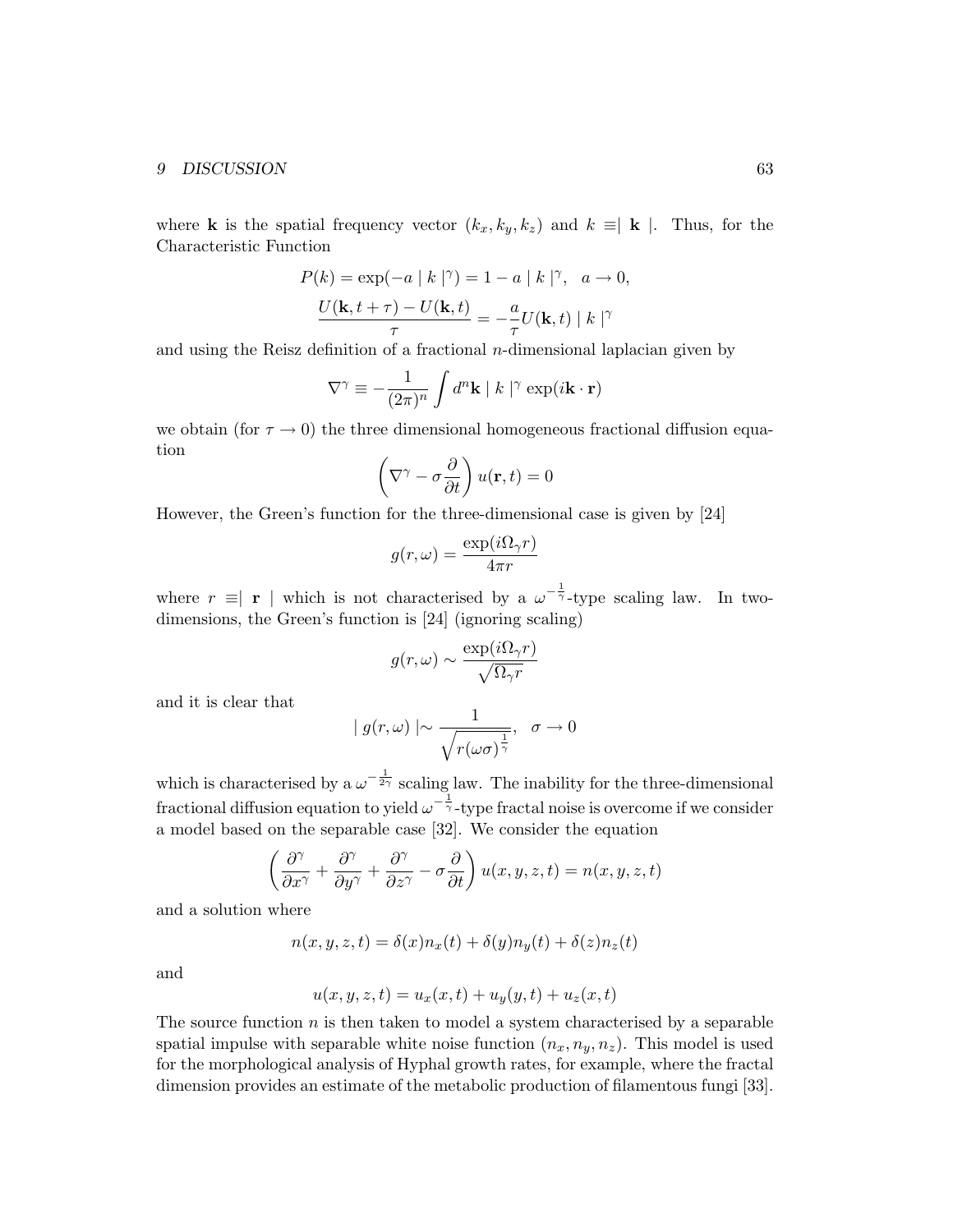# 10 Conclusion

The value of  $q(\tau)$  characterises stochastic processes that can vary in time and are intermediate between fully diffusive and propagative or persistent behaviour. Application of Orthogonal Linear Regression to financial time series data provides an accurate and robust method to compute  $q(\tau)$  when compared to other statistical estimation techniques such as the least squares method. As a result of the physical interpretation associated with the fractional diffusion equation discussed in Section 5.4, we can, in principle, use the signal  $q(\tau)$  as a predictive measure in the sense that as the value of  $q(\tau)$  continues to increases, there is a greater likelihood for propagative behaviour of the markets. This is reflected in the data analysis based on the examples given in which the Gaussian VDSK  $\exp(-\alpha \omega^2)$  has been used to smooth both  $u(t)$  and  $q(\tau)$  to obtain macrotrends in which the value of  $\alpha$  determines the level of detail in the output. From the examples provided in Figure 9 and other trials that have been undertaken (details of which lie beyond the scope of this text), it is clear that the 'turning point' (i.e. positions in time where  $q'(t) = 0$ ) appear to 'flag' a future change in the trend of the signal  $u(t)$ . This feature is reflected in the 'cross-over points' of the normalised gradients for  $u'$  and  $q'(t)$  illustrated in Figure 9, i.e. points in time when  $u'(t)$ ,  $||u'||_{\infty} = 1$  and  $q'(\tau)$ ,  $||u'||_{\infty} = 1$  are approximately the same and whose gradients are of opposite polarity. These characteristics are a consequence of the phase shifts that exist in the gradients of  $u(t)$  and  $q(\tau)$  over different frequency bands. Although the interpretation of these phase shifts requires further study, from the results obtained to date, it is clear that they provide an assessment of the risk associated with a particular investment portfolio and has been used to develop a model for forecasting volatility as discussed in Section 7. However, application of this model for predicting market behavour is dependent on optimising two parameters, namely, the length of the moving window L and the filter parameter  $\alpha$ . Evaluation of historical data for a given time series (with a specific sampling rate) is required in order to optimise the values of these parameters.

The model used is predicated on the assumption that financial time series are Lévy distributed and one of the key results of this work has been to provide connectivity between Lévy distributed processes used to derive the fractional diffusion equation and random scaling fractal signals in terms of a Green's function solution to this equation. The value of the Lévy index  $\gamma = 2/q$  is then used to gauge the likely future behavior of the signal under the FMH: a change in  $\gamma$  precedes a change in the signal.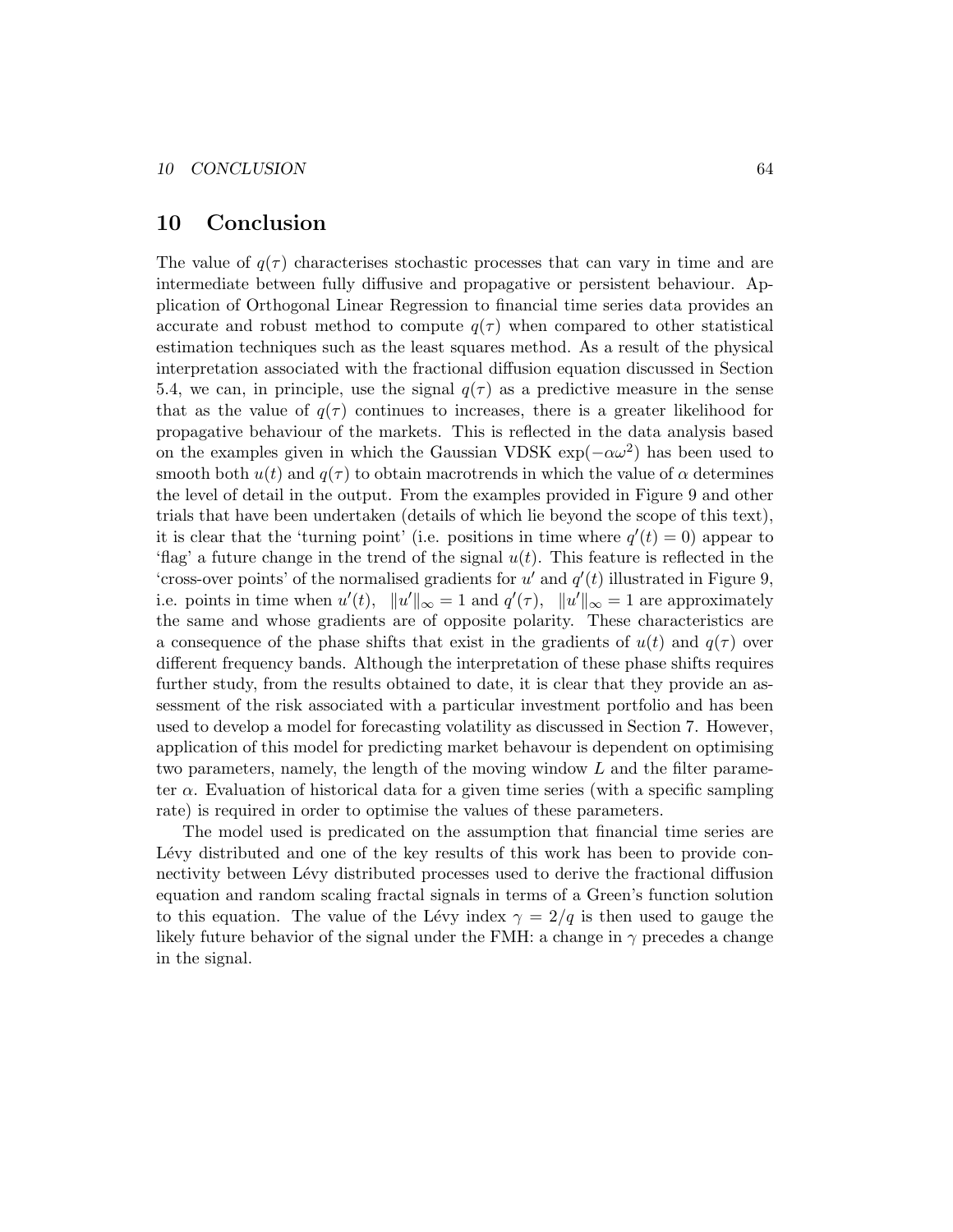| EMH                        | FMH                      |
|----------------------------|--------------------------|
|                            |                          |
| Gaussian                   | Non-Gaussian             |
| Statistics                 | Statistics               |
|                            |                          |
| Stationary                 | Non-stationary           |
| Process                    | Process                  |
|                            |                          |
| No memory -                | Memory -                 |
| no historical correlations | historical correlations  |
|                            |                          |
| No repeating               | Many repeating           |
| patterns at any scale      | patterns at all scales - |
|                            | 'Elliot waves'           |
|                            |                          |
| Continuously stable        | Continuously unstable    |
| at all scales              | at any scale -           |
|                            | 'Lévy Flights'           |
|                            |                          |

Table 7: Principal differences between the Efficient Market Hypothesis (EMH) and the Fractal Market Hypothesis (FMH).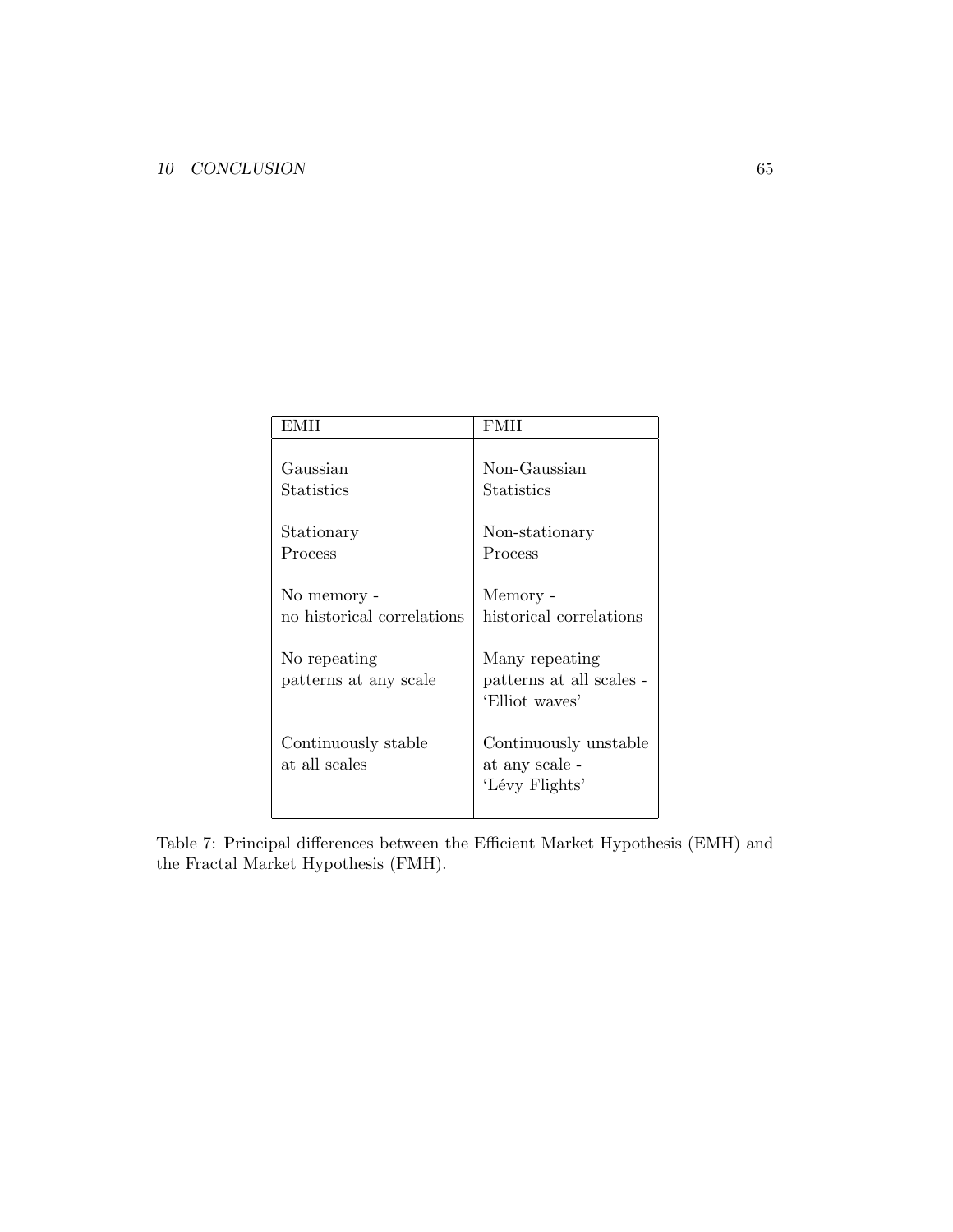# 11 Appendices

# Appendix A: Einstein's Derivation of the Diffusion Equation

Let  $\tau$  be a small interval of time in which a particle moves between  $\lambda$  and  $\lambda + d\lambda$ with probability  $P(\lambda)$  where  $\lambda = \sqrt{\lambda_x^2 + \lambda_y^2 + \lambda_z^2}$  and  $\tau$  is small enough to assume that the movements of the particle are  $\tau$ -independent. If  $u(\mathbf{r}, t)$  is the concentration (i.e. the number of particles per unit volume) then the concentration at time  $t + \tau$ generated by a source function  $F(\mathbf{r})$  is given by

$$
(\mathbf{r}, t + \tau) = \int_{-\infty}^{\infty} u(\mathbf{r} + \lambda, t) P(\lambda) d\lambda + F(\mathbf{r}, t)
$$
 (A.1)

Since  $\tau \ll 1$ , we may approximate  $u(\mathbf{r}, t + \tau)$  as

$$
u(\mathbf{r}, t + \tau) = u(\mathbf{r}, t) + \tau \frac{\partial}{\partial t} u(\mathbf{r}, t)
$$

and write  $u(\mathbf{r} + \lambda, t)$  in terms of the Taylor series

$$
u(\mathbf{r} + \lambda, t) = u + \lambda_x \frac{\partial u}{\partial x} + \lambda_y \frac{\partial u}{\partial y} + \lambda_z \frac{\partial u}{\partial z} + \frac{\lambda_x^2}{2!} \frac{\partial^2 u}{\partial x^2} + \frac{\lambda_y^2}{2!} \frac{\partial^2 u}{\partial y^2} + \frac{\lambda_z^2}{2!} \frac{\partial^2 u}{\partial z^2} + \lambda_x \lambda_y \frac{\partial^2 u}{\partial x \partial y} + \lambda_x \lambda_z \frac{\partial^2 u}{\partial x \partial z} + \lambda_y \lambda_z \frac{\partial^2 u}{\partial y \partial z} + \dots
$$

However, higher order terms can be neglected since, if  $\tau \ll 1$ , then the distance travelled,  $\lambda$ , must also be small. Equation (A.1) may then be written as

$$
u + \tau \frac{\partial u}{\partial t} = F(\mathbf{r}, t) + \int_{-\infty}^{\infty} u P(\lambda) d\lambda
$$
  
+ 
$$
\int_{-\infty}^{\infty} \left( \lambda_x \frac{\partial u}{\partial x} + \lambda_y \frac{\partial u}{\partial y} + \lambda_z \frac{\partial u}{\partial z} \right) P(\lambda) d\lambda
$$
  
+ 
$$
\int_{-\infty}^{\infty} \left( \frac{\lambda_x^2}{2!} \frac{\partial^2 u}{\partial x^2} + \frac{\lambda_y^2}{2!} \frac{\partial^2 u}{\partial y^2} + \frac{\lambda_z^2}{2!} \frac{\partial^2 u}{\partial z^2} \right) P(\lambda) d\lambda
$$
  
+ 
$$
\int_{-\infty}^{\infty} \left( \lambda_x \lambda_y \frac{\partial^2 u}{\partial x \partial y} + \lambda_x \lambda_z \frac{\partial^2 u}{\partial x \partial z} + \lambda_y \lambda_z \frac{\partial^2 u}{\partial y \partial z} \right) P(\lambda) d\lambda
$$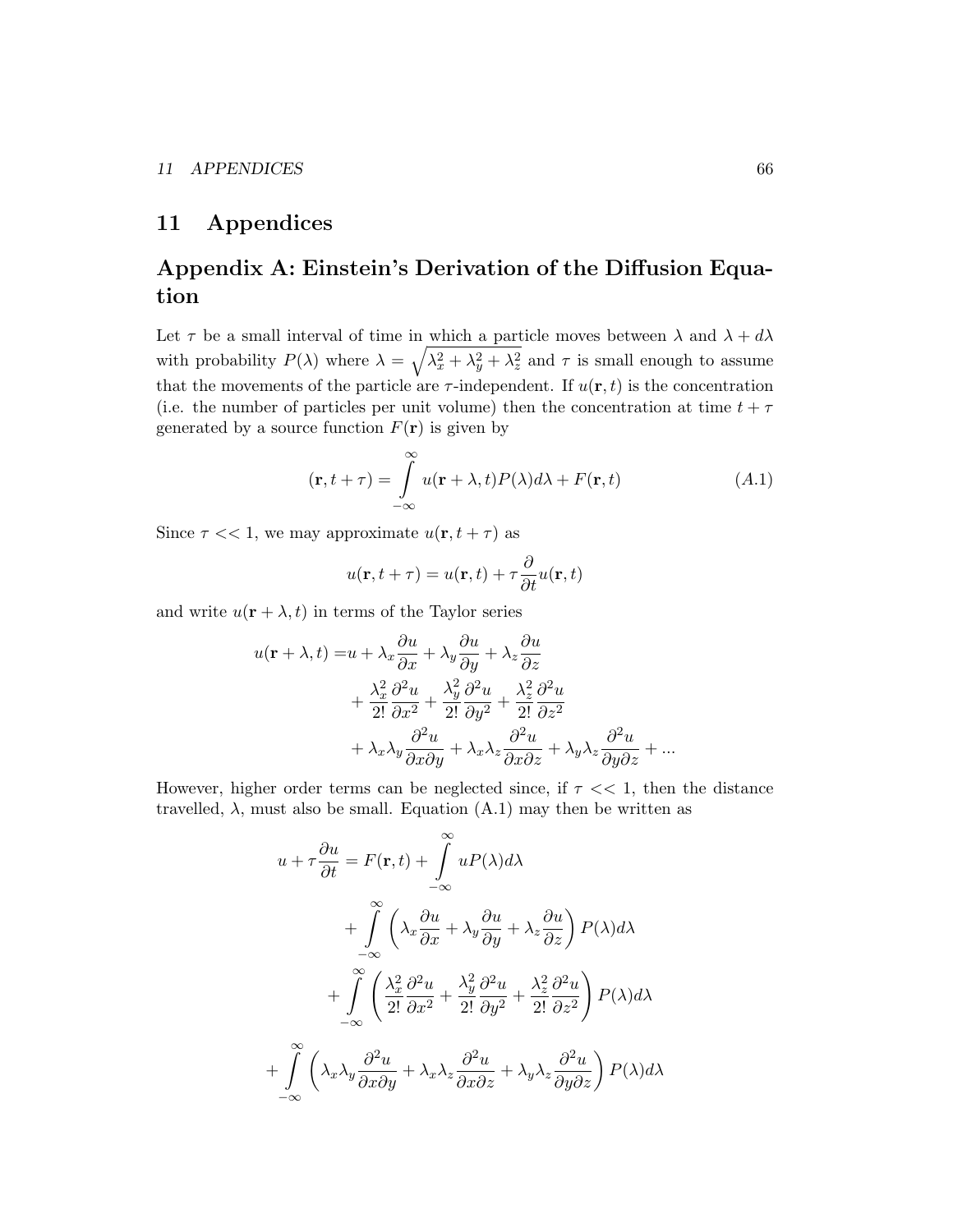## 11 APPENDICES 67

Assuming that  $P(\lambda)$  is normalized we have

$$
\int\limits_{-\infty}^{\infty} P(\lambda) d\lambda = 1
$$

so that

$$
\tau \frac{\partial}{\partial t} u = \int_{-\infty}^{\infty} \frac{\lambda_x^2}{2} \frac{\partial^2 u}{\partial x^2} P(\lambda) d\lambda + \int_{-\infty}^{\infty} \frac{\lambda_x \lambda_y}{2} \frac{\partial^2 u}{\partial x \partial y} P(\lambda) d\lambda \n+ \int_{-\infty}^{\infty} \frac{\lambda_x \lambda_z}{2} \frac{\partial^2 u}{\partial x \partial z} P(\lambda) d\lambda + \int_{-\infty}^{\infty} \frac{\lambda_y \lambda_x}{2} \frac{\partial^2 u}{\partial y \partial x} P(\lambda) d\lambda \n+ \int_{-\infty}^{\infty} \frac{\lambda_y^2}{2} \frac{\partial^2 u}{\partial y^2} P(\lambda) d\lambda + \int_{-\infty}^{\infty} \frac{\lambda_y \lambda_z}{2} \frac{\partial^2 u}{\partial y \partial z} P(\lambda) d\lambda \n+ \int_{-\infty}^{\infty} \frac{\lambda_z \lambda_x}{2} \frac{\partial^2 u}{\partial z \partial x} P(\lambda) d\lambda + \int_{-\infty}^{\infty} \frac{\lambda_z \lambda_y}{2} \frac{\partial^2 u}{\partial z \partial y} P(\lambda) d\lambda \n+ \int_{-\infty}^{\infty} \frac{\lambda_z^2}{2} \frac{\partial^2 u}{\partial z^2} P(\lambda) d\lambda + \int_{-\infty}^{\infty} \lambda_x \frac{\partial u}{\partial x} P(\lambda) d\lambda \n+ \int_{-\infty}^{\infty} \frac{\lambda_y^2}{2} \frac{\partial^2 u}{\partial y^2} P(\lambda) d\lambda + \int_{-\infty}^{\infty} \lambda_x \frac{\partial u}{\partial z} P(\lambda) d\lambda + F(\mathbf{r}, t)
$$

which may be written as a matrix equation of the following form

$$
\frac{\partial}{\partial t}u(\mathbf{r},t) = \nabla \cdot \mathbf{D}\nabla u(\mathbf{r},t) + \mathbf{V} \cdot \nabla u(\mathbf{r},t) + F(\mathbf{r},t)
$$

where  ${\bf D}$  is the diffusion tensor given by

$$
\mathbf{D} = \begin{pmatrix} D_{xx} & D_{xy} & D_{xz} \\ D_{yx} & D_{yy} & D_{yz} \\ D_{zx} & D_{zy} & D_{zz} \end{pmatrix}
$$

where

$$
D_{ij} = \int_{-\infty}^{\infty} \frac{\lambda_i \lambda_j}{2\tau} P(\lambda) d\lambda = \frac{1}{2\tau} \langle \lambda_i \lambda_j \rangle
$$

and  $V$  is a flow vector which describes any drift velocity that the particle ensamble may have and is given by

$$
\mathbf{V} = \begin{pmatrix} V_x \\ V_y \\ V_z \end{pmatrix} \qquad V_i = \int_{-\infty}^{\infty} \frac{\lambda_i}{\tau} P(\lambda) d\lambda = \frac{1}{\tau} \langle \lambda_i \rangle
$$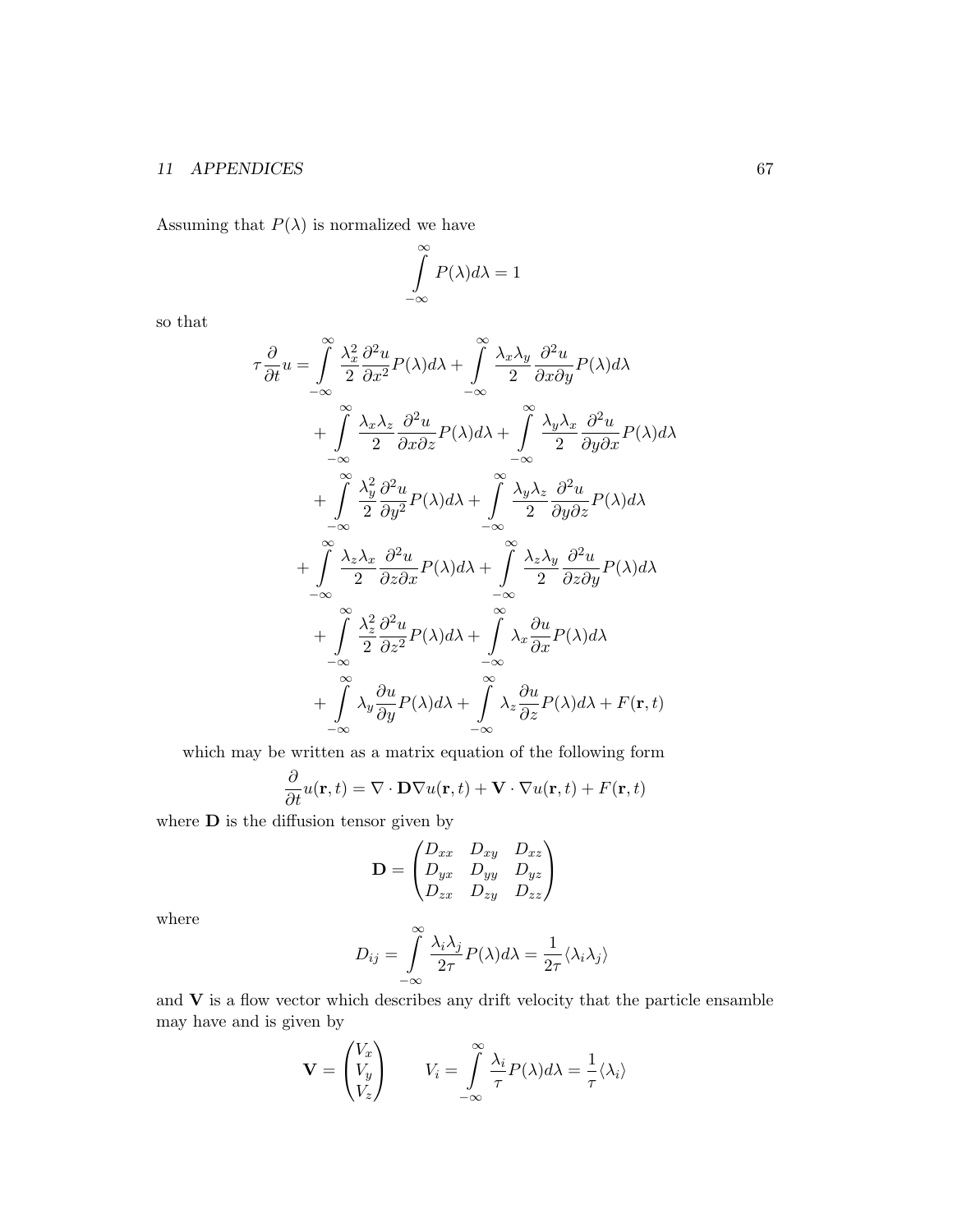where

Note that as  $\lambda_i \lambda_j = \lambda_j \lambda_i$ , the diffusion tensor is diagonally symmetric (i.e.  $D_{ij} =$  $D_{ji}$ ). For isotropic diffusion where  $\langle \lambda_i \lambda_j \rangle = 0$  for  $i \neq j$  and  $\langle \lambda_i \lambda_j \rangle = \langle \lambda^2 \rangle$  for  $i = j$ and with no drift velocity so that  $V = 0$ , then

$$
\frac{\partial}{\partial t}u(\mathbf{r},t) = \nabla \cdot \begin{pmatrix} D & 0 & 0 \\ 0 & D & 0 \\ 0 & 0 & D \end{pmatrix} \nabla u(\mathbf{r},t) + F(\mathbf{r},t)
$$

$$
= D\nabla^2 u(\mathbf{r},t) + F(\mathbf{r},t)
$$

$$
D = \int_{-\infty}^{\infty} \frac{\lambda^2}{2\tau} P(\lambda) d\lambda
$$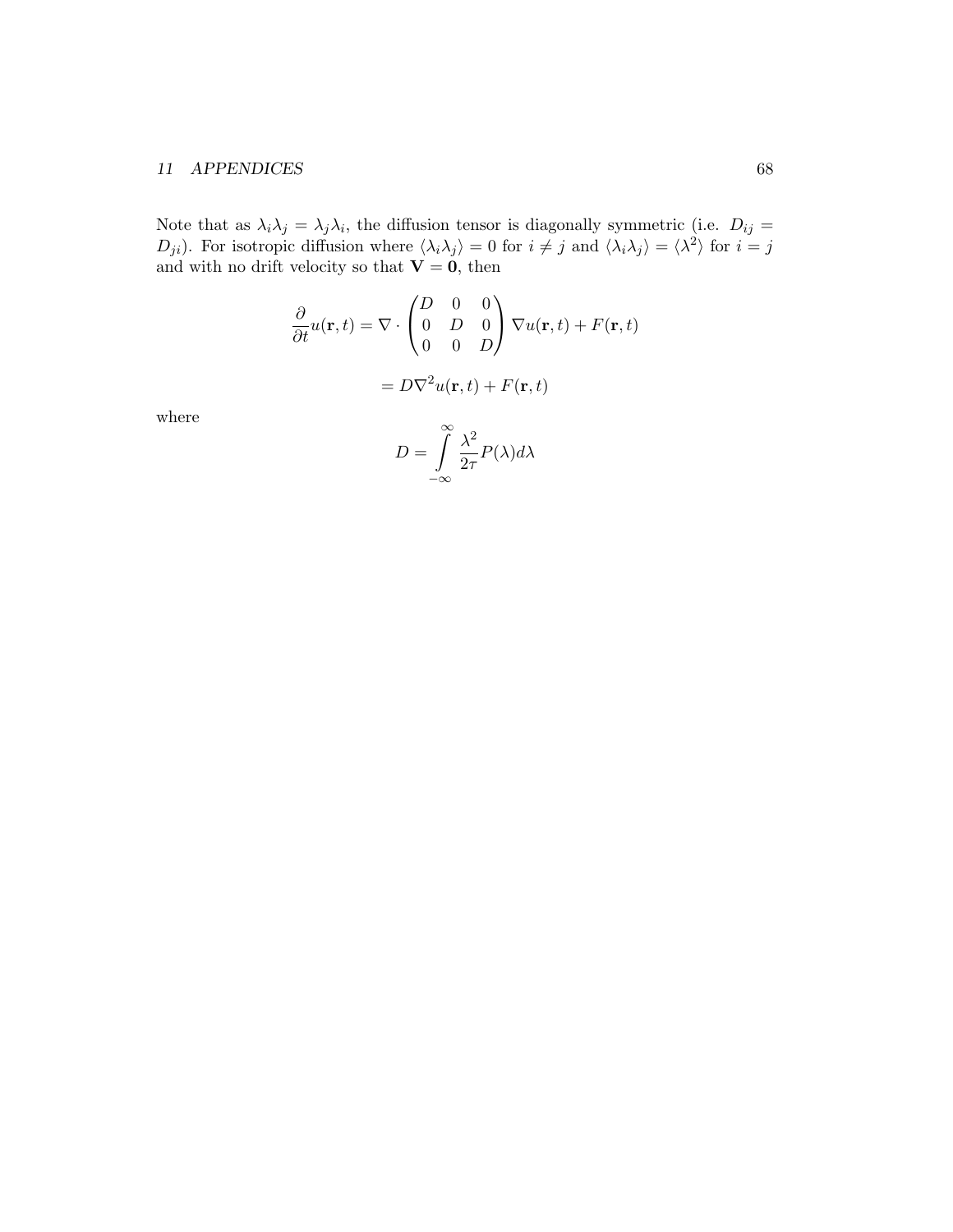# Appendix B: Evaluation of the Lévy Distribution

We wish to show that the Characteristic Function  $P(k) = \exp(-a |k|^\gamma)$ ,  $0 < \gamma \le 2$ is equivalent to a Probability Density Function given by  $p(x) \sim x^{-(1+\gamma)}$ ,  $x \to \infty$ . i.e. we wish to prove the following:

### Theorem

$$
\frac{1}{x^{1+\gamma}} \leftrightarrow \exp(-a \mid k \mid^{\gamma}), \ \ 0 < \gamma \le 2, \ \ x \to \infty
$$

where  $\leftrightarrow$  denotes transformation from real to Fourier space<sup>2</sup>.

### Proof of Theorem

For  $0 < \gamma < 1$ , and since the characteristic function is symmetric, we have

$$
p(x) = \text{Re}[f(x)]
$$

where

$$
f(x) = \frac{1}{\pi} \int_{0}^{\infty} e^{ikx} e^{-k^{\gamma}} dk
$$

$$
= \frac{1}{\pi} \left( \left[ \frac{1}{ix} e^{ikx} e^{-k^{\gamma}} \right]_{k=0}^{\infty} - \frac{1}{ix} \int_{0}^{\infty} e^{ikx} (-\gamma k^{\gamma-1} e^{-k^{\gamma}}) dk \right)
$$

$$
= \frac{\gamma}{2\pi ix} \int_{-\infty}^{\infty} dk H(k) k^{\gamma-1} e^{-k^{\gamma}} e^{ikx}, \quad x \to \infty
$$

where

$$
H(k) = \begin{cases} 1, & k > 0 \\ 0, & k < 0 \end{cases}
$$

For  $0 < \gamma < 1$ ,  $f(x)$  is singular at  $k = 0$  and the greatest contribution to this integral is the inverse Fourier transform of  $H(k)k^{\gamma-1}$ . Noting that

$$
\mathcal{F}^{-1}\left[\frac{1}{(ik)^{\gamma}}\right] \sim \frac{1}{x^{1-\gamma}}
$$

where  $\mathcal{F}^{-1}$  denotes the inverse Fourier transform, and that

$$
H(k) \leftrightarrow \delta(x) + \frac{i}{\pi x} \sim \delta(x), \quad x \to \infty
$$

<sup>2</sup>The author acknowledges Dr K I Hopcraft, School of Mathematical Sciences, Nottingham University, England, for his advice in respect of this result.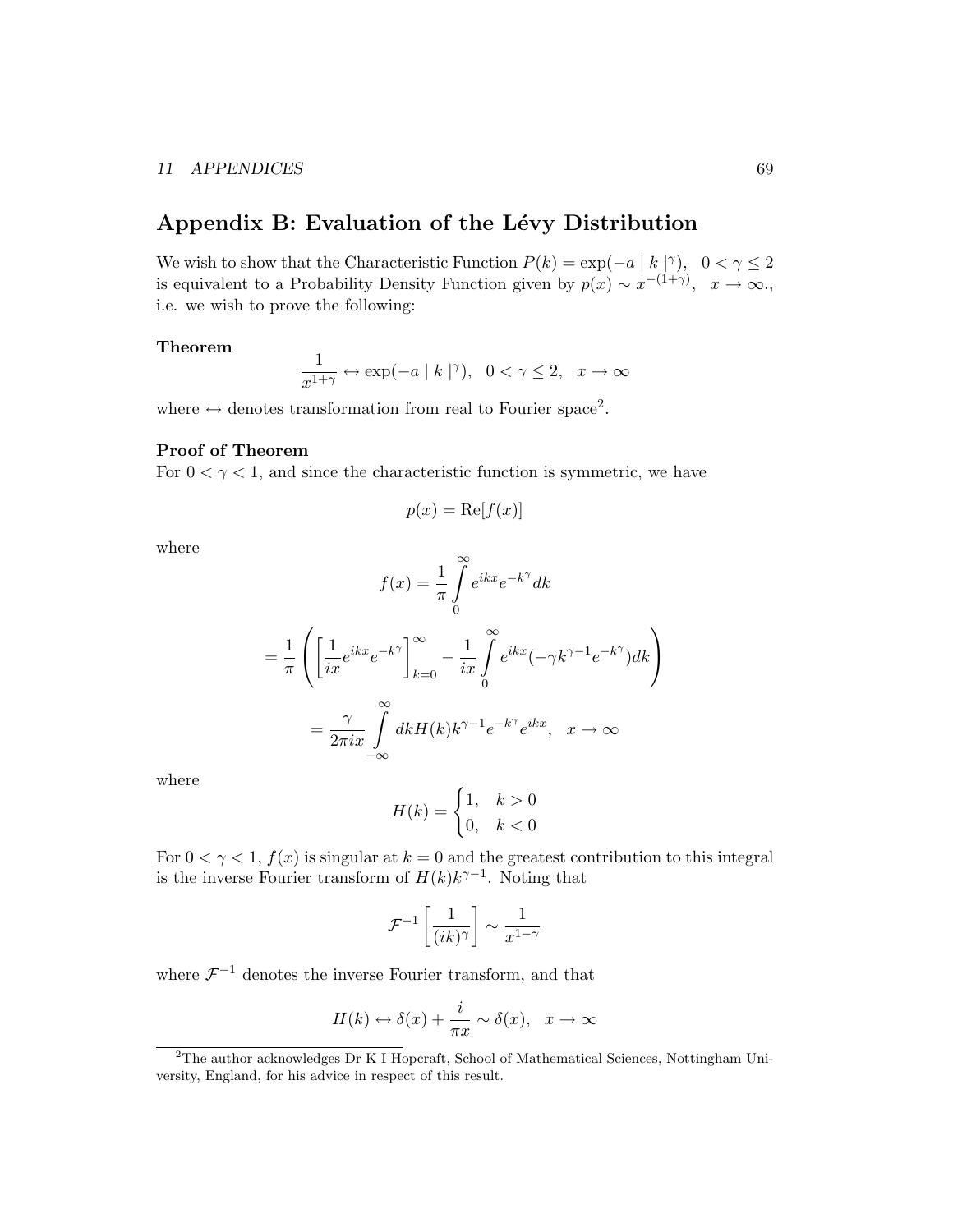then, using the convolution theorem, we have

$$
f(x) \sim \frac{\gamma}{i\pi x} \frac{i^{1-\gamma}}{x^{\gamma}}
$$

and thus

$$
p(x) \sim \frac{1}{x^{1+\gamma}}, \quad x \to \infty
$$

For  $1<\gamma<2,$  we can integrate by parts twice to obtain

$$
f(x) = \frac{\gamma}{i\pi x} \int_{0}^{\infty} dk k^{\gamma - 1} e^{-k^{\gamma}} e^{ikx}
$$

$$
= \frac{\gamma}{i\pi x} \left[ \frac{1}{i x} k^{\gamma - 1} e^{-k^{\gamma}} e^{ikx} \right]_{k=0}^{\infty}
$$

$$
+ \frac{\gamma}{\pi x^{2}} \int_{0}^{\infty} dk e^{ikx} [(\gamma - 1)k^{\gamma - 2} e^{-k^{\gamma}} - \gamma (k^{\gamma - 1})^{2} e^{-k^{\gamma}}]
$$

$$
= \frac{\gamma}{\pi x^{2}} \int_{0}^{\infty} dk e^{ikx} [(\gamma - 1)k^{\gamma - 2} e^{-k^{\gamma}} - \gamma (k^{\gamma - 1})^{2} e^{-k^{\gamma}}], \quad x \to \infty
$$

The first term of this result is singular and therefore provides the greatest contribution and thus we can write,

$$
f(x) \simeq \frac{\gamma(\gamma - 1)}{2\pi x^2} \int_{-\infty}^{\infty} H(k)e^{ikx} (k^{\gamma - 2}e^{-k^{\gamma}}) dk
$$

In this case, for  $1 < \gamma < 2$ , the greatest contribution to this integral is the inverse Fourier transform of  $k^{\gamma-2}$  and hence,

$$
f(x) \sim \frac{\gamma(\gamma - 1)}{\pi x^2} \frac{i^{2-\gamma}}{x^{\gamma - 1}}
$$

so that

$$
p(x) \sim \frac{1}{x^{1+\gamma}}, \quad x \to \infty
$$

which maps onto the previous asymptotic as  $\gamma \to 1$  from the above.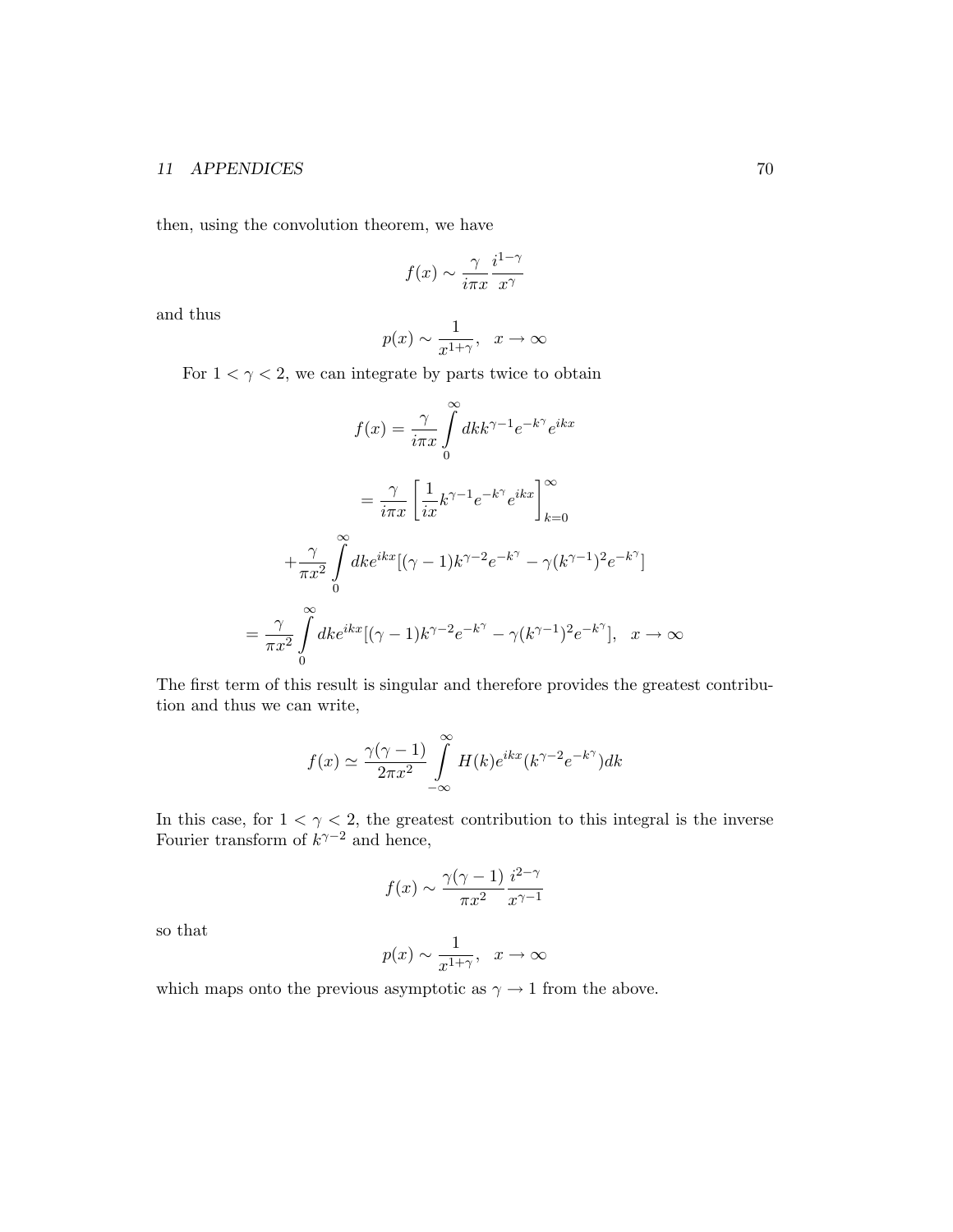## Appendix C: A Short Overview of Fractional Calculus

In a famous letter from l'Hospital to Leibnitz written in 1695, l'Hospital asked the following question: 'Given that  $d^n f/dt^n$  exists for all integer n, what if n be  $\frac{1}{2}$ '. The reply from Leibnitz was all the more interesting: 'It will lead to a paradox ... From this paradox, one day useful consequences will be drawn'.

Fractional calculus (e.g. [34], [35], [36] and [37]) has been studied for many years by some of the great names of mathematics since the development of (integer) calculus in the late seventeenth century. Relatively few papers and books exist on such a naturally important subject. However, a study of the works in this area of mathematics clearly show that the ideas used to define a fractional differential and a fractional integral are based on definitions which are in effect, little more than generalizations of results obtained using integer calculus. The classical fractional integral operators are the Riemann-Liouville transform [34]

$$
\hat{I}^q f(t) = \frac{1}{\Gamma(q)} \int\limits_{-\infty}^t \frac{f(\tau)}{(t-\tau)^{1-q}} d\tau, \quad q > 0
$$

and the Weyl transform

$$
\hat{I}^q f(t) = \frac{1}{\Gamma(q)} \int_{t}^{\infty} \frac{f(\tau)}{(t-\tau)^{1-q}} d\tau, \quad q > 0
$$

where

$$
\Gamma(q) = \int_{0}^{\infty} t^{q-1} \exp(-t) dt.
$$

For integer values of q (i.e. when  $q = n$  where n is a non-negative integer), the Riemann-Liouville transform reduces to the standard Riemann integral. This transform is just a (causal) convolution of the function  $f(t)$  with  $t^{q-1}/\Gamma(q)$ . For fractional differentiation, we can perform a fractional integration of appropriate order and then differentiate to an appropriate integer order. The reason for this is that direct fractional differentiation can lead to divergent integrals. Thus, the fractional differential operator  $\hat{D}^q$  for  $q > 0$  is given by

$$
\hat{D}^q f(t) \equiv \frac{d^q}{dt^q} f(t) = \frac{d^n}{dt^n} [\hat{I}^{n-q} f(t)].
$$

Another (conventional) approach to defining a fractional differential operator is based on using the formula for  $n<sup>th</sup>$  order differentiation obtained by considering the definitions for the first, second, third etc. differentials using backward and then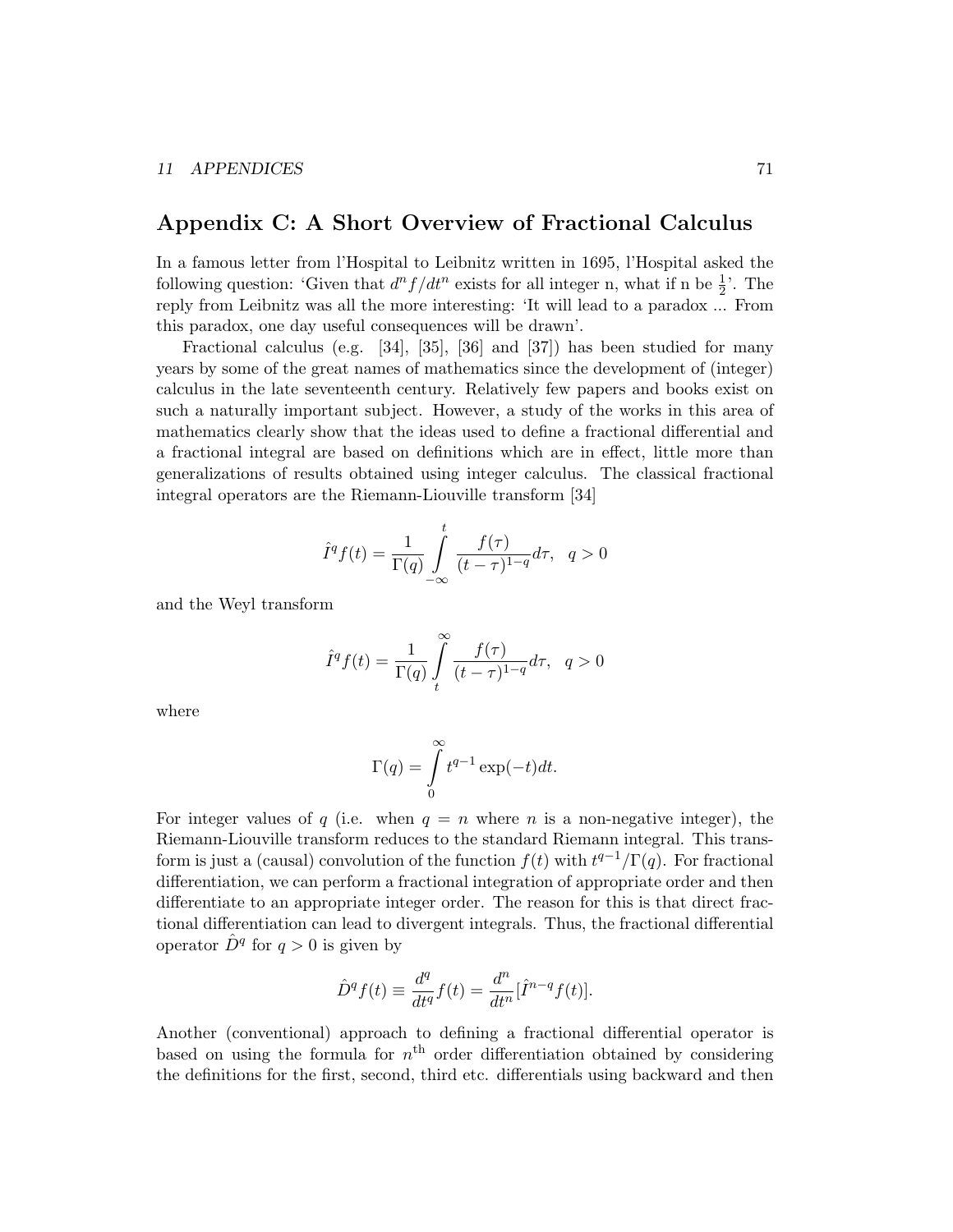generalising the formula by replacing n with  $q$ . This approach provides us with the result [34]

$$
\hat{D}^q f(t) = \lim_{N \to \infty} \left[ \frac{(t/N)^{-q}}{\Gamma(-q)} \sum_{j=0}^{N-1} \frac{\Gamma(j-q)}{\Gamma(j+1)} f\left(t - j\frac{t}{N}\right) \right].
$$

A review of this result shows that for  $q = 1$ , this is a point process but for other values it is not, i.e. the evaluation of a fractional differential operator depends on the history of the function in question. Thus, unlike an integer differential operator, a fractional differential operator has 'memory'. Although the memory of this process fades, it does not do so quickly enough to allow truncation of the series in order to retain acceptable accuracy. The concept of memory association can also be seen from the result

$$
\hat{D}^q f(t) = \frac{d^n}{dt^n} [\hat{I}^{n-q} f(t)]
$$

where

$$
\hat{I}^{q-n}f(t) = \frac{1}{\Gamma(n-q)}\int\limits_{-\infty}^t \frac{f(\tau)}{(t-\tau)^{1+q-n}}d\tau,\ \ n-q>0
$$

in which the value of  $\hat{I}^{q-n}f(t)$  at a point t depends on the behaviour of  $f(t)$  from  $-\infty$  to t via a convolution with the kernel  $t^{n-q}/\Gamma(q)$ . The convolution process is of course dependent on the history of the function  $f(t)$  for a given kernel and thus, in this context, we can consider a fractional derivative defined via the result above to have memory.

## C.1 The Laplace Transform and the Half Integrator

It informative at this point to consider the application of the Laplace transform to identify an ideal integrator and then a half integrator. The Laplace transform is given by

$$
\hat{L}[f(t)] \equiv F(p) = \int_{0}^{\infty} f(t) \exp(-pt) dt
$$

and from this result we can derive the transform of a derivative given by

$$
\hat{L}[f'(t)] = pF(p) - f(0)
$$

and the transform of an integral given by

$$
\hat{L}\left[\int\limits_{0}^{t}f(\tau)d\tau\right]=\frac{1}{p}F(p).
$$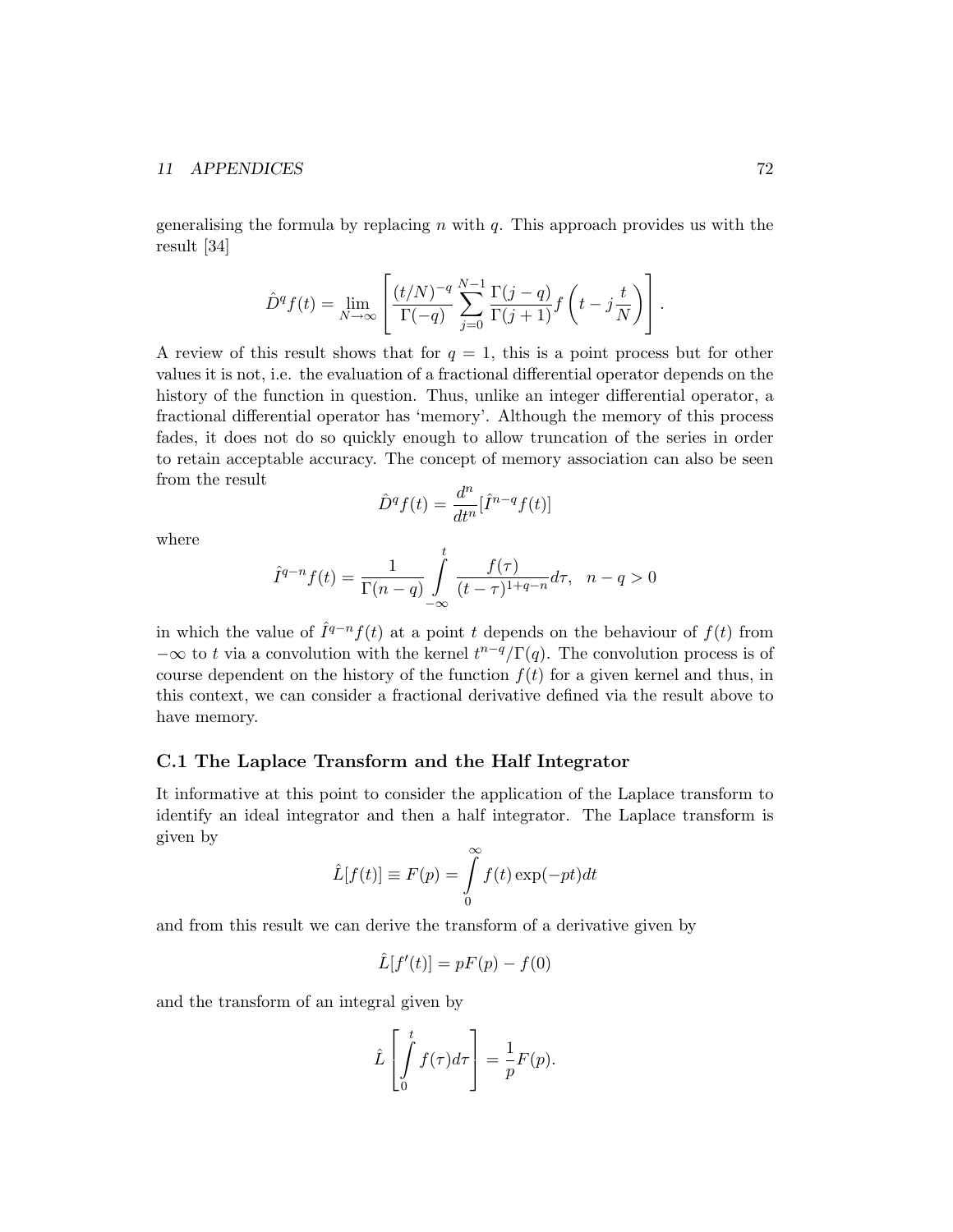Now, suppose we have a standard time invariant linear system whose input is  $f(t)$ and whose output is given by

$$
s(t) = f(t) \otimes g(t)
$$

where the convolution is causal, i.e.

$$
s(t) = \int_{0}^{t} f(\tau)g(t-\tau)d\tau.
$$

Suppose we let

$$
g(t) = H(t) = \begin{cases} 1, & t > 0; \\ 0, & t < 0. \end{cases}
$$

Then,  $G(p) = 1/p$  and the system becomes an ideal integrator:

$$
s(t) = f(t) \otimes H(t) = \int_{0}^{t} f(t - \tau) d\tau = \int_{0}^{t} f(\tau) d\tau.
$$

Now, consider the case when we have a time invariant linear system with an impulse response function by given by

$$
g(t) = \frac{H(t)}{\sqrt{t}} = \begin{cases} |t|^{-1/2}, & t > 0; \\ 0, & t < 0. \end{cases}
$$

The output of this system is  $f \otimes g$  and the output of such a system with input  $f \otimes g$ is  $f \otimes g \otimes g$ . Now

$$
g(t) \otimes g(t) = \int_0^t \frac{d\tau}{\sqrt{\tau}\sqrt{t-\tau}} = \int_0^{\sqrt{t}} \frac{2x dx}{x\sqrt{t-x^2}}
$$

$$
= 2\left[\sin^{-1}\left(\frac{x}{\sqrt{t}}\right)\right]_0^{\sqrt{t}} = \pi.
$$

Hence,

$$
\frac{H(t)}{\sqrt{\pi t}} \otimes \frac{H(t)}{\sqrt{\pi t}} = H(t)
$$

and the system defined by the impulse response function  $H(t)$ √  $\pi t$  represents a 'half-integrator' with a Laplace transform given by

$$
\hat{L}\left[\frac{H(t)}{\sqrt{\pi t}}\right] = \frac{1}{\sqrt{p}}.
$$

This result provides an approach to working with fractional integrators and/or differentiators using the Laplace transform. Fractional differential and integral operators can be defined and used in a similar manner to those associated with conventional or integer order calculus and we now provide an overview of such operators.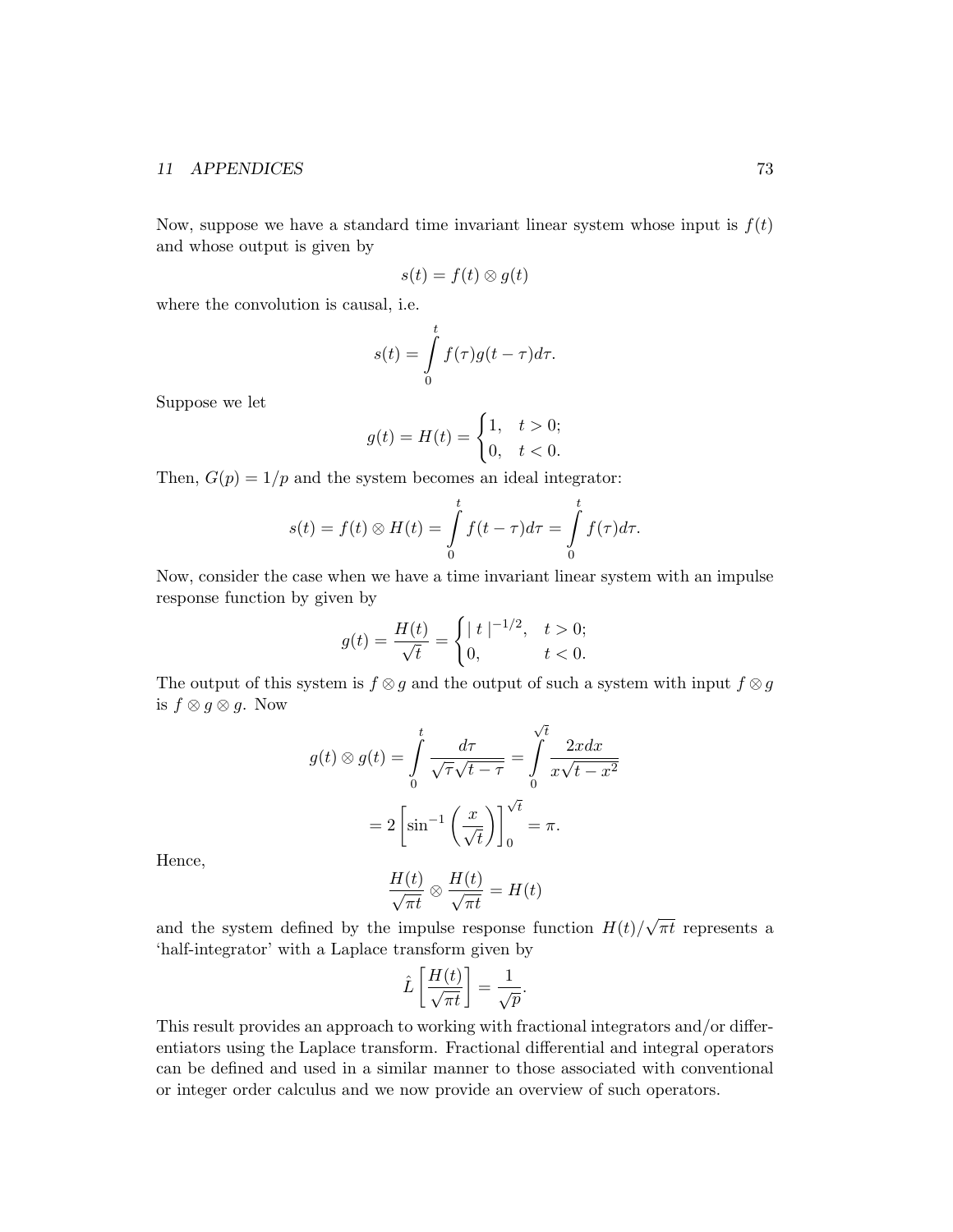## C.2 Operators of Integer Order

The following operators are all well-defined, at least with respect to all test functions  $u(t)$  say which are (i) infinitely differentiable and (ii) of compact support (i.e. vanish outside some finite interval).

## Integral Operator:

$$
\hat{I}u(t) \equiv \hat{I}^{1}u(t) = \int_{-\infty}^{t} u(\tau)d\tau.
$$

t

Differential Operator:

$$
\hat{D}u(t) \equiv \hat{D}^{1}u(t) = u'(t).
$$

Identify Operator:

$$
\hat{I}^0 u(t) = u(t) = \hat{D}^0 u(t).
$$

Now,

$$
\hat{I}[\hat{D}u](t) = \int_{-\infty}^{t} u'(\tau)d\tau = u(t)
$$

and

$$
\hat{D}[\hat{I}u](t) = \frac{d}{dt} \int_{-\infty}^{t} u(\tau) d\tau = u(t)
$$

so that

$$
\hat{I}^1 \hat{D}^1 = \hat{D}^1 \hat{I}^1 = \hat{I}^0.
$$

For n (integer) order:

$$
\hat{I}^n u(t) = \int_{-\infty}^t d\tau_{n-1} \dots \int_{-\infty}^{\tau_2} d\tau_1 \int_{-\infty}^{\tau_1} u(\tau) d\tau,
$$

$$
\hat{D}^n u(t) = u^{(n)}(t)
$$

and

$$
\hat{I}^n[\hat{D}^n u](t) = u(t) = \hat{D}^n[\hat{I}^n u](t).
$$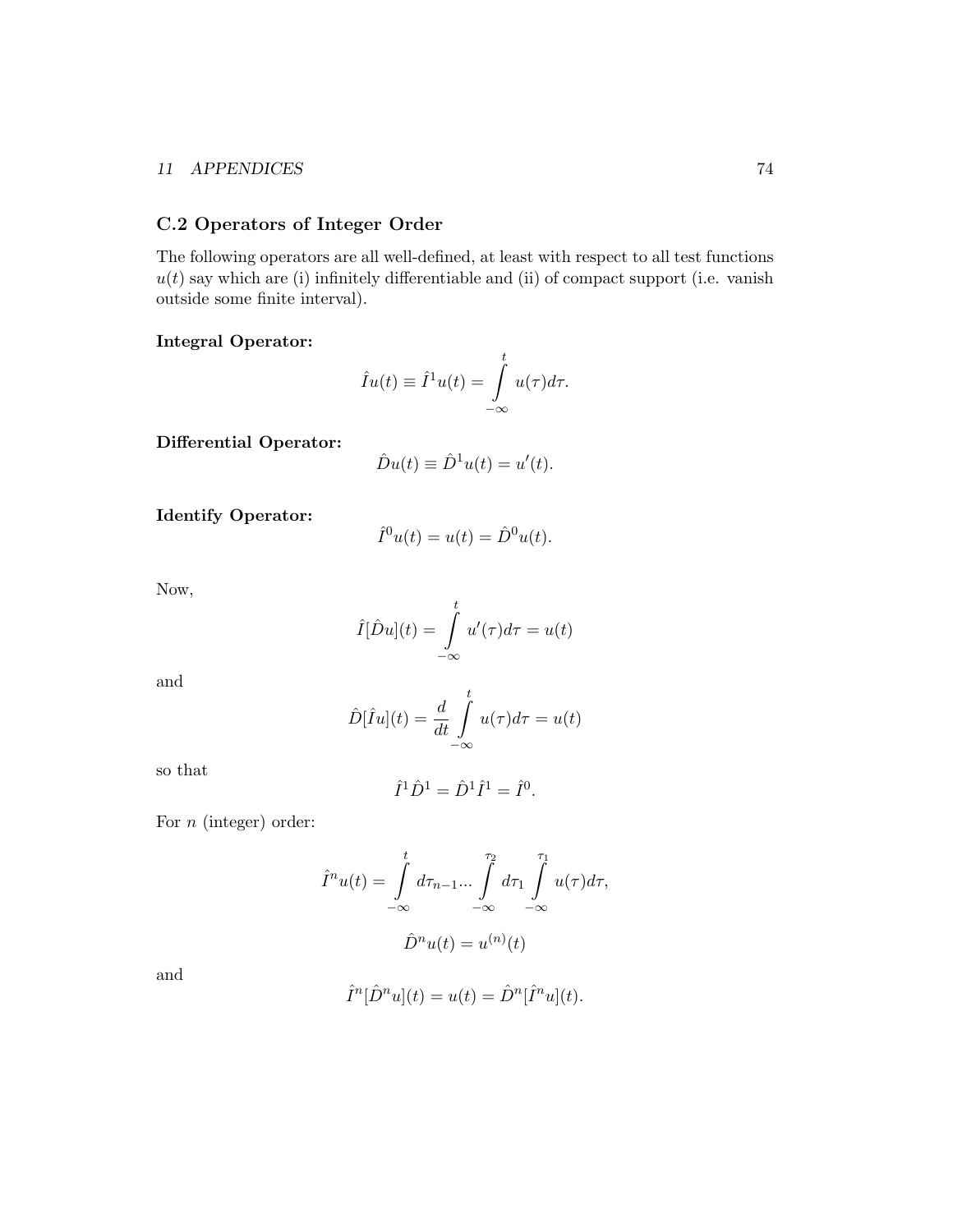## C.3 Convolution Representation

Consider the function

$$
t_{+}^{q-1}(t) \equiv |t|^{q-1} H(t) = \begin{cases} |t|^{q-1}, & t > 0; \\ 0, & t < 0. \end{cases}
$$

which, for any  $q > 0$  defines a function that is locally integrable. We can then define an integral of order  $n$  in terms of a convolution as

$$
\hat{I}^n u(t) = \left(u \otimes \frac{1}{(n-1)!} t_+^{n-1}\right)(t)
$$

$$
= \frac{1}{(n-1)!} \int_{-\infty}^t (t-\tau)^{n-1} u(\tau) d\tau
$$

$$
= \frac{1}{(n-1)!} \int_{-\infty}^t \tau^{n-1} u(t-\tau) d\tau
$$

In particular,

$$
\hat{I}^{1}u(t) = (u \otimes H)(t) = \int_{-\infty}^{t} u(\tau)d\tau.
$$

These are classical (absolutely convergent) integrals and the identity operator admits a formal convolution representation, using the delta function, i.e.

$$
\hat{I}^0 u(t) = \int_{-\infty}^{\infty} \delta(\tau) u(t - \tau) d\tau
$$

where

$$
\delta(t) = \hat{D}H(t).
$$

Similarly,

$$
\hat{D}^n u(t) \equiv \hat{I}^{-n} u(t) = \int_{-\infty}^{\infty} \delta^{(n)}(\tau) u(t - \tau) d\tau = u^{(n)}(t).
$$

On the basis of the material discussed above, we can now formally extend the integral operator to fractional order and consider the operator

$$
\hat{I}^{q}u(t) = \frac{1}{\Gamma(q)} \int_{-\infty}^{\infty} u(\tau) t_{+}^{q-1}(t-\tau) d\tau
$$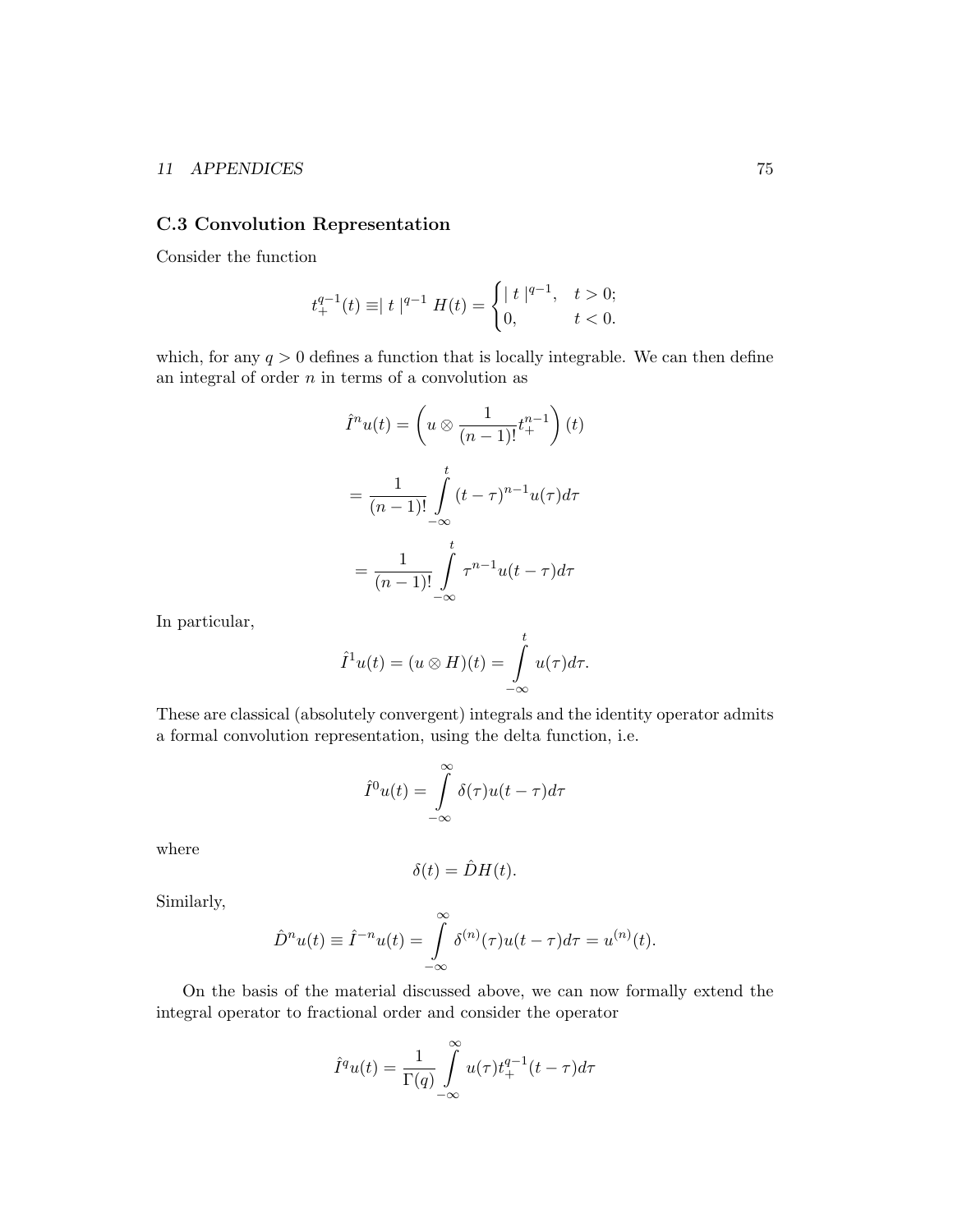$$
= \frac{1}{\Gamma(q)} \int\limits_{-\infty}^{t} u(\tau) t_+^{q-1}(t-\tau) d\tau
$$

where

$$
\Gamma(q) = \int_{0}^{\infty} t^{q-1} \exp(-t) dt, \quad q > 0
$$

with the fundamental property that

$$
\Gamma(q+1) = q\Gamma(q).
$$

Here,  $I<sup>q</sup>$  is an operator representing a time invariant linear system with impulse response function  $t^{q-1}_+(t)$  and transfer function  $1/p^q$ . For the cascade connection of  $I^{q_1}$  and  $I^{q_2}$  we have

$$
\hat{I}^{q_1}[\hat{I}^{q_2}u(t)] = \hat{I}^{q_1+q_2}u(t).
$$

This classical convolution integral representation holds for all real  $q > 0$  (and formally for  $q = 0$ , with the delta function playing the role of an impulse function and with a transfer function equal to the constant 1).

## C.4 Fractional Differentiation

For  $0 < q < 1$ , if we define the (Riemann-Liouville) derivative of order q as

$$
\hat{D}^q u(t) \equiv \frac{d}{dt} [\hat{I}^{1-q} u](t) = \frac{1}{\Gamma(1-q)} \frac{d}{dt} \int_{-\infty}^t (t-\tau)^{-q} u(\tau) d\tau,
$$

then,

$$
\hat{D}^q u(t) = \frac{1}{\Gamma(1-q)} \int\limits_{-\infty}^t (t-\tau)^{-q} u'(\tau) d\tau \equiv \hat{I}^{1-q} u'(t).
$$

Hence,

$$
\hat{I}^q[\hat{D}^q u] = \hat{I}^q[\hat{I}^{1-q} u'] = \hat{I}^1 u' = u
$$

and  $\hat{D}^q$  is the formal inverse of the operator  $\hat{I}^q$ . Given any  $q > 0$ , we can always write  $\lambda = n - 1 + q$  and then define

$$
\hat{D}^{\lambda}u(t) = \frac{1}{\Gamma(1-q)}\frac{d^n}{dt^n} \int\limits_{-\infty}^t u(\tau)(t-\tau)^{-q}d\tau.
$$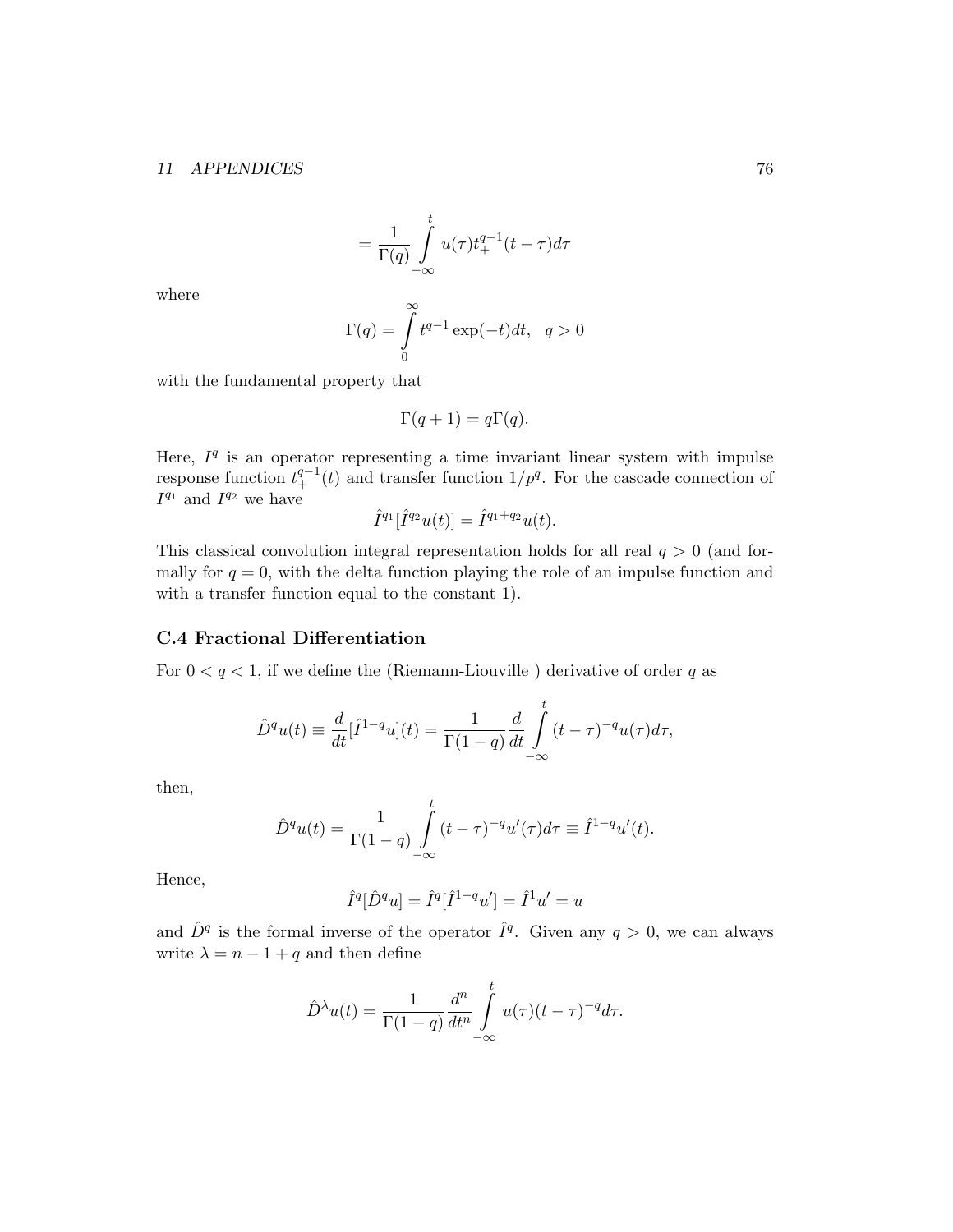$D<sup>q</sup>$  is an operator representing a time invariant linear system consisting of a cascade combination of an ideal differentiator and a fractional integrator of order  $1 - q$ . For  $D^{\lambda}$  we replace the single ideal differentiator by n such that

$$
\hat{D}^0 u(t) = \frac{1}{\Gamma(1)} \frac{d}{dt} \int_{-\infty}^t u(\tau) d\tau = u(t) \equiv \int_{-\infty}^{\infty} u(\tau) \delta(t - \tau) d\tau
$$

and

$$
\hat{D}^n u(t) = \frac{1}{\Gamma(1)} \frac{d^{n+1}}{dt^{n+1}} \int_{-\infty}^t u(\tau) d\tau
$$

$$
= u^{(n)}(t) \equiv \int_{-\infty}^{\infty} u(\tau) \delta^{(n)}(t - \tau) d\tau.
$$

In addition to the conventional and classical definitions of fractional derivatives and integrals, more general definitions are available including the Erdélyi-Kober fractional integral [38]

$$
\frac{t^{-p-q+1}}{\Gamma(q)}\int\limits_{0}^{t}\frac{\tau^{p-1}}{(t-\tau)^{1-q}}f(\tau)d\tau,\quad q>0,\quad p>0
$$

which is a generalisation of the Riemann-Liouville fractional integral and the integral

$$
\frac{t^p}{\Gamma(q)}\int\limits_t^\infty \frac{\tau^{-q-p}}{(\tau-t)^{1-q}}f(\tau)d\tau,\quad q>0,\quad p>0
$$

which is a generalization of the Weyl integral. Further definitions exist based on the application of hypergeometric functions and operators involving other special functions such as the Maijer G-function and the Fox H-function [39]. Moreover, all such operators leading to a fractional integral of the Riemann-Liouville type and the Weyl type to have the general forms (through induction)

$$
\hat{I}^q f(t) = t^{q-1} \int_{-\infty}^t \Phi\left(\frac{\tau}{t}\right) \tau^{-q} f(\tau) d\tau
$$

and

$$
\hat{I}^q f(t) = t^{-q} \int\limits_t^{\infty} \Phi\left(\frac{t}{\tau}\right) \tau^{q-1} f(\tau) d\tau
$$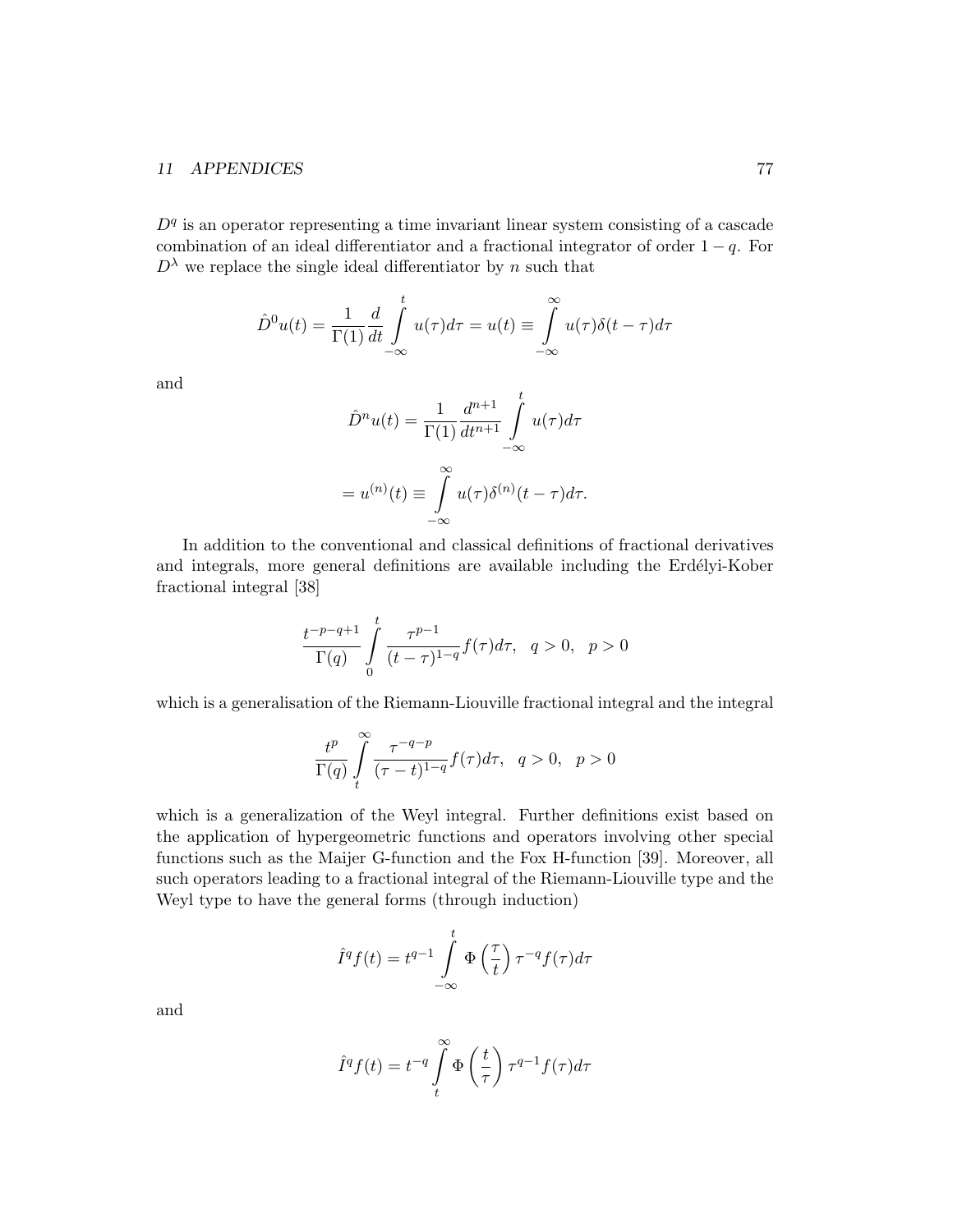respectively, where the kernel  $\Phi$  is an arbitrary continuous function so that the integrals above make sense in sufficiently large functional spaces. Although there are a number of approaches that can be used to define a fractional differential/integral, there is one particular definition, which in terms of its 'ease of use' and wide ranging applications, is of significant value and is based on the Fourier transform, i.e.

$$
\frac{d^q}{dt^q}f(t) = \frac{1}{2\pi} \int_{-\infty}^{\infty} (i\omega)^q F(\omega) \exp(i\omega t) d\omega
$$

where  $F(\omega)$  is the Fourier transform of  $f(t)$ . When  $q = 1, 2, 3...$ , this definition reduces to a well known result that is trivial to derive in which, for example, the 'filter'  $i\omega$  (for the case when  $q = 1$ ) is referred to as a 'differentiator'. When  $q < 0$ , we have a definition for the fractional integral where, in the case of  $q = -1$ , for example, the filter  $(i\omega)^{-1}$  is an 'integrator'. When  $q = 0$  we just have  $f(t)$  expressed in terms of its Fourier transform  $F(\omega)$ . This Fourier based definition of a fractional derivative can be extended further to include a definition for a 'fractional Laplacian'  $\nabla^q$  where for *n* dimensions

$$
\nabla^q \equiv -\frac{1}{(2\pi)^n} \int d^n \mathbf{k} k^q \exp(i\mathbf{k} \cdot \mathbf{r}), \quad k = |\mathbf{k}|
$$

and  $\bf{r}$  is an *n*-dimensional vector. This is the fractional Riesz operator. It is designed to provide a result that is compatible with the case of  $q = 2$  for  $n > 1$ , i.e.  $\nabla^2 \Leftrightarrow$  $-k<sup>2</sup>$  (which is the reason for introducing the negative sign). Another equally valid generalization is

$$
\nabla^{q} \equiv \frac{1}{(2\pi)^{n}} \int d^{n} \mathbf{k}(ik)^{q} \exp(i\mathbf{k} \cdot \mathbf{r}), \quad k = |\mathbf{k}|
$$

which introduces a q dependent phase factor of  $\pi q/2$  into the operator.

#### C.5 Fractional Dynamics

Mathematical modelling using (time dependent) fractional Partial Differential Equations (PDEs) is generally known as fractional dynamics [40], [41]. A number of works have shown a close relationship between fractional diffusion equations of the type (where p is the space-time dependent PDF and  $\sigma$  is the generalized coefficient of diffusion)

$$
\nabla^2 p - \sigma \frac{\partial^q}{\partial t^q} p = 0, \ \ 0 < q \le 1
$$

and

$$
\nabla^q p - \sigma \frac{\partial}{\partial t} p = 0, \ \ 0 < q \le 2
$$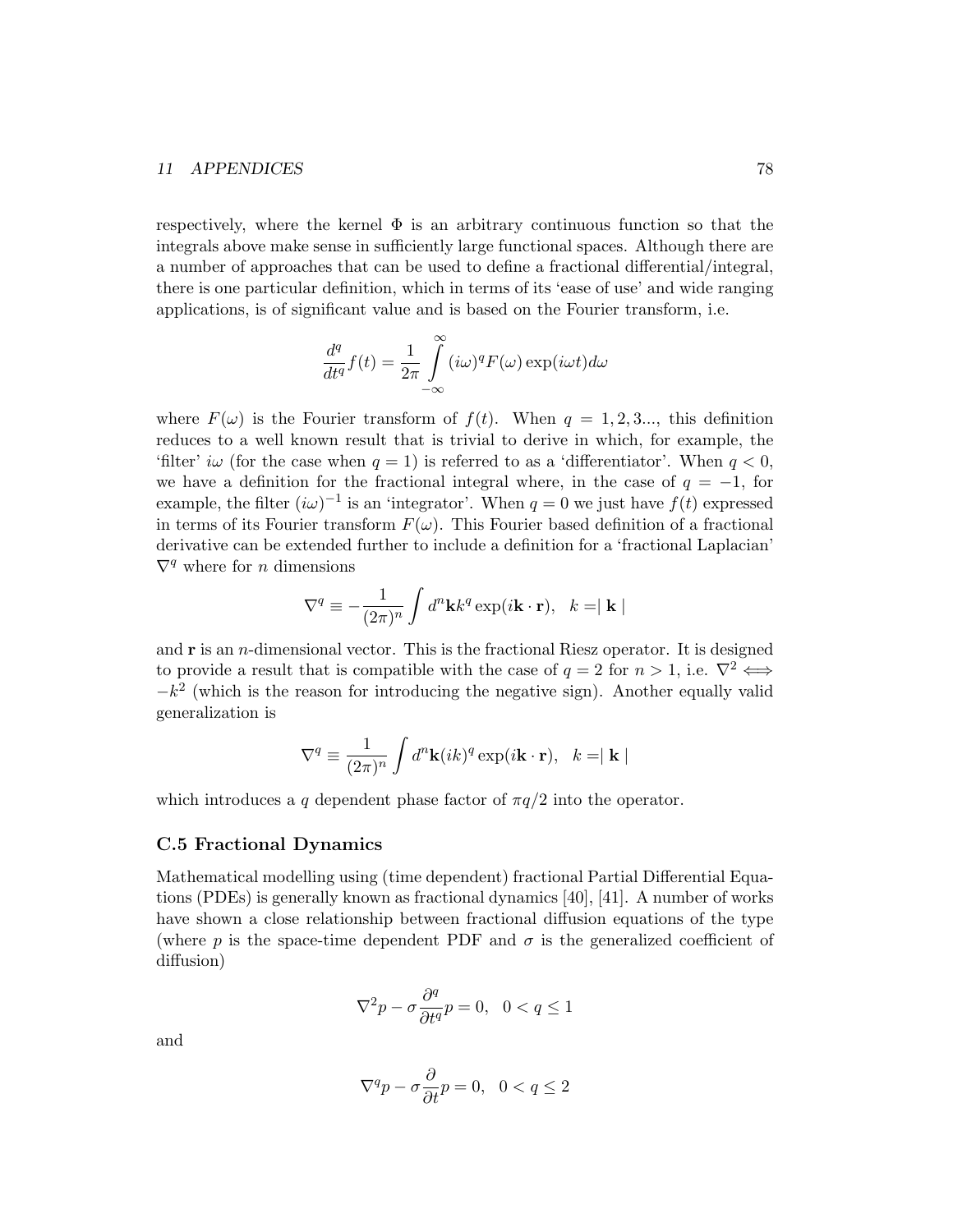and continuous time random walks with either temporal or spatial scale invariance (fractal walks). Fractional diffusion equations of this type have been shown to produce a framework for the description of anomalous diffusion phenomena and Lévy-type behaviour. In addition, certain classes of fractional differential equations are known to yield Lévy-type distributions. For example, the normalized one-sided Lévy-type PDF

$$
p(x) = \frac{a^q}{\Gamma(q)} \frac{\exp(-a/x)}{x^{1+q}}, \quad a > 0, \quad x > 0
$$

is a solution of the fractional integral equation

$$
x^{2q}p(x) = a^q \hat{I}^{-q}p(x)
$$

where

$$
\hat{I}^{-q}p(x) = \frac{1}{\Gamma(q)} \int_{0}^{x} \frac{p(y)}{(x-y)^{1-q}} dy, \quad q > 0.
$$

Another example involves the solution to the anomalous diffusion equation

$$
\nabla^q p - \tau \frac{\partial}{\partial t} p = 0, \ \ 0 < q \le 2.
$$

Fourier transforming this equation and using the fractional Riesz operator defined previously, we have

$$
\frac{\partial}{\partial t}P(k,t) = -\frac{1}{\tau}k^q P(k,t)
$$

which has the general solution

$$
P(k,t) = \exp(-t |k|^q / \tau), \ \ t > 0.
$$

which is the characteristic function of a Lévy distribution. This analysis can be extended further by considering a fractal based generalization of the Fokker-Planck-Kolmogorov (FPK) equation [42]

$$
\frac{\partial^q}{\partial t^q}p(x,t) = \frac{\partial^{\beta}}{\partial x^{\beta}}[s(x)p(x,t)]
$$

where s is an arbitrary function and  $0 < q \leq 1$ ,  $0 < \beta \leq 2$ . This equation is referred to as the fractal FPK equation; the standard FPK equation is of course recovered for  $q = 1$  and  $\beta = 2$ . The characteristic function associated with  $p(x, t)$  is given by

$$
P(k,t) = \exp(-ak^{\beta}t^{q})
$$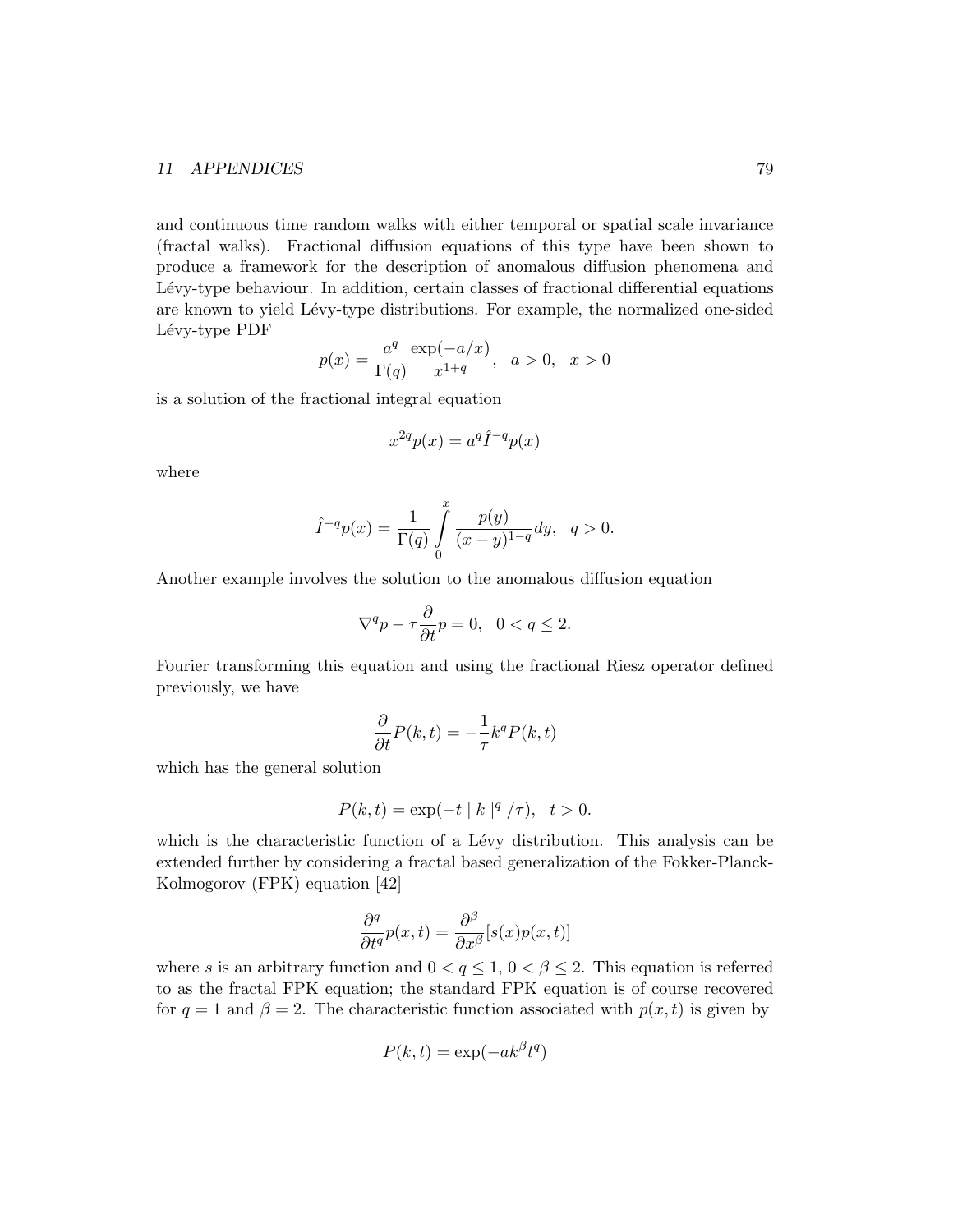where  $a$  is a constant which again, is a characteristic of a Lévy distribution. Finally, d-dimensional fractional master equations of the type [43], [44]

$$
\frac{\partial^q}{\partial t^q}p(\mathbf{r},t)=\sum_{\mathbf{s}}w(\mathbf{r}-\mathbf{s})p(\mathbf{s},t),\ \ 0
$$

can be used to model non-equilibrium phase transitions where  $p$  denotes the probability of finding the diffusing entity at a position  $\mathbf{r} \in \mathbb{R}^d$  at time t (assuming that it was at the origin  $\mathbf{r} = \mathbf{0}$  at time  $t = 0$ ) and w are the fractional transition rates which measure the propensity for a displacement **r** in units of  $1/(\text{time})^q$ . These equations conform to the general theory of continuous time random walks and provide models for random walks of fractal time.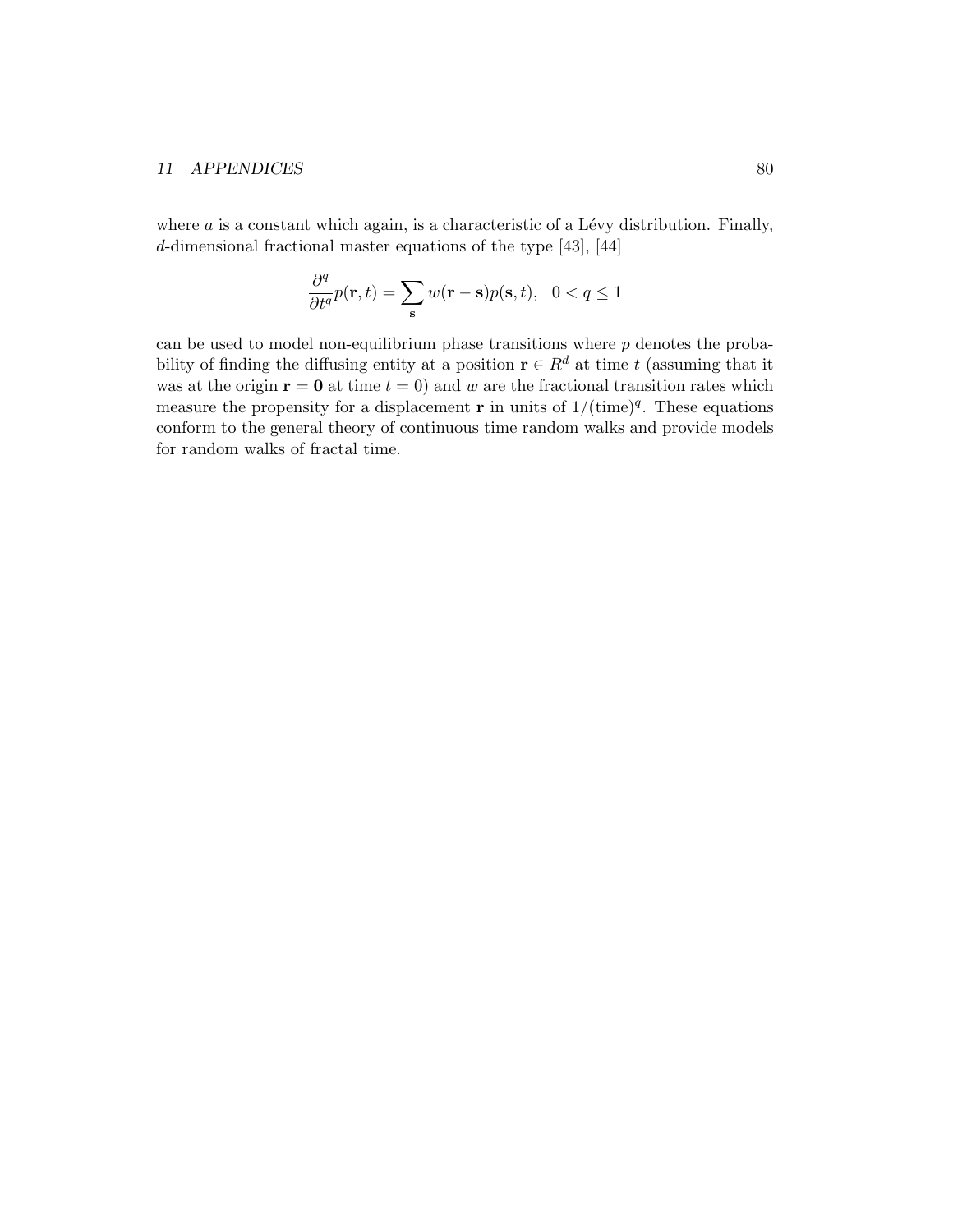## Appendix D: Dimensional Relationships

In this appendix we consider the relationships between the Hurst Exponent, the Topological Dimension and Fractal and Fourier Dimensions.

Suppose we cut up some simple one-, two- and three-dimensional Euclidean objects (a line, a square surface and a cube, for example), make exact copies of them and then keep on repeating the copying process. Let  $N$  be the number of copies that we make at each stage and let  $r$  be the length of each of the copies, i.e. the scaling ratio. Then we have

$$
Nr^{D_T} = 1, \ D_T = 1, 2, 3, \dots
$$

where  $D_T$  is the topological dimension. The similarity or fractal dimension is that value of  $D_F$  which is usually (but not always) a non-integer dimension 'greater' that its topological dimension (i.e. 0,1,2,3,... where 0 is the dimension of a point on a line) and is given by

$$
D_F = -\frac{\log(N)}{\log(r)}
$$

The fractal dimension is that value that is strictly greater than the topological dimension. In each case, as the value of the fractal dimension increases, the fractal becomes increasingly 'space-filling' in terms of the topological dimension which the fractal dimension is approaching. A fractal exhibits structures that are self-similar. A self-similar deterministic fractal is one where a change in the scale of a function  $f(x)$  (which may be a multi-dimensional function) by a scaling factor  $\lambda$  produces a smaller version, reduced in size by  $\lambda$ , i.e.

$$
f(\lambda x) = \lambda f(x)
$$

A self-affine deterministic fractal is one where a change in the scale of a function  $f(x)$  by a factor  $\lambda$  produces a smaller version reduced in size by a factor  $\lambda^q$ ,  $q > 0$ , i.e.

$$
f(\lambda x) = \lambda^q f(x)
$$

For stochastic fields, the expression

$$
\Pr[f(\lambda x)] = \lambda^q \Pr[f(x)]
$$

describes a statistically self-affine field - a random scaling fractal. As we zoom into the fractal, the shape changes, but the distribution of lengths remains the same.

There is no unique method for computing the fractal dimension. The methods available are broadly categorized into two families: (i) Size-measure relationships, based on recursive length or area measurements of a curve or surface using different measuring scales; (ii) application of relationships based on approximating or fitting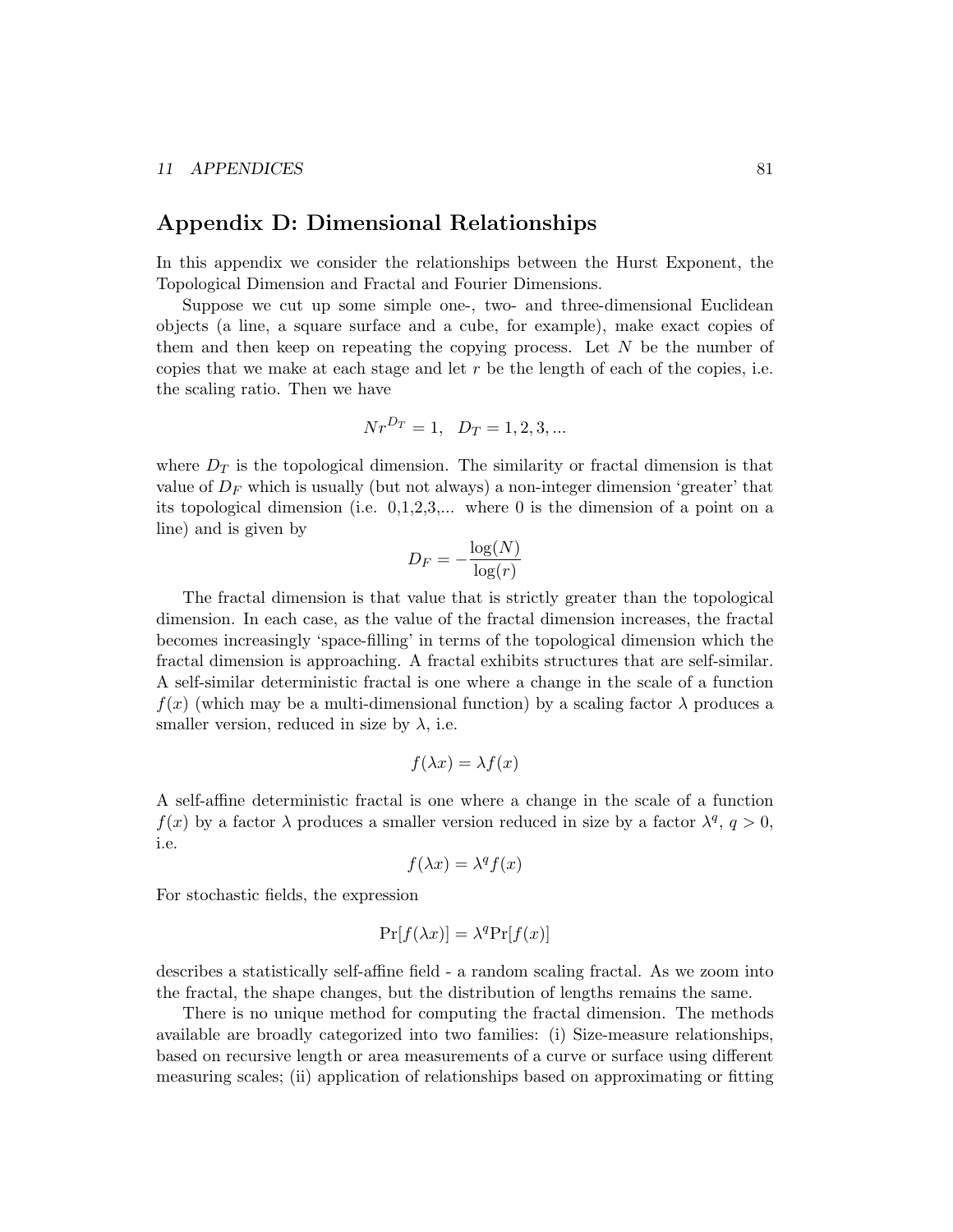a curve or surface to a known fractal function or statistical property, such as the variance.

Consider a simple Euclidean straight line  $\lambda$  of length  $L(\lambda)$  over which we 'walk' a shorter 'ruler' of length  $\delta$ . The number of steps taken to cover the line  $N[L(\lambda), \delta]$ is then  $L/\delta$  which is not always an integer for arbitrary L and  $\delta$ . Since

$$
N[L(\lambda), \delta] = \frac{L(\lambda)}{\delta} = L(\lambda)\delta^{-1},
$$

$$
\Rightarrow 1 = \frac{\ln L(\lambda) - \ln N[L(\lambda), \delta]}{\ln \delta}
$$

$$
= -\left(\frac{\ln N[L(\lambda), \delta] - \ln L(\lambda)}{\ln \delta}\right)
$$

which expresses the topological dimension  $D_T = 1$  of the line. In this case,  $L(\lambda)$  is the Lebesgue measure of the line and if we normalize by setting  $L(\lambda) = 1$ , the latter equation can then be written as

$$
1 = -\lim_{\delta \to 0} \left[ \frac{\ln N(\delta)}{\ln \delta} \right]
$$

since there is less error in counting  $N(\delta)$  as  $\delta$  becomes smaller. We also then have  $N(\delta) = \delta^{-1}$ . For extension to a fractal curve f, the essential point is that the fractal dimension should satisfy an equation of the form

$$
N[F(f), \delta] = F(f) \delta^{-D_F}
$$

where  $N[F(f), \delta]$  is 'read' as the number of rulers of size  $\delta$  needed to cover a fractal set f whose measure is  $F(f)$  which can be any valid suitable measure of the curve. Again we may normalize, which amounts to defining a new measure  $F'$  as some constant multiplied by the old measure to get

$$
D_F = -\lim_{\delta \to 0} \left[ \frac{\ln N(\delta)}{\ln \delta} \right]
$$

where  $N(\delta)$  is taken to be  $N[F'(f), \delta]$  for notational convenience. Thus a piecewise continuous field has precise fractal properties over all scales. However, for the discrete (sampled) field

$$
D = -\left\langle \frac{\ln N(\delta)}{\ln \delta} \right\rangle
$$

where we choose values  $\delta_1$  and  $\delta_2$  (i.e. the upper and lower bounds) satisfying  $\delta_1 < \delta < \delta_2$  over which we apply an averaging processes denoted by  $\langle \rangle$ . The most common approach is to utilise a bi-logarithmic plot of  $\ln N(\delta)$  against  $\ln \delta$ , choose values  $\delta_1$  and  $\delta_2$  over which the plot is uniform and apply an appropriate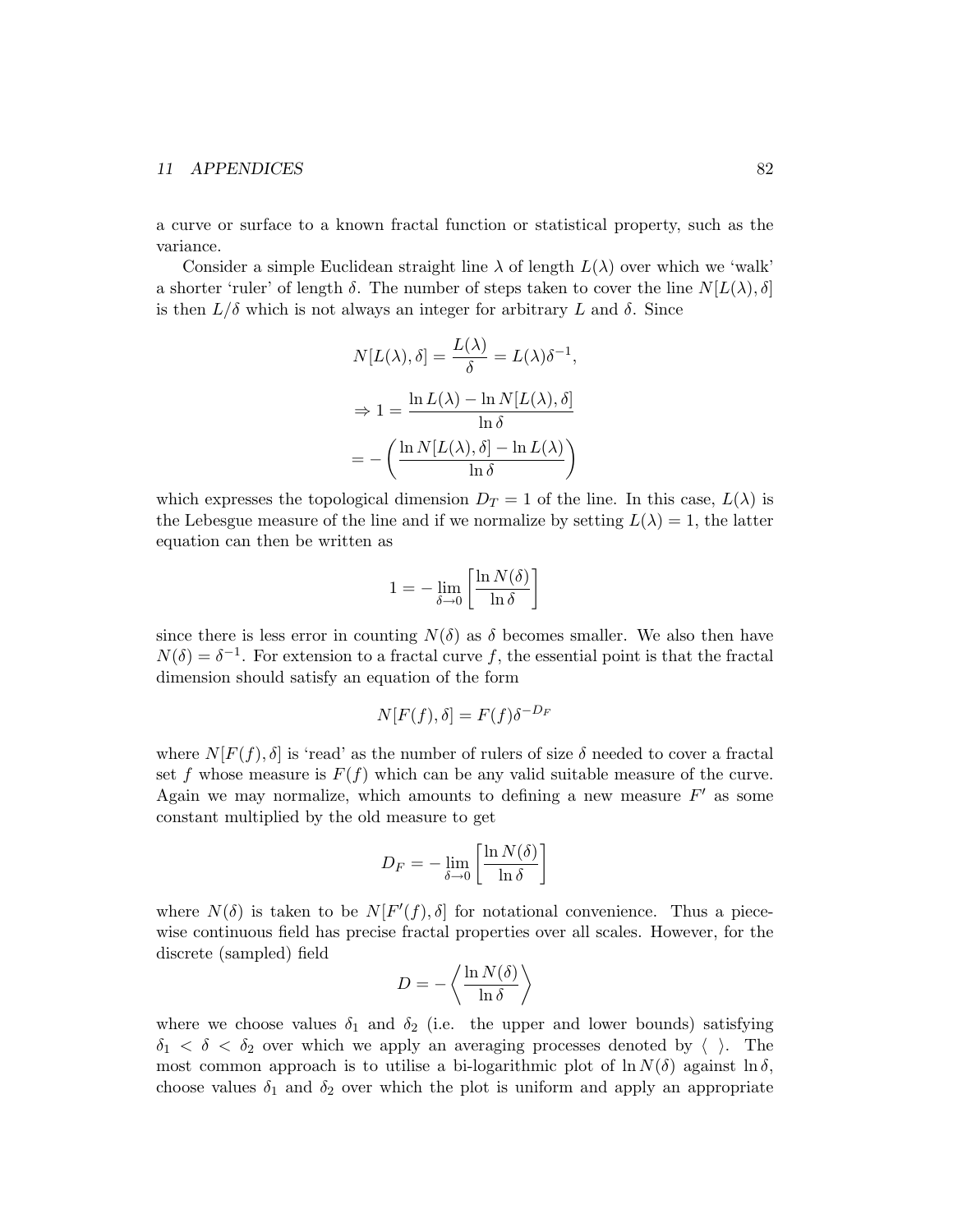data fitting algorithm (e.g. a least squares estimation method or, as used in this work, Orthogonal Linear Regression) within these limits.

The relationship between the Fourier dimension  $q$  and the fractal dimension  $D_F$ can be determined by considering this method for analysing a statistically self-affine field. For a fractional Brownian process (with unit step length)

$$
A(t) = t^H, \quad H \in (0, 1]
$$

where  $H$  is the Hurst dimension. Consider a fractal curve covering a time period  $\Delta t = 1$  which is divided up into  $N = 1/\Delta t$  equal intervals. The amplitude increments  $\Delta A$  are then given by

$$
\Delta A = \Delta t^H = \frac{1}{N^H} = N^{-H}
$$

The number of lengths  $\delta = N^{-1}$  required to cover each interval is

$$
\Delta A \Delta t = \frac{N^{-H}}{N^{-1}} = N^{1-H}
$$

so that

$$
N(\delta) = NN^{1-H} = N^{2-H}
$$

Now, since

$$
N(\delta) = \frac{1}{\delta^{D_F}}, \quad \delta \to 0,
$$

then, by inspection,

$$
D_F = 2 - H
$$

Thus, a Brownian process, where  $H = 1/2$ , has a fractal dimension of 1.5. For higher topological dimensions  $D_T$ 

$$
D_F = D_T + 1 - H
$$

This algebraic equation provides the relationship between the fractal dimension  $D_F$ , the topological dimension  $D_T$  and the Hurst dimension H. We can now determine the relationship between the Fourier dimension  $q$  and the fractal dimension  $D_F$ .

Consider a fractal signal  $f(x)$  over an infinite support with a finite sample  $f_X(x)$ , given by

$$
f_X(x) = \begin{cases} f(x), & 0 < x < X; \\ 0, & \text{otherwise.} \end{cases}
$$

A finite sample is essential as otherwise the power spectrum diverges. Moreover, if  $f(x)$  is a random function then for any experiment or computer simulation we must necessarily take a finite sample. Let  $F_X(k)$  be the Fourier transform of  $f_X(x)$ ,  $P_X(k)$  be the power spectrum and  $P(k)$  be the power spectrum of  $f(x)$ . Then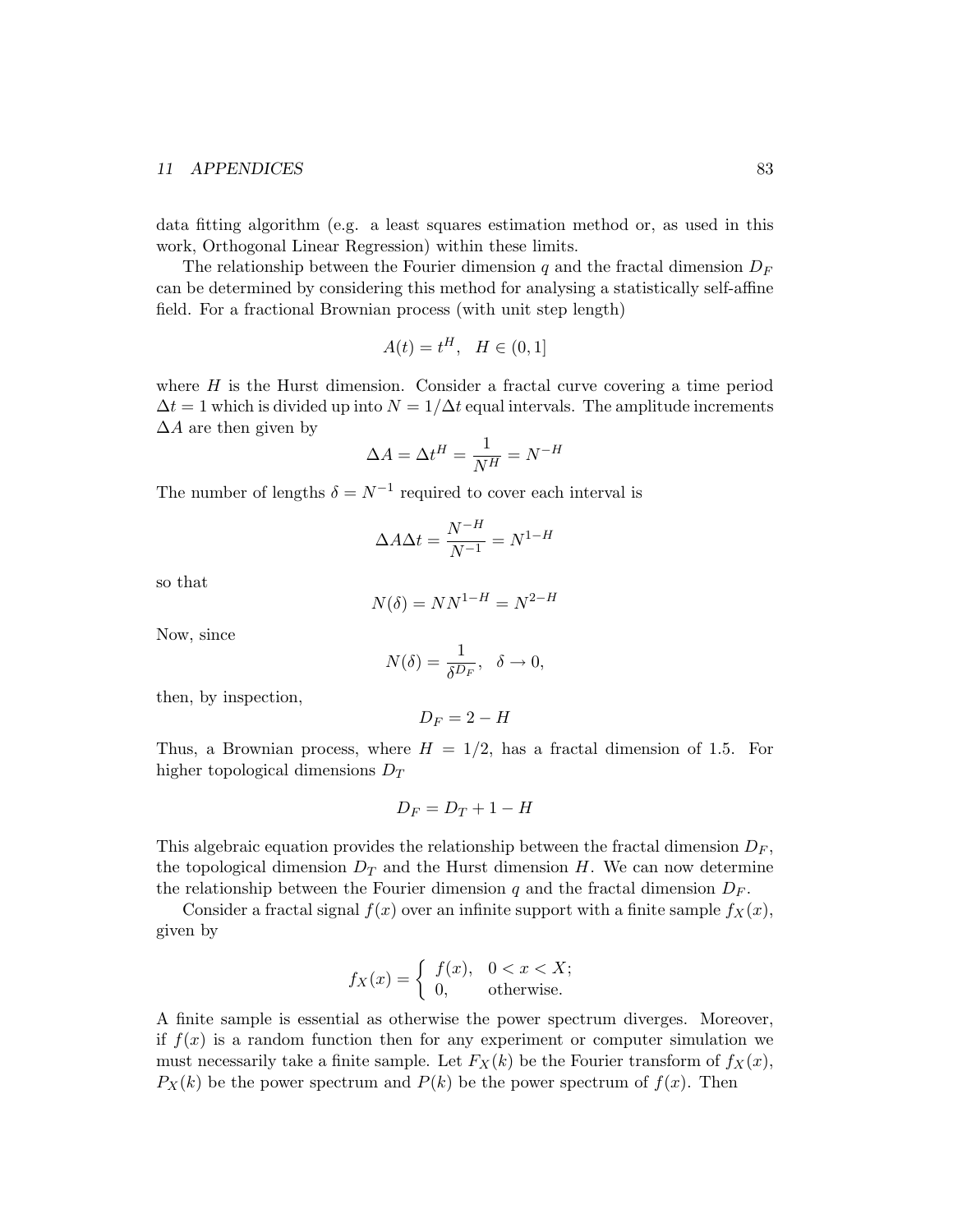$$
f_X(x) = \frac{1}{2\pi} \int_{-\infty}^{\infty} F_X(k) \exp(ikx) dk,
$$

$$
P_X(k) = \frac{1}{X} |F_X(k)|^2
$$

and

$$
P(k) = \lim_{X \to \infty} P_X(k)
$$

The power spectrum gives an expression for the power of a signal for particular harmonics.  $P(k)dk$  gives the power in the range k to  $k + dk$ . Consider a function  $g(x)$ , obtained from  $f(x)$  by scaling the x-coordinate by some  $a > 0$ , the f-coordinate by  $1/a^H$  and then taking a finite sample as before, i.e.

$$
g_X(x) = \begin{cases} g(x) = \frac{1}{a^H} f(ax), & 0 < x < X; \\ 0, & \text{otherwise.} \end{cases}
$$

Let  $G_X(k)$  and  $P'_X(k)$  be the Fourier transform and power spectrum of  $g_X(x)$ , respectively. We then obtain an expression for  $G_X$  in terms of  $F_X$ ,

$$
G_X(k) = \int_0^X g_X(x) \exp(-ikx) dx =
$$

$$
\frac{1}{a^{H+1}} \int_0^X f(s) \exp\left(-\frac{iks}{a}\right) ds
$$

where  $s = ax$ . Hence

$$
G_X(k) = \frac{1}{a^{H+1}} F_X\left(\frac{k}{a}\right)
$$

and the power spectrum of  $g_X(x)$  is

$$
P'_X(k) = \frac{1}{a^{2H+1}} \frac{1}{aX} \left| F_X\left(\frac{k}{a}\right) \right|^2
$$

and, as  $X \to \infty$ ,

$$
P'(k) = \frac{1}{a^{2H+1}} P\left(\frac{k}{a}\right)
$$

Since  $g(x)$  is a scaled version of  $f(x)$ , their power spectra are equal, and so

$$
P(k) = P'(k) = \frac{1}{a^{2H+1}} P\left(\frac{k}{a}\right)
$$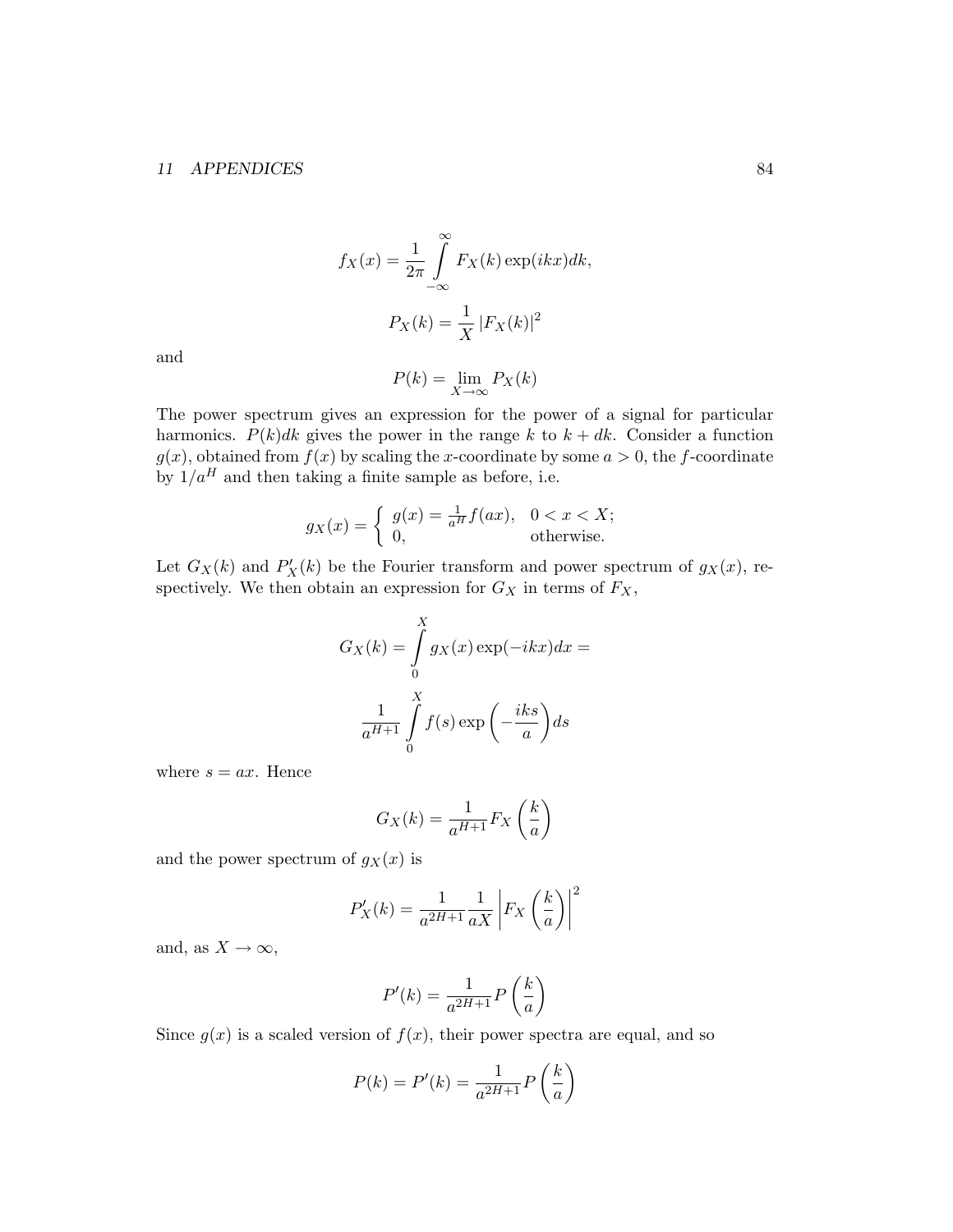If we now set  $k = 1$  and then replace  $1/a$  by k we get

$$
P(k) \propto \frac{1}{k^{2H+1}} = \frac{1}{k^q}
$$

Now since  $q = 2H + 1$  and  $D_F = 2 - H$ , we have

$$
D_F = 2 - \frac{q-1}{2} = \frac{5-q}{2}
$$

The fractal dimension of a fractal signal can be calculated directly from  $q$  using the above relationship. This method also generalizes to higher topological dimensions giving

$$
q = 2H + D_T
$$

Thus, since

$$
D_F = D_T + 1 - H
$$

then  $q = 5 - 2D_F$  for a fractal signal and  $q = 8 - 2D_F$  for a fractal surface so that, in general,

$$
q = 2(D_T + 1 - D_F) + D_T = 3D_T + 2 - 2D_F
$$

and

$$
D_F = D_T + 1 - H = D_T + 1 - \frac{q - D_T}{2} = \frac{3D_T + 2 - q}{2}
$$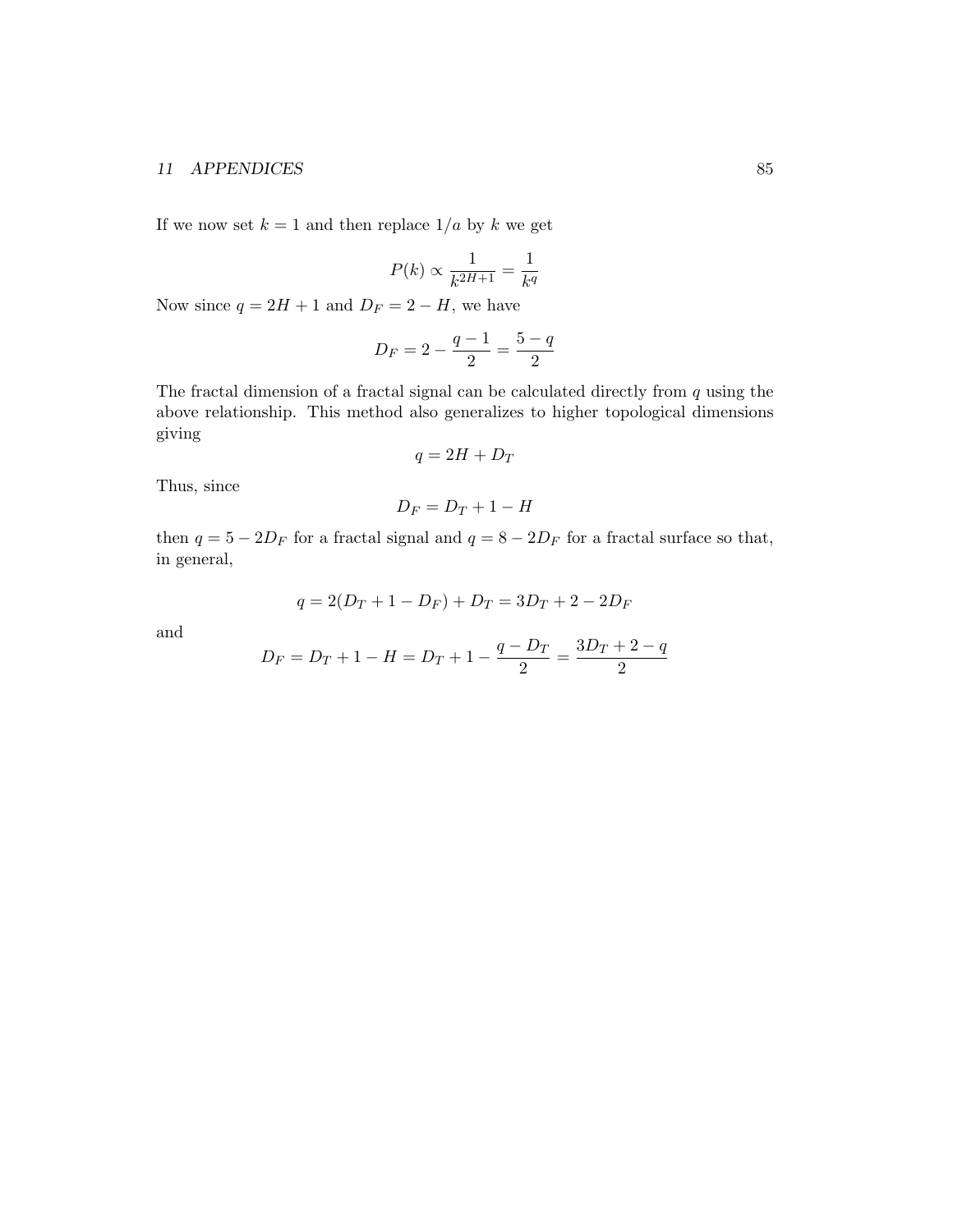## Appendix E: Variation Diminishing Smoothing Kernels

Variation Diminishing Smoothing Kernels (VDSK) are convolution kernels with properties that guarantee smoothness and thereby, eliminate Gibbs' effect around points of discontinuity of a given function. Further the smoothed function can be shown to be made up of a similar succession of concave or convex arcs equal in number to those of the function. Thus, we consider the following question: let there be given a continuous or discontinuous function  $f$  whose graph is composed of a succession of alternating concave or convex arcs. Is there a smoothing kernel (or a set of them) which produces a smoothed function whose graph is also made up of a similar succession of concave or convex arcs equal in number to those of f?.

#### E.1 Laguerre-Pôlya Class Entire Functions

The class of kernels which relate to this question are a class of entire functions which shall be called class  $E$  originally studied earlier by E Laguerre and G Pôlya. An entire function  $E(z)$ ,  $z \in \mathbb{C}$  belongs to the class E

⇐⇒

$$
E(z) = \exp(bz - cz^2) \prod_{\lambda=1}^{\infty} \left(1 - \frac{z}{a(\lambda)}\right) \exp[z/a(\lambda)], \qquad (E.1.1)
$$

where  $b, c, a(\lambda) \in \mathbf{R}, c \geq 0$ , and

$$
\sum_{\lambda=1}^{\infty} a^{-2}(\lambda) < \infty. \tag{E.1.2}
$$

where  $\iff$  is taken to denote 'if and only if' - iff. The convergence of the series  $(E.1.2)$  guarantees that the product in  $(E.1.1)$  converges and represents an entire function. Laguerre proved, and Pôlya added a refinement, that a sequence of polynomials, having real roots only, which converge uniformly in every compact set of the complex plane  $\bf{C}$ , approaches a function of class E in the uniform limit of such a sequence. For example,

$$
\exp(-z^2) = \lim_{\lambda \to \infty} \left(1 - \frac{z^2}{\lambda^2}\right)^{\lambda^2},
$$

and the polynomials  $(1 - z^2/\lambda^2)$  have real roots only. In this definition, it is not assumed that the  $a(\lambda)$  are distinct. To include the case in which the product has a finite number of factors or reduces to 1 without additional notation, it is assumed that certain points on all the  $a(\lambda)$  may be  $\infty$ . Furthermore, it is assumed, without loss of generality, that the roots  $a(\lambda)$  are arranged in an order of increasing absolute values,

$$
0 < |a(1)| \leq |a(2)| \leq |a(3)| \leq \dots
$$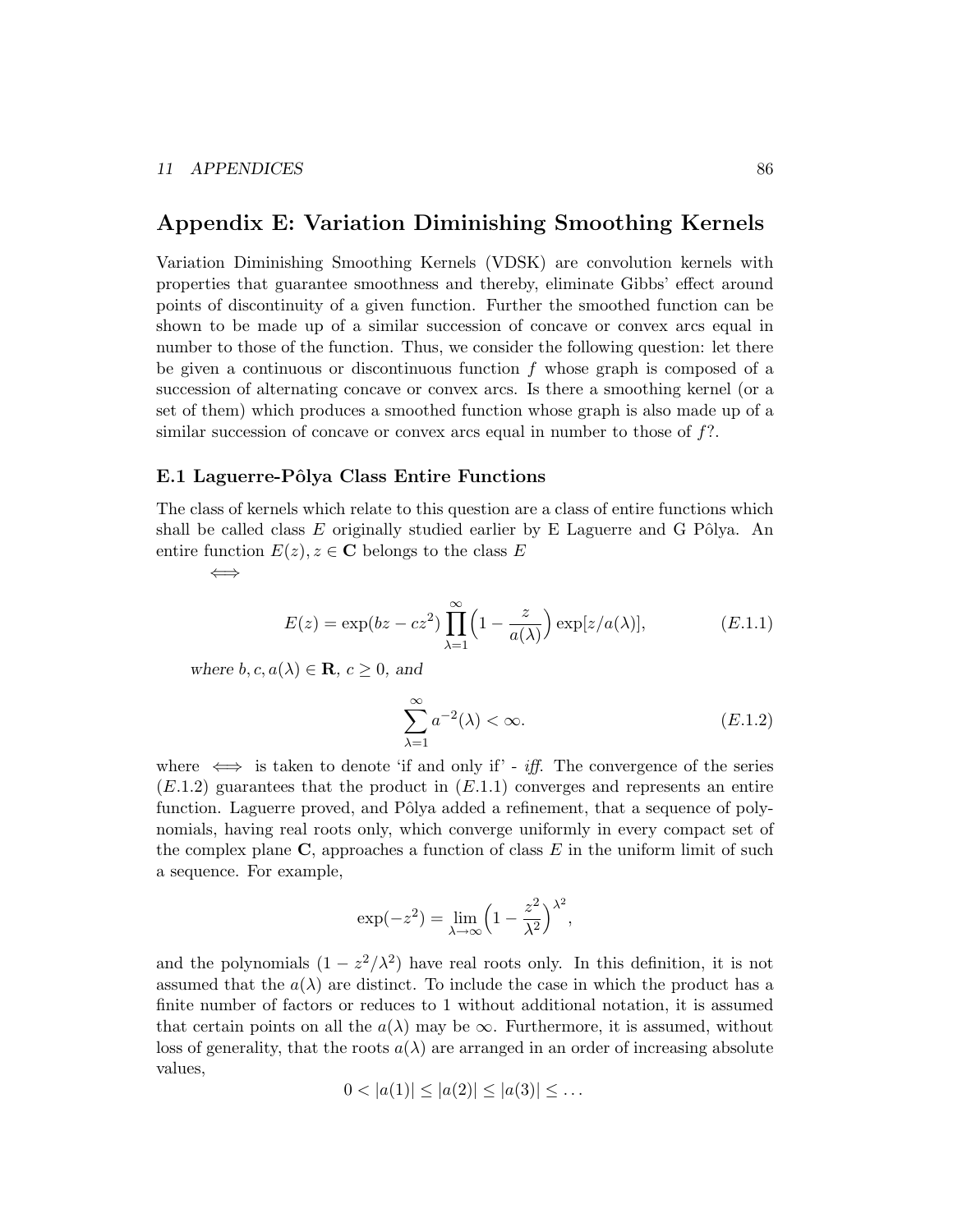Examples of functions belonging to class  $E$  are

1, 1 - z, exp(z), exp(z<sup>2</sup>), cos z  

$$
\frac{\sin z}{z}, \Gamma^{-1}(1-z), \Gamma^{-1}(z)
$$

Note that the product of two functions of this class produce a new function of the same class.

## E.2 Variation Diminishing Smoothing Kernels (VDSKs)

A function  $k$  is variation diminishing iff it is of the form

$$
k(x) = (2\pi i)^{-1} \int_{-i\infty}^{i\infty} [E(z)]^{-1} \exp(zx) dz,
$$
 (E.2.1)

where  $E(z) \in E$  is given by

$$
E(z) = \exp(bz - cz^2) \prod_{\lambda=1}^{\infty} \left(1 - \frac{z}{a(\lambda)}\right) \exp[z/a(\lambda)], \qquad (E.2.2)
$$

with  $b, c, a(\lambda) \in \mathbf{R}, c \geq 0$ , and

$$
\sum_{\lambda=1}^{\infty} a^{-2}(\lambda) < \infty
$$

In other words, a frequency function  $k$  is variation diminishing iff its bilateral Laplace transform equals  $[E(z)]^{-1}$ :

$$
[E(z)]^{-1} = \int_{-\infty}^{\infty} k(x) \exp(-zx) dx.
$$
 (E.2.3)

In order to define a smoothing kernel, the function  $k$  given in  $(E.2.1)$  must be an even function. For, if  $k(x)$  is even, then the corresponding bilateral Laplace transform  $[E(z)]^{-1}$  is also even. This fact follows readily from

$$
[E(z)]^{-1}
$$
  
= 
$$
\int_{-\infty}^{\infty} k(x) \exp(-zx) dx = \int_{-\infty}^{\infty} k(-x) \exp(-zx) dx
$$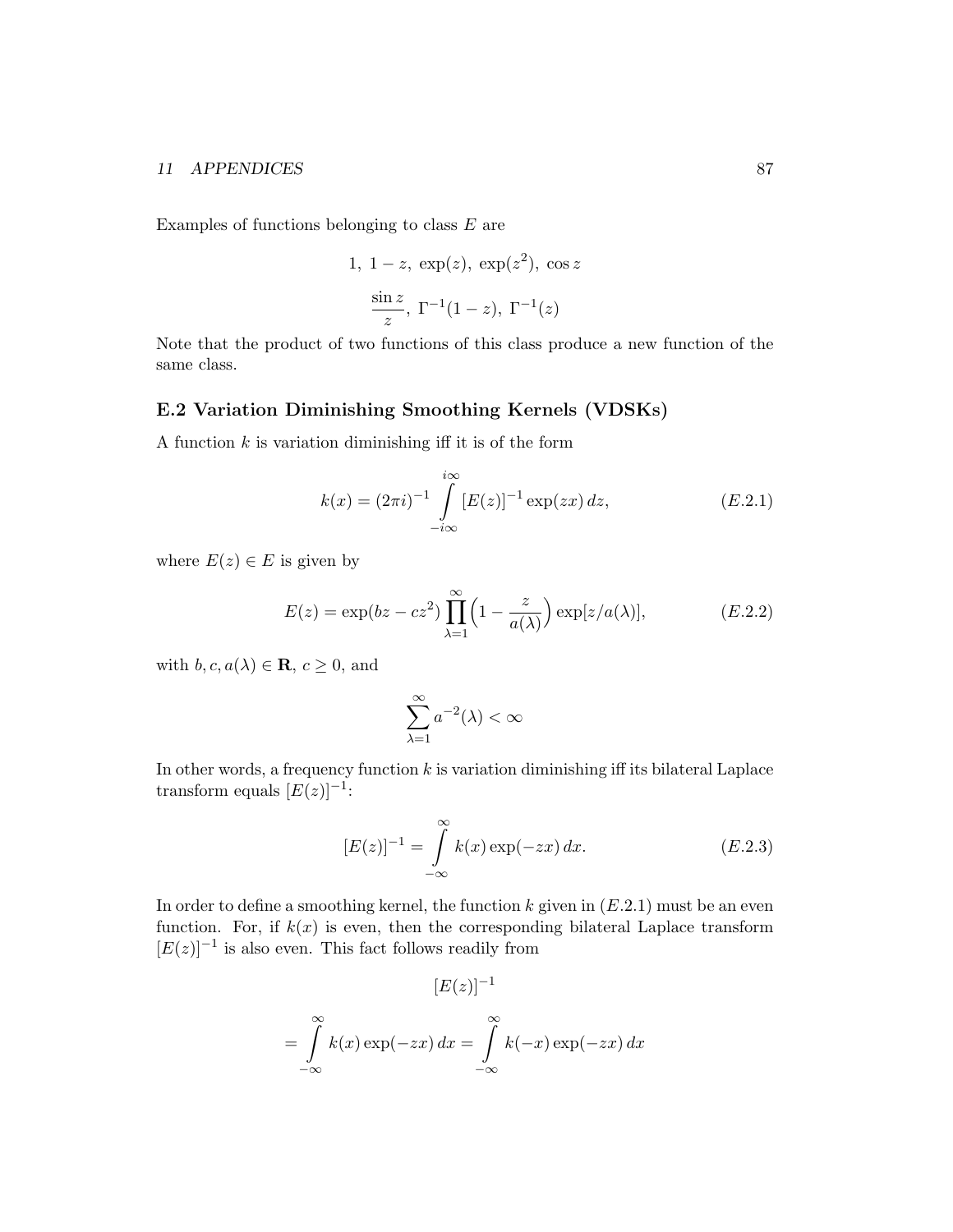$$
= \int_{-\infty}^{\infty} k(x) \exp(zx) dx = [E(-z)]^{-1}
$$

Conversely, if  $[E(z)]^{-1}$  is even, then its inverse bilateral transform is even since a component of convergence of  $(E.2.3)$  contains the imaginary axis. This follows from the fact that the component of convergence of each one of the functions which compose  $E(z)$  contains completely the imaginary axis. Further, it follows that

$$
[E(iu)]^{-1} = K(u), \t\t (E.2.4)
$$

where  $K(u)$  is the FT of k. From the evenness of  $[E(z)]^{(-1)}$  it follows that  $K(u)$  is real, hence k is even. But  $E(z)$  is even iff  $b = 0$  and  $a(2\lambda - 1) = -a(2\lambda), \lambda = 1, 2, \ldots$ . Therefore  $E(z)$  is taken to be

$$
E(z) = \exp(-cz^2) \prod_{\lambda=1}^{\infty} \left( 1 - \frac{z^2}{a^2(\lambda)} \right),
$$
 (E.2.5)

with  $c, a(\lambda) \in \mathbf{R}, c \geq 0$ , and

$$
\sum_{\lambda=1}^{\infty} a^{-2}(\lambda) < \infty
$$

Equation  $(E.2.4)$  establishes the relationship between the bilateral Laplace transform and the Fourier transform of  $k$ . Thus, any analysis associated with use of the bilateral Laplace transform can be undertaken in terms of the Fourier transform.

Using equation  $(E.2.4)$  the Fourier transform of  $(E.2.1)$  is given by

$$
k(x) \leftrightarrow K(u) = [E(iu)]^{-1} = \exp(-cu^2) \prod_{\lambda=1}^{\infty} \left( \frac{a^2(\lambda)}{a^2(\lambda) + u^2} \right),
$$
 (E.2.6)

where  $\leftrightarrow$  denotes transformation from real to Fourier space,  $c, a(\lambda) \in \mathbb{R}$ ,  $c \geq 0$ , and  $\sum_{i=1}^{\infty}$  $\lambda=1$  $a^{-2}(\lambda) < \infty$ .

Because equation  $(E.2.6)$  is a variation diminishing function by construction and  $|K(0)| \leq 1$ , then the following result holds.

Theorem E.2.1 (VDSKs) k defined as in equation  $(E.2.6)$ 

=⇒

1. k is a smoothing kernel belonging to  $SK_1$ ,

2. k is variation diminishing,

3.  $k(x) \ge 0, x \in \mathbf{R}$ .

In order to make a complete study of the VDSKs, such kernels will be divided in three classes: The Finite VDSKs, The Non-Finite VDSKs, and The Gaussian VDSK.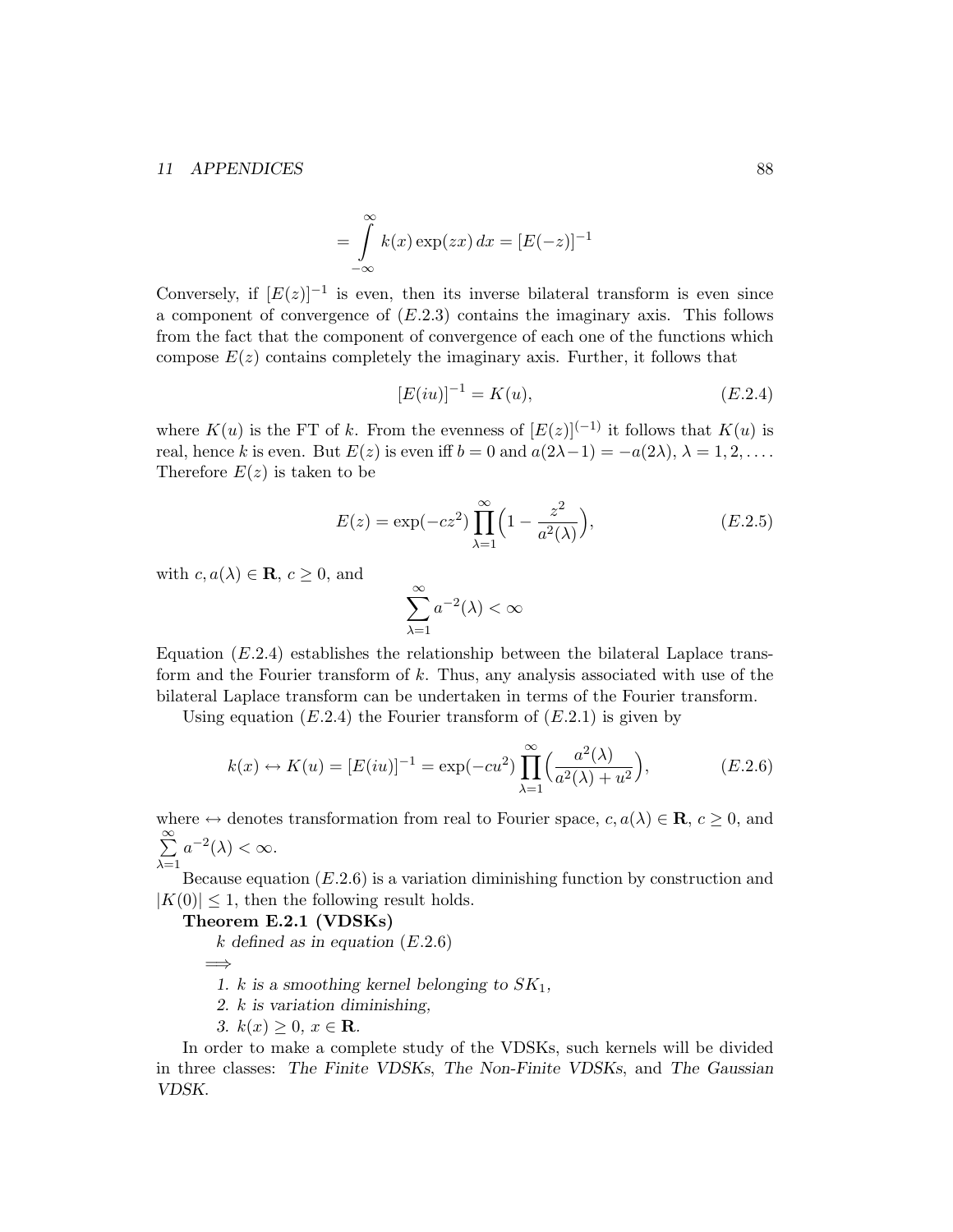## E.3 The Finite VDSKs

The finite and the non-finite VDSKs are kernels which can be synthesized from the following basic function:

$$
e(x) = \frac{1}{2} \exp(-|x|), \ x \in \mathbf{R}.
$$
 (E.3.1)

The finite VDSKs are made up by a finite number of convolutions of functions  $a(\lambda) e[a(\lambda)x], \lambda = 1, 2, \ldots$  Clearly  $e(x)$  is a VDSK with mean  $\nu = 0$  and variance  $\sigma^2 = 2$  and its Fourier transform is given by

$$
e(x) \leftrightarrow \frac{1}{1+u^2}.\tag{E.3.2}
$$

Note that if  $a > 0$ , then  $a e(ax)$  is again a VDSK. Using the similarity property of the Fourier transform and equation  $(E.3.2)$ , its Fourier transform is given by

$$
a e(ax) \leftrightarrow \frac{a^2}{a^2 + u^2}.
$$
 (E.3.3)

Its mean  $\nu$  again vanishes and its variance takes the value  $\sigma^2 = 2/a^2$ .

Let  $a(1), a(2), \ldots, a(n) > 0$  be constants, some or all of which may be coincident. The following VDSKs are introduced

$$
k_{\lambda}(x) = a(\lambda) e[a(\lambda)x], \lambda = 1, 2, \dots, n.
$$
 (E.3.4)

The combination of these functions by convolution gives a new VDSKs with properties quantified in the following theorem.

## Theorem E.3.1 (Properties of The Finite VDSKs)

1. 
$$
a(\lambda) > 0, \lambda = 1, 2, \ldots,
$$
  
\n2.  $k_{\lambda}(x) = a(\lambda) e[a(\lambda)x],$   
\n3.  $k = k_1 \otimes k_2 \otimes \cdots \otimes k_n,$   
\n4.  $K(u) = \prod_{\lambda=1}^{n} (a^2(\lambda)/(a^2(\lambda) + u^2))$   
\n $\implies$   
\nA.  $k$  is a VDSK,  
\nB.  $k(x) \leftrightarrow K(u),$   
\nC.  $k$  has mean  $\nu = 0,$   
\nD.  $k$  has variance  $\sigma^2 = \sum_{\lambda=1}^{n} (2/a^2(\lambda)) < \infty.$ 

**Proof.** A. The assertion follows from mathematical induction.

B. It follows from Convolution Theorem and mathematical induction.

C. Let  $k_{\lambda}(x) \leftrightarrow K_{\lambda}(u)$ . Then because each  $k_{\lambda}$  is a VDSK, it follows that the respective mean,  $\nu_{\lambda}$ , is given by

$$
\nu_{\lambda} = iK'_{\lambda}(0) = 0, \ \lambda = 1, 2, \dots, n
$$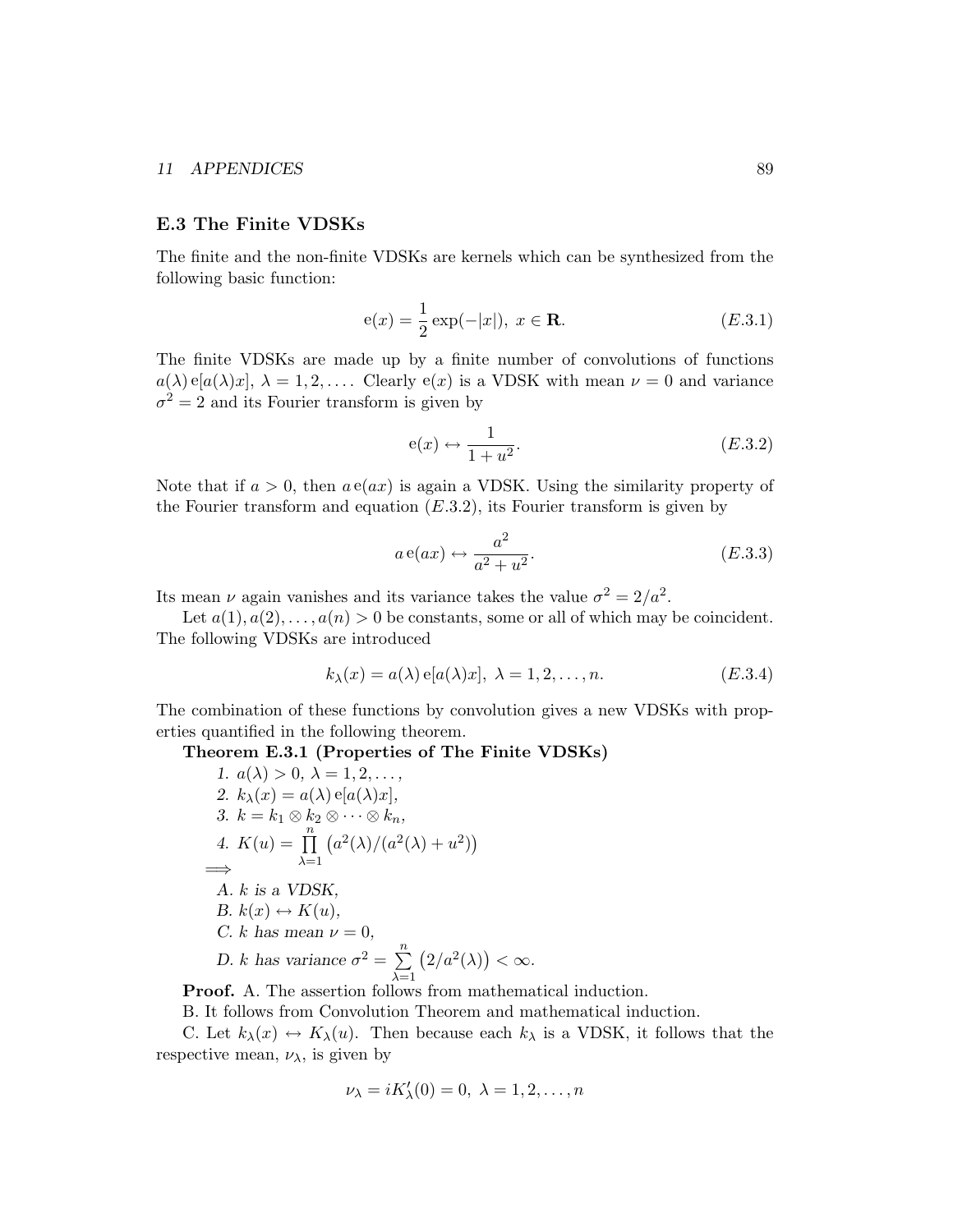Moreover, if  $n = 2$ , then the mean  $\nu$  of k is given by

$$
\nu = iK'(0) = i(K_1K_2)'(0) = i(K_1K_2' + K_1'K_2)(0) = i(0) = 0
$$

The assertion follows from this result and mathematical induction.

D. Let  $k_{\lambda}(x) \leftrightarrow K_{\lambda}(u)$ . Then because  $k_{\lambda}$  is a VDSK, it follows that the respective variance,  $\sigma_{\lambda}^2$ , is given by

$$
\sigma_{\lambda}^2 = -K''(0) = \frac{2}{a^2\lambda}, \ \lambda = 1, 2, \dots, n
$$

Furthermore, from the result given in C above, if  $n = 2$ , then the mean  $\sigma^2$  of k is given by

$$
\sigma^2 = -K''(0) = -(K_1K_2)''(0)
$$

$$
= (-K_1K_2'' - 2K_1'K_2' - K_1''K_2)(0) = \frac{2}{a^2(1)} + \frac{2}{a^2(2)}
$$

The assertion follows from this result and mathematical induction. From the explicit expression of  $K(u)$  given in Theorem E.3.1. it follows that

$$
K(u) = \prod_{\lambda=1}^{n} \left( \frac{a^2(\lambda)}{a^2(\lambda) + u^2} \right)
$$

$$
= \prod_{\lambda=1}^{n} \left( \frac{a(\lambda)}{a(\lambda) - iu} \right) \left( \frac{-a(\lambda)}{-a(\lambda) - iu} \right)
$$

$$
= \prod_{\lambda=1}^{n} \left( \frac{a(\lambda)}{a(\lambda) - iu} \right) \prod_{\lambda=1}^{n} \left( \frac{-a(\lambda)}{-a(\lambda) - iu} \right)
$$

$$
= \prod_{\lambda=1}^{2n} \left( \frac{d(\lambda)}{d(\lambda) - iu} \right)
$$

where  $d(\lambda) = a(\lambda)$  for  $\lambda = 1, 2, ..., n$  and  $d(\lambda) = -a(\lambda)$  for  $\lambda = n + 1, n + 2, ..., 2n$ . Thus  $k$  is of degree  $2n$  and the following theorem holds.

Theorem E.3.2 (Degree of Differentiability of The Finite VDSKs)

k a finite VDSK, =⇒ 1.  $k \in C^{2n-2}(\mathbf{R}, \mathbf{R}),$ 2.  $k \in C^{2n-1}(\mathbf{R}, \mathbf{R})$  except at  $x = 0$ , where

$$
k^{2n-1}(0^+), k^{2n-1}(0^-)
$$

both exist.

The asymptotic behaviour of  $k$  and its Fourier transform,  $K$ , will be now studied.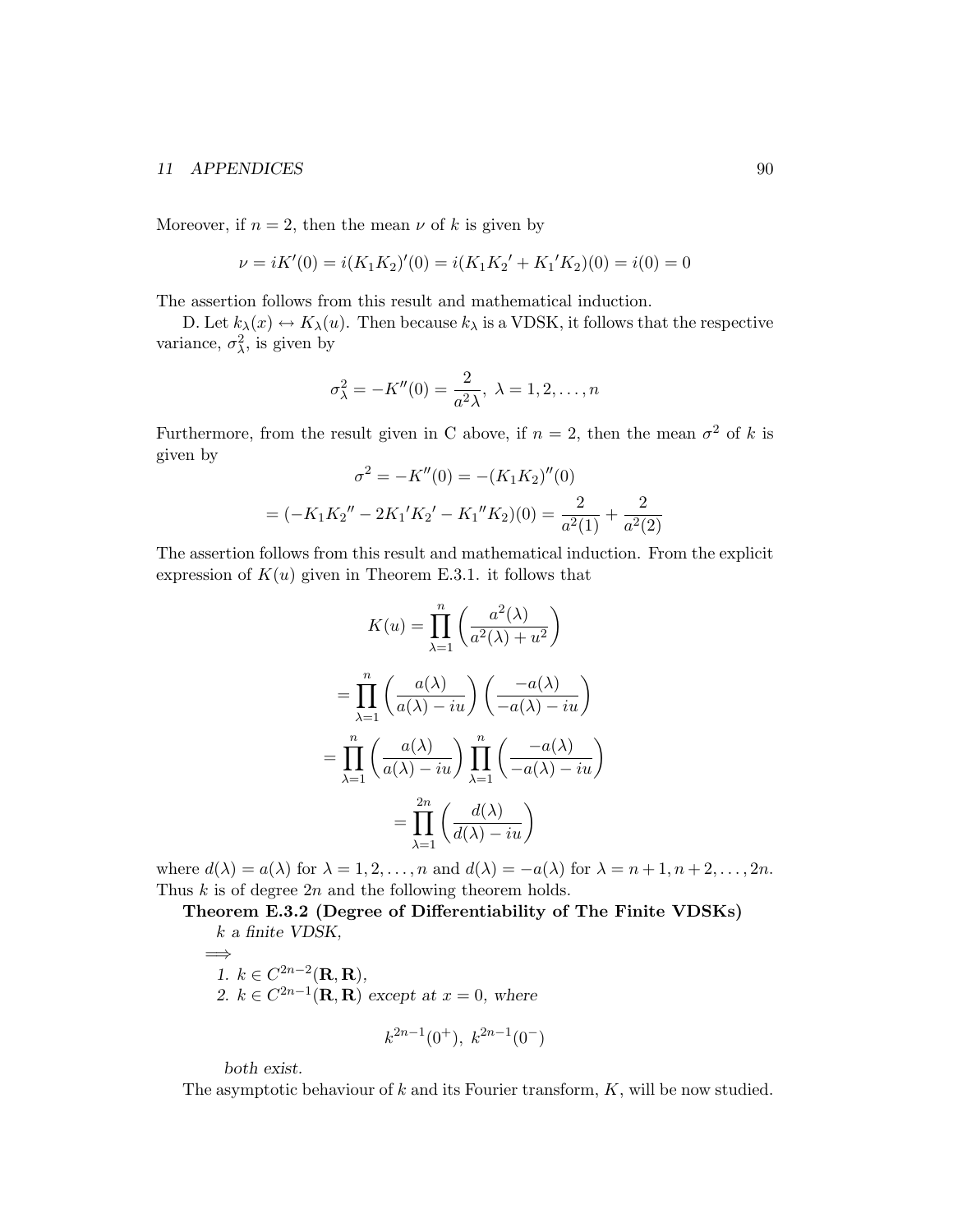Theorem E.3.3 (Asymptotic Behaviour of The Fourier transform of The Finite VDSKs)

1. k a finite VDSK, 2.  $k(x) \leftrightarrow K(u)$ =⇒

$$
|K(u)| = O(|u|^{-2n}), |u| \to \infty
$$

**Proof.** k is made up of a finite convolution operations of functions  $k_{\lambda}(x)$  =  $a(\lambda) e[a(\lambda)x]$ , where  $a(\lambda) > 0$ ,  $\lambda = 1, 2, ..., n$ ; and whose FT,  $K_{\lambda}(u)$ , satisfy the inequality

$$
|K_{\lambda}(u)| = \left|\frac{a^2(\lambda)}{a^2(\lambda) + u^2}\right| \le \frac{a^2(\lambda)}{|u|^2}, \ \lambda = 1, 2, \dots, n
$$

Thus

$$
|K(u)| = \left| \prod_{\lambda=1}^{n} K_{\lambda}(u) \right| \le \prod_{\lambda=1}^{n} \left( \frac{a^2(\lambda)}{|u|^2} \right) = |u|^{-2n} \prod_{\lambda=1}^{n} a^2(\lambda). \tag{E.3.5}
$$

From the above theorem we construct the following corollarys.

Corollary E.3.4 (Absolute and Quadratic Integrability of The Fourier transform of The Finite VDSKs)

1. k a finite VDSK, 2.  $k(x) \leftrightarrow K(u)$ =⇒  $K(u) \in L(\mathbf{R}, \mathbf{R}) \cap L^2(\mathbf{R}, \mathbf{R}).$ 

Corollary E.3.5 (Absolute and Quadratic Integrability of The Finite VDSKs)

k a finite VDSK,

=⇒  $k(x) \in L(\mathbf{R}, \mathbf{R}) \cap L^2(\mathbf{R}, \mathbf{R}).$ 

The Fourier transform  $K(u)$  of the Fourier transform of k is given by

$$
K(u) \leftrightarrow 2\pi k(-x)
$$

Since  $k$  is a even function then

$$
K(u) \leftrightarrow 2\pi k(x)
$$

This result in conjunction with Corollary E.3.4. and Riemann-Lebesgue Lemma proves the following theorem.

Theorem E.3.6 (Asymptotic Behaviour of The Finite VDSKs) k a finite VDSK =⇒

 $k(x) \to 0$  as  $|x| \to \infty$ .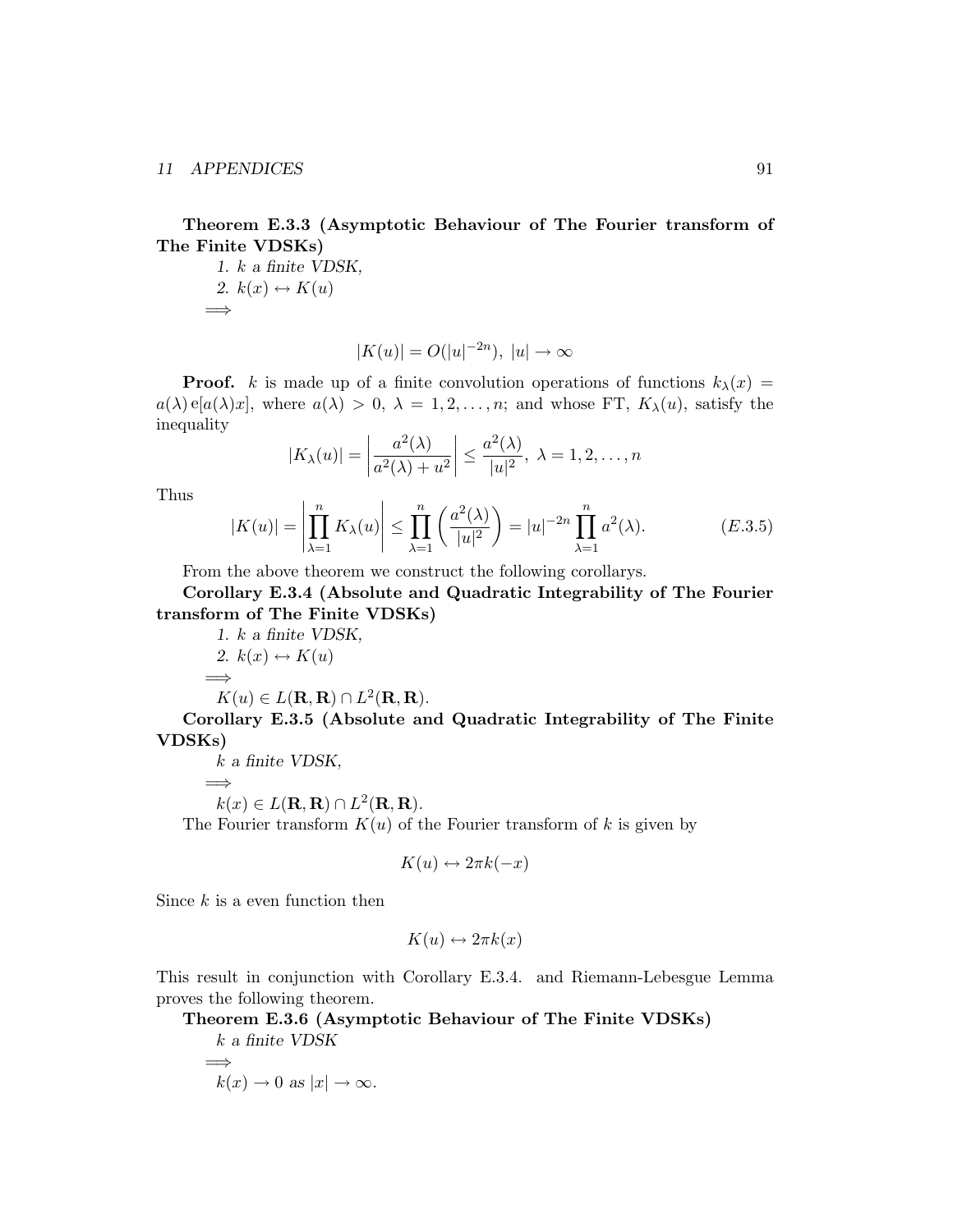## E.4 The Non-Finite VDSKs

We now study kernels  $k$  holding the property

$$
k(x) \leftrightarrow K(u) = \prod_{\lambda=1}^{\infty} \left( \frac{a^2(\lambda)}{a^2(\lambda) + u^2} \right)
$$
 (E.4.1)

which are non-finite kernels. In particular, the infinite product in equation  $(E.4.1)$ may have only a finite number of factors, so that the finite VDSKs of the last section are included. Kernels holding equation  $(E.4.1)$  can be synthesized from the basic kernel

$$
e(x) = \frac{1}{2} \exp(-|x|), x \in \mathbf{R}
$$

The non-finite VDSKs are composed of a non-finite number of functions  $a(\lambda) e[a(\lambda)x]$ ,  $\lambda = 1, 2, \ldots$ . The properties of such kernels are given in the following theorem.

Theorem E.4.1 (Properties of The Non-Finite VDSKs)

1. 
$$
a(\lambda) > 0, \lambda = 1, 2, \ldots,
$$
  
\n2.  $k_{\lambda}(x) = a(\lambda) e[a(\lambda)x],$   
\n3.  $k = k_1 \otimes k_2 \otimes \cdots \otimes k_n \ldots,$   
\n4.  $K(u) = \prod_{\lambda=1}^{\infty} (a^2(\lambda)/(a^2(\lambda) + u^2))$   
\n $\implies$   
\nA.  $k$  is a VDSK,  
\nB.  $k(x) \leftrightarrow K(u),$   
\nC.  $k$  has mean  $\nu = 0,$   
\nD.  $k$  has variance  $\sigma^2 = \sum_{\lambda=1}^{\infty} (2/a^2(\lambda)) < \infty.$ 

Since k (Theorem E.4.1) is made up by a non-finite number of convolution operationw, then it is of degree infinity, which leads to the following.

## Theorem E.4.2 (Degree of Differentiability of The Non-Finite VDSKs) k a non-finite VDSK

$$
\Longrightarrow
$$

 $k \in C^{\infty}(\mathbf{R}, \mathbf{R}).$ 

The asymptotic behaviour of the Fourier transform of a non-finite kernel is established in the following theorem.

Theorem E.4.3 (Asymptotic Behaviour of The Fourier transform of The Non-Finite VDSKs)

1. k a non-finite VDSK, 2.  $k(x) \leftrightarrow K(u)$ , 3.  $R, p > 0$ =⇒  $|K(u)| = O(|u|^{-2p}), |u| \to \infty.$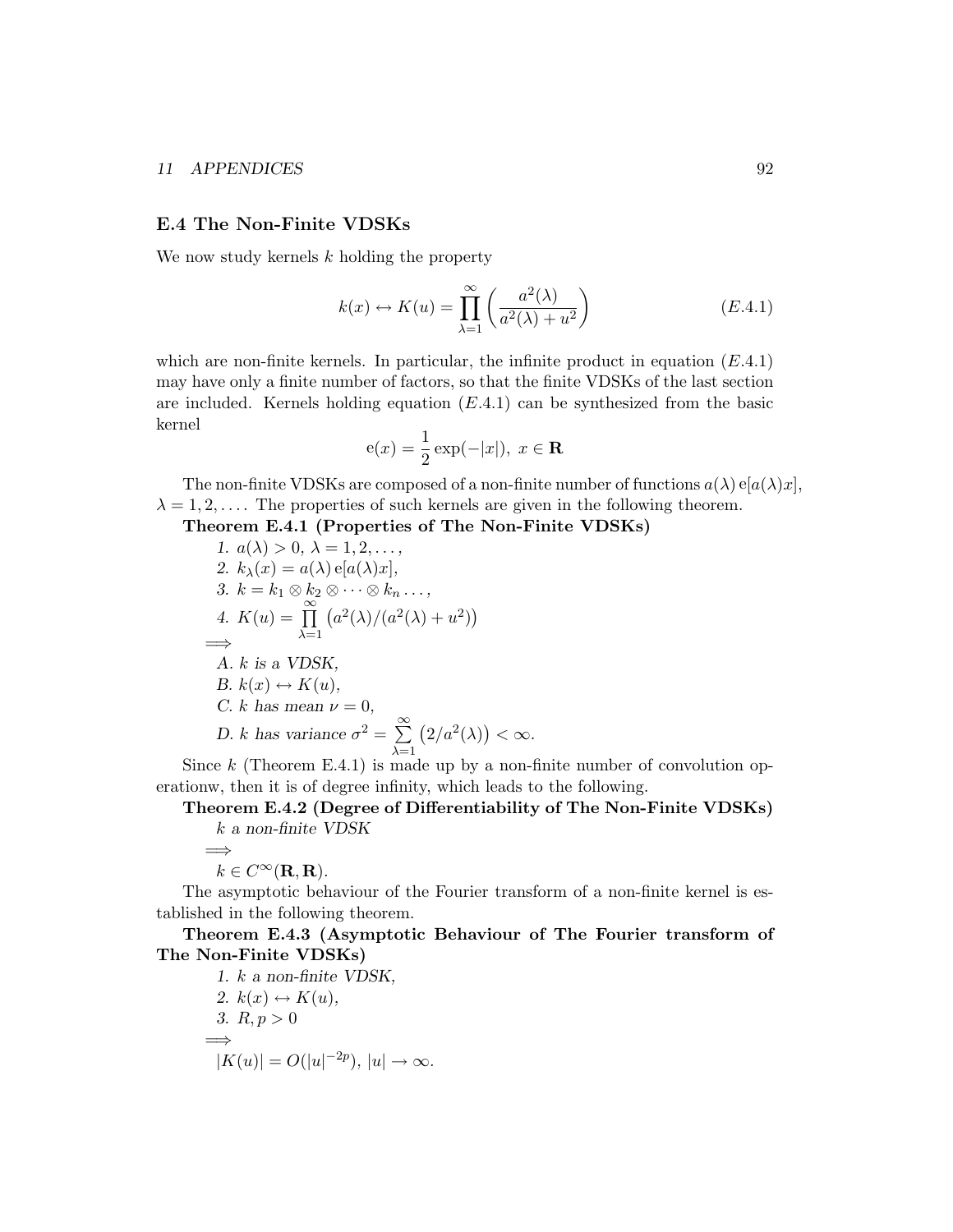**Proof.** Choose  $N > p$  and so large that  $|a(\lambda)| \geq R$  when  $\lambda > N$  which is possible since  $|a(\lambda)| \to \infty$  as  $\lambda \to \infty$ . Set

$$
K_N(u) = \prod_{\lambda=N+1}^{\infty} \left( \frac{a^2(\lambda)}{a^2(\lambda) + u^2} \right)
$$

By equation  $(E.3.5)$ , it follows that

$$
|K(u)| \le \frac{|K_N(u)|}{|u|^{2N}} \prod_{\lambda=1}^N a^2(\lambda)
$$

Because  $|K_N(u)|$  never vanishes and is continuous for all  $u \in \mathbf{R}$ , then it has a positive lower bound. Hence, for a suitable constant M

$$
|K(u)| \le \frac{M}{|u|^{2N}}
$$

In particular, if  $p = 1$  in the above theorem and because k is a variation diminishing function, the following corollary results.

Corollary E.4.4 (Absolute Integrability of The Non-Finite Kernels and Their FT)

1. 
$$
k
$$
 a non-finite VDSK,  
\n2.  $k(x) \leftrightarrow K(u)$   
\n $\Longrightarrow$   
\n $k, K \in L(\mathbf{R}, \mathbf{R}).$ 

Application of the symmetry property of the Fourier transform, the Riemann-Lebesgue Lemma and the above corollary proves the following theorem.

## Theorem E.4.5 (Asymptotic Behaviour of The Non-Finite VDSKs)

k a non-finite VDSK

$$
\Longrightarrow \n k(x) \to 0 \text{ as } |x| \to \infty.
$$

Some examples of non-finite VDSKs are:

$$
\frac{\pi}{4} \operatorname{sech}^{2}(\frac{\pi x}{2}) \leftrightarrow u \operatorname{csch} u
$$

$$
= \prod_{\lambda=1}^{\infty} \left( \frac{\lambda^{2} \pi^{2}}{\lambda^{2} \pi^{2} + u^{2}} \right), \qquad (E.4.2)
$$

$$
\frac{1}{2}\operatorname{sech}\left(\frac{\pi x}{2}\right) \leftrightarrow \operatorname{sech} u = \prod_{\lambda=1}^{\infty} \left( \frac{(2\lambda - 1)^2 \pi^2}{(2\lambda - 1)^2 \pi^2 + u^2} \right). \tag{E.4.3}
$$

Note that a non-finite VDSK does not necessarily belongs to  $L^2(\mathbf{R}, \mathbf{R})$ , e.g. the kernel given by equation  $(E.4.3)$ .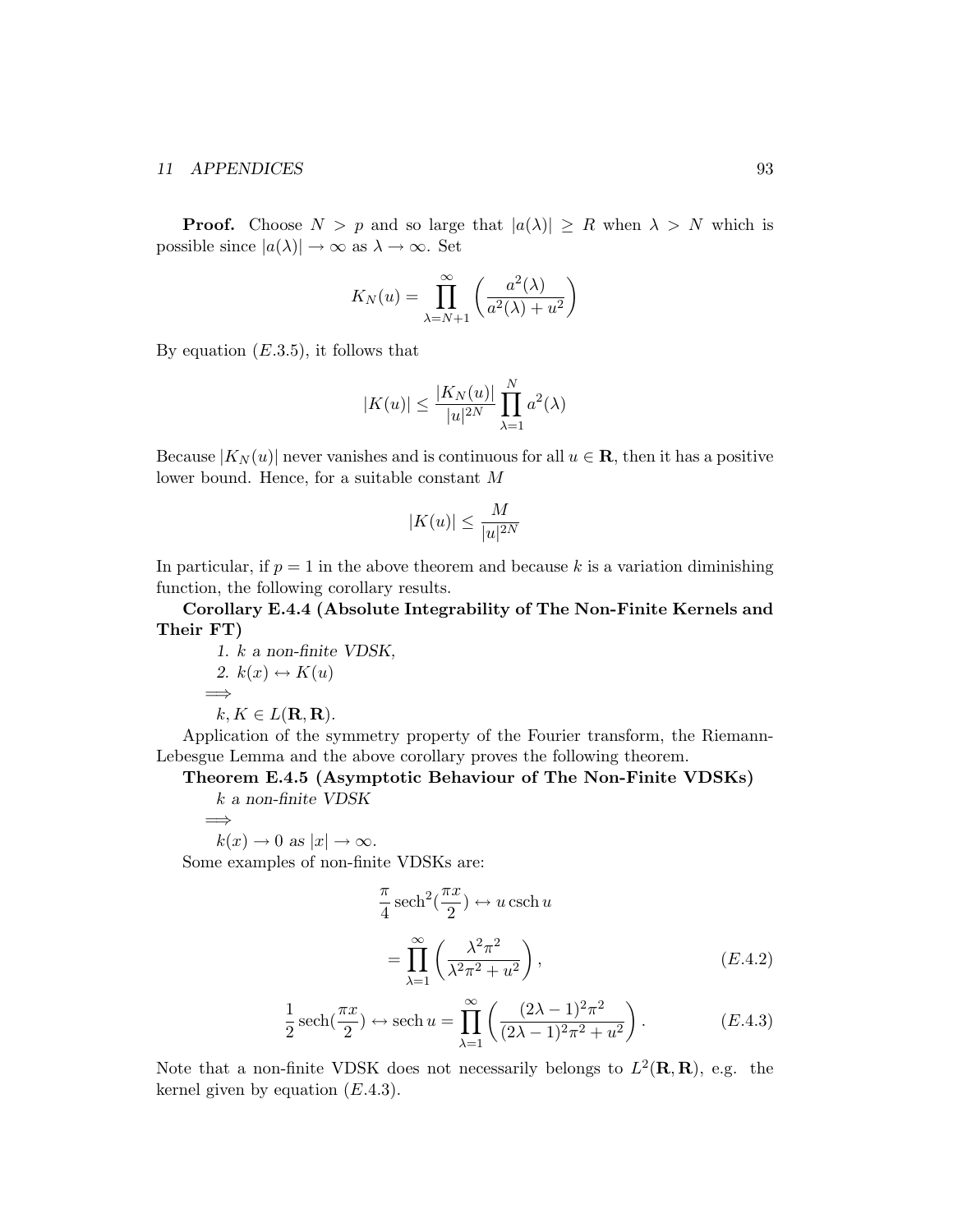## E.5 The Gaussian VDSK

The Gaussian VDSK,  $k$ , is defined by the relation

$$
k(x) \leftrightarrow K(u) = \exp(-cu^2), c > 0.
$$
 (E.5.1)

With  $c \to 1/4c^2$ , the Gaussian VDSK is now defined as

$$
k(x) \leftrightarrow K(u) = \exp(-u^2/4c^2), \ c > 0.
$$
 (E.5.2)

The basic properties of the above kernel follow directly and are collated together in the following theorem.

### Theorem E.5.1 (Basic Properties of The Gaussian VDSK)

1.  $k(x) = c$  gauss $(cx), c > 0,$ 2.  $K(u) = \exp(-u^2/4c^2), c > 0,$ 3.  $p > 0$ =⇒ A. k is a VDSK, B.  $k(x) \leftrightarrow K(u)$ , C. k has mean  $\nu = 0$ , D. k has variance  $\sigma^2 = 1/2c^2$ , E.  $k, K \in L(\mathbf{R}, \mathbf{R}) \cap L^2(\mathbf{R}, \mathbf{R}),$ F.  $k, K \in C^{\infty}(\mathbf{R}, \mathbf{R}),$ G.  $|k(x)| = o(|x|^{-p}),$ H.  $|K(u)| = o(|u|^{-p}).$ 

If in equation  $(E.5.1)$ , c is considered as a variable, say t, then after taking the inverse Fourier transform with respect to  $x$  we obtain a real valued function of two variables, i.e.

$$
k(x,t) = \frac{1}{\sqrt{4\pi t}} \exp(-x^2/4t).
$$
 (E.5.3)

This new function is the familiar *source solution* of the diffusion equation

$$
\left(\frac{\partial^2}{\partial x^2} - \frac{\partial}{\partial t}\right) k(x, t) = 0
$$
\n(E.5.4)

#### E.6 Geometric Properties of The VDSKs

We consider the general geometric properties shared by the finite, non-finite and the Gaussian VDSKs where k denotes either a finite, non-finite or Gaussian VDSK throughout.

```
Theorem E.6.1 (Geometric Properties of The VDSKs)
    1. k a VDSK,
    2. f: \mathbf{R} \to \mathbf{R} bounded and convex (concave)
  =⇒
```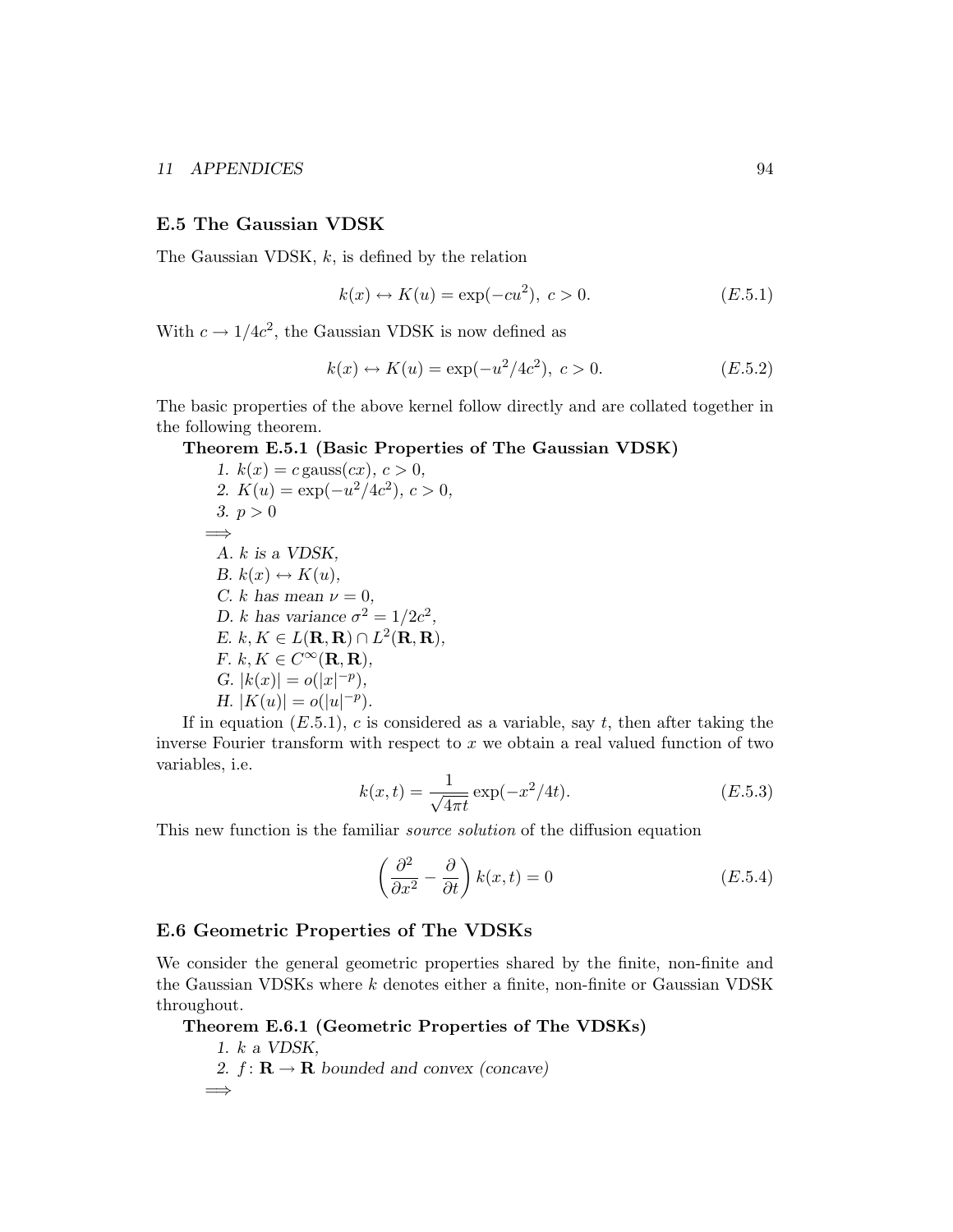A. For  $a, b \in \mathbf{R}$ 

$$
V[k(x) \otimes f(x) - a - bx] \le V[f(x) - a - bx],
$$
 (E.6.1)

B.  $(k \otimes f)(x)$  is convex (concave).

**Proof.** A. Inequality  $(E.6.1)$  follows by a direct application of the variation diminishing property of k.

B. It is well known that  $f$  is convex iff

$$
\Delta_h^2 f(x) = f(x + 2h) - 2f(x + h) - f(x) \ge 0,
$$

for all  $x \in \mathbf{R}$ ,  $h > 0$ . Because k is a non-negative function, then

$$
\Delta_h^2[(k \otimes f)(x)] = \Delta_h^2 \left[ \int_{-\infty}^{\infty} k(y) f(x - y) dy \right]
$$

$$
= \int_{-\infty}^{\infty} k(y) \Delta_h^2 f(x - y) dy \ge 0
$$

Thus the inequality follows. The case for which  $f$  is concave follows using a similar argument but  $\Delta_h^2 f(x) \leq 0$ , for all  $x \in \mathbf{R}$ ,  $h > 0$ .

The geometric significance of inequality (E.6.1) is that the number of intersections of the straight line  $y = a + bx$ ,  $a, b \in \mathbb{R}$ , with  $(k \otimes f)(x)$  does not exceed the number of intersections of  $y = a + bx$  with  $y = f(x)$ . As a special instance of such an inequality, it follows that  $(k \otimes f)(x)$  is non-negative if f is non-negative.

Corollary E.6.2 (Non-Negativity of  $k \otimes f$ )

1. k a VDSK, 2.  $f: \mathbf{R} \to \mathbf{R}$ ,  $f \geq 0$ , and bounded =⇒  $(k \otimes f)(x) \geq 0, x \in \mathbf{R}$ .

From the above results, it is clear that if  $f$  is composed of a succession of alternating convex or concave arcs, then  $k \otimes f$  is also made up of a similar succession of convex or concave arcs equal in number to those of  $f$ . Thus, a VDSK is shape preserving.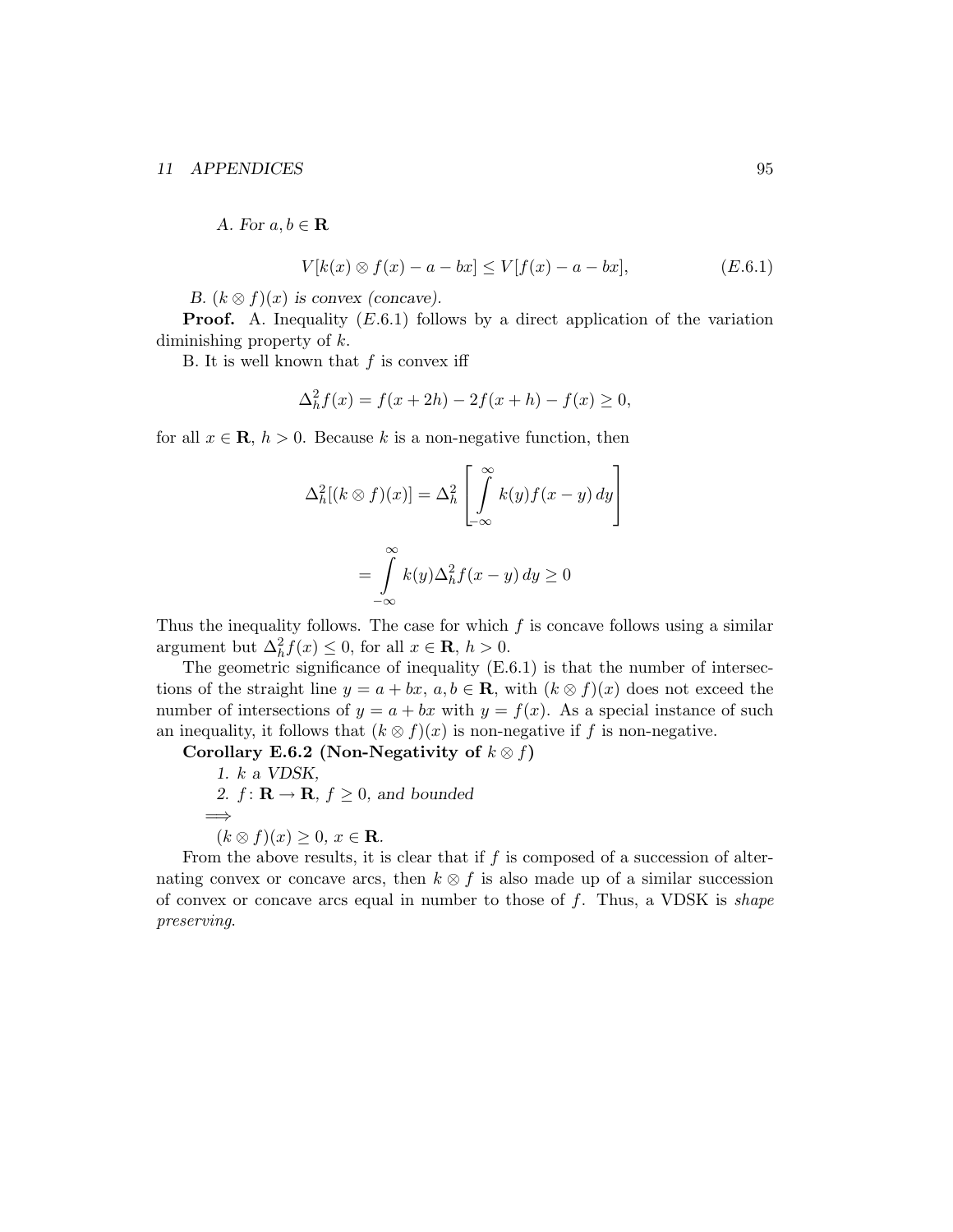# Appendix F: M-Code for Computing the Fourier Dimension

```
%INPUT PARMETERS:
%w - length of look-back window - must be set to be smallar than data
%input array size (no check on this!!)
%
%INPUT DATA:
%Input data is default 'Data.txt' where 'PATH' must be set by user.
%
%OUTPUT DATA:
%Output data written to default Q.txt (q-values of analysis)
%'PATH' must be set by the user. Output is simple column vector
%with floating point values of q set to 2 decimal place accuracy.
%
%OUTPUT STATiSTICS
%
%qmin - minimum value of q
%qmax - Maximum value of q
%qrange - numerical range of computed q
%qmean - mean value of q
%qstd - standard deviation of q
%qvar - variance of q
%qmedian - median of q
%qskew - skewness of q
%qkurtosis - kurtosis of q
%normality - Bera-Jarque parametric null hypothesis test
% of composite normality;
% normality=0: data is likely to be Gaussian distributed
% normality=1; data is likely to be non-Gaussian distributed
%
%GRAPHICS
%
%Figure 1 -
%Above: input data (blue) and q signal (red)
%Below: 100-bin histogram of of q signal
%
%Clear workspace and set window size
clear
w=128;
```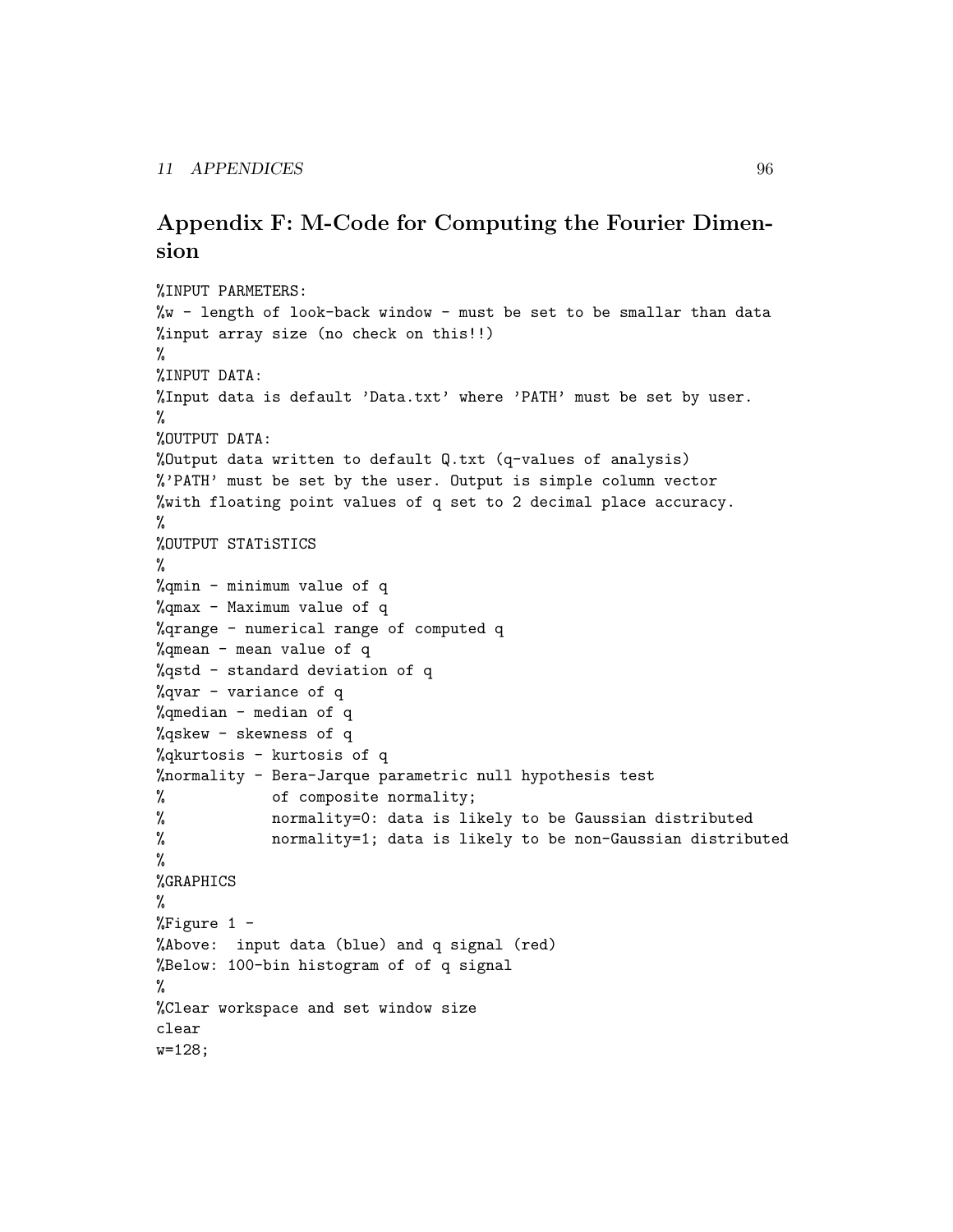```
%Read data, calculate size
%and setup working arrays
fid=fopen('C:\PATH\Filename.txt','r');
[data n]=fscanf(fid,'%g',[inf]);
fclose(fid);
s=size(data);
n=s(1);
k=1;for i=1:n
    y(k)=data(i);k=k+1;end
m=n-w-1;
for i=1:n
    d(i)=data(i);
end
d=d';
k=1;for i=1:n
    y(k)=d(i);k=k+1;end
for k=1:w
    xw(k)=k;end
%Start moving window process
for k=1:m
for i=1:w
   yw(i)=y(i+k);end
yw=fft(yw);
yw = abs(yw).<sup>2</sup>;
for i=1:w/2if yw(i)>0ydata(i)=log(yw(i));
xdata(i)=log(xw(i));end
end
```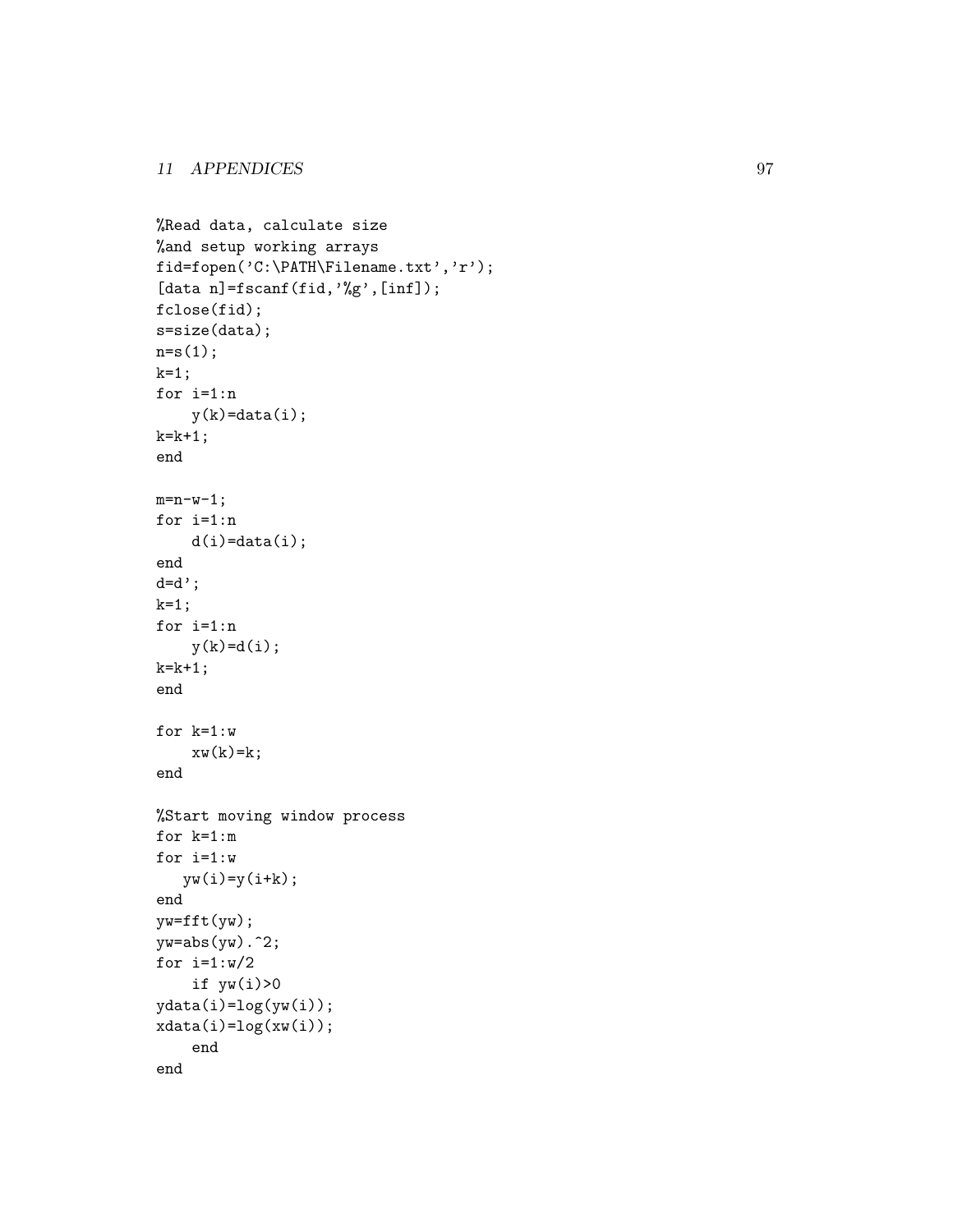```
%orthogonal linear fit
p=linortfit(xdata,ydata);
q(k)=-p(2)/2;end
for i=1:m
    dw(i)=y(i+w);dx(i)=i;end
%Normalize data
dw=dw./max(dw);
%Plot normalized data and q
figure(1)
subplot(2,1,1), plot(dx, dw,'b-'', dx,q,'r-');grid on;
%Compute histogram
h=hist(q,100);
%Plot histogram
subplot(2,1,2), bar(h), colormap(hot);
%Compute statistics of q
qmin=min(q)
qmax=max(q)
qrange=range(q)
qmean=mean(q)
qstd=std(q)
qvar=var(q)
qmedian=median(q)
qskew=skewness(q)
qkurtosis=kurtosis(q)
%Check for composite normality
normality=jbtest(q)
%Write q values to file
fid=fopen('C:\PATH\Q.txt','wt');
fprintf(fid,\sqrt[9]{6.2f \n\cdot q};
 fclose(fid);
```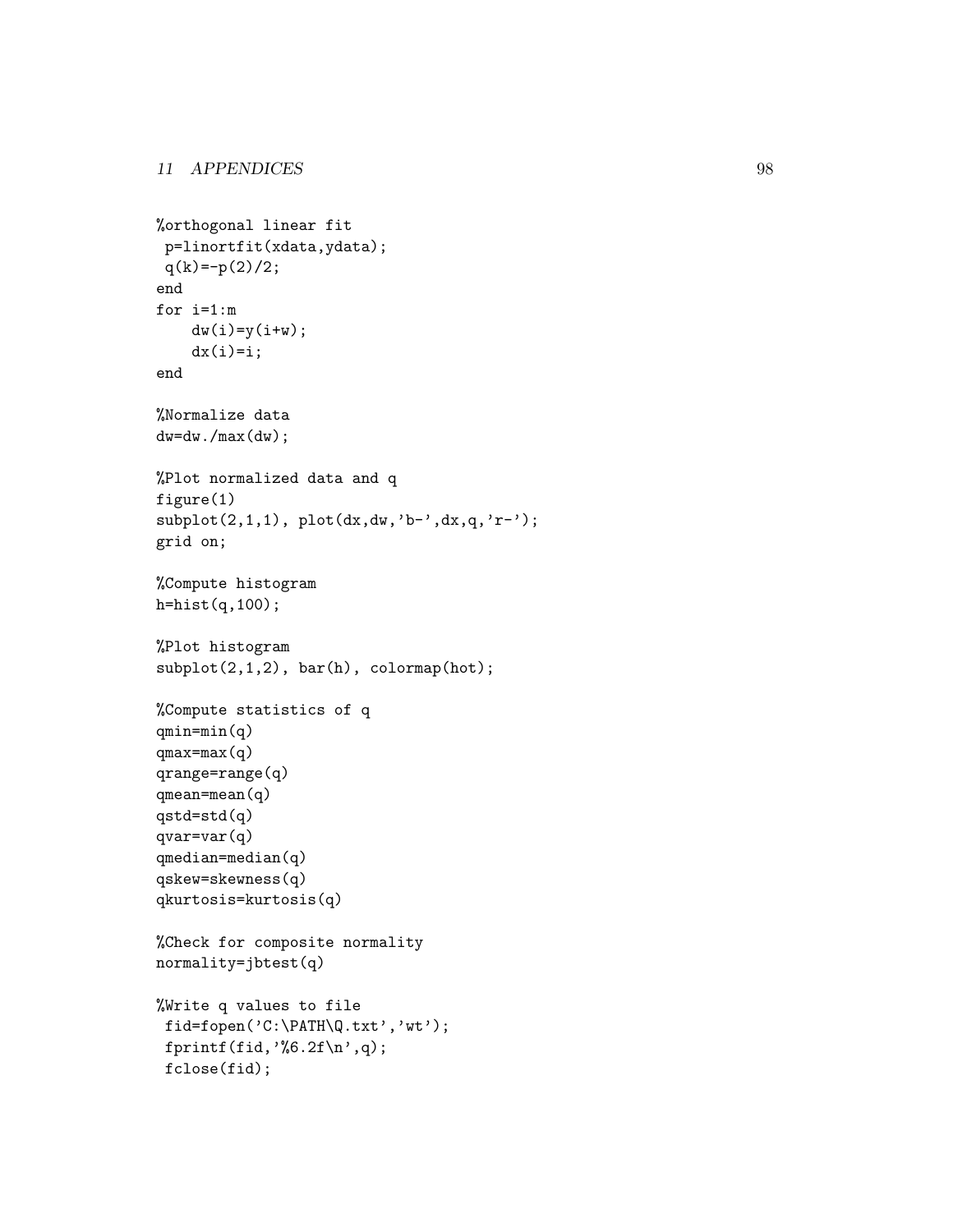```
function x=linortfit(xdata,ydata)
fun=inline('sum((p(1)+p(2)*xdata-ydata).^2)/(1+p(2)^2)','p','xdata','ydata');
x0=flipdim(polyfit(xdata,ydata,1),2);
options=optimset('TolX',1e-6,'TolFun',1e-6);
x=fminsearch(fun,x0,options,xdata,ydata);
```
## References

- [1] Fama, E., Efficient Capital Markets: A Review of Theory and Empirical Work, Journal of Finance, Vol. 25, 383-417, 1970.
- [2] Burton, G. M., Efficient Market Hypothesis, The New Palgrave: A Dictionary of Economics, Vol. 2, 120-23, 1987.
- [3] Copeland, T. R., Weston, J. F. and Shastri, K., Financial Theory and Corporate Policy, 4th Edition, Pearson Addison Wesley, 2003.
- [4] Samuelson, P., Proof That Properly Anticipated Prices Fluctuate Randomly, Industrial Management Review, Vol. 6, 41-49, 1965.
- [5] Fama, E. The Behavior of Stock Market Prices, Journal of Business, Vol. 38, 34-105, 1965.
- [6] Watsham, T. J. and Parramore, K., Quantitative Methods in Finance, Thomson Business Press, 1996.
- [7] Martin, J. D. Cox, S. H. McMinn R. F. and Maminn, R. D., The Theory of Finance: Evidence and Applications, International Thomson Publishing, 1997.
- [8] R. C. Menton, R. C. Continuous-Time Finance, Blackwell Publishers, 1992.
- [9] Black F. and Scholes M., The Pricing of Options and Corporate Liabilities, Journal of Political Economy, Vol. 81(3), 637-659, 1973.
- [10] Hurst, H. Long-term Storage Capacity of Reservoirs, Trans. of American Society of Civil Engineers, Vol. 116, 770-808, 1951.
- [11] Mandelbrot, B. B. and Wallis, J. R., Robustness of the Rescaled Range R/S in the Measurement of Noncyclic Long Run Statistical Dependence, Water Resources Research, Vol. 5(5), 967-988, 1969.
- [12] Mandelbrot, B. B, Statistical Methodology for Non-periodic Cycles: From the Covariance to R/S Analysis, Annals of Economic and Social Measurement, Vol. 1(3), 259-290, 1972.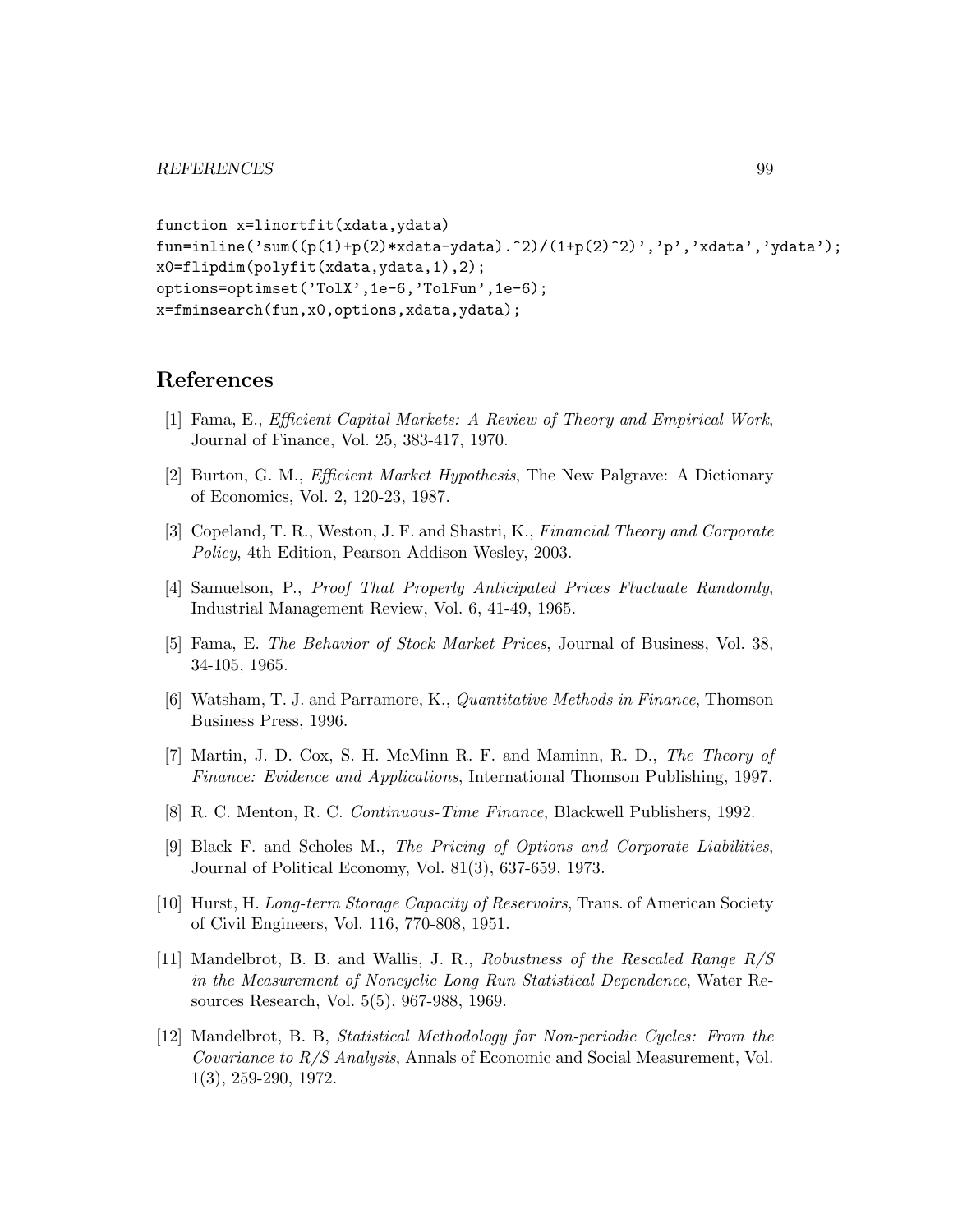- [13] Mandelbrot, B. B., The Fractal Geometry of Nature, Freeman, 1983.
- [14] Lichtenberg, A. J. and Lieberman, M. A., Regular and Stochastic Motion: Applied Mathe-matical Sciences, Springer-Verlag, 1983.
- [15] DeMark, T. R., The New Science of Technical Analysis, Wiley, 1994.
- [16] Matthews, J. O., Hopcraft, K. I., Jakeman, E. and Siviour, G. B., Accuracy Analysis of Measurements on a Stable Power-law Distributed Series of Events, J. Phys. A: Math. Gen. 39, 1396713982, 2006.
- [17] Lee, W. H., Hopcraft, K. I. and E. Jakeman, Continuous and Discrete Stable Processes, Phys. Rev. E 77, American Physical Society, 011109, 1-4. 2009.
- [18] Murphy, J. J., Intermarket Technical Analysis: Trading Strategies for the Global Stock, Bond, Commodity and Currency Market, Wiley Finance Editions, Wiley, 1991.
- [19] Murphy, J. J., Technical Analysis of the Futures Markets: A Comprehensive Guide to Trading Methods and Applications, New York Institute of Finance, Prentice-Hall, 1999.
- [20] Einstein, A., On the Motion of Small Particles Suspended in Liquids at Rest Required by the Molecular-Kinetic Theory of Heat, Annalen der Physik, Vol. 17, 549-560, 1905.
- [21] Shlesinger, M. F., Zaslavsky, G. M. and Frisch U. (Eds.),  $Lévy$  Flights and Related Topics in Physics, Springer 1994.
- [22] Nonnenmacher T. F., Fractional Integral and Differential Equations for a Class of Lévy-type Probability Densities, J. Phys. A: Math. Gen., Vol. 23, L697S-L700S, 1990.
- [23] Abea, S. and Thurnerb, S., Anomalous Diffusion in View of Einsteins 1905 Theory of Brownian Motion, Physica, A(356), Elsevier, 403-407, 2005.
- [24] Evans, G. A., Blackledge, J. M., and Yardley P., Analytical Solutions to Partial Differential Equations, Springer, 1999.
- [25] Feder, J., Fractals, Plenum Press, 1988.
- [26] Falconer, K. J., Fractal Geometry, Wiley, 1990.
- [27] Bak, P., How Nature Works, Oxford University Press, 1997.
- [28] Lvova, I., Application of Statistical Fractional Methods for the Analysis of Time Series of Currency Exchange Rates, PhD Thesis, De Montfort University, 2006.